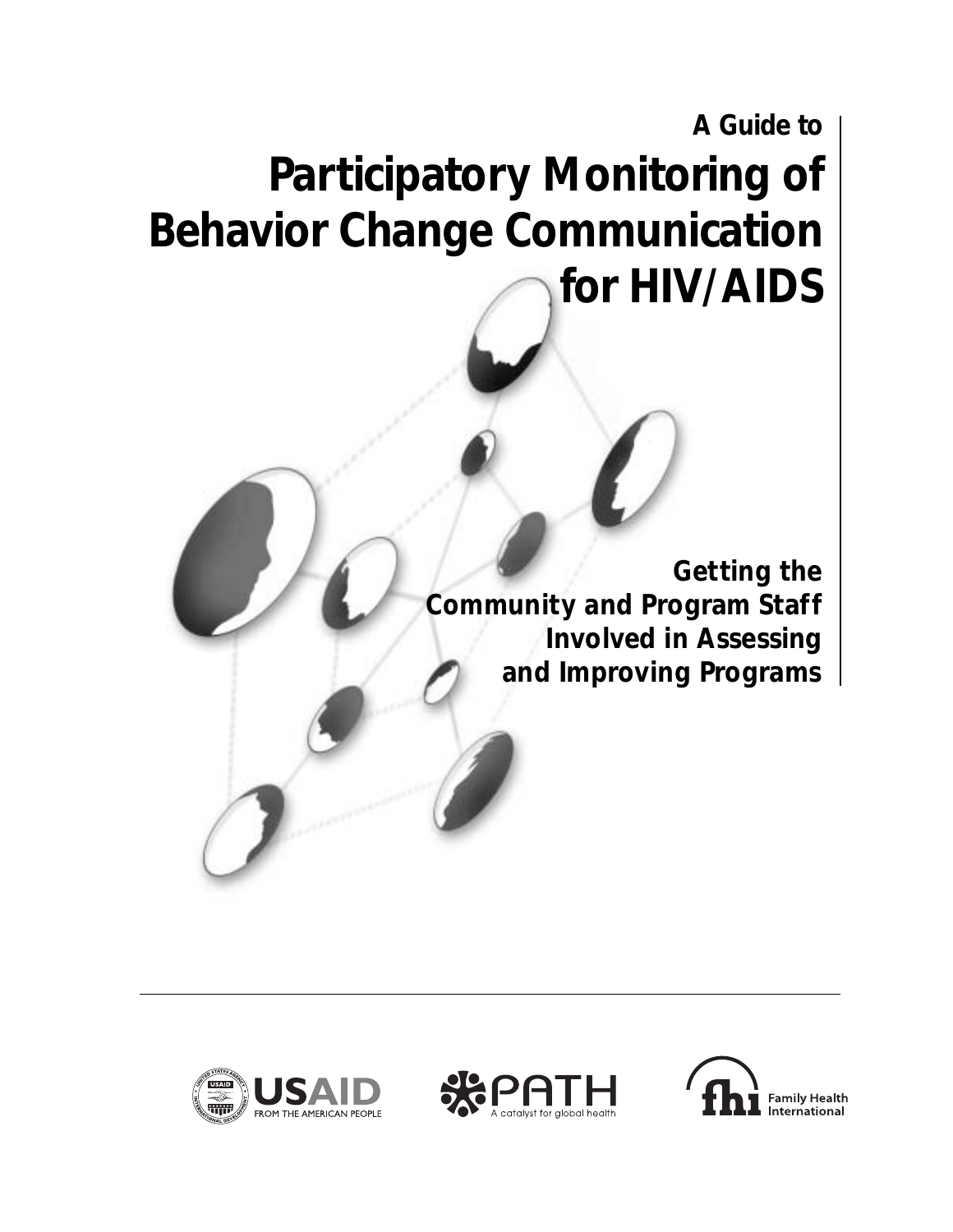This work was developed by PATH and was supported by a United States Agency for International Development (USAID) Cooperative Agreement No. HRN-A-00-97-00017-00 with Family Health International (FHI) through a task order to PATH. FHI and PATH are partners in the Implementing AIDS Prevention and Care (IMPACT) Project. The opinions expressed herein are those of the authors and do not necessarily reflect the views of FHI or USAID.

PATH is an international, nonprofit organization that creates sustainable, culturally relevant solutions, enabling communities worldwide to break longstanding cycles of poor health. By collaborating with diverse public- and private-sector partners, PATH helps provide appropriate health technologies and vital strategies that change the way people think and act. PATH's work improves global health and well-being. Headquartered in Seattle, Washington, PATH has 19 offices in 14 countries. PATH currently works in more than 100 countries in the areas of reproductive health; vaccines and immunization; HIV, AIDS, and tuberculosis; and children's health and nutrition.

FHI is a nonprofit organization dedicated to improving the lives of people worldwide through research, education, and services in reproductive health and HIV/AIDS. For more than 30 years, FHI has worked closely with international agencies, national governments, and local communities to support lasting improvements in the health of individuals and the effectiveness of the health care systems in 75 countries throughout the developing world. FHI is among the largest and most established organizations active in international public health, with a staff of about 1600 professionals and offices in 40 countries.

Copyright © 2005, Program for Appropriate Technology in Health (PATH). All rights reserved. The material in this document may be freely used for educational or noncommercial purposes, provided that the material is accompanied by an acknowledgement line with credit given to PATH, IMPACT, FHI, and USAID.

Suggested citation: Gill K, Emah E, Fua I. *A Guide to Participatory Monitoring of Behavior Change Communication for HIV/AIDS: Getting the Community and Program Staff Involved in Assessing and Improving Programs.* Washington, DC: PATH; 2005.

PATH would appreciate receiving a copy of any material in which parts of this guide are used.

For more information or to request a copy, please contact:

 PATH 1800 K Street NW, Suite 800 Washington, DC 20006 www.path.org

**ii**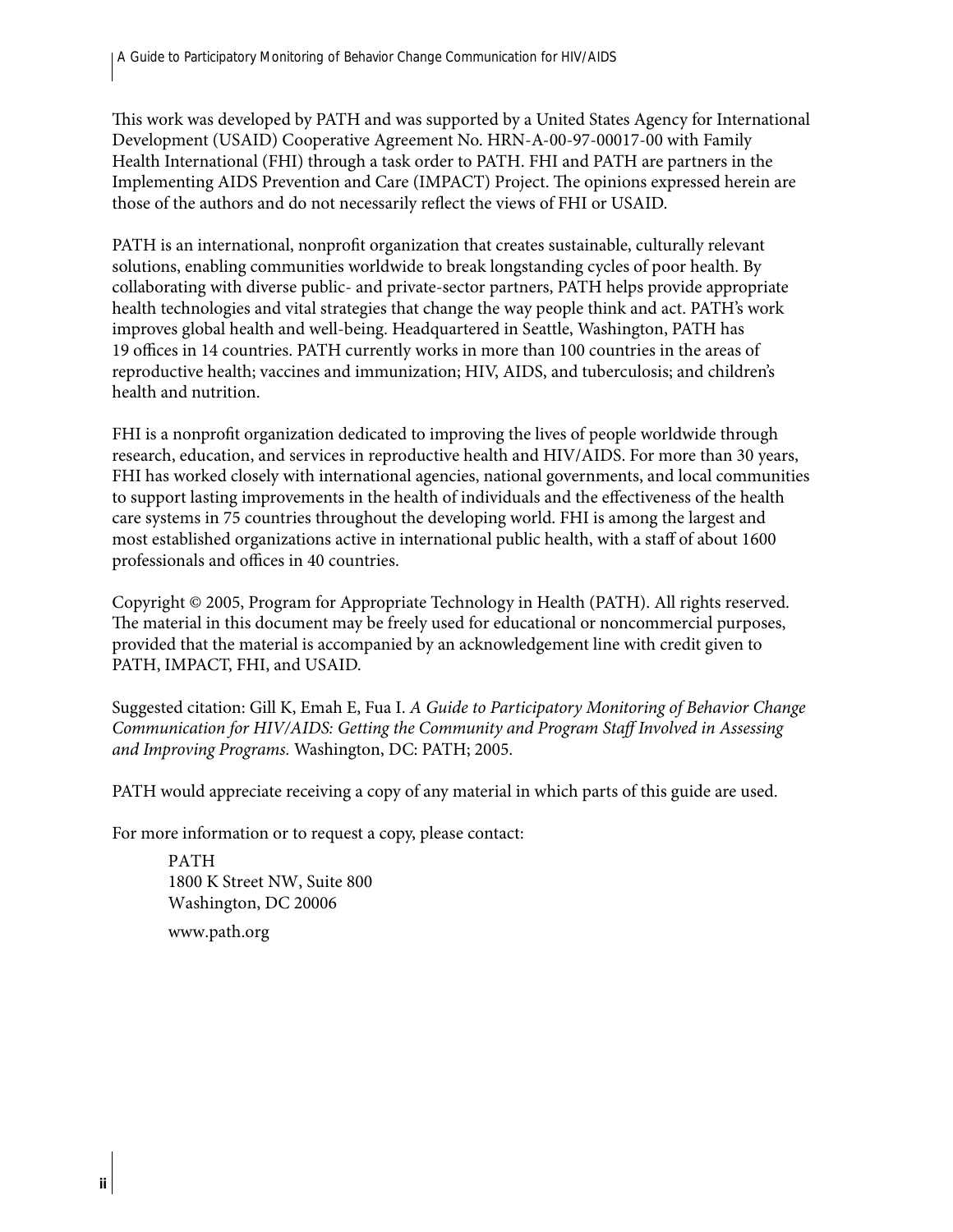#### **Acknowledgements**

*A Guide to Participatory Monitoring of Behavior Change Communication for HIV/AIDS: Getting the Community and Program Staff Involved in Assessing and Improving Programs* is designed to help key staff and community volunteers assess and improve their efforts to abate HIV/AIDS. The guide is meant principally for behavior change communication (BCC) program managers and staff, nongovernmental organization (NGOs), community-based organizations (CBOs), and community volunteers who are developing and implementing community-based HIV/AIDS communication programs. While it is primarily intended for use by program managers and BCC specialists, it focuses on the needs of program staff, community volunteers, and partners from NGOs and CBOs working at the frontline in close collaboration with communities.

Many people contributed to the development of this guide. Kirrin Gill was the PATH lead author. Other authors included Imogen Fua and Ekong Emah, with other USAID IMPACT program staff in Nigeria. The concept and plan for the guide were developed by Kirrin Gill, Colleen Conroy, Patricia Daunas, Carol Larivee and Ekong Emah. The reviewers were Nancy Ali, Colleen Conroy, Tina Gryboski, Inoussa Kabore, Carol Larivee, Paul Nary, Jeff O'Malley, Julie Pulerwitz, Phil Sedlak, and Tilly Sellers. Gina Dallabetta also provided contributions to the guide's development. Linda Bruce and Willow Gerber edited the document. Colleen Conroy and Patricia Daunas managed the process of developing, printing, and disseminating the document, and made this guide possible, from the germination of the idea to its fruition.

The inspiration for the guide came from the grassroots work of Ekong Emah and others in USAIDs IMPACT program in Nigeria. Special thanks go to PATH and FHI AIDS Institute staff and community volunteers working on IMPACT in Nigeria and Eritrea. Their enthusiasm and collaboration was essential to the development of the participatory monitoring tools in this guide. The guide is dedicated to frontline staff and volunteers throughout the world working to prevent the spread of HIV/AIDS.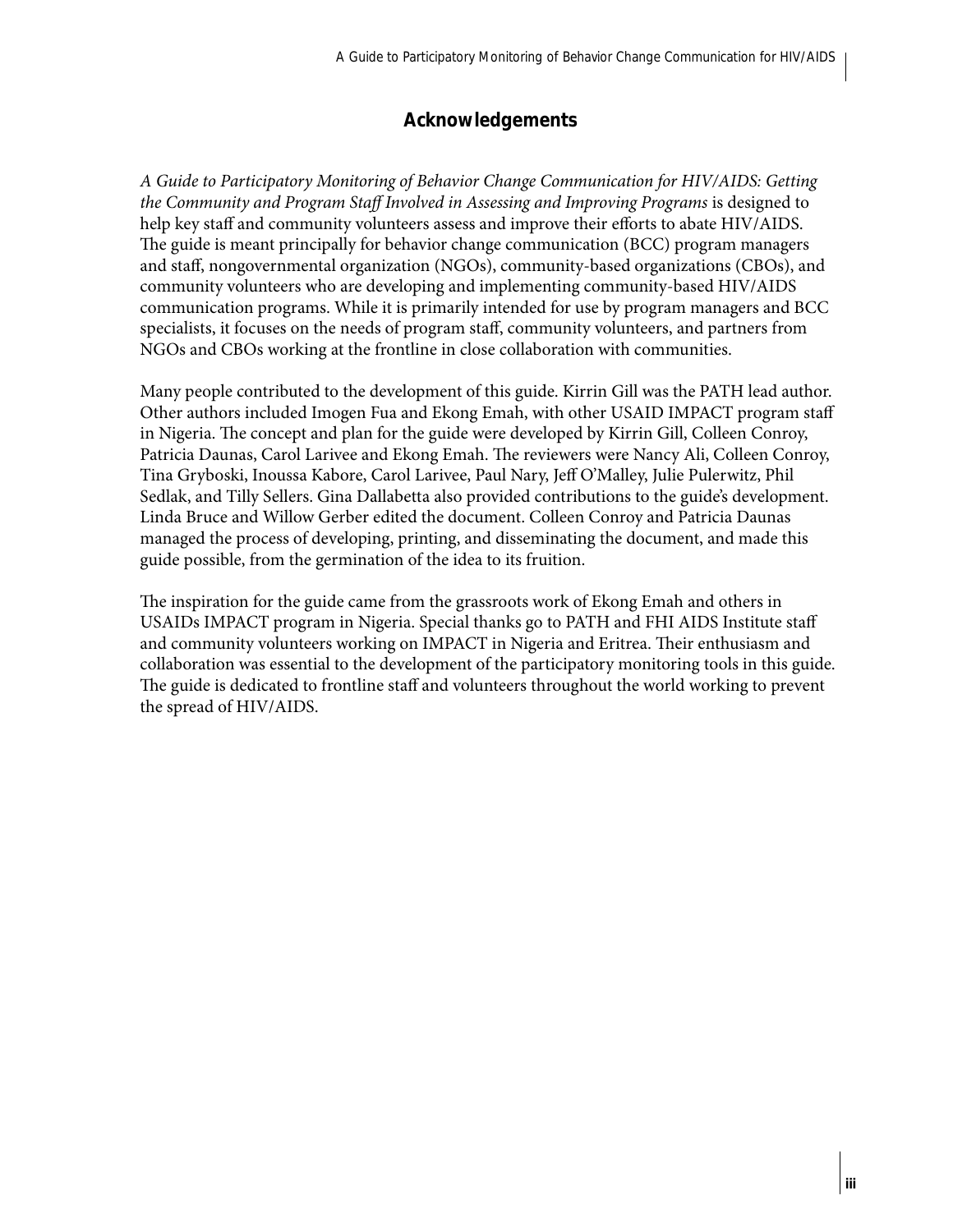### **Acronyms**

| <b>AIDS</b>  | Acquired immune deficiency syndrome                |
|--------------|----------------------------------------------------|
| <b>ARV</b>   | Antiretroviral                                     |
| <b>BCC</b>   | Behavior change communication                      |
| <b>BSRDS</b> | Bayualu Seeme Rural Development Society            |
| <b>CBO</b>   | Community-based organization                       |
| <b>HCP</b>   | Health care provider                               |
| <b>HIV</b>   | Human immunodeficiency virus                       |
| IA.          | Implementing agencies                              |
| M&E          | Monitoring and evaluation                          |
| <b>MOH</b>   | Ministry of health                                 |
| <b>NGO</b>   | Nongovernmental organization                       |
| <b>ORW</b>   | Outreach worker                                    |
| <b>PE</b>    | Peer educators                                     |
| PLHA         | People living with HIV/AIDS                        |
| PM           | Participatory monitoring                           |
| <b>STI</b>   | Sexually transmitted infection                     |
| <b>USAID</b> | United States Agency for International Development |
| <b>VCT</b>   | Voluntary counseling and testing                   |
| WN           | World Neighbors                                    |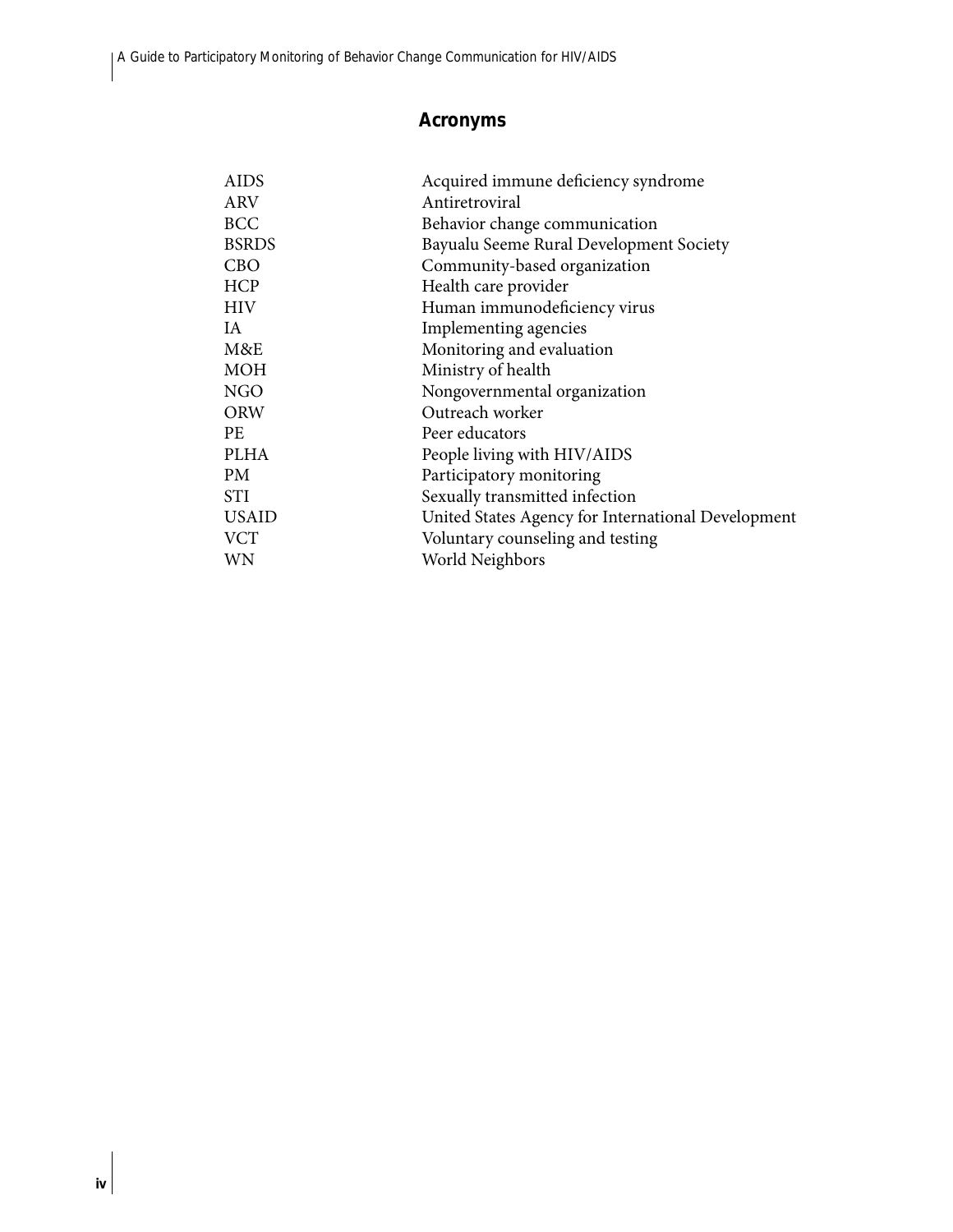## **Contents**

|     | Differences between traditional monitoring and evaluation and                                                    |
|-----|------------------------------------------------------------------------------------------------------------------|
|     |                                                                                                                  |
|     | When do you conduct participatory monitoring for behavior                                                        |
|     |                                                                                                                  |
|     | Benefits of participatory monitoring in HIV/AIDS communication projects 12                                       |
|     |                                                                                                                  |
|     | Section III: What are the steps involved in participatory monitoring? 19                                         |
|     |                                                                                                                  |
| 1.1 | Ensure buy-in and develop a joint understanding                                                                  |
| 1.2 | Ensure good facilitation of the participatory                                                                    |
| 1.3 | Work with the community to identify key behavior                                                                 |
| 1.4 |                                                                                                                  |
|     |                                                                                                                  |
| 2.1 | Map the flow of monitoring information and                                                                       |
| 2.2 | Identify other key actors that should be involved in                                                             |
| 2.3 |                                                                                                                  |
|     |                                                                                                                  |
| 3.1 | Determine how to change your planned or existing<br>monitoring system into a participatory monitoring system  28 |
| 3.2 | Consult key stakeholders to understand what they want                                                            |
| 3.3 | Begin to plan the participatory monitoring strategy 32                                                           |

**1**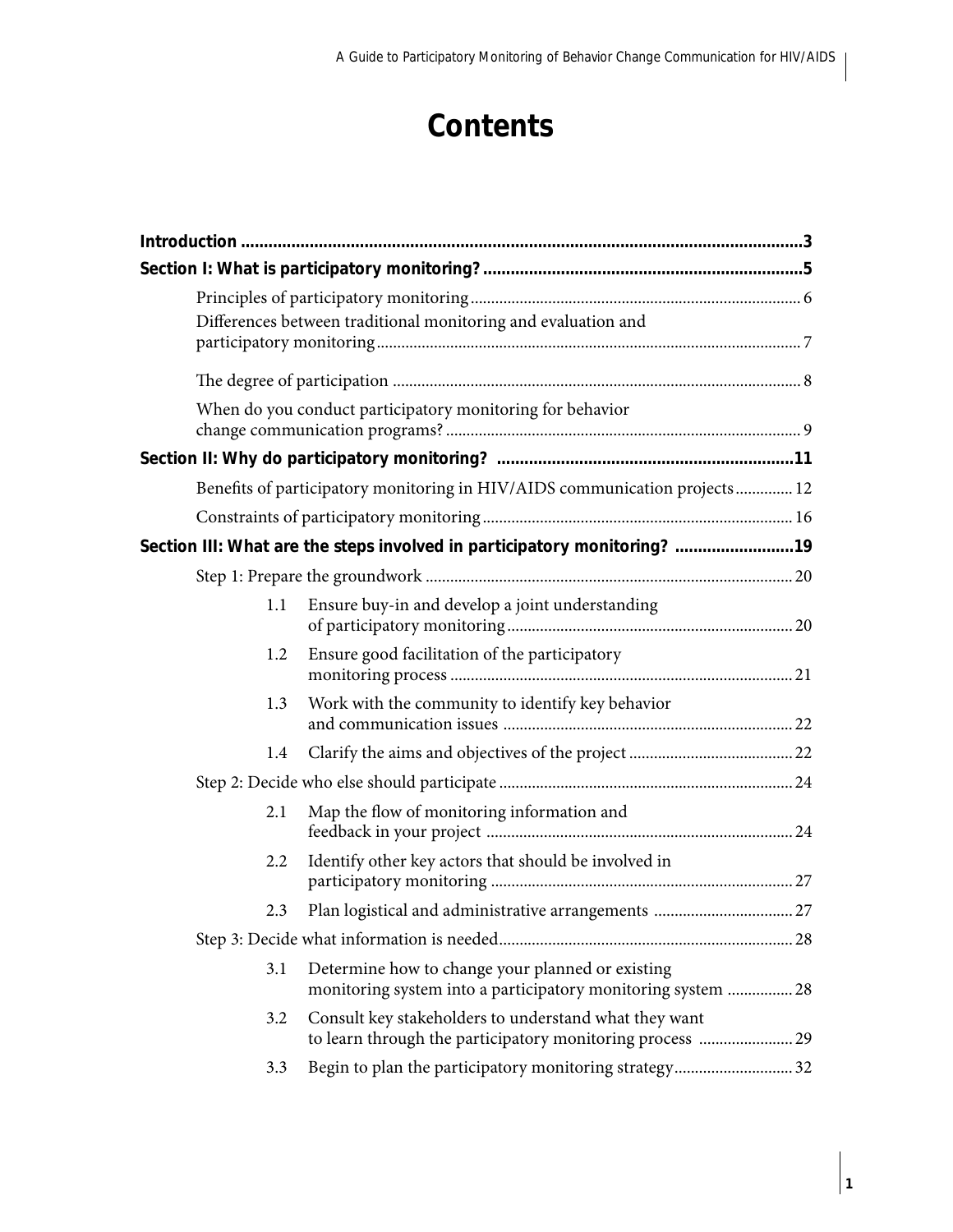| 4.1 | Consider the range of potential qualitative and quantitative        |  |  |
|-----|---------------------------------------------------------------------|--|--|
| 4.2 | Work with stakeholders to identify indicators relevant to them 38   |  |  |
| 4.3 | Determine the information needed to answer key questions  40        |  |  |
|     |                                                                     |  |  |
| 5.1 | Adapt or create tools to collect the needed information 41          |  |  |
| 5.2 | Analyze the information and validate results                        |  |  |
|     | Step 6: Provide feedback and decide actions to improve              |  |  |
| 6.1 |                                                                     |  |  |
| 6.2 | Work with key stakeholders to analyze the information,              |  |  |
|     |                                                                     |  |  |
|     |                                                                     |  |  |
|     |                                                                     |  |  |
|     |                                                                     |  |  |
|     |                                                                     |  |  |
|     |                                                                     |  |  |
|     |                                                                     |  |  |
|     |                                                                     |  |  |
|     |                                                                     |  |  |
|     | Appendix II: Participatory monitoring orientation training module91 |  |  |
|     |                                                                     |  |  |
|     |                                                                     |  |  |
|     |                                                                     |  |  |
|     |                                                                     |  |  |
|     |                                                                     |  |  |
|     |                                                                     |  |  |
|     |                                                                     |  |  |
|     |                                                                     |  |  |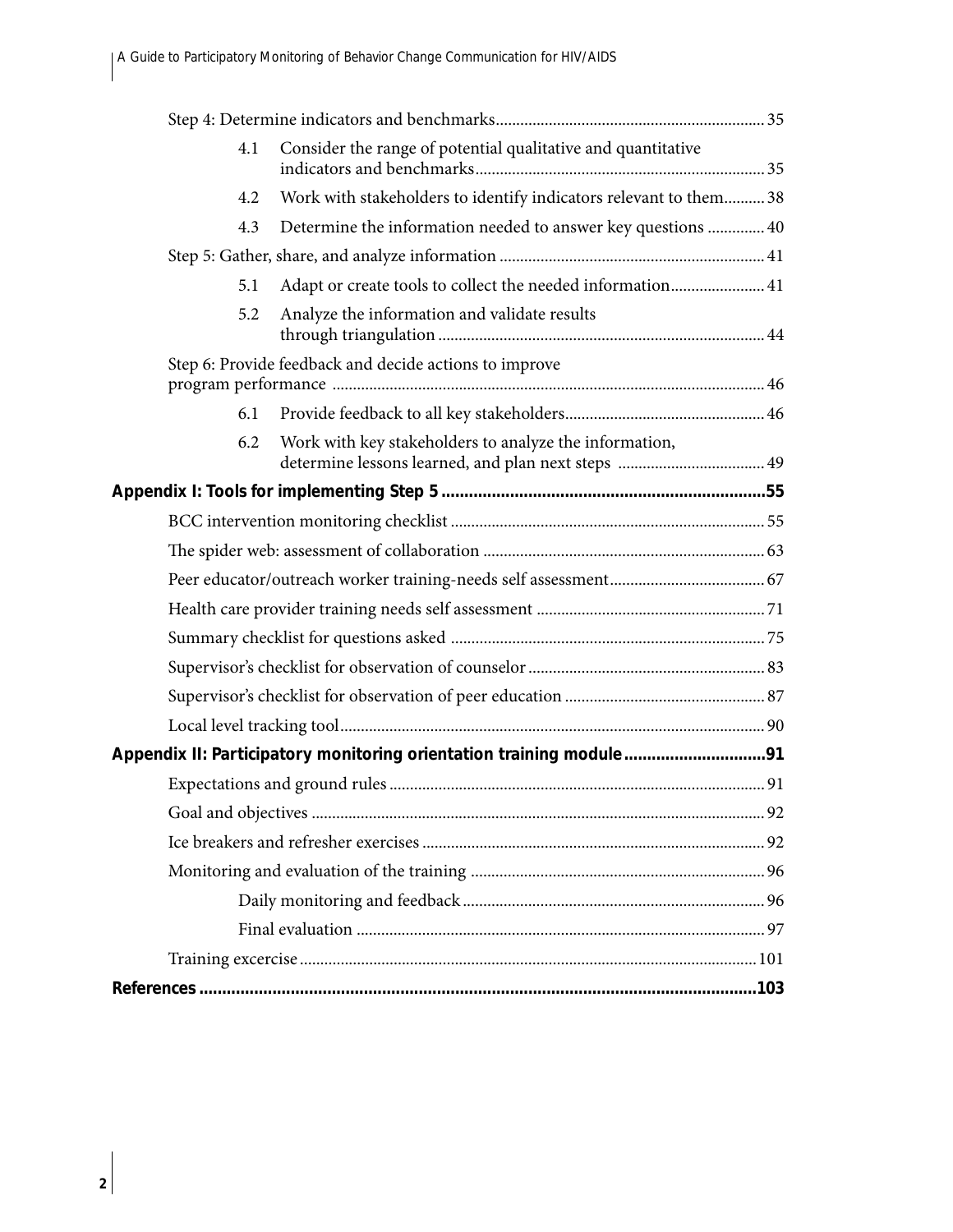## **Introduction**

HIV/AIDS behavior change communication (BCC) programs typically engage a range of community partners in the planning and implementation of communication efforts. However, these community partners usually have little involvement in the monitoring and evaluation  $(M&E)$  of program efforts. This deprives both community members and programmers of an important opportunity to learn from their work and improve outcomes. In addition, frontline staff, such as peer educators (PEs) and outreach workers (ORWs), report on their activities but rarely take part in analyzing their impact. M&E information is overwhelmingly kept in the realm of M&E experts and managers. Frontline staff and community volunteers—who are essential to the success of any community-based communication program—miss out on being able to critically reflect on their activities and the program's progress as well as their own.

Participatory Monitoring (PM) aims to address this need. It allows frontline workers and community partners to continually assess their efforts. It encourages program staff and community members involved in BCC programs to learn from the program implementation process, enabling them to keep their fingers on the pulse of change in their communities. PM ensures that both staff and community partners remain involved participants and genuine stakeholders in the program process.

*A Guide to Participatory Monitoring of Behavior Change Communication for HIV/AIDS: Getting the Community and Program Staff Involved in Assessing and Improving Programs* was designed to help managers and BCC specialists support program staff—particularly those in the field—by providing a step-by-step process for how to develop a monitoring system that is responsive to the needs of local partners, program staff, and managers. The guide addresses the following questions:

**Section I: What is participatory monitoring?** This section explains what PM is and how it helps to improve the quality of programs. It describes the difference between traditional M&E and PM. It includes PM examples from the field.

**Section II: Why do participatory monitoring?** This section discusses the benefits of PM and provides examples from the field.

**Section III: What are the steps involved in participatory monitoring?** This section takes the reader through the steps needed to conduct PM, including how to:

- 1. Prepare the groundwork.
- 2. Decide who else should participate.
- 3. Decide what information is needed.
- 4. Determine indicators and benchmarks.
- 5. Gather, share, and analyze information.
- 6. Provide feedback and decide actions to improve program performance.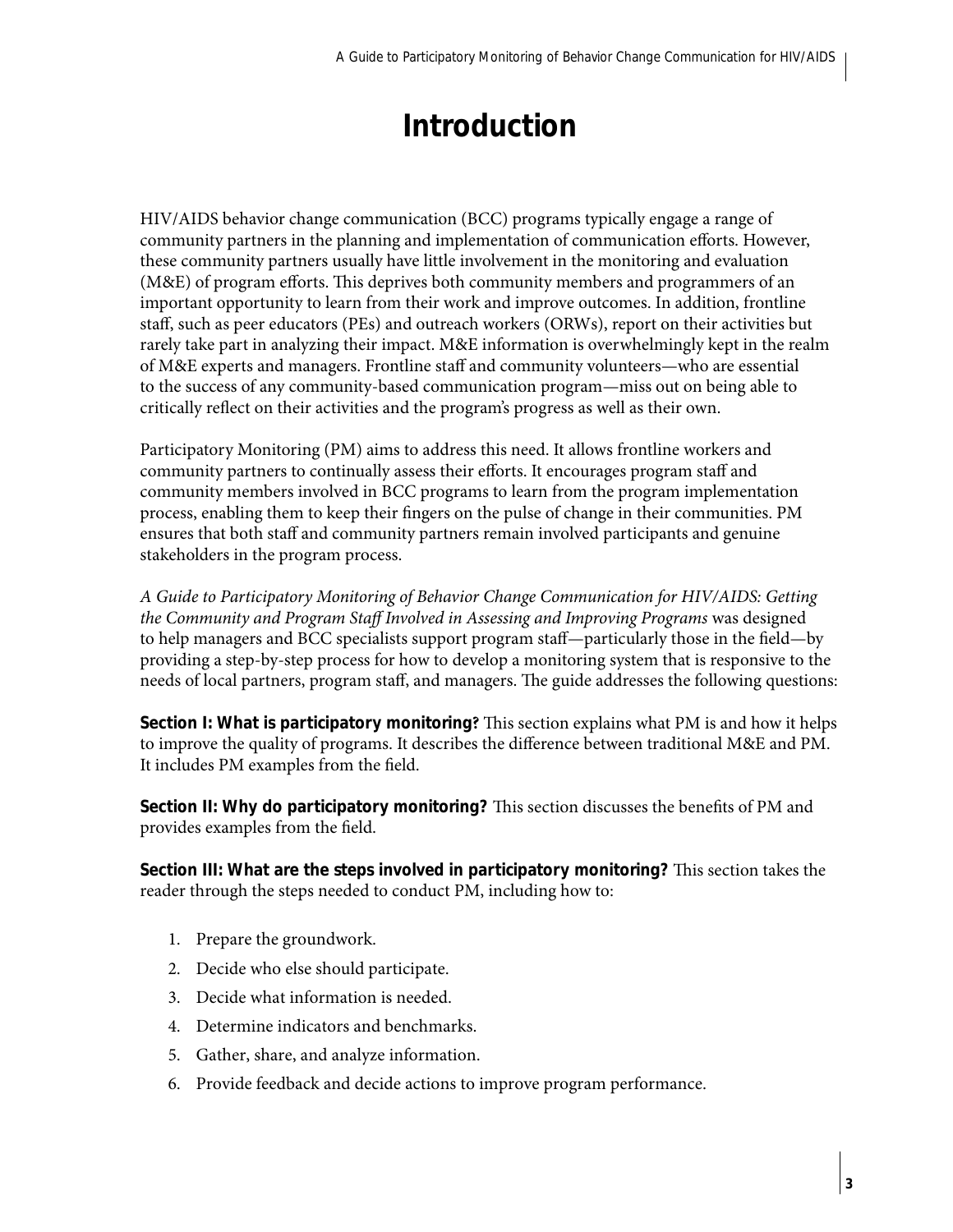Specific PM tools are provided for each step. A training module for orienting stakeholders on PM can be found in Appendix II.

A wide array of participatory appraisal tools and materials about qualitative research methods is already available. This guide does not attempt to duplicate these. Instead, it aims to complement them by providing PM tools that use both traditional monitoring and participatory appraisal methods. It focuses on tools that are particularly useful for frontline workers in communitybased programs. While many guides on qualitative and participatory methods concentrate on involving community members in project planning and activities, few focus on improving the critical reflection and learning process of PEs, ORWs, and other frontline workers in HIV/AIDS programs. This guide aims to fill that gap.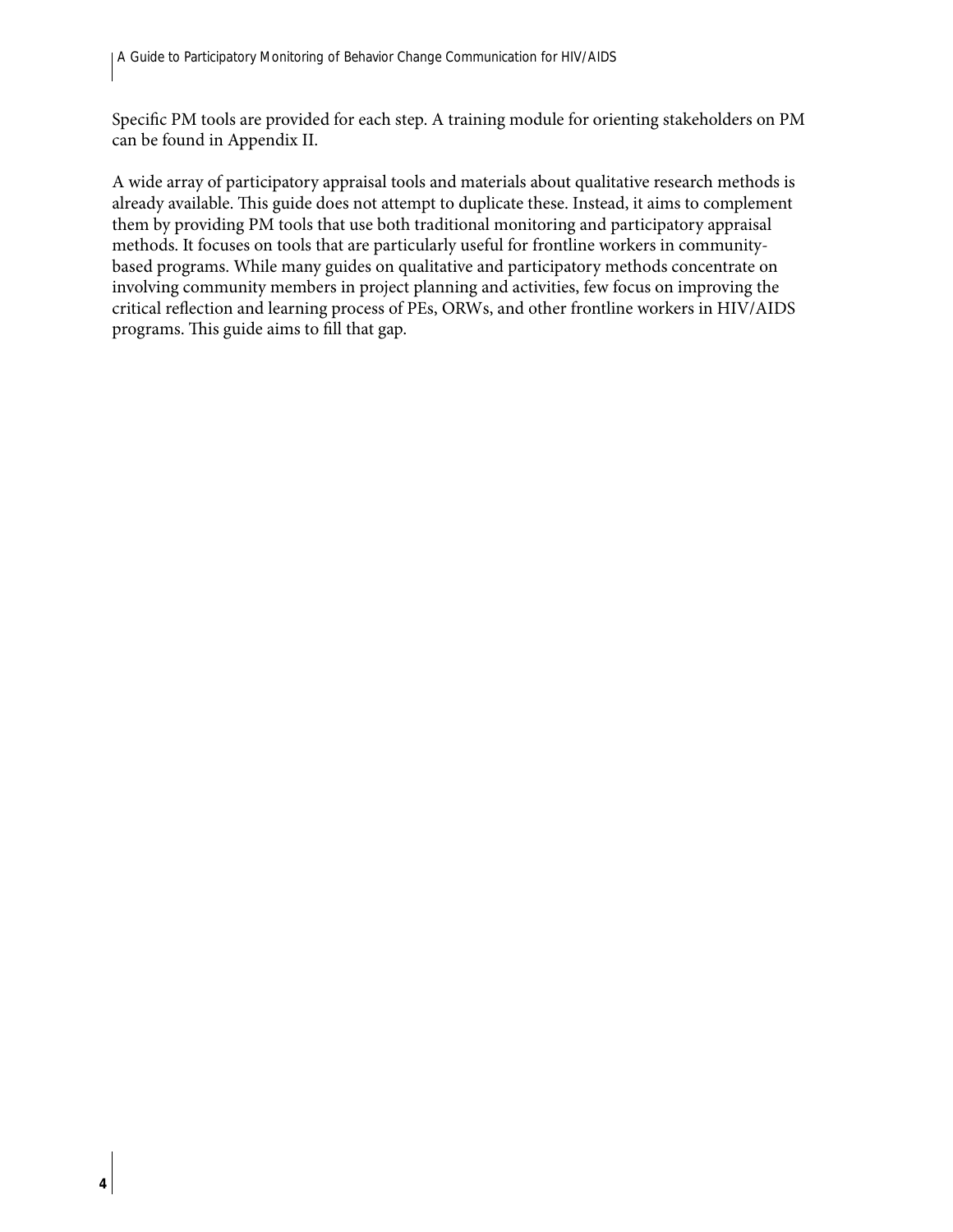## **Section I: What is participatory monitoring?**

Participatory monitoring (PM) is a process of people working together to learn, solve problems, and refine programs by gathering and using information.<sup>1</sup> It aims to make monitoring a useful process for all stakeholders—those interested in or affected by a program. PM helps stakeholders at every level define and measure success in their own terms by providing information about program progress that is accessible and meaningful. PM tools help stakeholders decide what information to collect to measure their progress, as well as how to collect, analyze, and disseminate the information. In analyzing information during the PM process, stakeholders also come up with solutions for future strategies and activities to improve program implementation.

Participatory techniques enhance qualitative methodologies by creating an interactive relationship with stakeholders that fosters dialogue and provides stakeholder perspectives on how to define success. What distinguishes PM from traditional monitoring and evaluation (M&E) is the active involvement of a range of stakeholders, such as program beneficiaries, staff from nongovernmental and community-based organizations (NGOs and CBOs), health care providers, project staff, and managers. Since HIV/AIDS behavior change communication (BCC) staff often work in close collaboration with local partners to carry out projects, building the capacity of local stakeholders to understand how well they are doing and how to improve their efforts is critical to program success and quality. PM approaches and their qualitative results can also complement traditional monitoring systems.

#### **PM is not just another research process,**

*"It is a social, political, and cultural one too. To be sustainable it requires openness, a willingness to listen to different points of view, recognition of the knowledge and role of different participants, and an ability to give credit where credit is due."* 

(Guijt 1998)

While many of the PM methods mentioned below could be part of traditional M&E activities, what makes them different is that they are part of a process of stakeholders at every level working together to understand and solve problems and improve program approaches.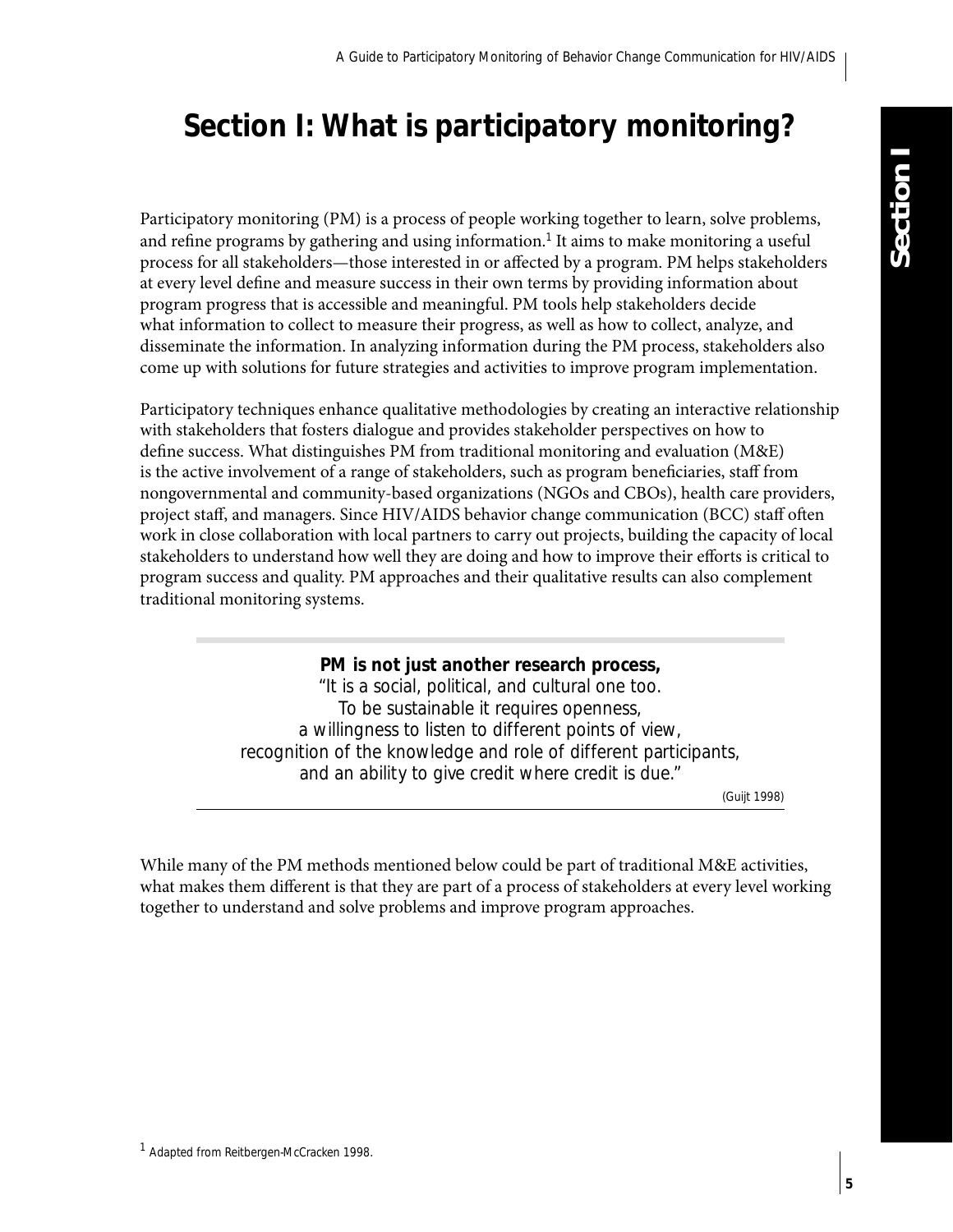## **Principles of participatory monitoring**

The aims and philosophies that guide PM are best expressed by the following key principles:

- ! **Co-ownership and diversity of perspectives:** A broad range of stakeholders forms a team that develops and carries out M&E activities. Special attention is given to ensuring that less traditional local stakeholders actively take part in the process.
- **Ongoing process:** The information collected is used for ongoing reflection, analysis of experience, learning, feedback, and refining program strategies.
- ! **Collective learning and decision-making:** Stakeholders work together to plan the PM process, gather and analyze evidence, and determine the next steps to improve program performance.
- **Capacity building:** Through the participatory approach, program managers build stakeholders' skills and capacities to take part in and continually improve program efforts.
- **Flexible design:** The PM strategy is tailored to the local context and adapted according to changes in need over time.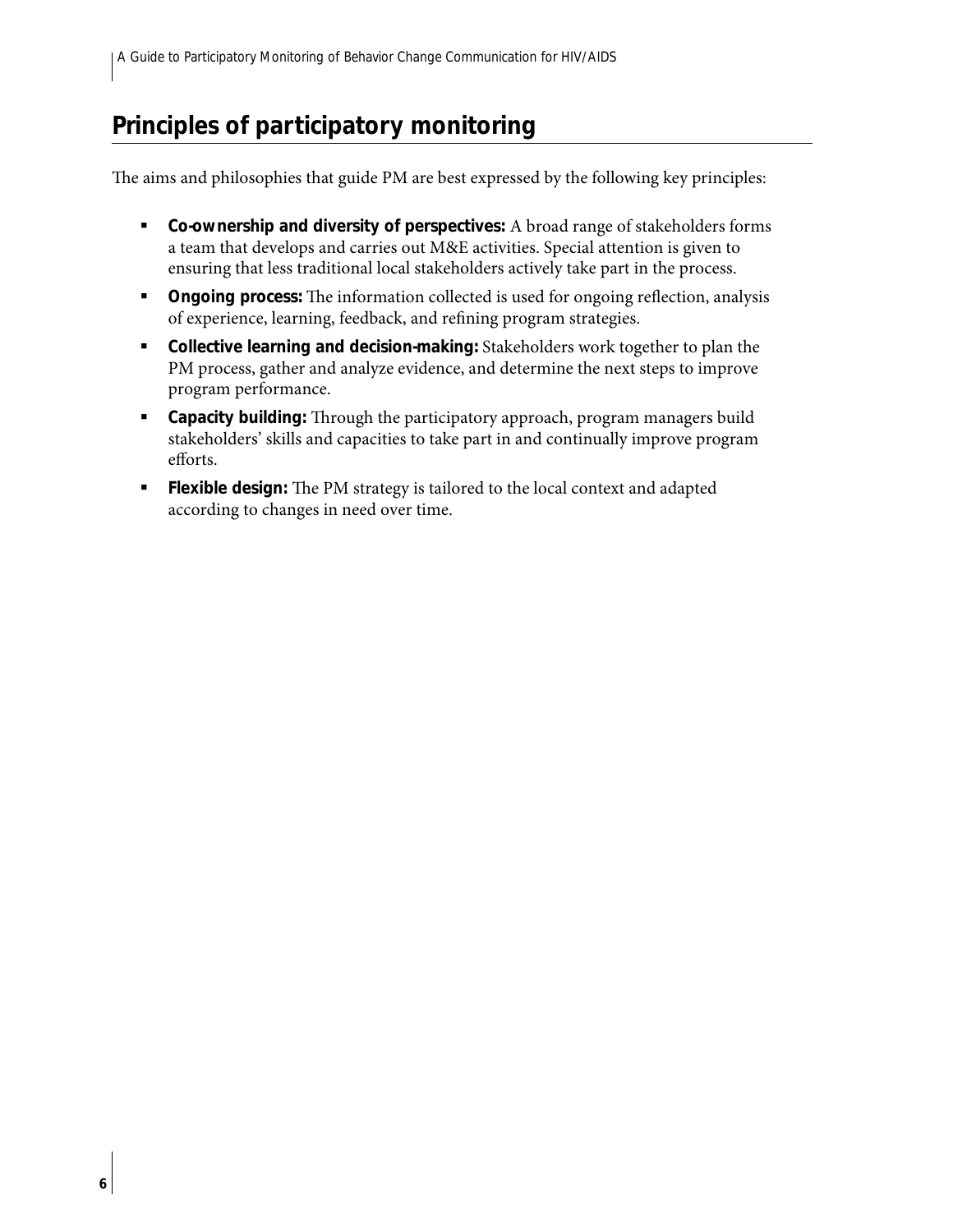## **Differences between traditional monitoring and evaluation and participatory monitoring**

There are many differences between conventional M&E and a PM approach (see Table 1). These differences involve differing aims and strengths and show that participatory approaches can complement a traditional M&E system.

| What is different about participatory monitoring <sup>2</sup> |                                                                                                                                                                                                                                      |                                                                                                                                                                                                                                         |  |  |  |
|---------------------------------------------------------------|--------------------------------------------------------------------------------------------------------------------------------------------------------------------------------------------------------------------------------------|-----------------------------------------------------------------------------------------------------------------------------------------------------------------------------------------------------------------------------------------|--|--|--|
|                                                               | <b>Conventional M&amp;E</b>                                                                                                                                                                                                          | Participatory monitoring                                                                                                                                                                                                                |  |  |  |
| Who initiates?                                                | Program manager $(s)$                                                                                                                                                                                                                | Project stakeholders                                                                                                                                                                                                                    |  |  |  |
| Purpose                                                       | Donor accountability                                                                                                                                                                                                                 | Capacity building, ownership of results,<br>multistakeholder accountability                                                                                                                                                             |  |  |  |
| Who evaluates?                                                | External evaluator with<br>specialized training in formal<br>methodologies                                                                                                                                                           | Project stakeholders assisted by a PM<br>facilitator                                                                                                                                                                                    |  |  |  |
| Terms of reference                                            | Designed by donor(s) with<br>limited input from project                                                                                                                                                                              | Designed by project stakeholders                                                                                                                                                                                                        |  |  |  |
| <b>Methods</b>                                                | Range of tools and qualitative methods such<br>Surveys, questionnaires,<br>as participatory learning and action exercises,<br>semistructured interviews,<br>testimonials, semistructured interviews,<br>focus groups<br>focus groups |                                                                                                                                                                                                                                         |  |  |  |
| Who gets the<br>information?                                  | Donor(s) and project<br>manager(s)                                                                                                                                                                                                   | Project stakeholders, including donors and<br>project managers                                                                                                                                                                          |  |  |  |
| <b>Outcomes</b>                                               | Final report circulated<br>in-house                                                                                                                                                                                                  | Better understanding of local realities,<br>stakeholders involved in decision-making<br>around analysis and what to do with<br>information, and adjustment of project<br>strategies and activities to better achieve<br>program results |  |  |  |

#### **Table 1: Differences between conventional and participatory monitoring**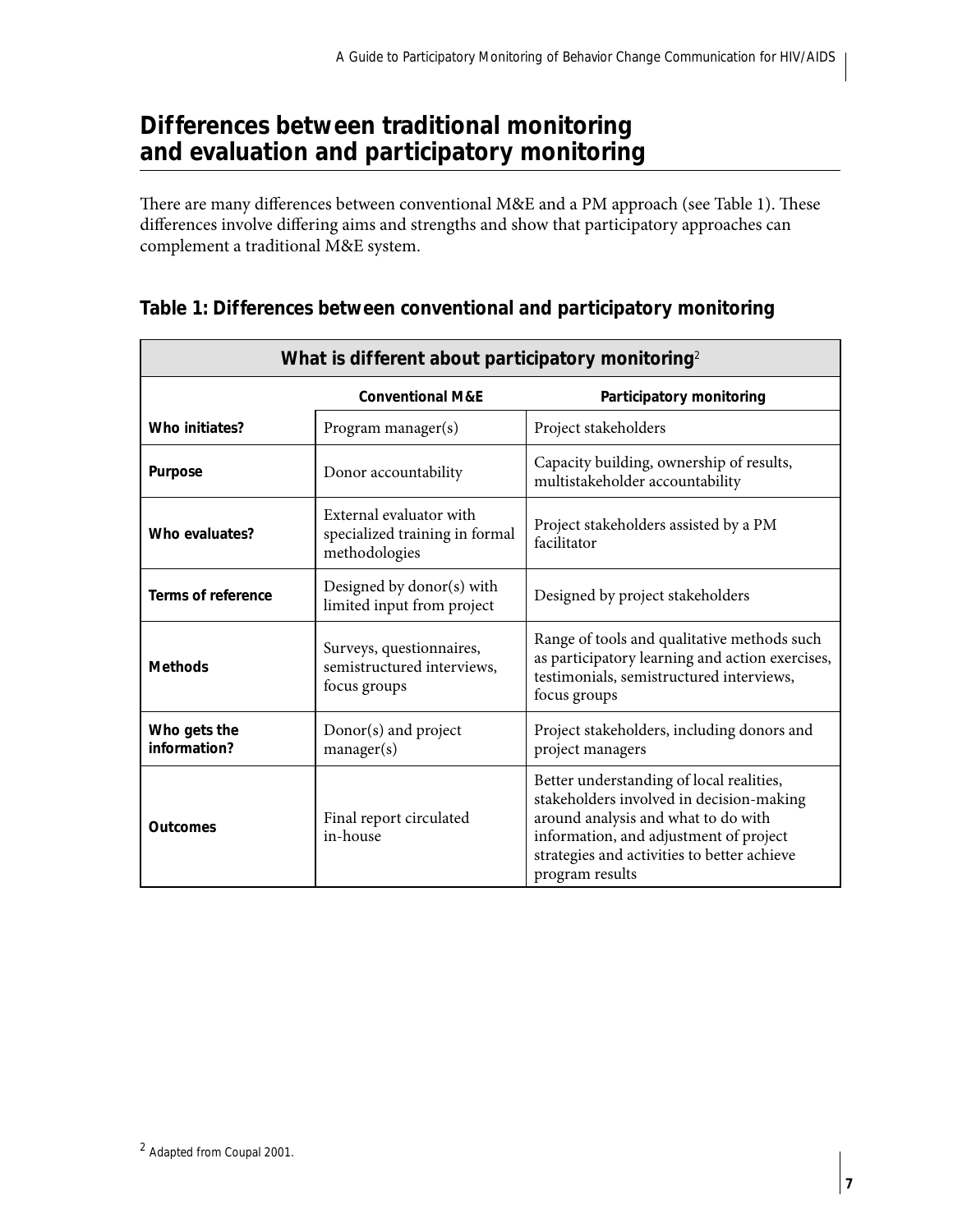## **The degree of participation**

The degree of participation in PM can vary widely depending on stakeholders' level of involvement in the project. It can be divided into four levels:

- **Information dissemination: one-way flow of information**
- ! Dialogue: two-way exchange of information
- ! Collaboration: shared control over decision-making
- ! Empowerment: transfer of resources and decision-making

In HIV/AIDS communication programs, just as in many other communication programs, it can be hard to progress beyond the information-sharing stage to meaningful dialogue. Collaboration and empowerment require stakeholders' deep involvement in managing the project, as well as in its implementation and monitoring. Some health programs do involve all stakeholders from the design stage to the end of the project when evaluation results are shared and disseminated; however, empowering all stakeholders in this process may not be possible. This is particularly true when a project involves a wide range of key members.

Another dimension of participation is the degree to which stakeholders are involved. A project has various stages: identification, planning, implementation, and M&E. The more stages that stakeholders are involved in, the greater the participation and opportunity to assure quality programming. HIV/AIDS communication programs tend to involve stakeholders in the early stages of a project and during program implementation, when peer educators (PEs) and community volunteers participate in carrying out the work. In general, frontline program staff and community stakeholders are rarely involved in M&E.

Whether stakeholders are engaged at key junctures or throughout a project's process, developing a real partnership between stakeholders, donors, implementing NGOs, community members, and marginalized groups is critical. Participatory approaches help to engage individuals in the groups' processes, no matter what their age, sex, social class, or educational background (Harvey n.d.). Everyone is involved in deciding when and how to monitor, evaluate, analyze, communicate, and use data (Estrella 1998). This kind of participation is seen as empowering people to lead their own development.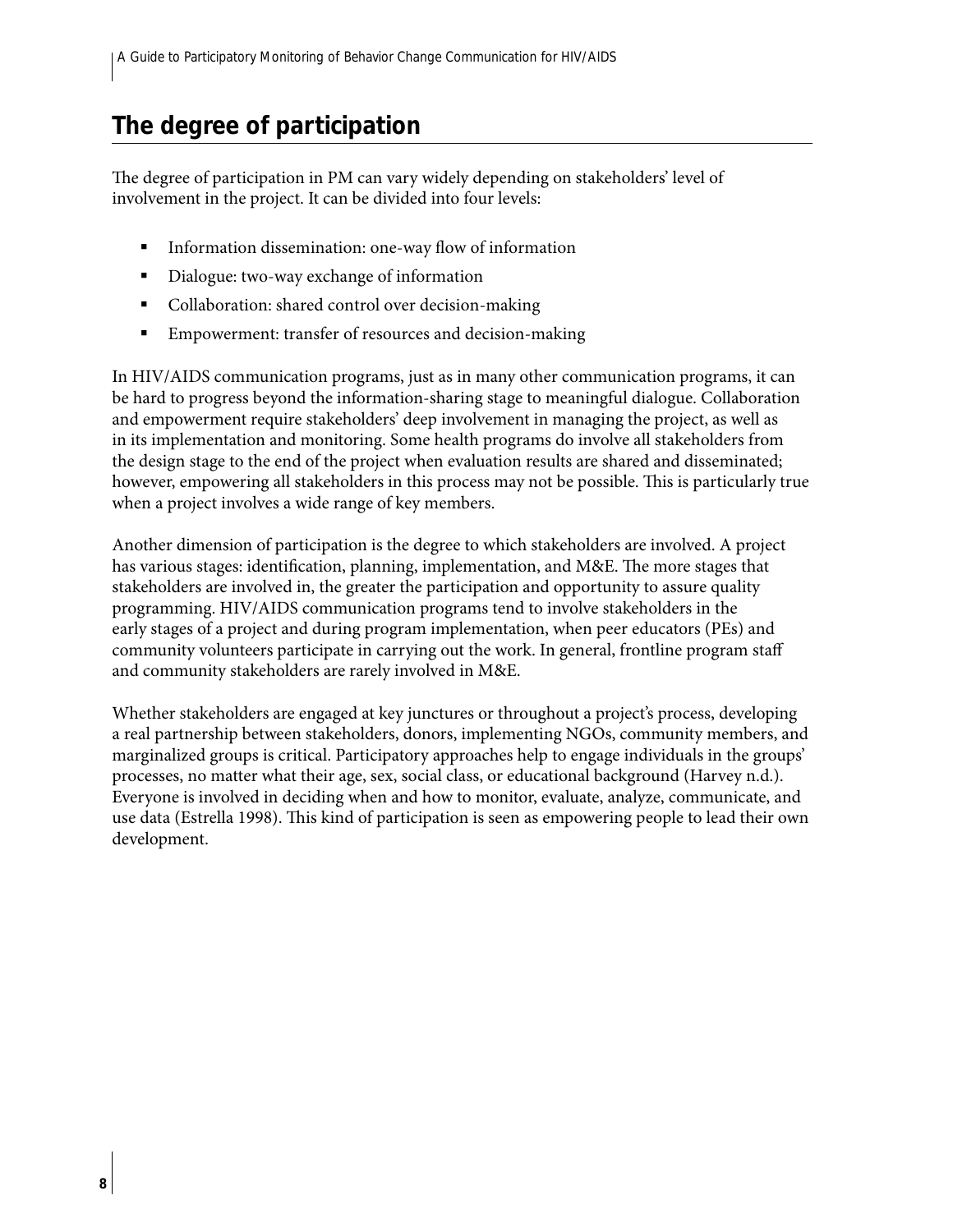## **When do you conduct participatory monitoring for behavior change communication programs?**

Ideally, a participatory process should begin at the planning stage of a BCC program. This allows community members and other stakeholders to express their needs during the project's design phase and helps to ensure their participation in each step of the PM process. It also allows PM to be more easily incorporated into the participatory assessments conducted at the initial stages of a project. PM can also be conducted at later stages. For example, if indicators have already been determined, complementary participatory indicators or benchmarks can be added to the list along with a time line to verify implementation. PM steps can take place throughout the implementation of a project. However, since PM is aimed at strengthening program efforts, to fully benefit from the PM findings, program staff need enough time to implement the improvements identified during the process.

#### **Involving stakeholders from the beginning: the IMPACT project, Taraba State, Nigeria**

Stakeholders with the IMPACT project in Taraba State in Nigeria were involved from the beginning and at each subsequent stage of that project. They participated in rapid and in-depth assessments, which were followed by a wider stakeholders' meeting to disseminate findings. During the assessments, community members helped to define questions and tools and participated in mapping, site inventories, focus groups, and ethnography. Following the assessments, program staff and stakeholders developed the project's BCC strategy that paved the way for key PM structures such as the BCC steering committee. BCC committee members and program staff who were trained in PM helped to build the capacity of other NGO partners and taught NGOs how to use peer education self-assessment tools. During quarterly feedback meetings, routine data analysis was disseminated to attending stakeholders.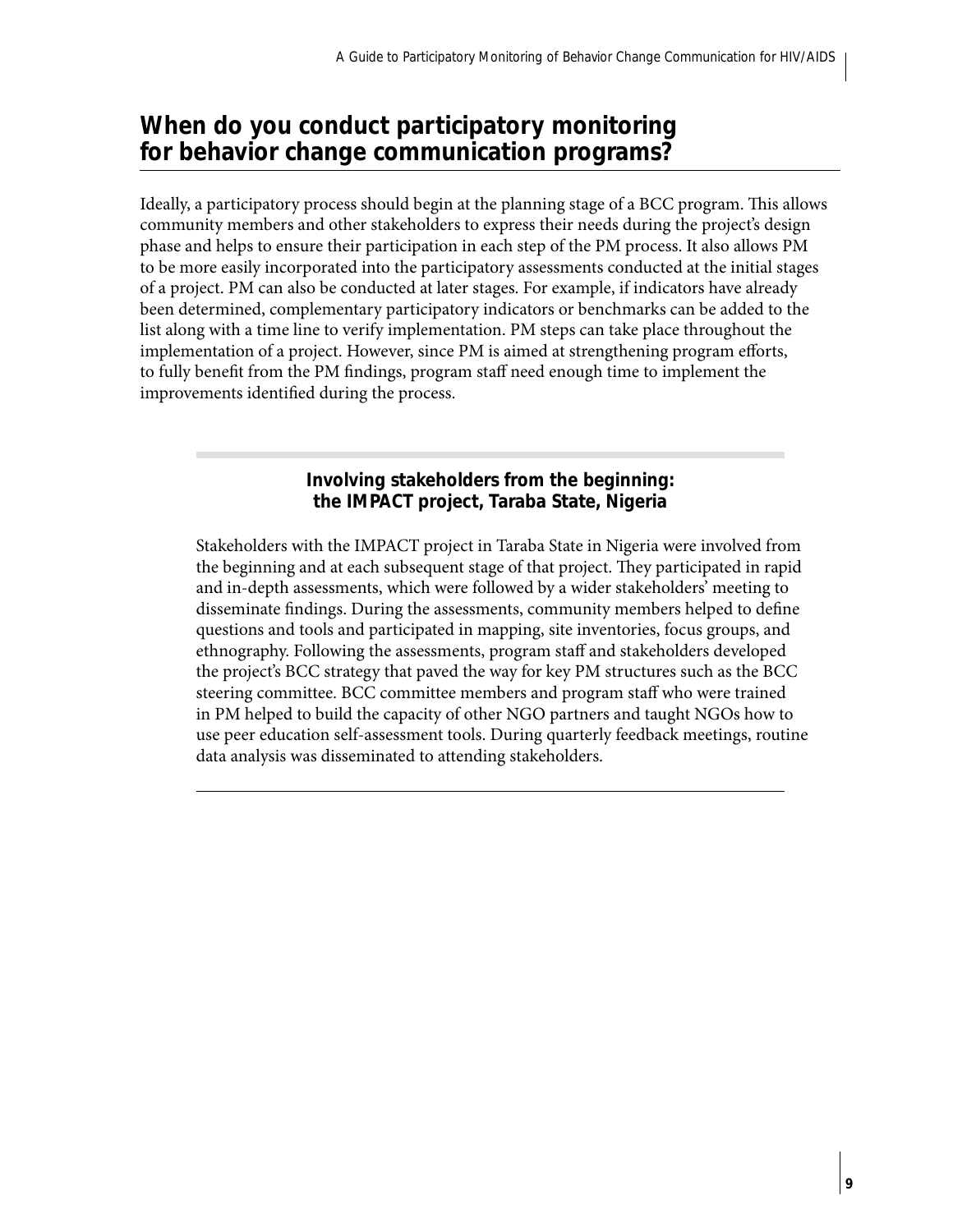A Guide to Participatory Monitoring of Behavior Change Communication for HIV/AIDS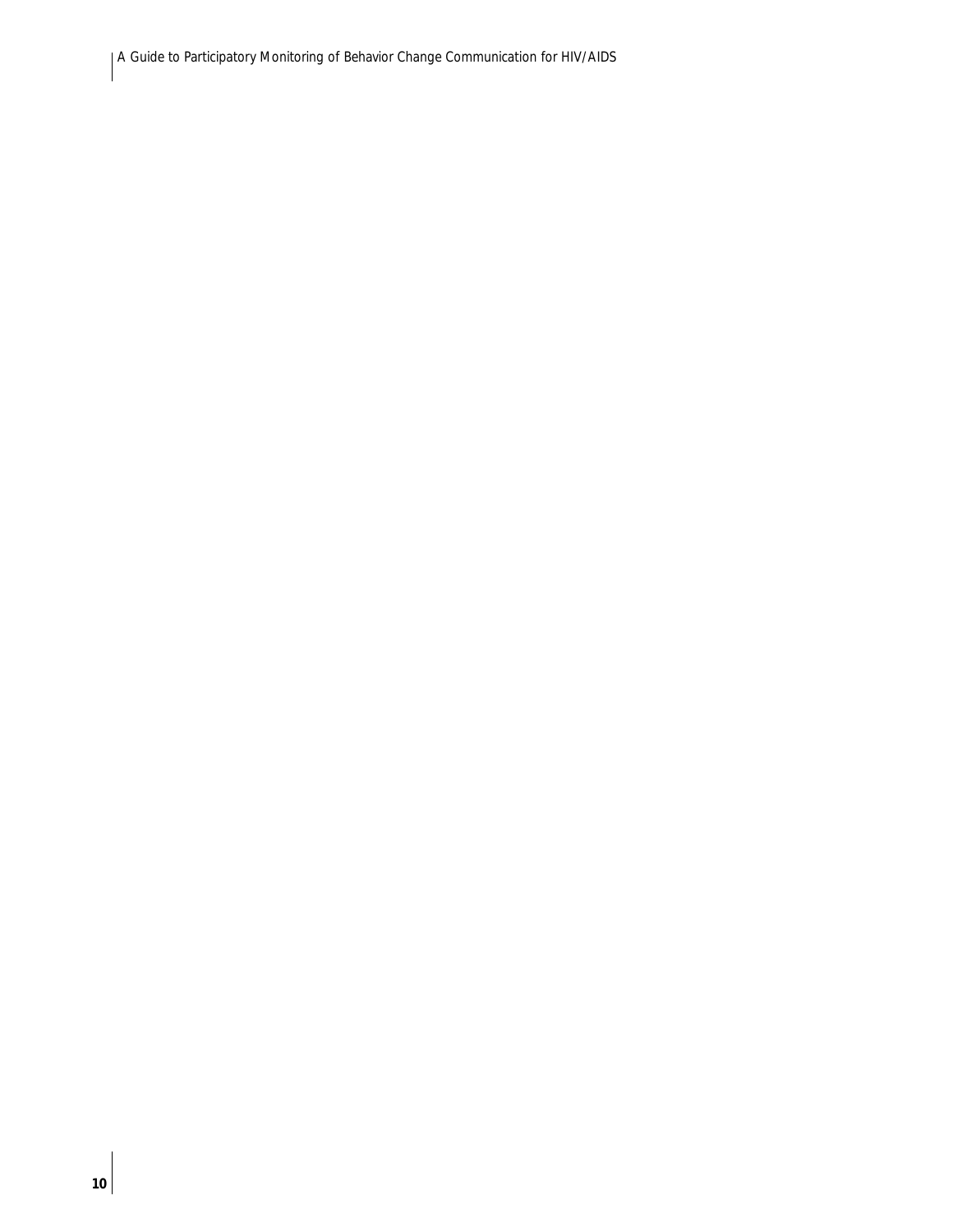## **Section II: Why do participatory monitoring?**

Sexual behavior is profoundly rooted in local culture and norms and requires sensitivity and the participation of all stakeholders to effect change (De Koning 1996). Three decades into the AIDS epidemic, we still do not fully understand how communication affects sexual behavior, namely HIV/AIDS. Thus, there is an urgency to find best practices and to learn from past mistakes as soon as possible.

In talking about the importance of lessons learned in youth programs, Douglas Webb and Lynn Elliott write, "HIV prevention is more, however, than just a bio-medical intervention. It is also a social process, which includes factors difficult to assess by scientific or rigorous methods. More useful are discussions and sharing of experiences about 'effective practices.' Lesson learning, then, is a reflection that acknowledges the gradual accumulation of good practices in HIV programs, and supporting children affected by HIV/AIDS. These practices need to be analyzed to a consistent—and high—standard if they are to be confidently promoted" (Webb 2002). PM promotes such an analytical process for understanding the complexities of communication and behavioral change. The learning process catalyzed through PM can significantly strengthen HIV/ AIDS communication efforts.

Participatory methodologies support the principle that people within communities are best placed to make decisions that affect their lives and that project design, implementation, and monitoring can be greatly improved with community stakeholders' participation. Community input can give more accurate information on environmental, social, and cultural issues that affect change and identify true local needs and priorities. Community members can also identify the most effective communication channels in their community, inform program managers of potential barriers to communication and behavior change, and suggest cultural norms and practices that can better address these obstacles.

AIDS has had a disproportionate impact on the poor, and now there is increasing evidence that 50 percent of those infected with HIV are women. These underserved groups are often excluded from taking part in decision-making. Actively seeking their participation in project design and the monitoring process helps to strengthen BCC efforts aimed at supporting positive practices to help curb the epidemic.

As the trend towards performance-based accountability grows, there is a greater demand for evidence-based results, new ways to ensure transparency, and methodologies for improving support to people in the field. By involving stakeholders and community members in the design, assessment, and monitoring of HIV programs and BCC interventions, program managers are helping to ensure the quality and performance of their programs. PM reinforces the principles of quality assurance by focusing on the community's needs, building effective teams, and strengthening stakeholder capacity. Mutual support and cooperation leads to increased commitment to improvement. PM also empowers staff to work towards the goal of high-quality programs by providing a more focused and strategic means of examining progress toward the achievement of an organization's goals. Data collected in the field are used to  $(1)$  identify opportunities for improvement, (2) identify and assess problems, (3) verify possible causes of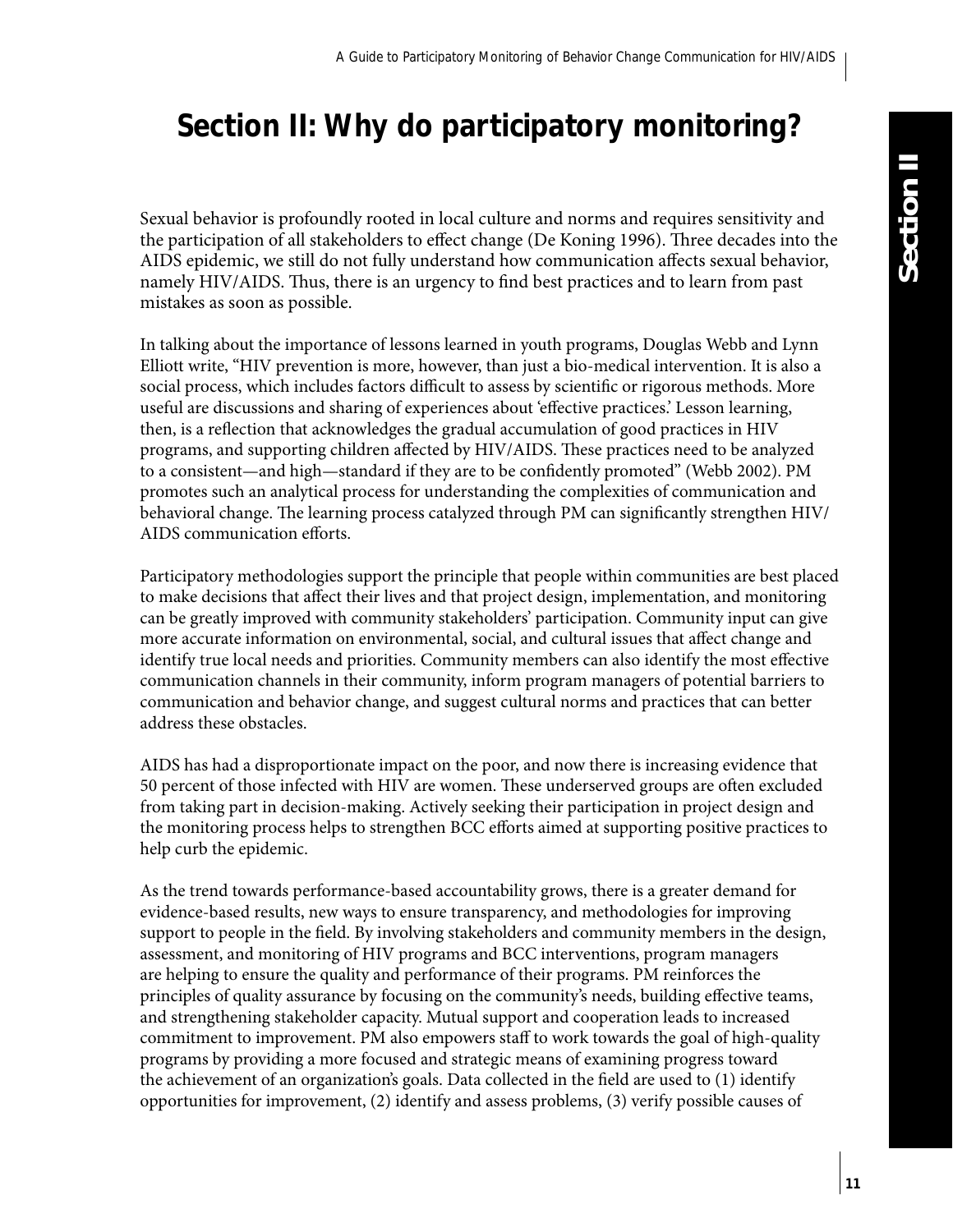problems, (4) inform decision-making, (5) show if a quality intervention yielded improvement and by how much, and (6) monitor processes over time to see if the change or improvement is maintained. Overall, PM motivates partners to contribute their knowledge and skills, which ultimately improves individual and organizational performance.

### **Benefits of participatory monitoring in HIV/AIDS communication projects**

There are several important benefits to using a participatory approach to monitor BCC programs for HIV/AIDS prevention. For example, PM:

**Strengthens program results** by involving stakeholders in the development of the monitoring frameworks and how the success of the program will be measured. Community participation helps to ensure that appropriate and culturally sensitive indicators will be used and results achieved (Toffolon-Weiss 1999). The process of analysis also keeps stakeholders engaged in the communication program's objectives and strategies.

**Creates community ownership** by including stakeholders and beneficiaries in the design, implementation, and evaluation of programs. Community participation helps close the gap between the way health professionals understand and interpret the reality and perspectives of different groups in the community.

**Builds capacity** by creating an ongoing process of learning among stakeholders that is based on the experiential learning cycle of experience, reflection, conclusions, and lessons learned (Kolb 1984). With PM, stakeholders use a broad range of tools to improve their analytical and problem solving skills and gain experience in monitoring and analysis. Stakeholders and program managers work together to analyze and solve problems, thereby developing partnership and collaboration skills. The PM process also teaches stakeholders how to make critical decisions about project implementation by being able to access and use information on how objectives are being met and resources are being used.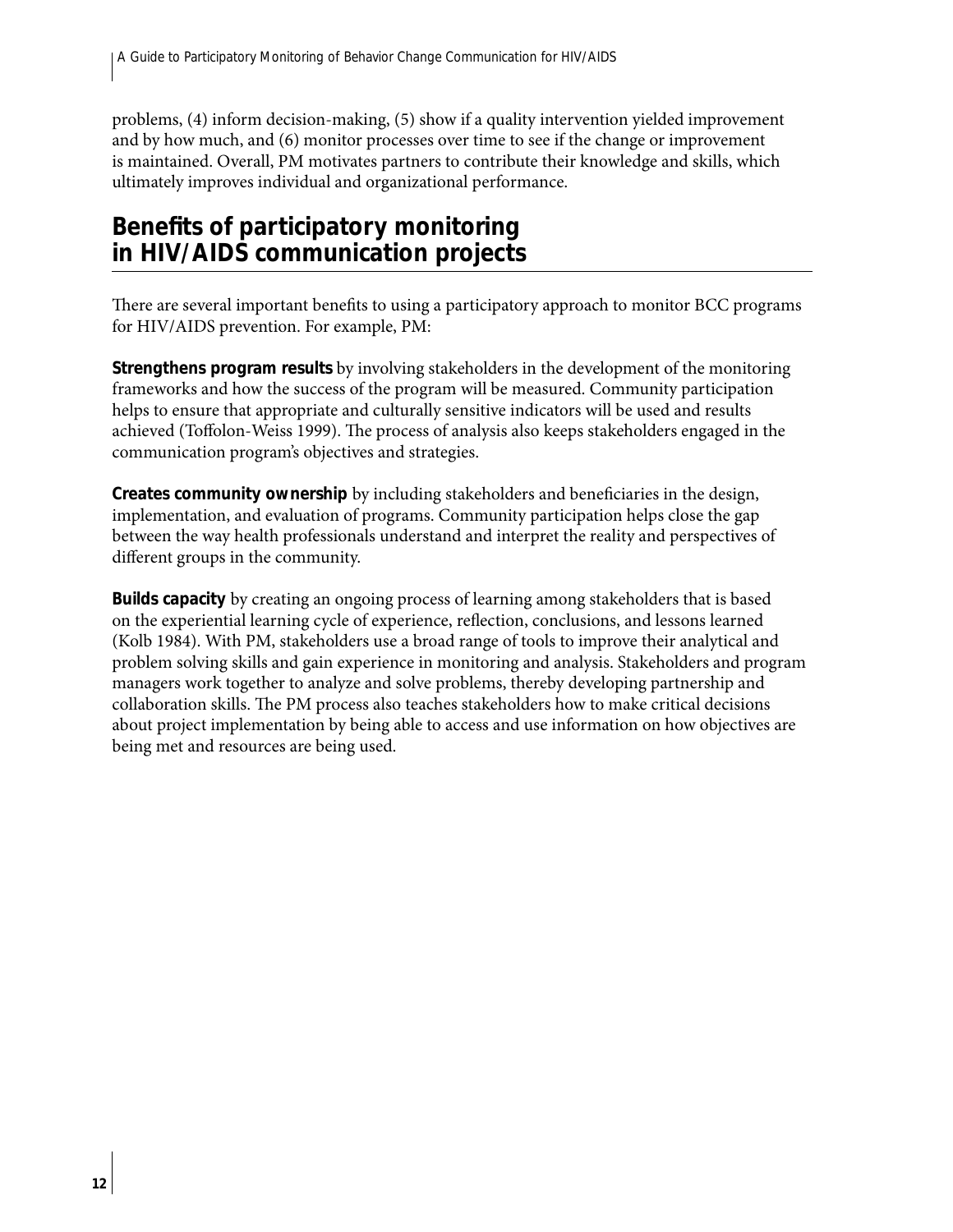#### **Capacity building project in Mexico: developing a participatory monitoring and evaluation plan**

The purpose of this effort was to build the capacity of NGOs and voluntary groups involved in HIV/AIDS work to develop a PM plan. Specifically, the International HIV/AIDS Alliance saw a need to improve NGO strategic planning and to foster more effective and collaborative relations among isolated groups to expand their impact and sustainability.

To achieve this goal, the Alliance gathered a group of NGOs and community groups for an external relations training. This training provided a space for these groups to reflect on their work as well as their relationships with each other. It also enabled participants to develop a deeper understanding of their current activities and to rethink how they should orient their efforts and how they could incorporate or collaborate with other organizations.

Using participatory tools, the organizations and community groups analyzed their mission statements, goals, objectives, and work strategies. They shared their analysis with each other, which gave them an opportunity to compare experiences and to think through capacity-building strategies to work more effectively. The end of the training focused on planning practical steps on how to change current behaviors related to the risk of HIV/AIDS.

Results from this capacity building training included:

- ! Increased capacity of NGOs to use participatory tools that helped them visualize, analyze, and evaluate their work.
- Wider institutional application of PM beyond the project.
- **IF Increased capacity of NGOs to demonstrate results.**
- ! Increased capacity for evidence-based project planning.
- ! Increased information sharing, networking, and collaboration.

(Hughes 2002)

**Enhances feedback** among stakeholders and community members at all levels of the program, which promotes a sense of accountability to HIV/AIDS communication efforts. When project implementers and community members are able to give and receive feedback, they feel a more meaningful sense of involvement and ownership with the work. Continuous feedback also helps to narrow the gap between policy makers, program staff, and the community, which promotes better understanding among all stakeholders. As lessons learned are compiled and shared, institutions build on their experience and improve program design and implementation of future HIV/AIDS communication programs.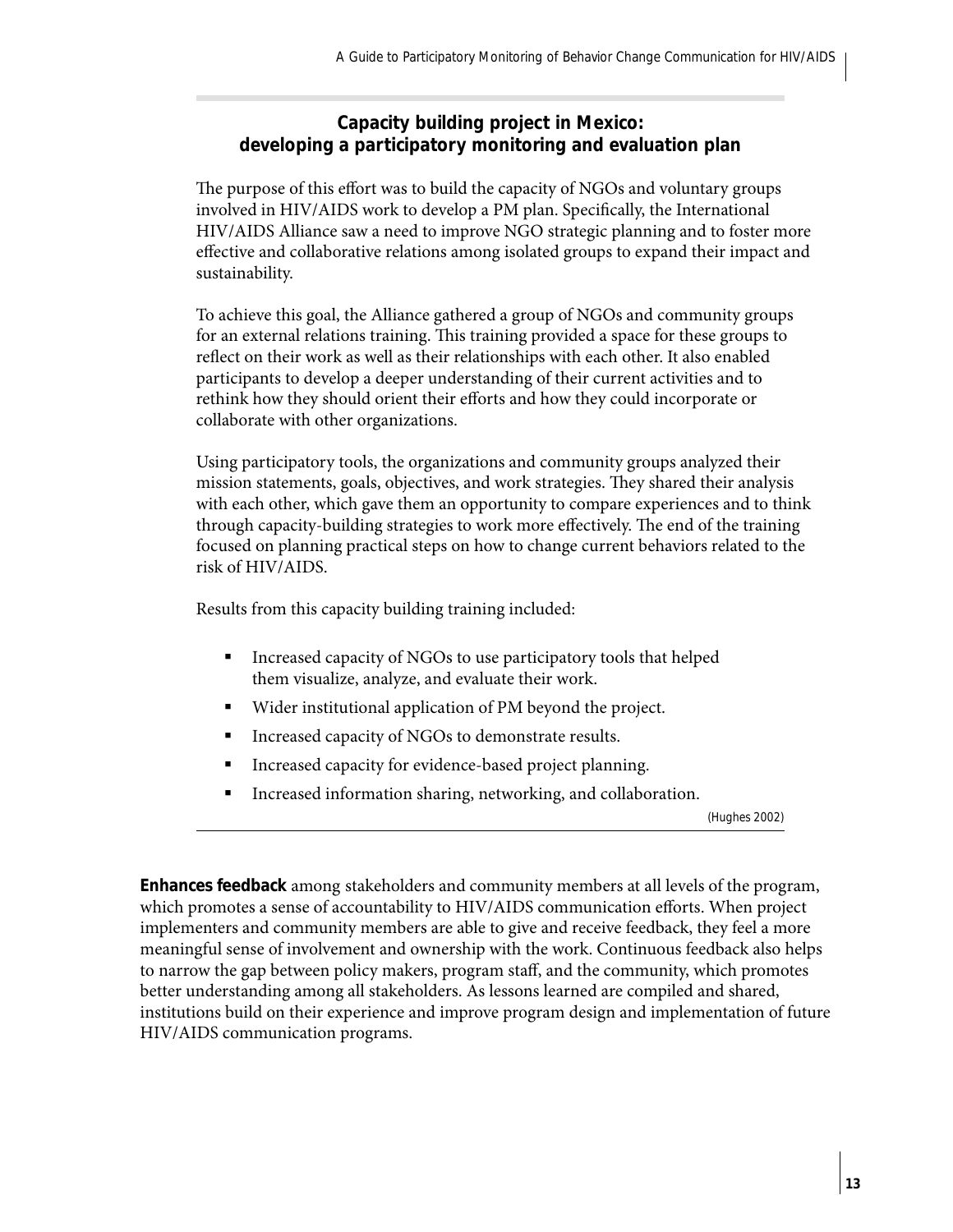#### **Participatory monitoring in the Nigeria IMPACT project**

During the implementation of the USAID-funded IMPACT project in Lagos, Nigeria, program staff set up several mechanisms to regularly monitor project efforts. These included:

- ! Quarterly meetings for NGOs to exchange information about their BCC activities.
- ! Monthly meetings of the BCC steering committees to review program progress and determine the need for capacity building.
- **Periodic exchange visits between NGOs to observe each other's BCC** activities firsthand.

During the quarterly exchange meetings, some of the NGOs expressed difficulties with training programs for peer educators (PEs). They did not have enough trainers among their staff. Other NGOs with stronger training staff offered to help. Over time, as local NGOs matured on the project, they began to provide technical assistance through training and mentoring of younger NGOs. Using PM with close collaboration, they were able make up for each other's deficiencies and strengthen each other's efforts.

In Kano, a state in northern Nigeria that has a very religious and conservative culture, PM helped program managers negotiate in a sensitive and volatile political environment. Community members on the BCC steering committee helped to ensure that BCC activities were culturally appropriate and acceptable. Through this process, they were able to develop a successful full-length feature film on HIV/AIDS.

In addition to the regular meetings, stakeholders participated in a range of capacity building workshops where they learned new skills, including how to use PM tools. As a result of these workshops, many stakeholders developed their own participatory tools to monitor local activities.

Amplifies results of other M&E efforts. PM supports findings from traditional M&E efforts by helping to explain the cultural, socioeconomic, and political influences that contribute to project outcomes. It clarifies reasons for the success or failure of an intervention that traditional M&E activities may not have detected. It also gives a personal perspective to project goals, which can broaden the impact of an intervention at the community level**.** PM helps identify successful individual behavior change or barriers that prevented someone from being able to adopt risk reduction strategies. Participant stories and testimonials give life to quantitative data and, if shared with others, can affect attitudes and community norms. A community member who has changed his behavior can go on a radio show to discuss his story. Through the amplifying effect of mass media, one person's story has the potential to influence many lives.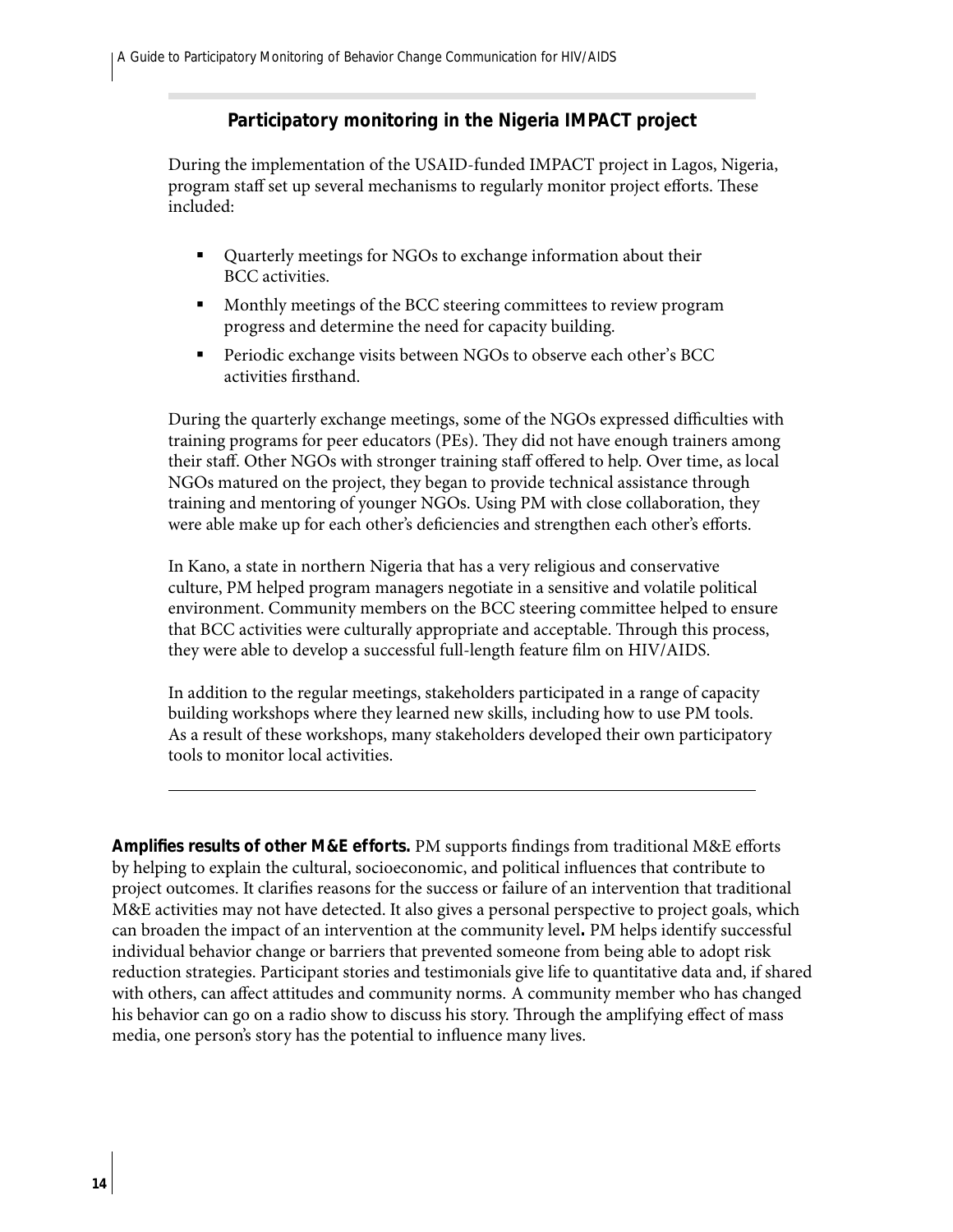**Strengthens accountability and institutional learning** at every level by creating a twoway flow of information. Rather than only flowing upward to benefit an organization's top echelon, information gathered by the PM system flows up and down to benefit everyone involved and encourages accountability at all levels. PM strengthens institutional learning by enabling organizations to keep track of their progress and build on areas of work where success is recognized. The PM process contributes to better strategic planning and program and staff development through the feedback mechanisms developed as part of the project (Estrella 2000).

#### **Benefits to management in the IMPACT project, Eritrea**

Management staff working on a workplace peer education program at the Assab Salt Works in Eritrea recognized the benefits of PM. Peer education discussion groups were established for various levels of workers, and became popular forums for gathering and exchanging information. They also became important occasions to discuss program challenges and to resolve problems. When the program's management recognized how much learning and problem solving was going on in the discussion groups, they increased the number of groups and allotted time for the marketing manager to lead the effort. Managers also recognized that they too could benefit from a similar forum for management-level staff and subsequently formed a peer discussion group for managers.

As the competition for resources increases at the same time as the demand for demonstrated impact, there is a growing interest in PM for HIV/AIDS communication projects. Furthermore, the trend toward decentralization has created a need for new ways to improve oversight, ensure transparency, and increase support to people in the field (Estrella 2000). It is becoming essential that PM processes be put in place to strengthen the capacity of program managers and stakeholders to implement quality communication activities that lead to effective and sustainable HIV prevention and care programs.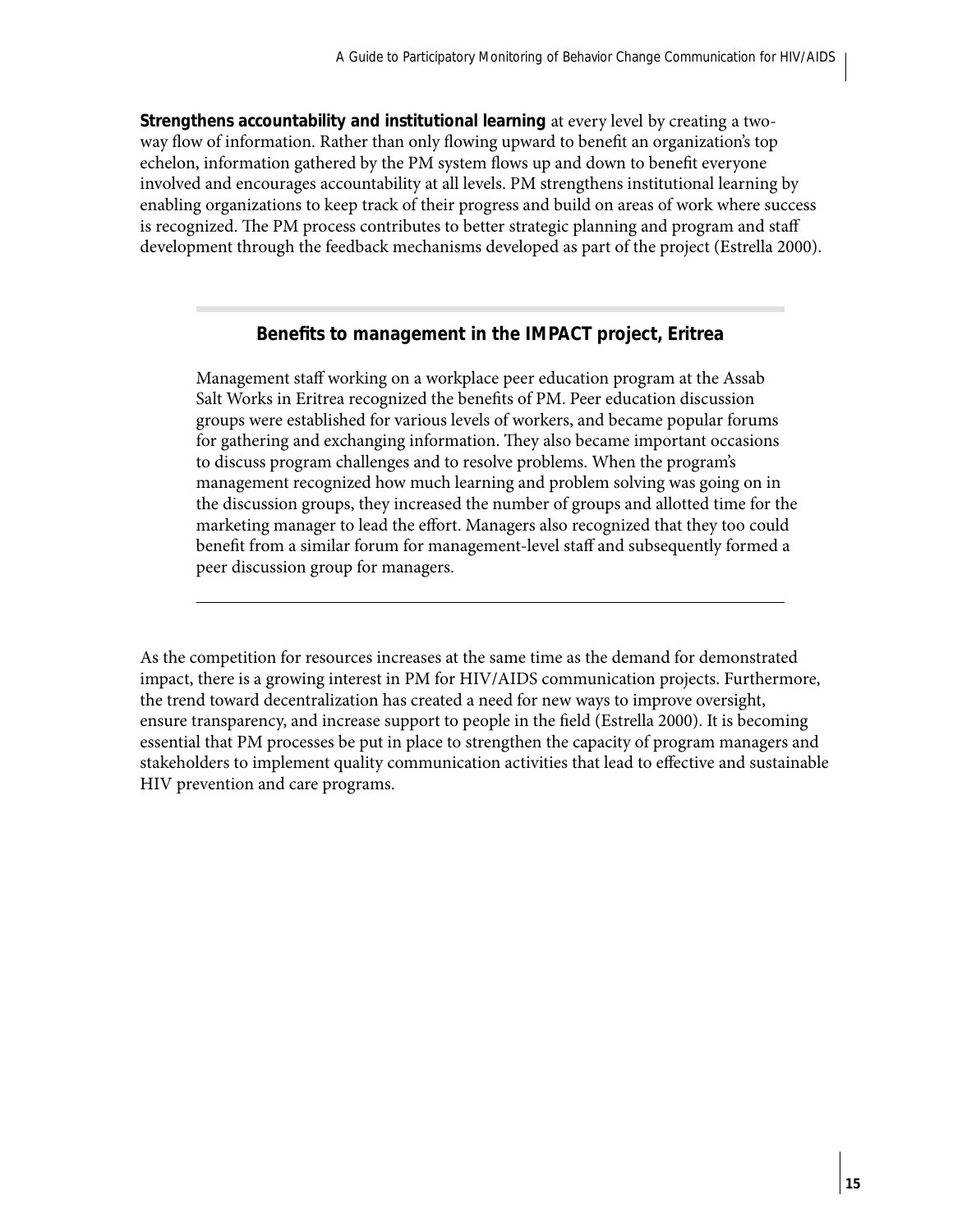## **Constraints of participatory monitoring**

Involving a variety of stakeholders requires building the capacity of those implementing participatory approaches. This requires time, resources, and the commitment from stakeholders to appropriately plan and carry out needed training as well as implementing PM activities. The process can be unpredictable and result in unexpected consequences, a situation that requires special skills to properly facilitate. The PM process should be overseen by a person with good facilitation and mentoring skills who can provide ongoing support. This may put an extra burden on internal management and staff since conventional M&E is often conducted by an external expert. A participatory process also requires that program managers and staff give up some control, something not all people are comfortable with.

Participatory processes can be hindered not only by a lack of understanding, skills, and attitudes, but also because some stakeholders may not be used to being asked for their opinion. This is especially true when social, cultural, and political practices discourage the involvement of marginalized groups, such as women, youth, and certain ethic groups. The idea and practice of participatory approaches may take time for some to realize and appreciate (Mathur 2004). Moreover, participants have to take their involvement seriously and be willing to make decisions. Full participation is a process that will grow as the project progresses. The reality of staff and community's time constraints must also be anticipated. PM is a secondary responsibility for most stakeholders—many from the community—may be volunteering their time. Competing priorities and responsibilities need to be taken into consideration and respected. The benefits of the PM process to each stakeholder must outweigh the additional time they spend on PM activities, and participation is not always warranted. Program planners should carefully weigh when PM is needed and when it is not.

Community participation is now widely recognized as a basic principle of BCC programs, yet it is a complex process. People's participation has to be promoted; it takes time, resources, understanding, and perseverance but can be well worth the effort. The end result can be a dynamic and effective communication program that is relevant to stakeholder needs and more sustainable over the long term.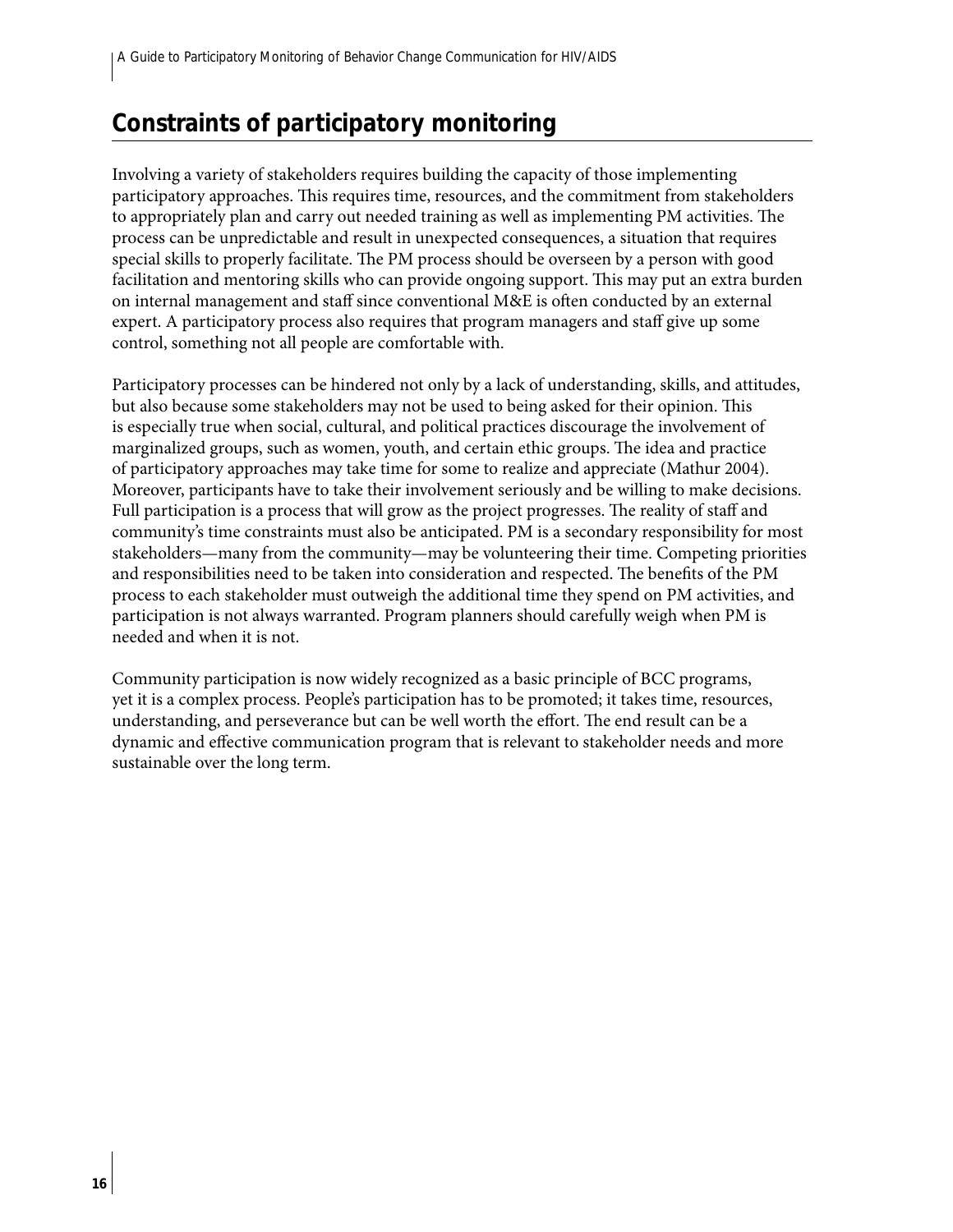#### **Reproductive health service for youth in Nepal**

From 1998 to 2003, EngenderHealth and the International Center for Research on Women conducted a study on the effectiveness of participatory approaches in reproductive health programs that targeted youth in both rural and urban settings. They used two control sites, one rural and the other urban, which incorporated more traditional methods of program implementation. At these control sites a traditional needs assessment was conducted and the program design was based on current knowledge and practices.

At the study sites, participatory approaches were used from beginning to end—during the needs assessment, intervention design, and M&E. Two community-based advisory groups were set up to help facilitate and legitimize the participatory activities. One group was made up of youth and the other was made up of adults.

For youth, it is not clear how well participatory tools used in group settings can address private issues that may require confidentiality. Therefore, use of other methods such as surveys and one-on-one counseling were also used for triangulation. Further, due to the sensitivity of the issues, participatory processes required more time and more skills training for field staff.

After the formative research was conducted, project staff initiated a planning process with the community that ran over the course of several months. It involved sharing and discussing the assessment findings and subsequently creating youth task forces to develop interventions and an intervention plan. The study sites generated more ideas for comprehensive interventions that interested youth and facilitated better learning. This resulted in the development of the following interventions: adolescent-friendly services, peer education and counseling, an information and education campaign, adult peer education, youth clubs, street theater, efforts to improve livelihood opportunities, and teacher education. In contrast, the control sites only developed adolescent-friendly services, peer education and counseling, and teacher training interventions.

The action planning for the PM approach was time-consuming and required many resources. A substantial amount of pre-planning for the project team had to be done. It also required facilitators who were experts in both adolescent reproductive health and participatory approaches. Despite the extra work, the use of participatory approaches resulted in the improved capacity of the stakeholders as well as greater sustainability of the program.

For the program evaluation, the qualitative, quantitative, and participatory methodologies used at the beginning were repeated at the end of the project to analyze any changes that occurred. The study and control sites were compared, and results pointed to a marginally greater improvement at the study sites. In addition, there were more positive capacity building and sustainability results.

(Mathur 2004)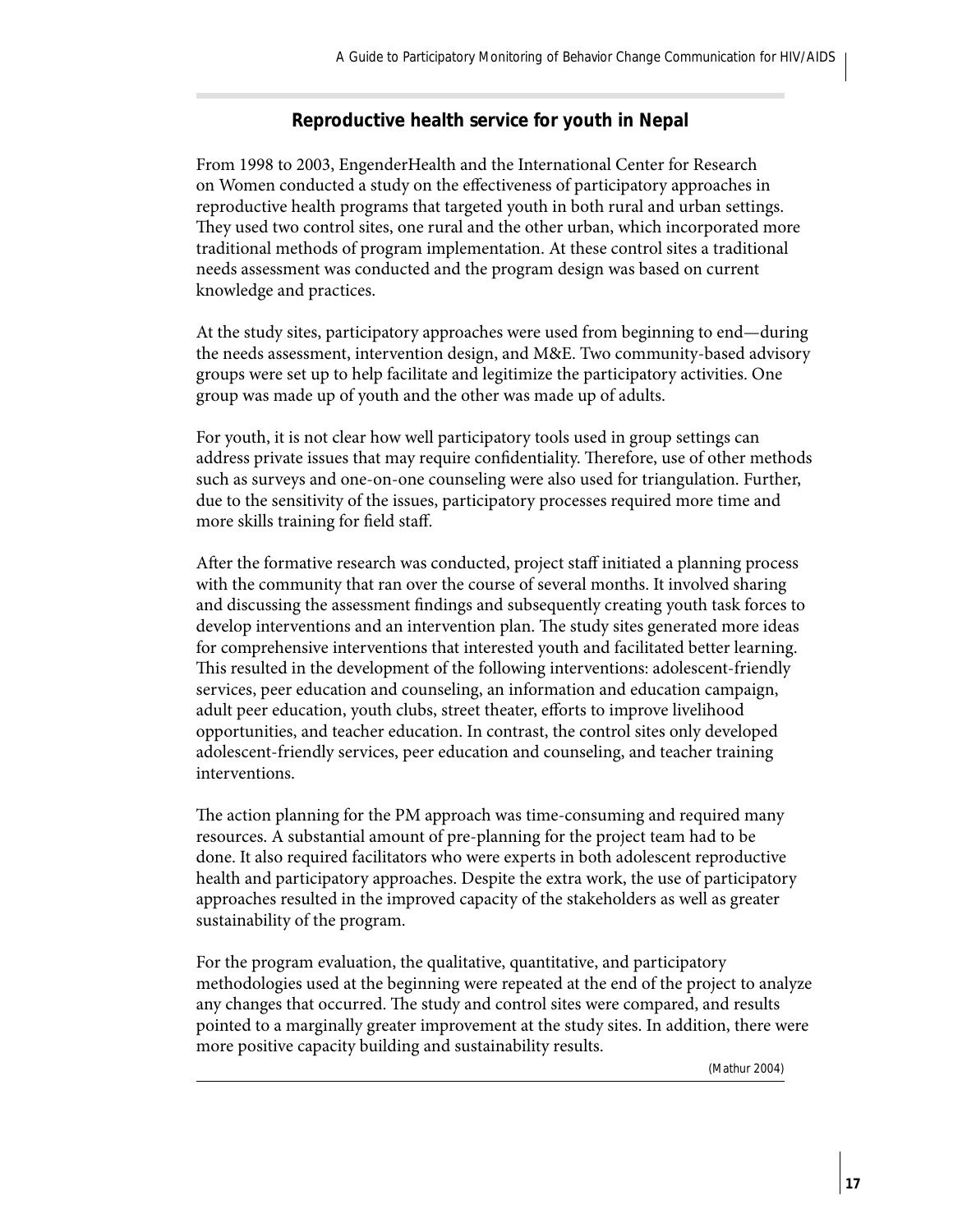A Guide to Participatory Monitoring of Behavior Change Communication for HIV/AIDS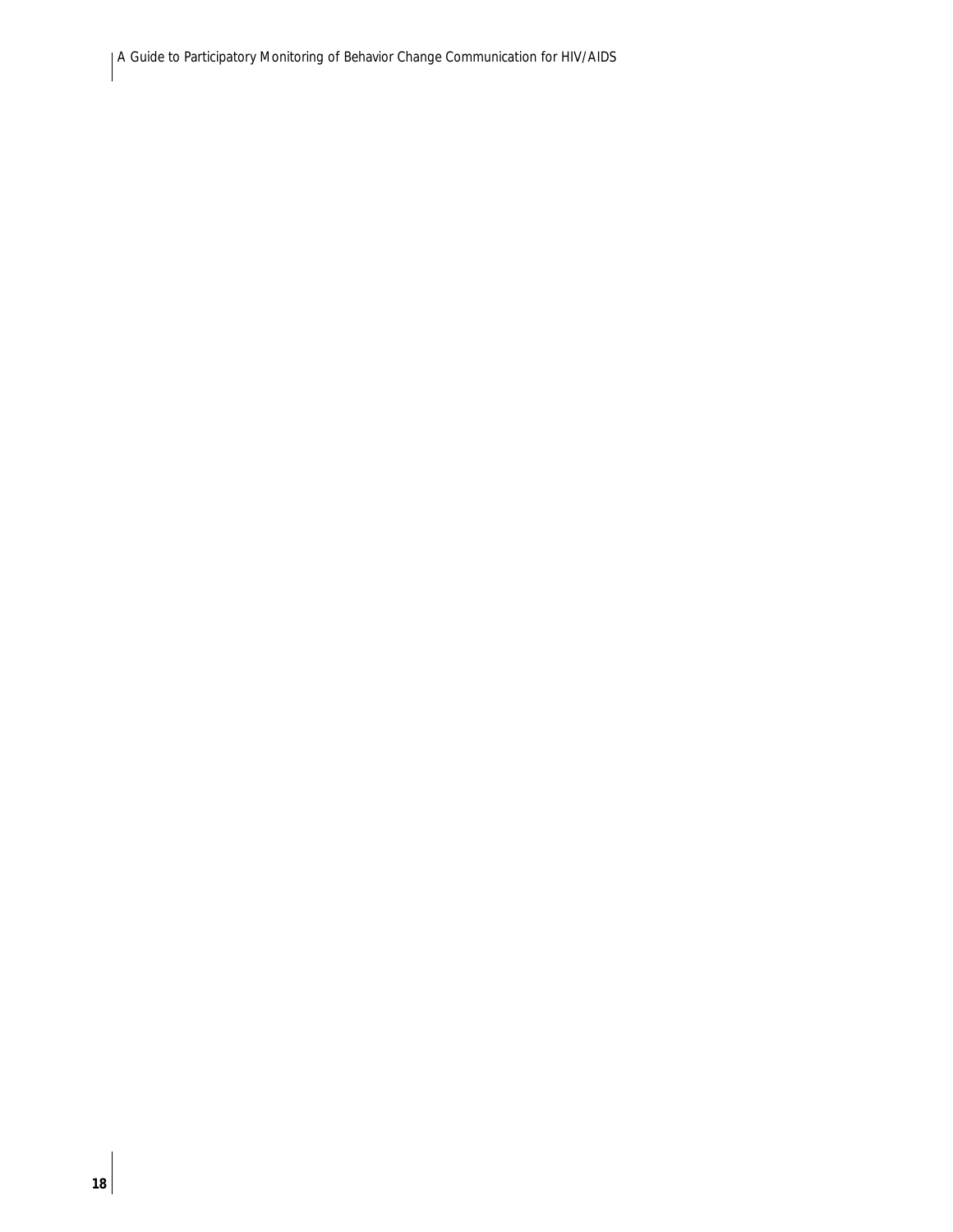## **Section III: What are the steps involved in participatory monitoring?**

Participatory monitoring (PM) should ideally start at the beginning of a project and continue throughout its implementation. It should be integrated with the initial stages of the project design and planning process. This way, PM needs can be identified, baselines can be established, and capacities can be built from the onset. If projects are already established, PM can help project managers identify and integrate participatory methods into their project management and implementation plans. This section provides guidance on the steps involved in participatory monitoring of HIV/AIDS communication projects.

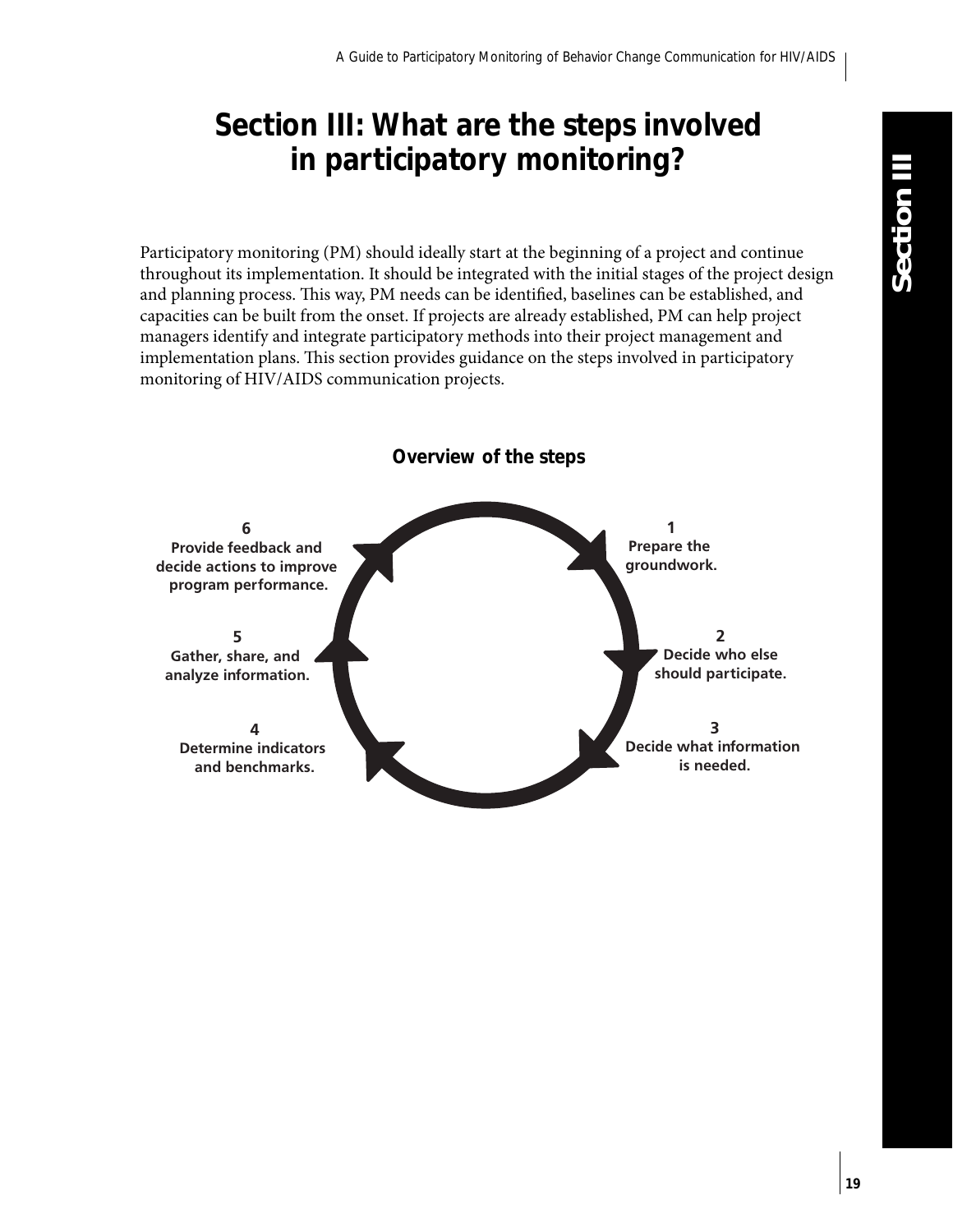### **Step 1: Prepare the groundwork**



- **communication issues**
- **1.4 Clarify the aims and objectives of the project**
	- Tool: Overview of project aims and objectives.

#### **1.1 Ensure buy-in and develop a joint understanding of participatory monitoring**

Pre-planning is a critical component of the PM process and involves several tasks. First, identify stakeholders who will be involved. Stakeholders are defined as any person, group of people, or institution that has an interest in a particular project or set of activities (Webb 2002). They can include program managers, program staff, representatives from the ministry of health (MOH) and from implementing NGOs and CBOs, PEs, and beneficiaries of the BCC intervention. Stakeholders can help to lead and inform the project's design and implementation plan and see the PM process through to completion.

After defining the stakeholders, work with them to gain a joint understanding of PM and ensure their buy-in for the process. Provide an orientation on the principles and benefits of the PM process using the material and information presented in Sections I and II. If you have enough time during the orientation, elicit ideas from the stakeholders about their views on the definition and purposes of PM. For example, after introducing the definition and principles of PM, give participants a blank chart and ask them to fill in the differences between traditional M&E and PM. Discuss what they have written and review Table 1 in Section I. A module for orienting stakeholders on PM can be found in Appendix II of this guide.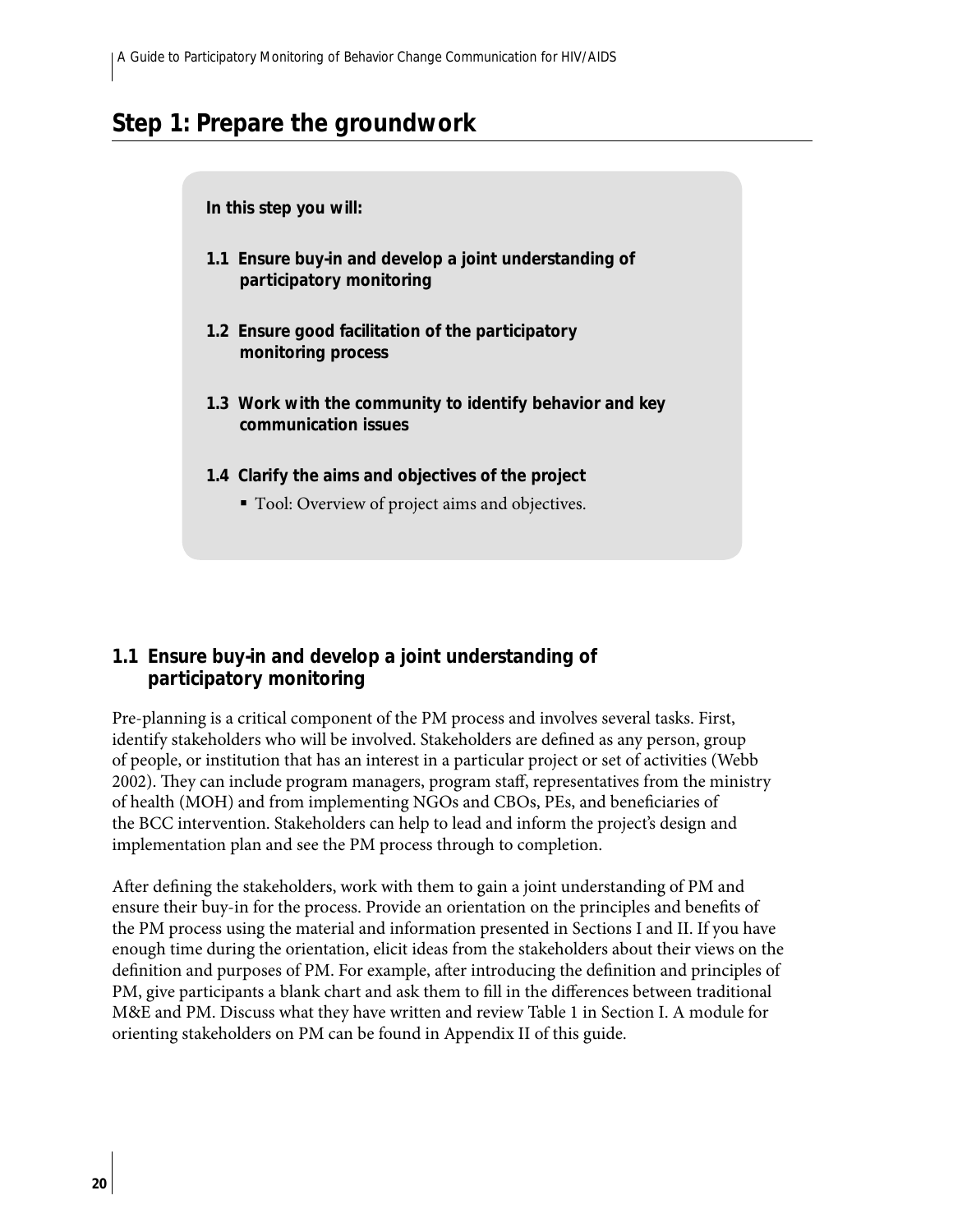#### **1.2 Ensure good facilitation of the participatory monitoring process**

It is important to engage a facilitator with PM expertise who can lead the PM effort and work through the six steps of the PM process with program staff and community members. The facilitator is not the "expert," but mainly acts as a catalyst and manager of the process (UNDP 1997). If the facilitator is a consultant rather than program staff, identify one staff member to act as the ongoing PM manager to ensure continuity when the lead consultant is not available. The facilitator should collaborate closely with the project manager and a representative group of stakeholders to plan the PM implementation process. The most important role of a good facilitator is to make the PM process responsive and relevant to the needs of the local stakeholders.

Good facilitation skills are critical to a successful participatory process. Since many stakeholders will take part in leading or facilitating different aspects of the PM process, make sure that all participants have a good understanding of facilitation skills. The following is a list of important personal skills and attitudes for good facilitation.

#### **Skills needed for good facilitation**

- ! Ability to listen and engage in dialogue and mutual learning.
- ! Ability to recognize that other people's perceptions are usually different, though no less valid than one's own.
- Ability to be flexible, open and willing to change, capable of critical self-awareness, and possessing a capacity for self-evaluation.
- ! Ability to envision and commit to making oneself redundant, to "handing over the stick" to local people.
- ! Ability to encourage trust and create an environment of sharing and reflection.

(Aubel 2004; Alliance 2003; UNDP)

PM should take into account local conditions. Its approach must continually evolve and adapt to specific circumstances and the needs of the project.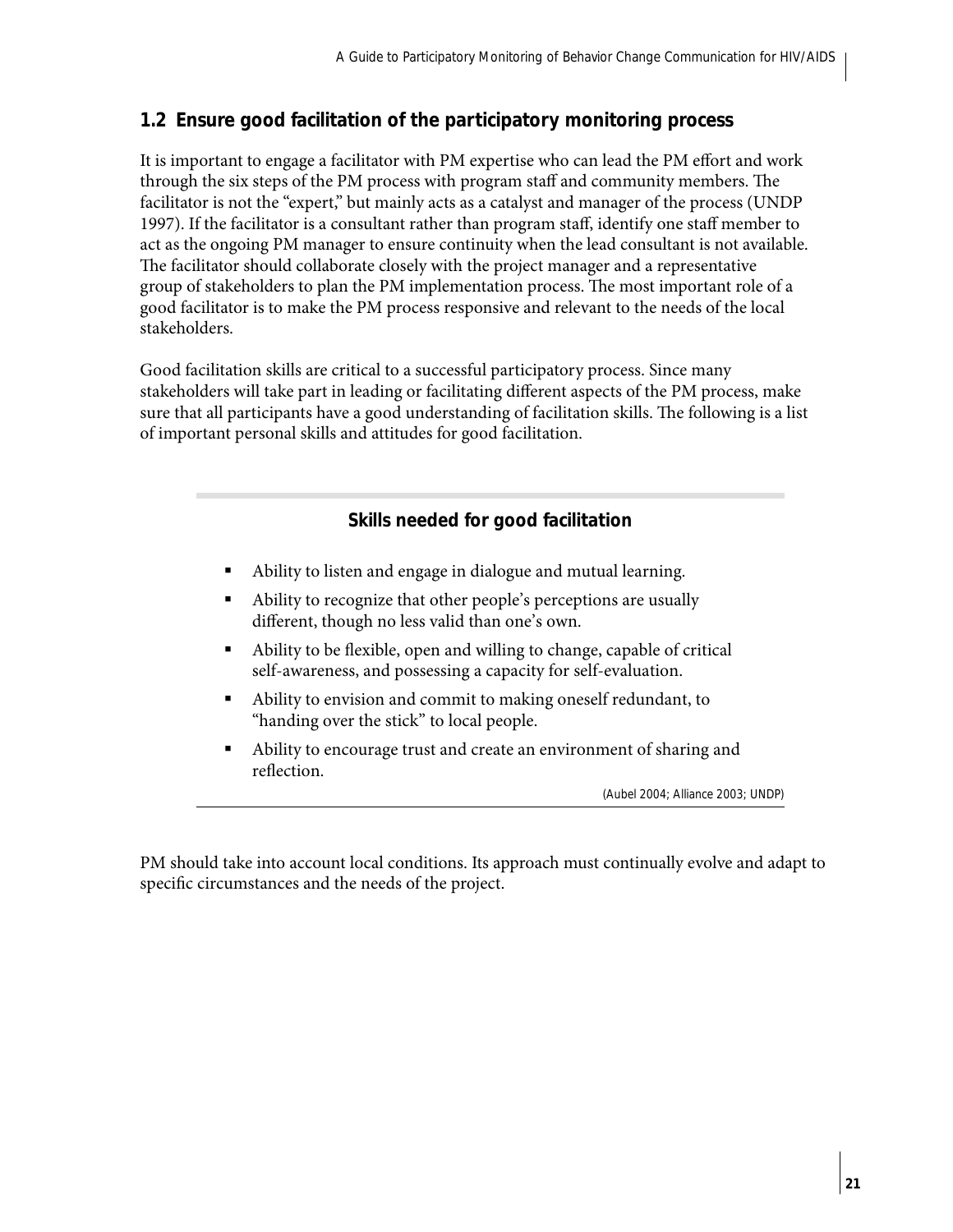#### **1.3 Work with the community to identify key behavior and communication issues**

Use tools and exercises, such as qualitative tools, community mapping, and Venn diagrams (diagrams that show relationships and linkages between groups), to identify key information sources, communication channels, and barriers to communication related to HIV/AIDS and faced by the community at risk. For example, tools can help stakeholders understand how to assess important influences on behavior and information sources on sexual and reproductive health related to HIV/AIDS. They can also help them measure the influence on sexual and reproductive health decision-making and analyze power dynamics of household communication related to HIV/AIDS. Using these tools to establish a baseline for principal issues and then again at periodic intervals over time can help stakeholders understand the effects of project interventions on behavior change.

As part of the project planning stage, conduct participatory exercises along with community needs assessments and participatory appraisals. If they have not already been conducted, consider doing some of these exercises to better understand the communication concerns and needs of your community. This will help to strengthen the community's ownership of BCC activities, as well as efforts to monitor their effectiveness. Identify the primary themes and concerns that emerge from the exercises and discuss the implications of these findings with the community and program stakeholders.

#### **1.4 Clarify the aims and objectives of the project**

Together, the facilitator, PM manager, and other key stakeholders should familiarize themselves with the project's existing or planned M&E system and related documents such as the proposal, baseline data, and project reports. Then, openly discuss the following four basic questions:

- 1. What are the overall aims of the project?
- 2. What are the behavior change objectives of the program? Behavior change objectives are the **actions** or **changes** in behavior the program hopes to achieve or influence. While behavior changes may not have been specified in project documents, they can be inferred from project goals and from a behavior mapping exercise.
- 3. What are the behavior change **communication** objectives of the program? The BCC objective is the intention to act or the intermediary variable that affects the action or behavior. Communication objectives address the changes that assist the process of behavior change at various levels: individual, community, and environmental/policy.
- 4. What are obstacles and issues that might arise during the PM process?

"Overview of project aims and objectives" is a tool that provides some examples and can help organize program information.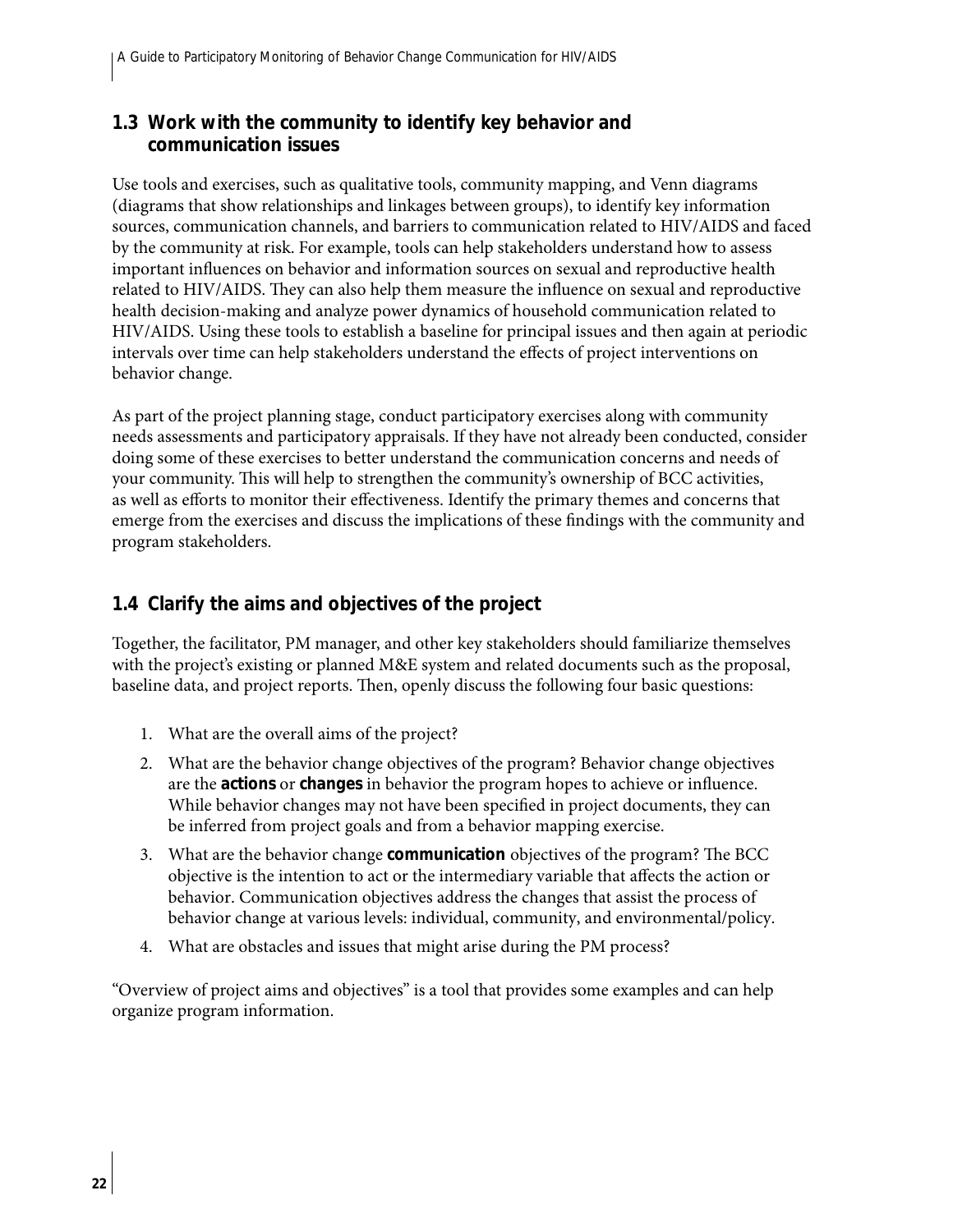| Tool: Overview of project aims and objectives                   |                                                                                                                                                                            |                                                                                                                                                                                                                                                                                                                                                                                                         |                                                                                                |  |  |
|-----------------------------------------------------------------|----------------------------------------------------------------------------------------------------------------------------------------------------------------------------|---------------------------------------------------------------------------------------------------------------------------------------------------------------------------------------------------------------------------------------------------------------------------------------------------------------------------------------------------------------------------------------------------------|------------------------------------------------------------------------------------------------|--|--|
| Overall aims                                                    | Behavior change objectives                                                                                                                                                 | Behavior change communication objectives                                                                                                                                                                                                                                                                                                                                                                | <b>Potential obstacles</b>                                                                     |  |  |
| Reduce<br>HIV/AIDS.<br>Reduce stigma<br>related to<br>HIV/AIDS. | Increase condom use.<br><b>Increase appropriate sexually</b><br>transmitted infection (STI)<br>care-seeking behavior.<br>Delay sexual debut.<br>Reduce number of partners. | Individual level<br>Increase knowledge.<br>Promote essential attitude change, e.g.,<br>• Increase perception of risk or change attitudes<br>toward condom use.<br>• Promote acceptance among communities of youth<br>sexuality and the value of reproductive health<br>services for youth. Improve skills and sense of<br>self-efficacy.                                                                | Individual<br>Health care providers not<br>trained to provide youth-<br>friendly services.     |  |  |
|                                                                 | Increase use of voluntary<br>counseling and testing (VCT)<br>services.                                                                                                     | <b>Community level</b><br>Reduce stigma and discrimination.<br><b>Stimulate community dialogue.</b><br>" Create demand for information and services, e.g.,<br>• Create demand for appropriate STI services.<br>• Create demand for information on HIV/AIDS.                                                                                                                                             | <b>Community level</b><br>Services not yet prepared to<br>handle increased demand.             |  |  |
|                                                                 |                                                                                                                                                                            | Policy/environmental level<br>Reduce stigma and discrimination.<br>Lead policy makers and opinion leaders toward<br>effective approaches, e.g.,<br>• Interest policy makers in investing in youth-<br>friendly VCT services (services must be in place).<br>Promote services for prevention, care, and<br>support, e.g.,<br>• Increased healthcare-seeking behavior for STIs,<br>tuberculosis, and VCT. | Policy<br>Considerable resistance and<br>stigma. Need creative ways to<br>engage policymakers. |  |  |

┍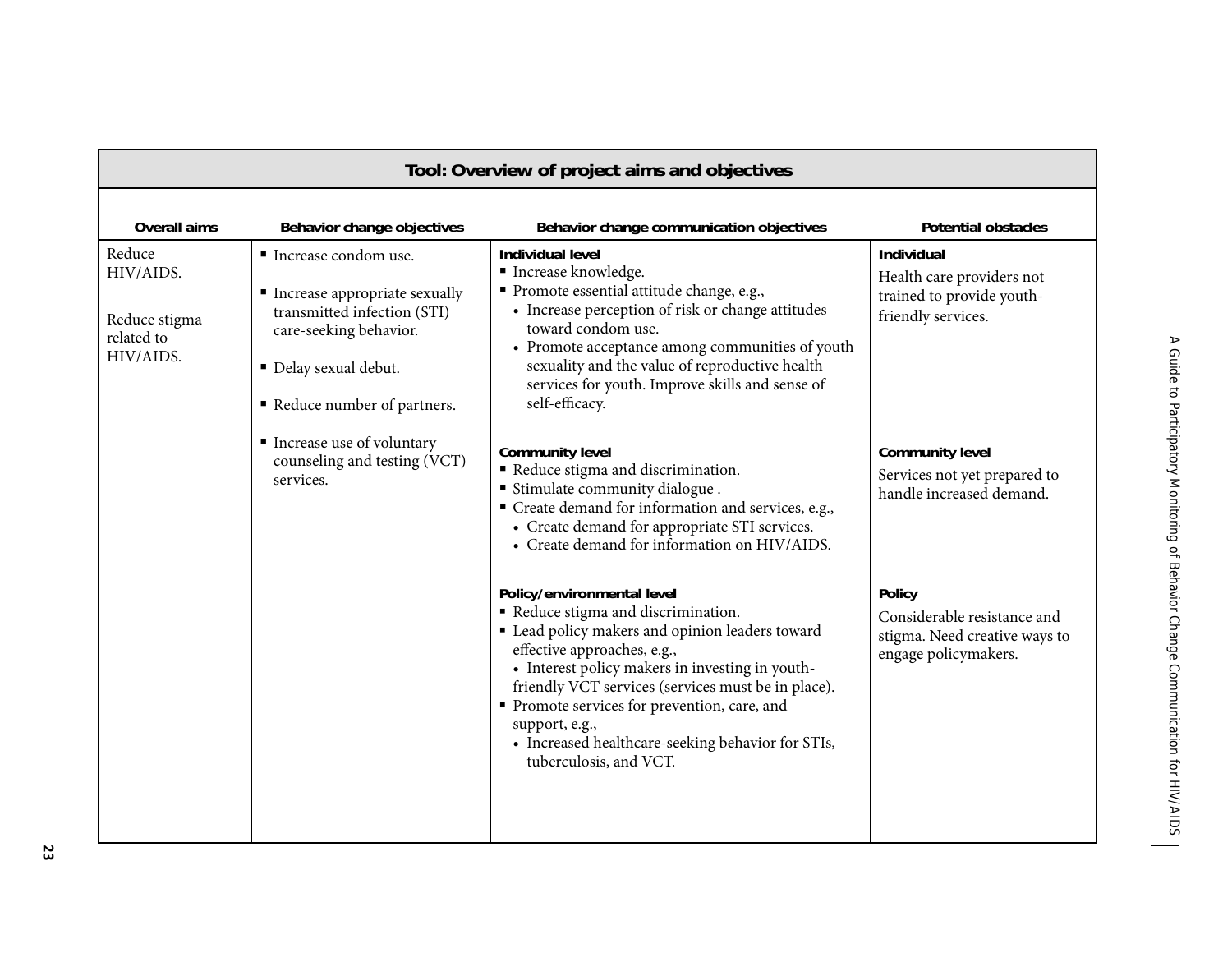### **Step 2: Decide who else should participate**

#### **In this step you will:**

- **2.1 Map the flow of monitoring information and feedback in your project** 
	- Tool: Map of the flow of monitoring information and feedback
- **2.2 Identify other key actors that should be involved in participatory monitoring**
- **2.3 Plan logistical and administrative arrangements**

### **2.1 Map the flow of monitoring information and feedback in your project**

Review project documents to understand the existing or planned monitoring information system for your BCC intervention. Then, draw a map of how information flows from the community to the central level office in your project. (See "Tool: Map of the flow of monitoring information and feedback" that follows.) The map should show each key community or program member from whom information about BCC is collected. For example, information may flow from BCC beneficiaries to community volunteers to PEs to NGO supervisors to MOH district BCC managers, to MOH national BCC managers and program managers at NGO headquarters' communication units to M&E experts. Follow the directions in the tool to develop your information flow map and identify any problems in the flow of information and feedback in the existing M&E system. Discuss with key stakeholders how the PM process could complement the M&E system to address some of these problems. The following illustration (see next page) is an example of what such a map would look like. In this illustration, there are problems in the feedback flows between staff and the community, from the district level managers down to the community beneficiaries. The direct flow of information from community volunteers to PEs is also problematic. In addition, there are planned feedback flows from M&E experts to NGO supervisors, PEs, and community beneficiaries.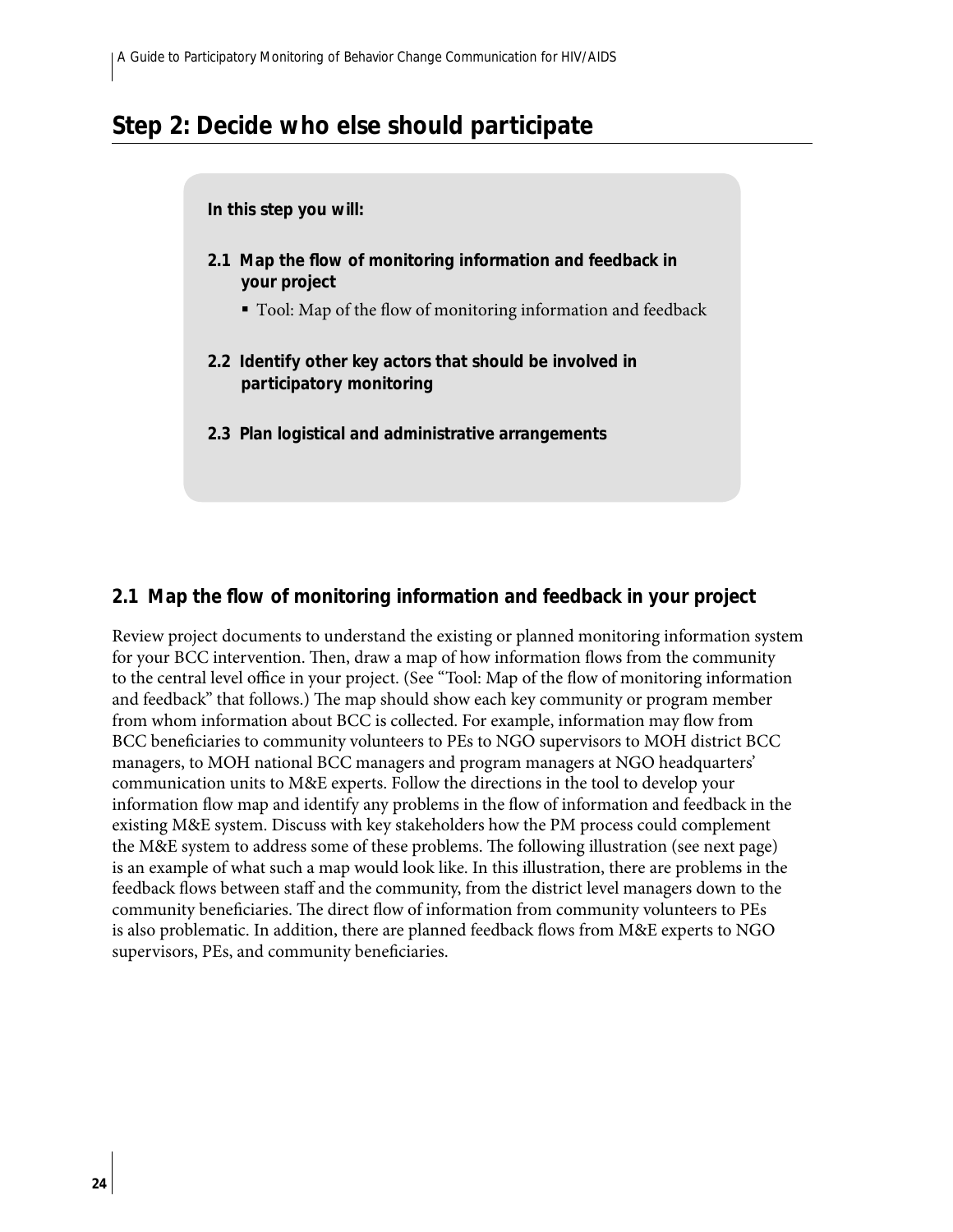#### Tool: Map of the flow of monitoring information and feedback

#### **Purpose**

To identify strengths and weaknesses of, and key actors for, a project's planned or existing monitoring information system.

#### **Directions**

**Step 1:** Draw a map of how information flows from the community to the central-level office in your project. The map should show each key community or program actor from whom information about BCC is collected. For example, these may include:

- Community members
- Community volunteers
- ! PEs
- NGO supervisors
- MOH clinic counselors
- ! MOH district/state-level BCC managers
- ! MOH national-level BCC managers
- ! NGO headquarter communications unit
- M&E experts
- ! Donors
- Research organizations

**Step 2:** Connect each of these actors with arrows to indicate the flow of information.

**Step 3:** Draw other arrows  $(\rightarrow, \leftrightarrow, \leftrightarrow)$  to indicate when feedback is provided in response to an information flow on a regular basis (e.g., through weekly or monthly meetings). Use a broken line  $(--)$  to indicate problems with an information flow, and a dotted line  $(...)$  to indicate an information flow that is planned but not yet operating.

**Step 4:** If the project connects behavior change efforts at the community level to mass media, include those links in your information flow. For example, project managers may report stories about the behavior change of individuals in the community to radio programs. These programs, in turn, communicate BCC messages back to the community as well as to a broader audience, influencing and/or reinforcing messages about HIV/AIDS and stigma.

**Step 5:** Identify areas where the flow of information and feedback need to be improved in the project. Discuss how the PM process might help to address these problems.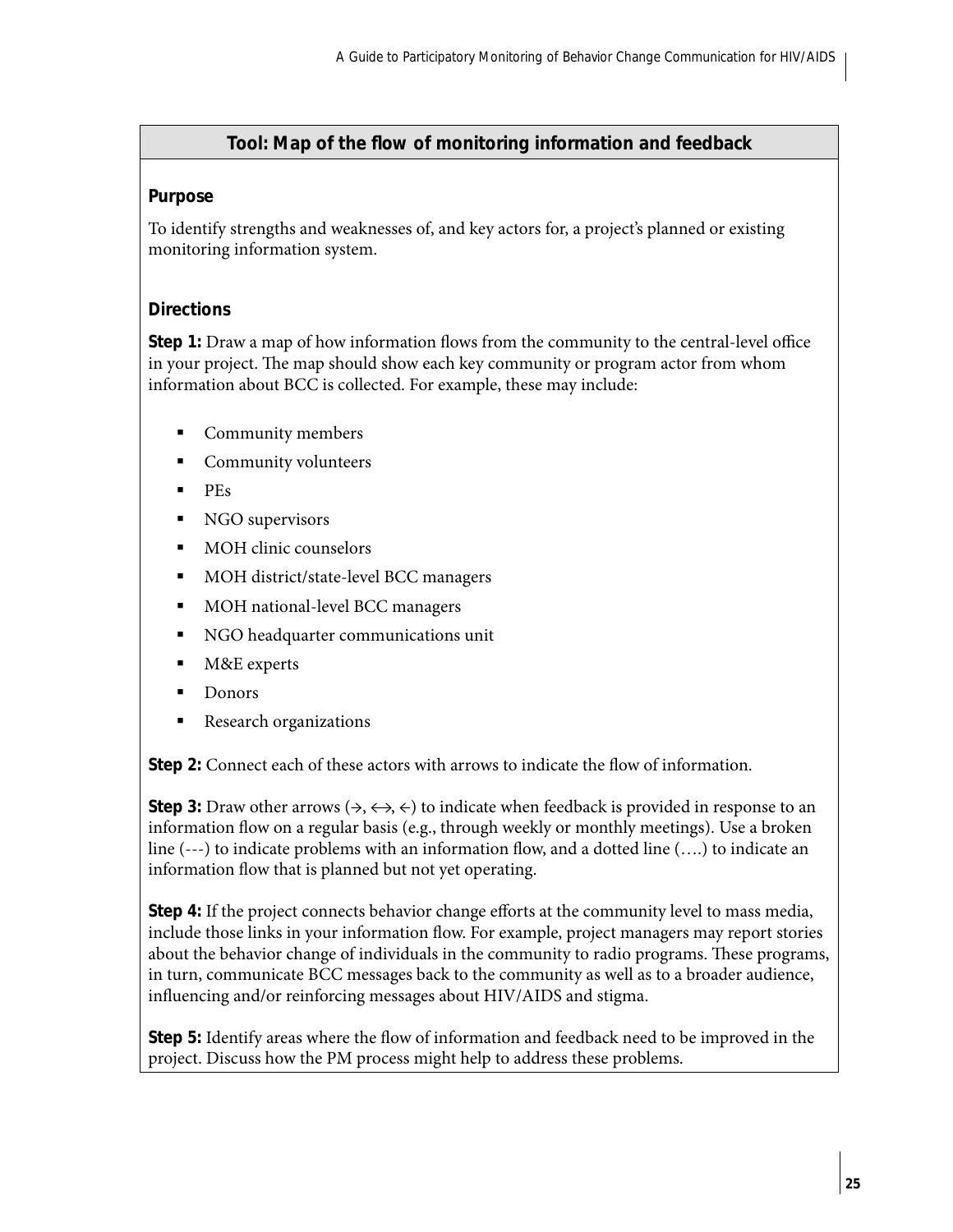

#### **Flow of monitoring information and feedback map**

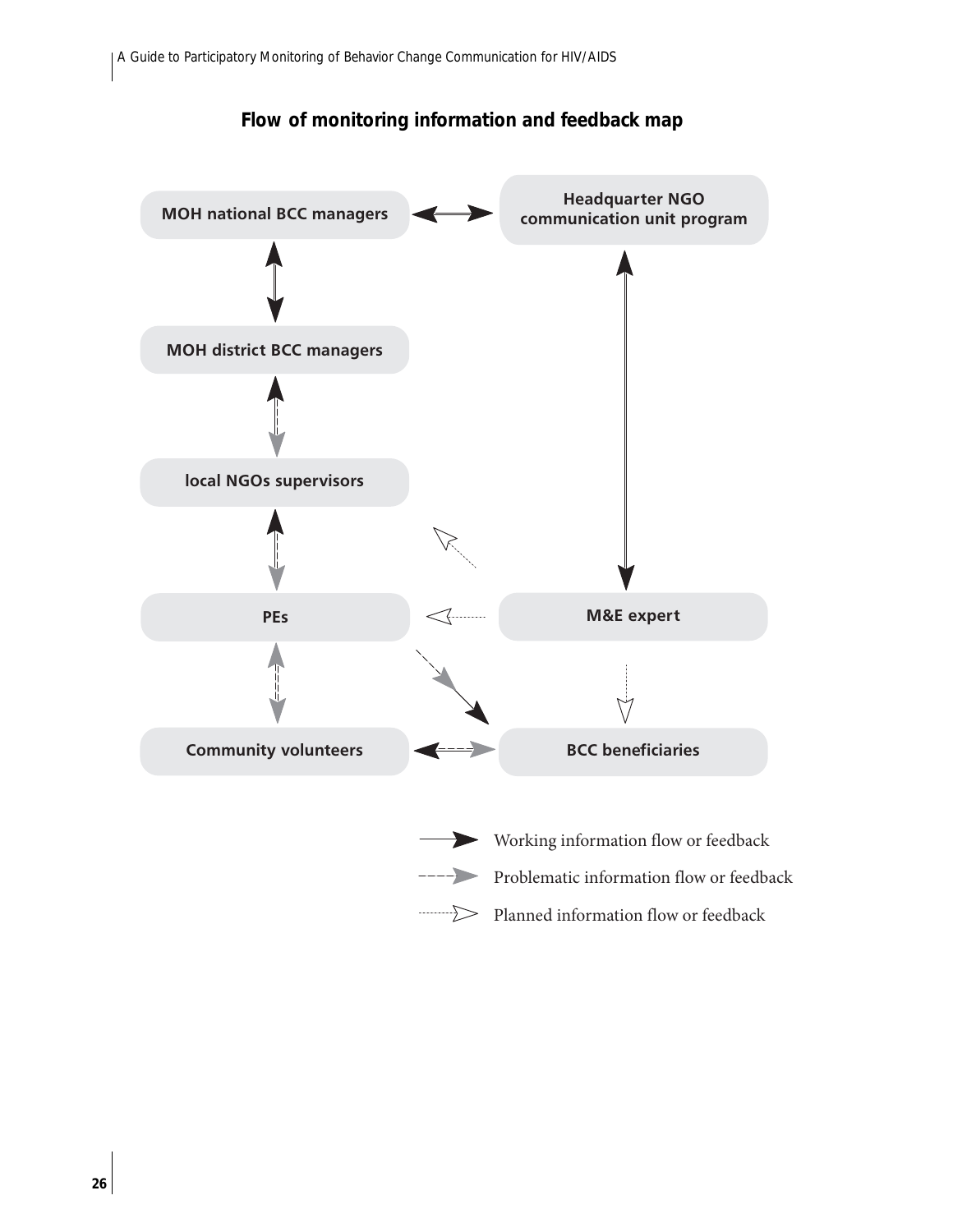#### **2.2 Identify other key actors that should be involved in participatory monitoring**

Using the map you have developed, ask whether BCC messages are getting to the people who need them to determine whether BCC efforts are meeting community needs. Decide whether there are particular actors who may need assistance or special monitoring tools to get the information they need to effectively implement BCC activities.

Make a list of other stakeholders you would like to involve in PM efforts, including the actors you identified from the map exercise. The PM process can be as extensive or as limited as appropriate to the context of a particular HIV/AIDS communication project or activity. It can involve one or two stakeholders for a specific problem or numerous stakeholders in the design and implementation of a comprehensive assessment. In some cases, programs have adopted advisory boards where certain stakeholders are represented. Other programs have developed BCC steering committees in which key stakeholders working on BCC are engaged in the PM process. Consider the following when finalizing your list of stakeholders and deciding on the appropriate level of participation in a PM process:

- The range of stakeholders you want to involve.
- The type of information you want to collect.
- Who would benefit from greater involvement in M&E.
- ! Whose skills and knowledge need an opportunity for improvement.

#### **2.3 Plan logistical and administrative arrangements**

Plan the logistical and administrative arrangements needed for involving the stakeholders, including the following:

- **•** Decide on how PM will be implemented (e.g., through workshops followed up by periodic update meetings or via BCC steering committees).
- Determine the capacity building required for the involvement of different stakeholders.
- ! Develop a timeline for the PM process.

Make a plan for building stakeholders' capacity, where appropriate. Be sure that your plan includes an orientation schedule about the principles and purpose of PM (as mentioned in "Step 1: Prepare the groundwork") and a strategy for training stakeholders on how to conduct PM. Also, plan regular meetings and information exchanges (e.g., monthly, quarterly, annually) on the PM process with the PM staff and facilitators.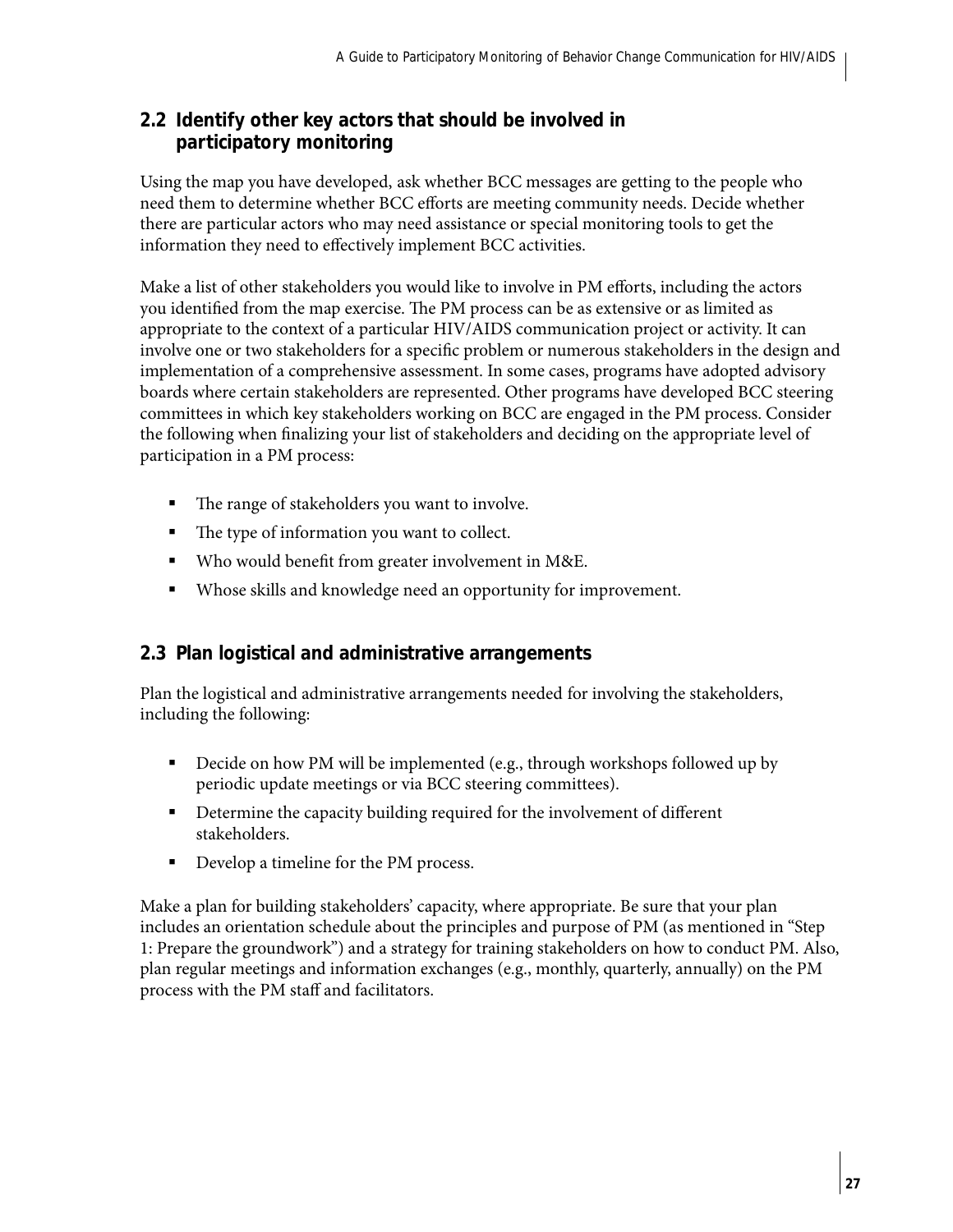## **Step 3: Decide what information is needed**

**In this step you will:**

- **3.1 Determine how to change your planned or existing monitoring system into a participatory monitoring system**
- **3.2 Consult key stakeholders to understand what they want to learn through the participatory monitoring process**
	- Tool: List of key questions
- **3.3 Begin to plan the participatory monitoring strategy**
	- Tool: A participatory monitoring strategy

#### **3.1 Determine how to change your planned or existing monitoring system into a participatory monitoring system**

Work together with key stakeholders to review the current or planned M&E system and identify what additional information and processes are needed to make it more participatory. Refer to the flow of information and feedback map developed in "Step 2: Decide who else should participate." Ask the following questions:

- What does the existing M&E system tell you about the progress you are making toward achieving the BCC objectives?
- What information is missing from the existing system about monitoring progress toward fulfilling the BCC objectives?
- How can your PM approach be used to fill in the gaps of the existing M&E system?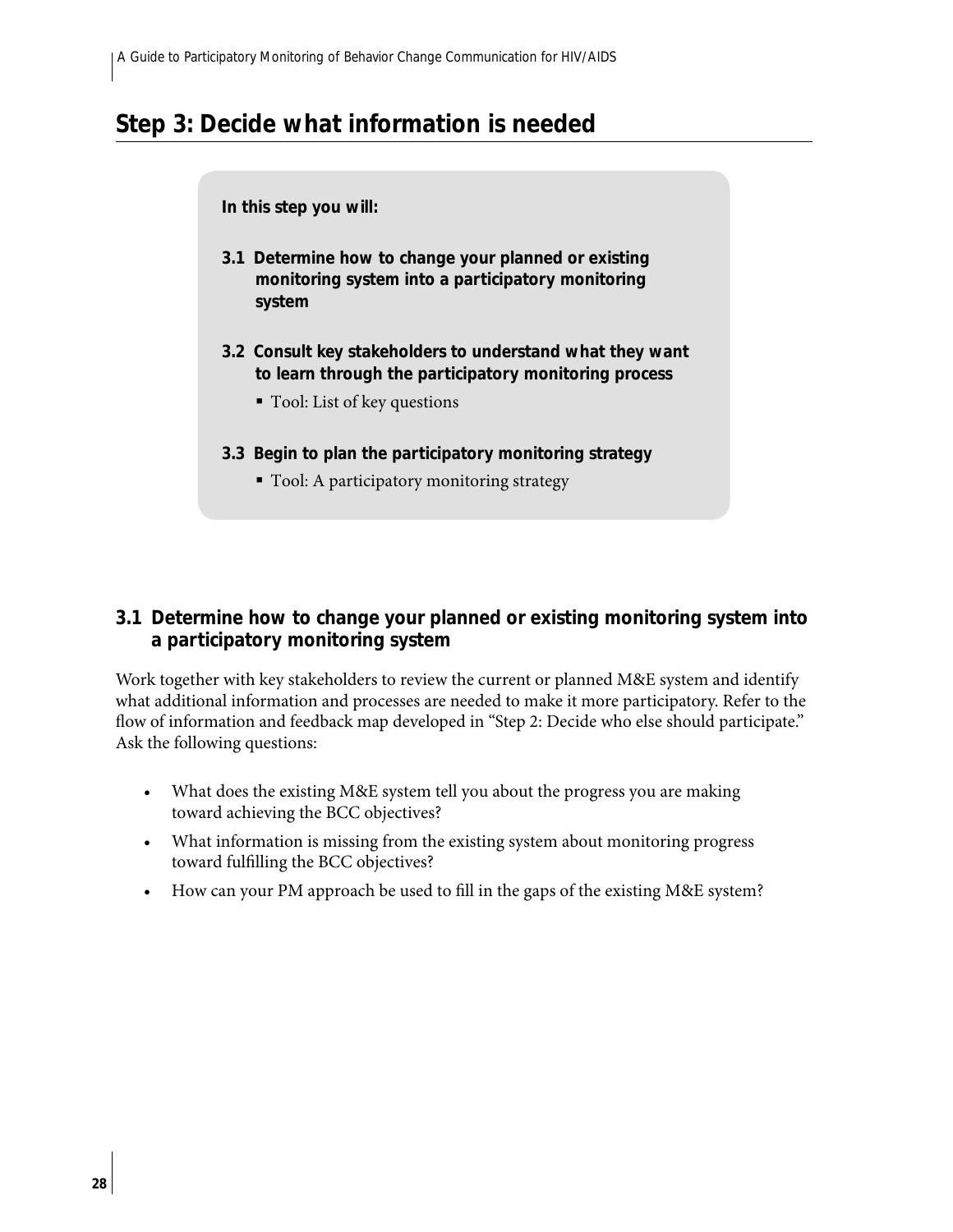#### **3.2 Consult key stakeholders to understand what they want to learn through the participatory monitoring process**

PM helps to answer critical questions about program achievements. Consult with all key stakeholders to understand what they would like to learn through the PM process. Work with them to think through the types of questions they would like to answer about their work and the project's overall progress. This may take some time and several discussions and exercises. However, clarifying these questions at the beginning of the PM process helps to tailor monitoring tools to program needs and prevents wasting efforts in gathering unnecessary information.

Work with the key stakeholders to develop a list of questions they want to answer through the PM process. These questions may range from how well the BCC program is being implemented to whether BCC messages are reaching the intended audience and whether the messages are having an impact on the key communities at risk. See "Tool: List of key questions" that follows for questions that might be relevant to your BCC program. Through this process explore questions about the nature of dialogue and depth of discussion in the community about HIV/AIDS. Find out whether the topics of discussion and questions are changing over time as people learn more about HIV/AIDS and ask more sophisticated questions. For example, if a group of peers exposed to a peer education program started out by asking questions about the relationship between mosquito bites and HIV infection and graduated to asking specific questions about services and how to access those services, this could indicate a greater willingness to use services and ultimately change behavior to reduce risk. The evolution in the types of questions they asked may suggest a progression along the continuum of behavior change, from interest in improving knowledge to intention to act. Also look at issues about stakeholder participation, collaboration, and capacity building in communication efforts.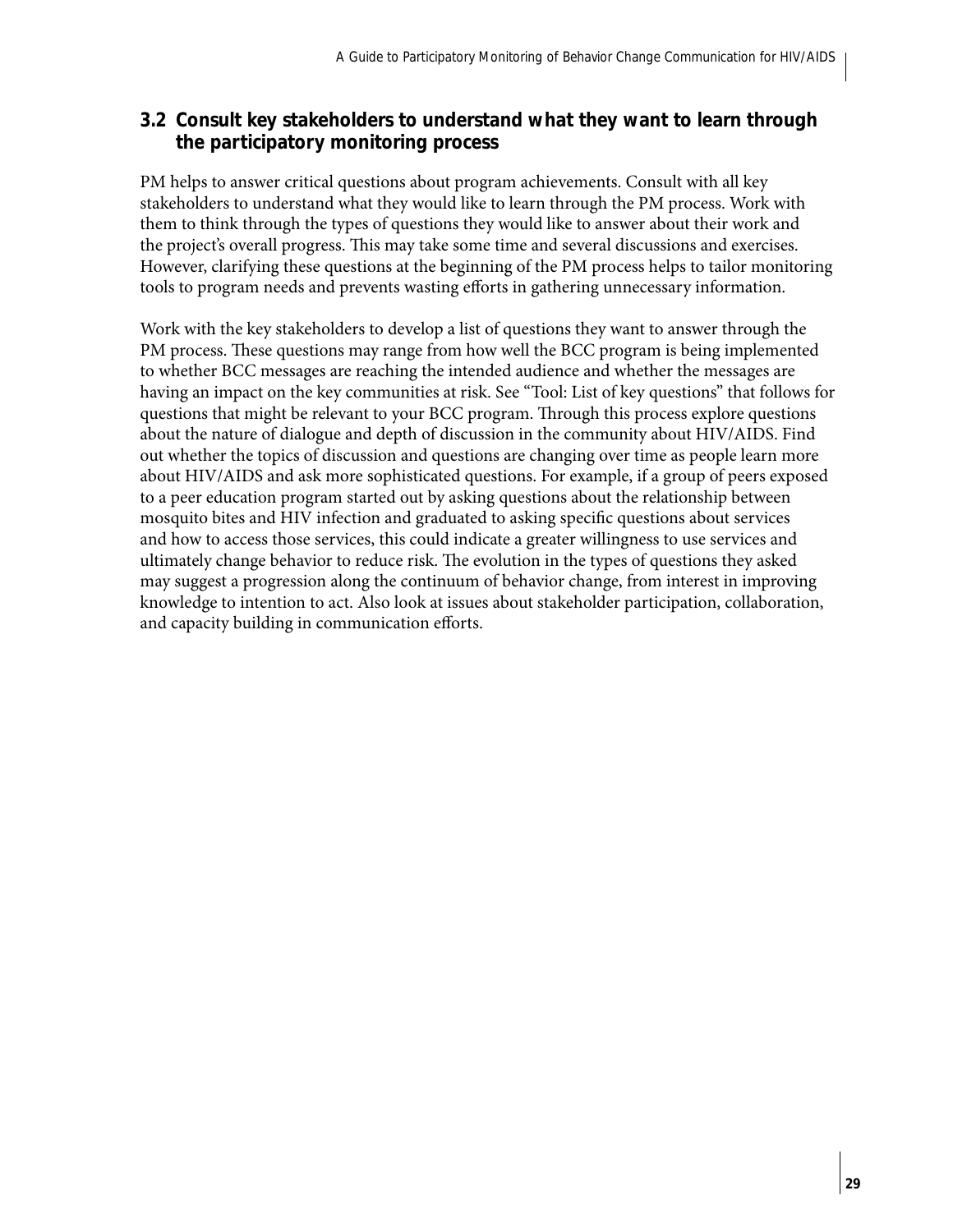#### **Tool: List of key questions**

The following list provides examples of questions that might be relevant to an HIV/AIDS BCC program. Using this list, develop your own list of key questions for your program.

#### **Implementation**

- ! How well are BCC activities being implemented?
- ! What is the knowledge and skill level of the program implementers? What needs to be changed for them to successfully carry out their responsibilities?

#### **Reach and impact**

- ! Are BCC activities reaching the intended audiences? If not, why?
- What is the impact of BCC activities on knowledge, attitudes, and practices of the community?
- ! What is the community's perception of the messages?
- ! How do BCC activities and training programs need to change to improve their impact?
	- Under what circumstances do they work, and why do they not work?
	- What is needed to improve impact?

#### **Depth of discussion**

- What are the opportunities for dialogue with and feedback from community members about progress in and barriers to communication about HIV/AIDS?
- " How effective are these opportunities?
- ! How are the kinds of questions community members are asking changing over time?
- ! How do the questions show a greater understanding of HIV/AIDS?
- " How do the questions reflect improvements in knowledge, attitudes, and behavior?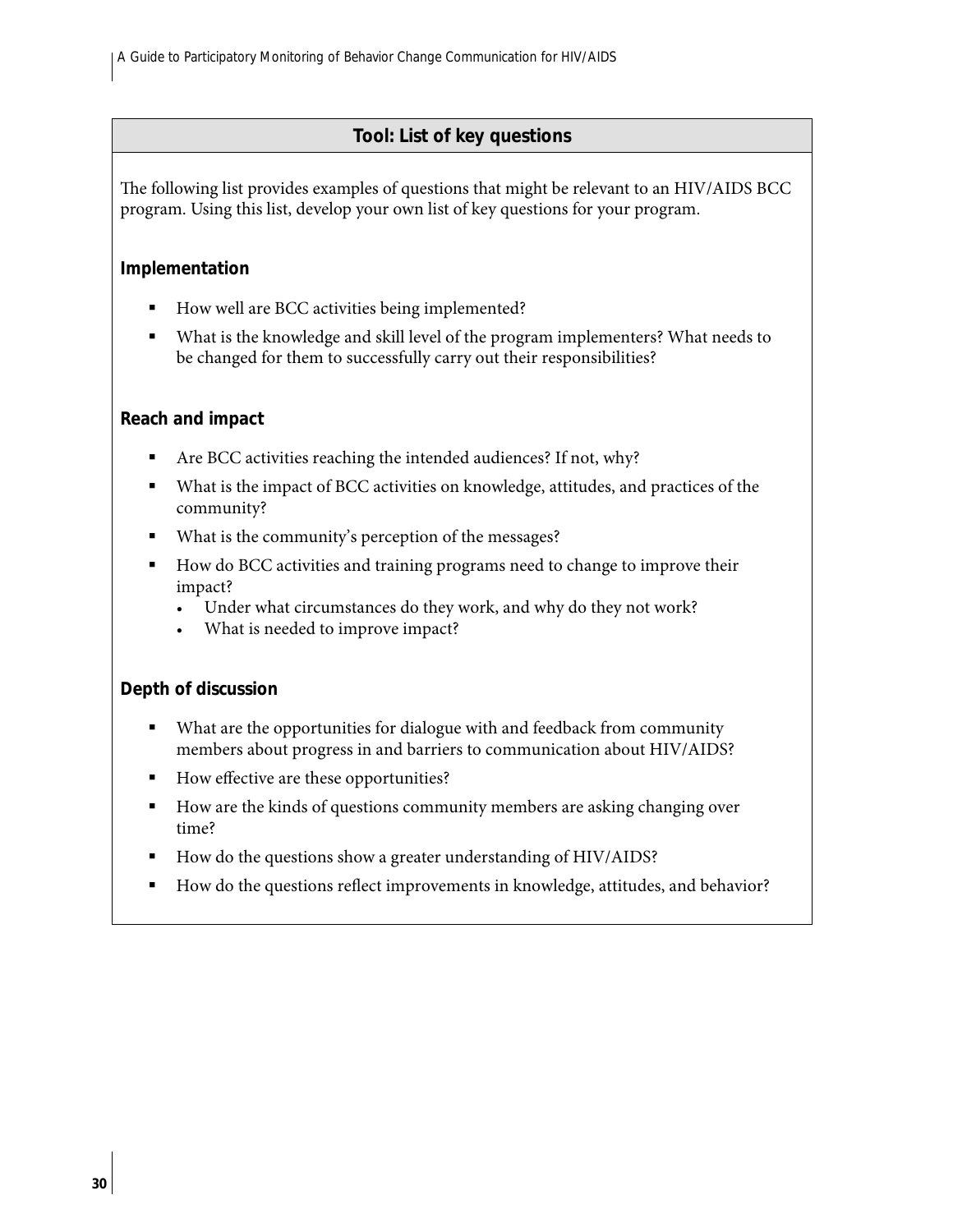#### **Stakeholder participation**

- ! What is the range of actors/stakeholders taking part in BCC activities?
- At what stage are stakeholders participating in BCC activities during implementation, planning, and/or M&E?
- ! What is the depth of participation—one-way communication, two-way communication, joint decision-making, or transfer of control over decision-making resources?

#### **Collaboration**

- ! Have stakeholders worked together on BCC activities?
- ! What kind of coherence is there in the BCC approach and key messages?
- ! How are BCC activities reinforcing each other?

#### **Capacity building**

- What is the impact of the collaborative process on the capacity of implementing agencies?
	- Skills: organizational development, planning, partnership
	- Information exchange and learning
- ! How does the collaborative process improve the ability of NGOs to provide quality services?

In order to develop the list of questions, it may be helpful to divide stakeholders into smaller groups to draft the questions. For instance, you may want to have one meeting with managers and BCC leaders for the project and another meeting with program staff and volunteers. It is important to have a diverse group of stakeholders in order to get a comprehensive understanding of issues and community realities. An external facilitator may be helpful in this process. Some stakeholders may feel more at ease articulating their concerns and negotiating their differing interests with an outsider. Be sure to be sensitive to power differences and the ease of communicating within a group of various stakeholders.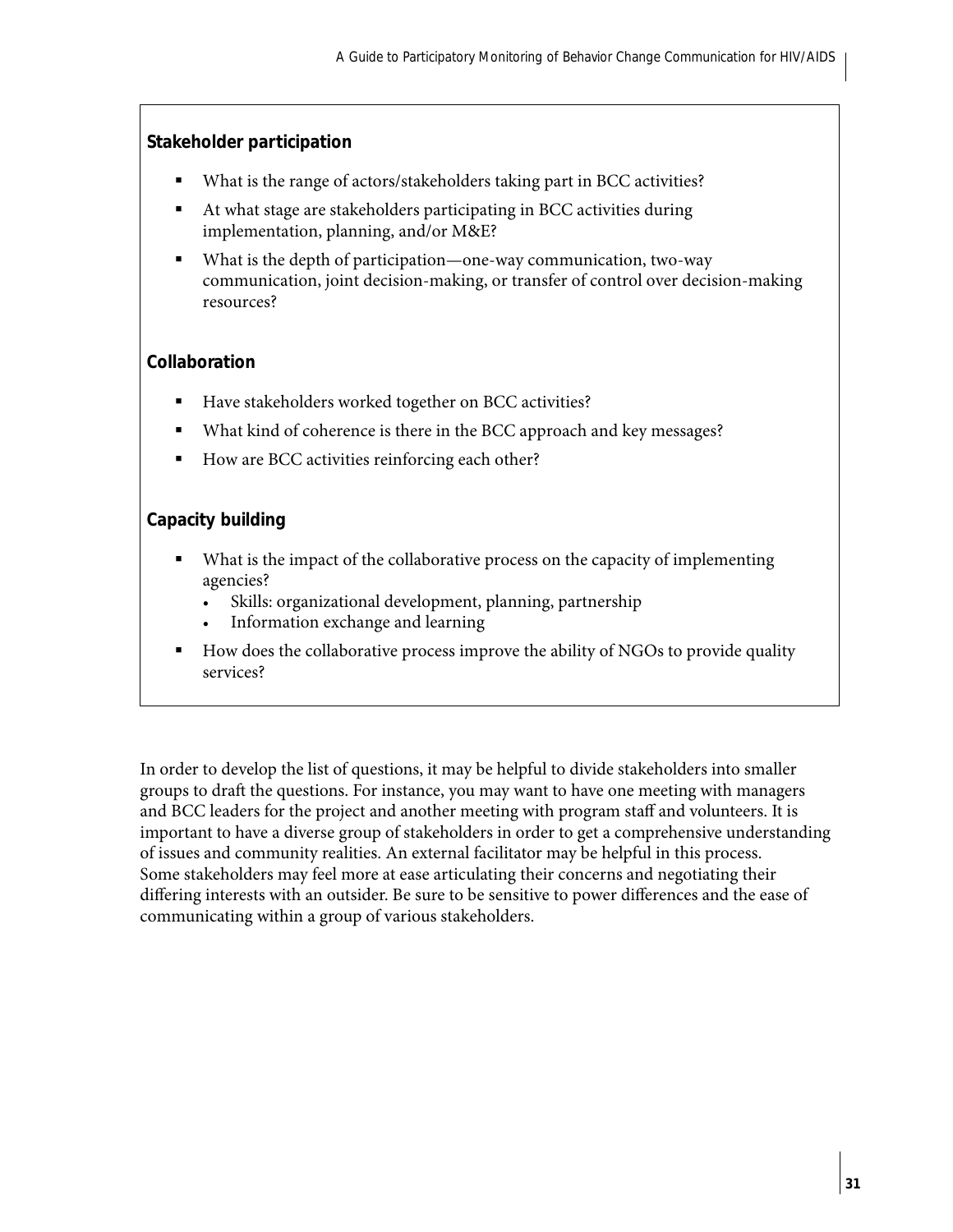#### **3.3 Begin to plan the participatory monitoring strategy**

Starting with the key list of questions, begin developing a PM strategy using "Tool: A participatory monitoring strategy," which follows. This tool provides some examples for this exercise that might be relevant to your project. Use the tool to (1) describe key BCC activities related to questions identified in the substep 3.2 above,  $(2)$  list key questions related to your BCC intervention,  $(3)$ decide what information is needed to answer the key questions, (4) list the tools needed to gather the information, (5) identify who will use the tools, and (6) define the frequency with which the tools will be used.

At this point, only complete the first two columns of the tool. Using your full list of key questions from the substep 3.2 above:

- 1. List the key BCC activities related to the questions.
- 2. Select a few of the most important questions you would like to answer for each BCC activity and write them in the first column. To narrow down the list, think about the most important questions related to each BCC activity listed in the first column. Depending on the needs of your program, you may want to ensure that all BCC activities are covered by at least one question and related tool.

Leave the other columns blank until you complete "Step 4: Determine indicators and benchmarks and Step 5: Gather, share, and analyze information." Below is an example of the tool that has been completed as well as a blank copy for you to use in planning your PM strategy.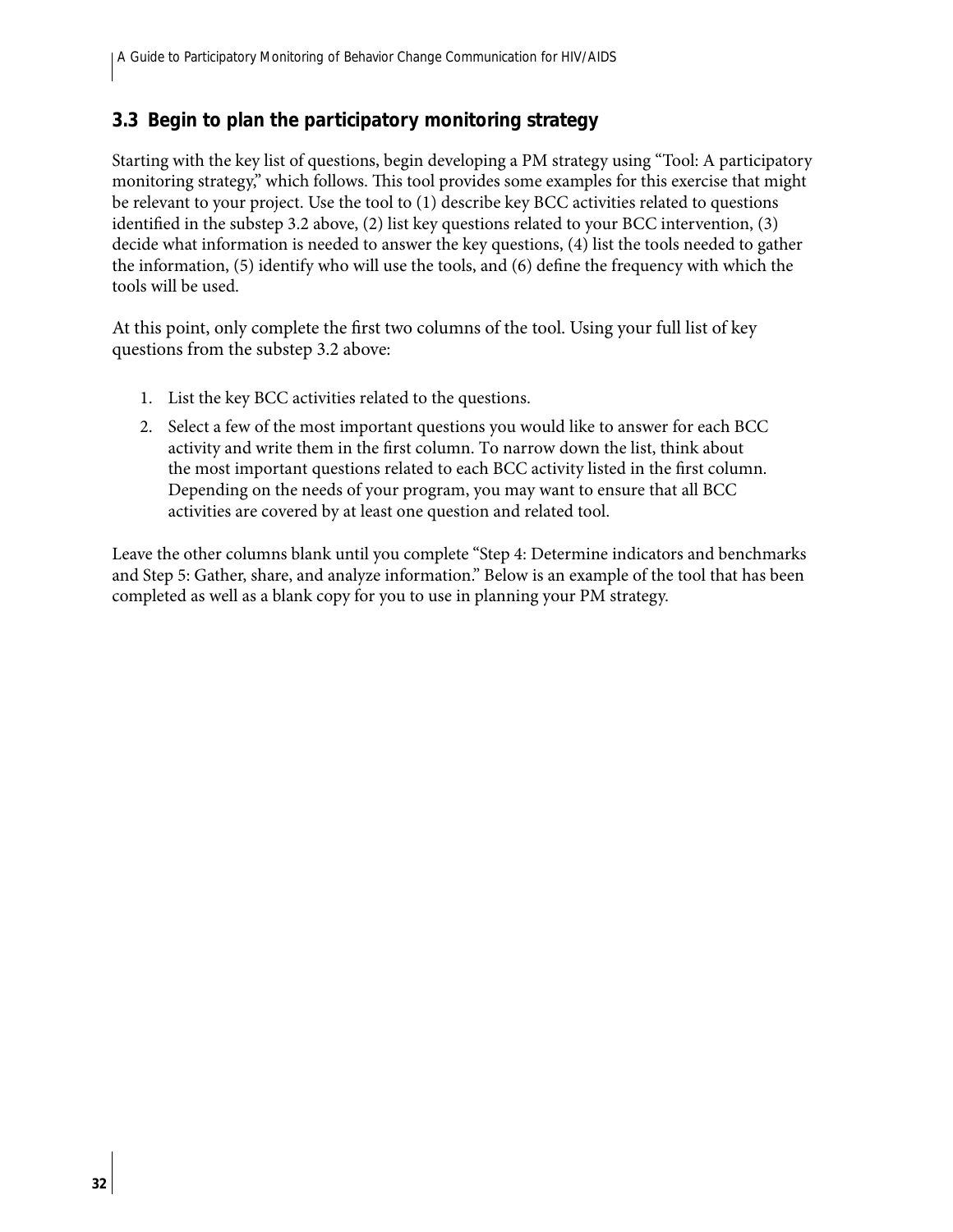| Tool: A participatory monitoring strategy   |                                                                                                                                                                |                                                                                                                                                                  |                                                                                       |                                                 |              |
|---------------------------------------------|----------------------------------------------------------------------------------------------------------------------------------------------------------------|------------------------------------------------------------------------------------------------------------------------------------------------------------------|---------------------------------------------------------------------------------------|-------------------------------------------------|--------------|
| <b>BCC</b> activity                         | Key question                                                                                                                                                   | Information needed                                                                                                                                               | Monitoring tool                                                                       | Completed by                                    | Frequency    |
| <b>BCC</b> steering<br>committee            | Is the BCC steering committee<br>fostering<br>Collaboration?<br>■ Strategic planning?<br>■ Participation?<br>Resource mobilization?<br>Use of monitoring data? | • Degree of collaboration<br>Status of the strategic plan<br>• Degree of participation<br>• Degree of resource<br>mobilization                                   | Spider web of<br>collaboration                                                        | Members of BCC<br>steering committee            | Twice a year |
| <b>BCC</b> steering<br>committee            | What are the strengths and<br>weaknesses of BCC interventions<br>and project management?                                                                       | Clarity on the following:<br>Are objectives being achieved?<br>• How are BCC messages being<br>received?<br>■ Impact data<br>• Skills of program<br>implementers | <b>BCC</b> checklist<br>• Qualitative research<br>tools<br>• Surveys<br>■ Testimonies | Members of BCC<br>steering committee            | Twice a year |
| Community<br>sensitization/<br>mobilization | Have the questions asked by<br>community members and the<br>depth of discussion changed over<br>time?                                                          | Type of questions asked by<br>community members during the<br>session                                                                                            | <b>Ouestions</b> asked<br>checklist for<br>implementing<br>agencies (IA)              | IA staff                                        | Per activity |
| Peer education                              | Do PEs have the knowledge,<br>attitudes, and skills to work<br>effectively with individuals and<br>groups?                                                     | Knowledge of PEs<br>■ Attitudes of PEs<br>• Skills of PEs                                                                                                        | Self assessment of PEs                                                                | PEs                                             | Quarterly    |
| Peer education                              | Are the peers learning from<br>PE sessions? Are they asking<br>different questions over time?                                                                  | Type of questions asked by<br>whom                                                                                                                               | Questions asked<br>checklist for PEs                                                  | PEs/PE supervisors/<br>Outreach<br>coordinators | Monthly      |
| Counseling                                  | Are those counseled learning<br>from counseling sessions? Are<br>they asking different questions<br>over time?                                                 | Type of questions asked by<br>people living with HIV/AIDS<br>(PLHAs) during the counseling<br>sessions                                                           | Questions asked<br>checklist for<br>counselors                                        | Counselors/IA staff                             | Monthly      |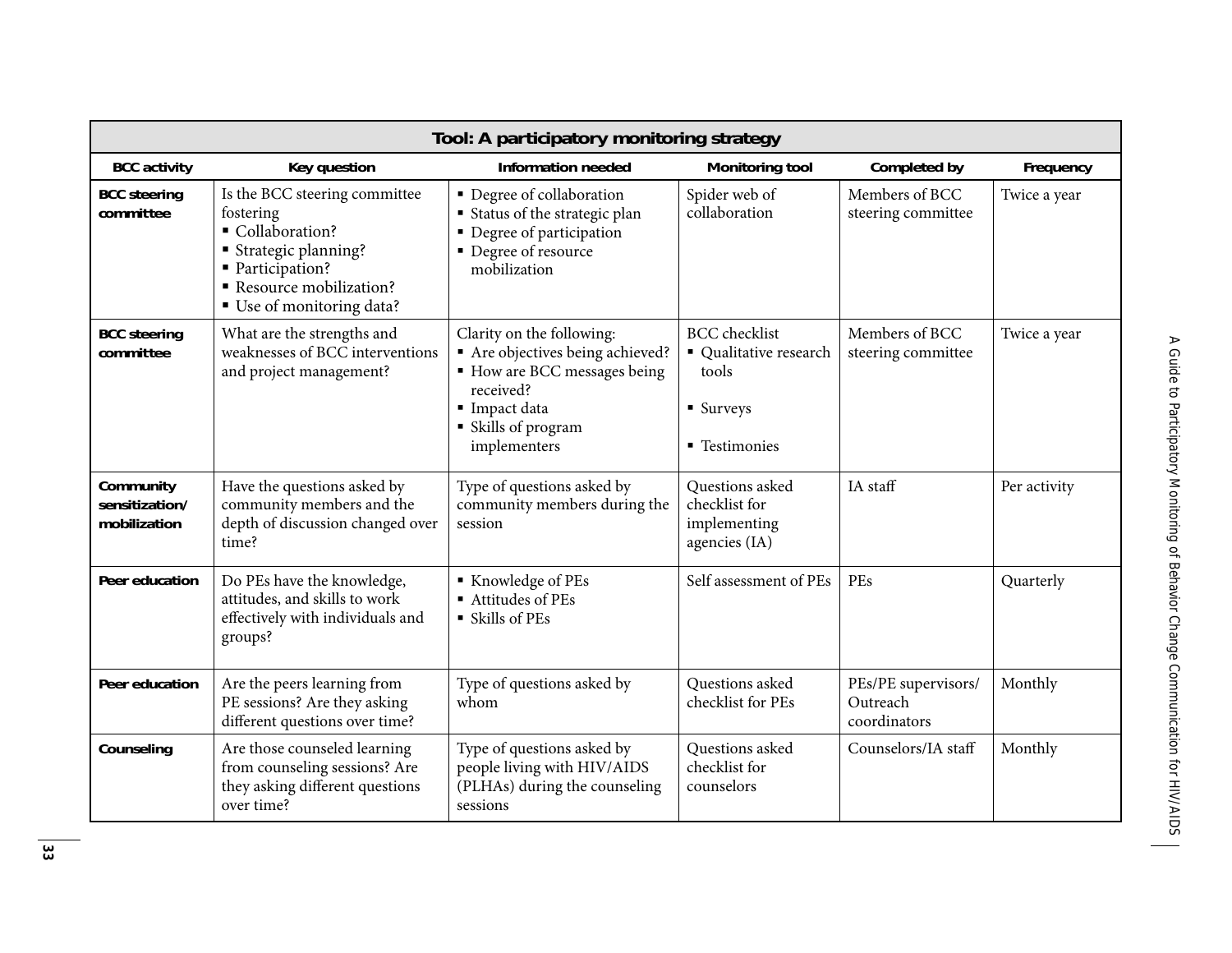| Tool: A participatory monitoring strategy |              |                    |                 |              |           |
|-------------------------------------------|--------------|--------------------|-----------------|--------------|-----------|
| <b>BCC</b> activity                       | Key question | Information needed | Monitoring tool | Completed by | Frequency |
|                                           |              |                    |                 |              |           |
|                                           |              |                    |                 |              |           |
|                                           |              |                    |                 |              |           |
|                                           |              |                    |                 |              |           |
|                                           |              |                    |                 |              |           |
|                                           |              |                    |                 |              |           |
|                                           |              |                    |                 |              |           |
|                                           |              |                    |                 |              |           |
|                                           |              |                    |                 |              |           |
|                                           |              |                    |                 |              |           |
|                                           |              |                    |                 |              |           |
|                                           |              |                    |                 |              |           |
|                                           |              |                    |                 |              |           |
|                                           |              |                    |                 |              |           |
|                                           |              |                    |                 |              |           |
|                                           |              |                    |                 |              |           |
|                                           |              |                    |                 |              |           |
|                                           |              |                    |                 |              |           |
|                                           |              |                    |                 |              |           |
|                                           |              |                    |                 |              |           |
|                                           |              |                    |                 |              |           |
|                                           |              |                    |                 |              |           |
|                                           |              |                    |                 |              |           |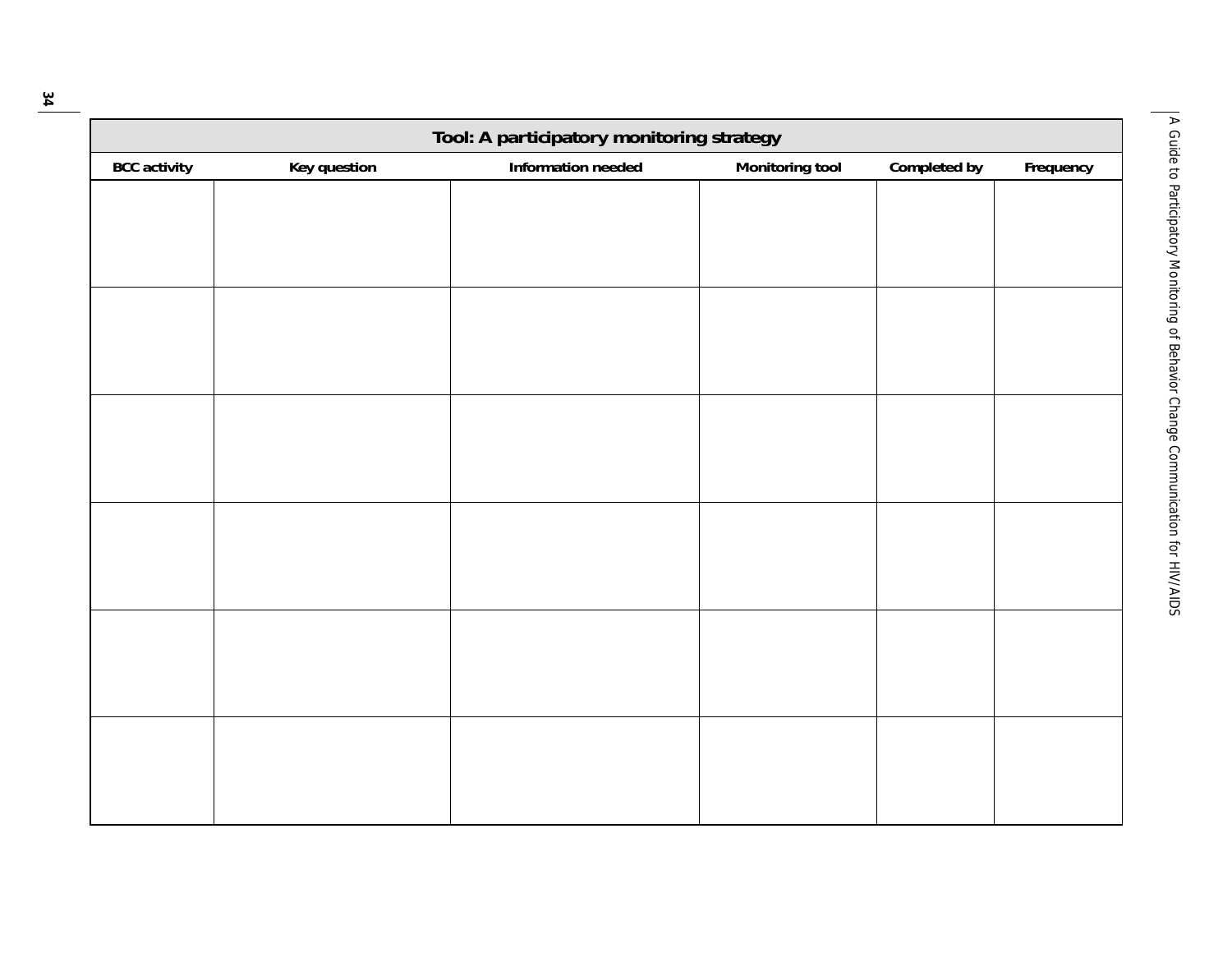## **Step 4: Determine indicators and benchmarks**

**In this step you will:**

- **4.1 Consider the range of potential qualitative and quantitative indicators and benchmarks**
	- ! Tool: Examples of types of key indicator and benchmarks
- **4.2 Work with stakeholders to identify indicators relevant to them**
	- ! Tool: Measuring success card sorting exercise
- **4.3 Determine the information needed to answer key questions**

## **4.1 Consider the range of potential qualitative and quantitative indicators and benchmarks**

Once you have defined your questions, work together with stakeholders to decide on the specific indicators needed to answer the questions and measure change over time. While the program will most likely have indicators that were determined by donors and program planners, stakeholders can play an important role in adding to and/or refining these indicators according to what is appropriate for the local context.

An indicator is a measure of the progress made towards an objective, or a marker or target to show progress has been made (Webb 2002). Indicators are usually a marker or standard by which achievement of objectives is measured; for example, number of people trained, number of youth reporting consistent condom use, number of people referred for VCT, etc. Indicators help program managers measure what has been achieved, whether the needs of the intended beneficiaries have been met, and whether the best strategies have been pursued.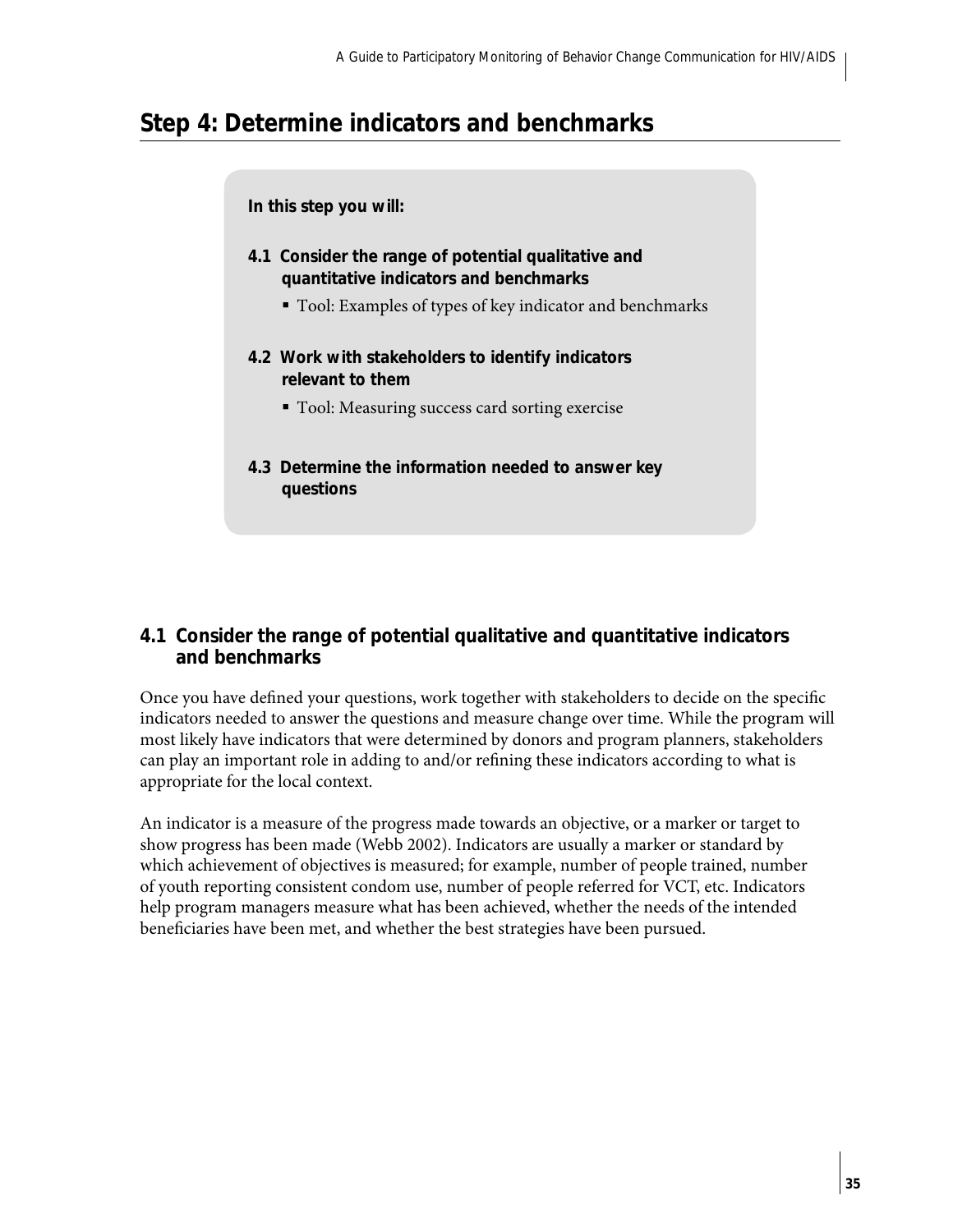Useful indicators for HIV/AIDS communication programs can be of several types:

- **Program process indicators** are used to assess whether program activities are being carried out as planned (e.g., number of PEs trained).
- ! **Communication process indicators** are used to assess whether changes in communication about HIV/AIDS are occurring at the community level.
- ! **Behavioral outcome indicators** are used to assess whether changes in behaviors are occurring.
- **Impact indicators** are used to assess whether desired program impacts were achieved.

See "Tool: Examples of types of key indicators and benchmarks" that follows for examples of the types of indicators described above. While this tool focuses on some indicative quantitative indicators, qualitative indicators such as stories of individual behavior change and a community mapping of barriers to individual risk reduction can be particularly helpful to the PM process.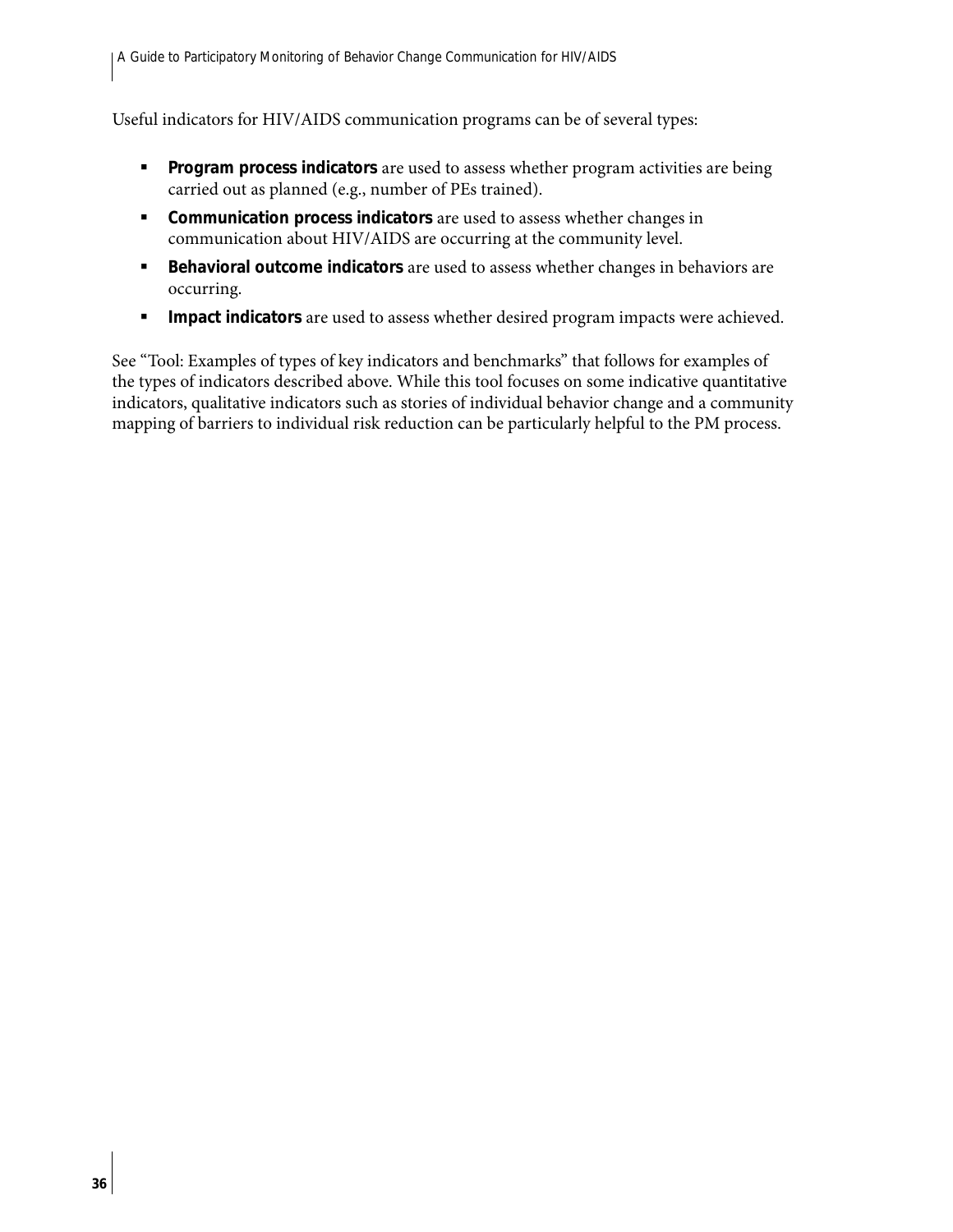| Tool: Examples of types of key indicators and benchmarks                                                                                                                                                                                                     |                                                                                                                                                                                                                                                                                                                                                                                                                                                                                                                                                                                                                                                                                                                                                                                                                                                                                                                                                                                                                                        |                                                                                                                                                                                                                                                                                                                                                                                      |                                                                                                                                                                                                                                  |  |  |  |
|--------------------------------------------------------------------------------------------------------------------------------------------------------------------------------------------------------------------------------------------------------------|----------------------------------------------------------------------------------------------------------------------------------------------------------------------------------------------------------------------------------------------------------------------------------------------------------------------------------------------------------------------------------------------------------------------------------------------------------------------------------------------------------------------------------------------------------------------------------------------------------------------------------------------------------------------------------------------------------------------------------------------------------------------------------------------------------------------------------------------------------------------------------------------------------------------------------------------------------------------------------------------------------------------------------------|--------------------------------------------------------------------------------------------------------------------------------------------------------------------------------------------------------------------------------------------------------------------------------------------------------------------------------------------------------------------------------------|----------------------------------------------------------------------------------------------------------------------------------------------------------------------------------------------------------------------------------|--|--|--|
| Program process                                                                                                                                                                                                                                              | <b>Communication process</b>                                                                                                                                                                                                                                                                                                                                                                                                                                                                                                                                                                                                                                                                                                                                                                                                                                                                                                                                                                                                           | Key behavioral<br>outcomes                                                                                                                                                                                                                                                                                                                                                           | Impact                                                                                                                                                                                                                           |  |  |  |
| ■ Number of<br>trainings held<br>■ Number of<br>people trained<br>Number of PEs<br>talking to key<br>community at<br>risk<br>■ Number of<br><b>BCC</b> materials<br>distributed<br>■ Number of<br>members of<br>the community<br>referred to VCT<br>services | ■ Key barriers to individual risk<br>reduction and HIV prevention<br>(identified through problem tree<br>analysis and diagrams)<br>Key channels/resources<br>for communication and<br>information about HIV/AIDS<br>prevention (identified by<br>community mapping)<br>Number of individuals who<br>discussed for the first time a key<br>behavior change (abstinence,<br>mutual fidelity, delaying sex,<br>or using a condom) with a<br>sexual partner/health provider/<br>counselor<br>Number of people who<br>discussed for the first time with<br>a peer/family member/sexual<br>partner that they were going for<br>STI treatment/HIV testing<br>Number of people who<br>broadcast a key behavior<br>change (abstinence, mutual<br>fidelity, delaying sex, or using a<br>condom) on mass media<br>• Change in frequency and type of<br>questions asked related to HIV/<br>AIDS and STIs emerging from<br>community dialogue processes<br>Number of phone-ins and<br>write-ins to radio/television in<br>response to interventions | Number of people<br>who reported using a<br>condom during each<br>sexual act<br>■ Number of people<br>who report having<br>fewer sexual partners<br>■ Number of people<br>who went for STI<br>treatment<br>■ Number of people<br>who sought<br>treatment for AIDS<br>■ Number of people<br>who provide care to<br>or visit PLHA<br>■ Number of people<br>who went for HIV<br>testing | $\blacksquare$ HIV/AID<br>prevalence<br>■ Percent impact<br>of HIV/AIDS<br>mitigated<br>• Degree of<br>openness in<br>discussing HIV/<br><b>AIDS</b><br>■ Number of death<br>certificates that<br>list AIDS as<br>cause of death |  |  |  |

In addition to gathering data on indicators, it is important to include qualitative benchmarks in PM strategies. Qualitative benchmarks may include factors inhibiting open dialogue between PEs and community members or reasons members do not attend education sessions on HIV prevention. Qualitative data provides insights into attitudes, beliefs, motives, concerns, and behaviors of the BCC recipients. It can also show barriers to behavior change, trends, or patterns as well as help interpret qualitative findings. Using qualitative benchmarks in a PM strategy enables program managers and stakeholders to better understand why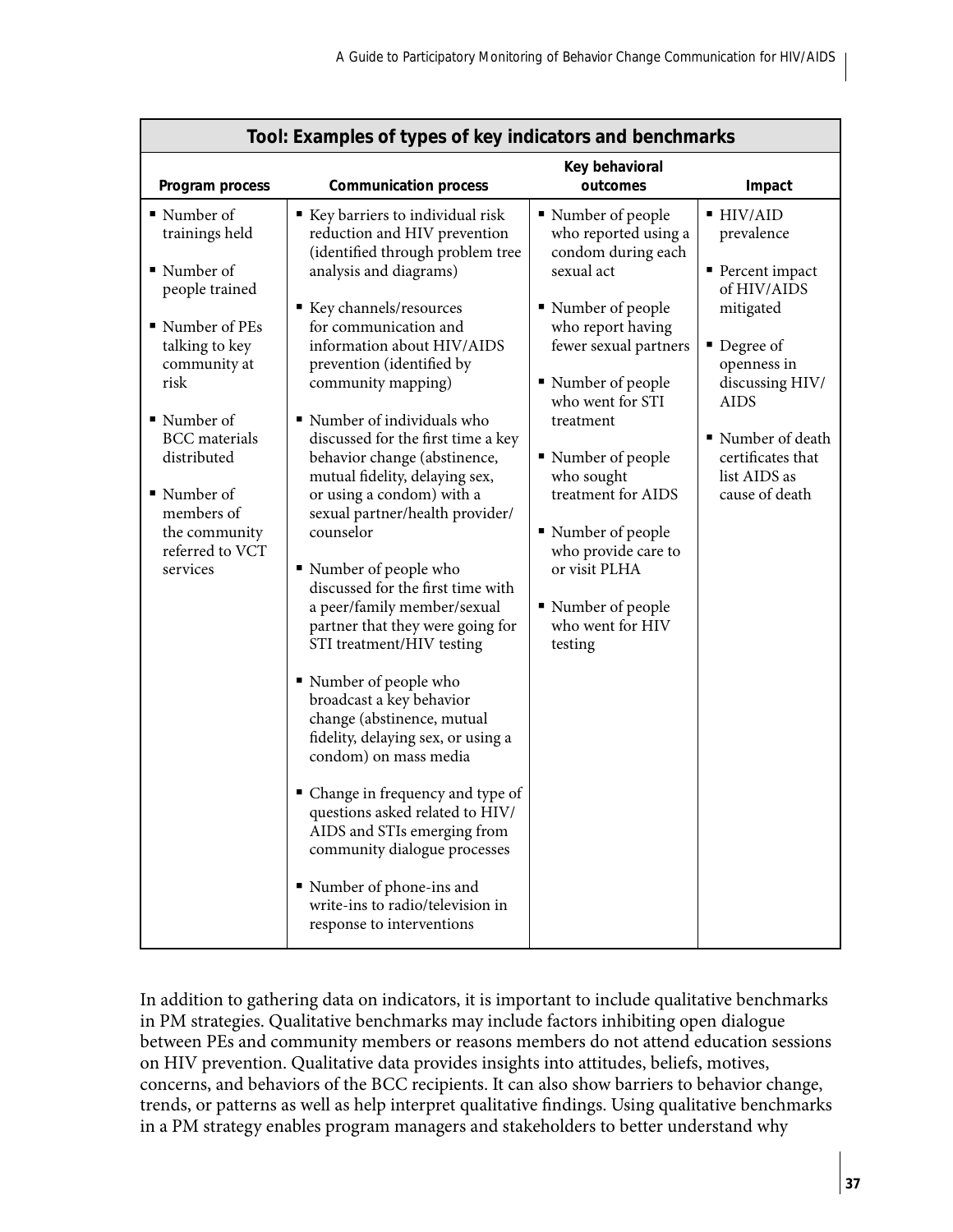objectives are being met or not. For example, if you find that adolescents are not seeking STI treatment, qualitative research may reveal that the clinic does not have "youth-friendly" hours and that youth are forced to seek these services at the same time as adults who know them in the community. A simple adjustment to clinic hours may greatly improve your intervention.

#### **Whenever possible community members should be involved in and lead participatory exercises.**

Types of qualitative research include focus group discussions, in-depth interviews, participant observation, semistructured exit interviews, informal group sessions or meetings, and participatory mapping processes, all of which can contribute to compelling stories and/or case studies about the impact of BCC activities. Because many useful qualitative research methods and participatory appraisals exist, this manual will not duplicate these efforts, except to encourage program managers to include qualitative research methods in their PM strategy. Whenever possible community members should be involved in and lead participatory exercises. Many qualitative methods have been developed specifically for use in low-literate community settings and can galvanize community involvement in a way that is not possible with quantitative methods.

## **4.2 Work with stakeholders to identify indicators relevant to them**

There are advantages to using global indicators as well as locally defined ones. Consistent global indicators help to compare and identify trends over time and across different cultures and geographic areas. Locally defined indicators, selected by stakeholders involved in the process, enable program staff to measure whether or not the project has achieved important community objectives. Using of local indicators also helps stakeholders learn from the PM process (Webb 2002), and using both global and local indicators allows stakeholders to measure the complementary global and community aspects of an HIV communication program.

Collaborate with other stakeholders to determine appropriate indicators and qualitative benchmarks for success related to the questions identified in "Step 3: Decide what information is needed." Stakeholders should work together to incorporate their different perspectives on how program success is defined. Knowledge about M&E may vary among partners. Therefore, for stakeholders to play an active role in developing and monitoring indicators, it may be necessary to introduce them to the basic concepts of M&E, if they have not already had such an orientation. Use "Tool: Measuring success card sorting exercise" that follows as an introduction to indicators and for helping stakeholders collaborate on the selection of potential indicators.

When resources for capacity building are severely limited or when donors have predetermined indicators, program managers can opt to have stakeholders choose a limited number of additional benchmarks for their PM process.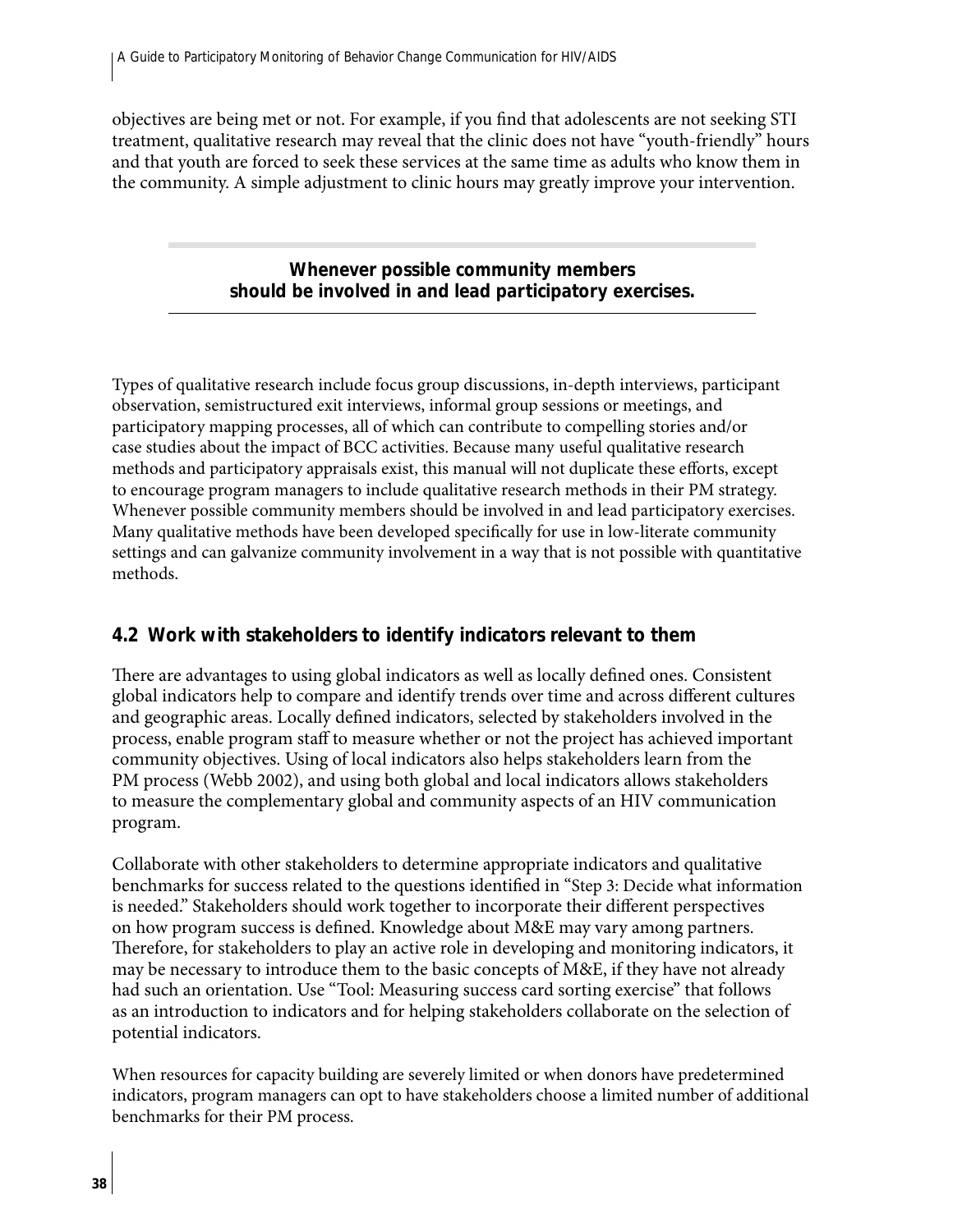## **Tool: Measuring Success Card Sorting Exercise**

## **Purpose**

- ! To enable participants to explore how they measure success and become familiar with the concept of indicators.
- ! To enable participants to discover why information and indicators are important to them.

## **Materials needed**

Cards, markers, and tape or pins

## **Directions**

**Step 1:** Define the goal of your program: Take down participants' ideas on flip chart paper and ask them to select the most important one or two overall goals.

**Step 2:** Define markers of success by asking participants to write one marker of success on a card. Participants can write up to three markers of success. Explain that a marker of success is the measure of progress toward your program goal. In other words, it tells you how you will know whether your program is successful or not. Markers help you measure whether your efforts are achieving the desired objectives.

**Step 3:** Ask participants to post their markers on the wall. Then ask them to sort the markers. Let them decide how to sort them. Ask them to explain how they have sorted them.

**Step 4:** If needed, suggest additional ways to sort the markers:

- **a. Sort by distance from the goal.** Tell participants to imagine a road going towards the goal. Markers are like road signs that tell how near you are to your destination. In this case the destination is the program goal. Some markers are closer to the goal and some are far away. A marker is a measure of progress along the road toward the goal. Ask participants if some markers are closer to the goal than others. Explain that the **goal** is an *IMPACT* indicator; the markers nearest the goal (e.g., knowledge, attitudes, and practices) are *OUTCOME* indicators; and the markers furthest away (e.g., training, supervision, VCT center, etc.) are *PROCESS*  indicators.
- **b. Sort according to type of indicators.** For example:
	- Outcome Quality
	- Process Coverage
	- **Example 18 Availability C**utilization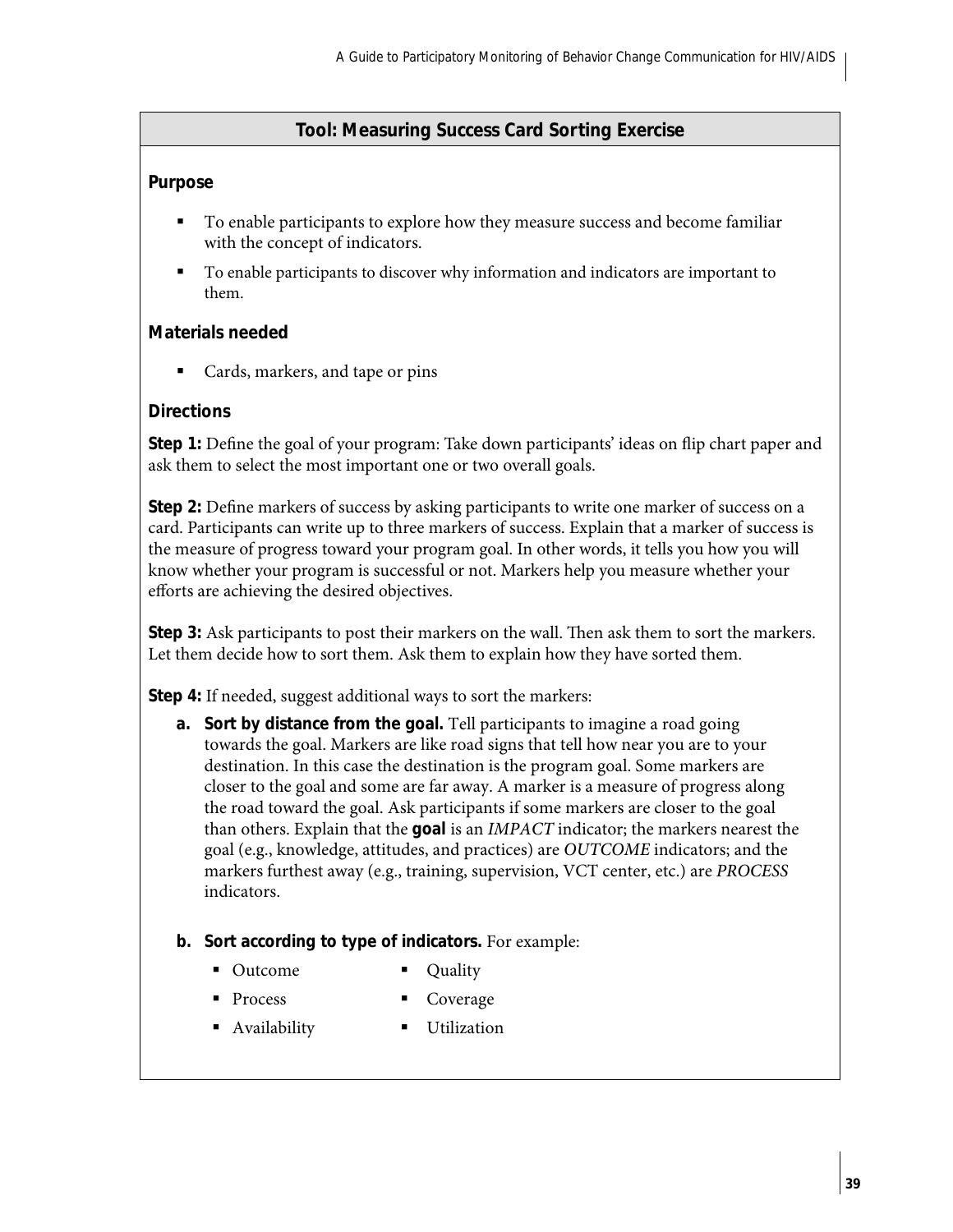## **4.3 Determine the information needed to answer key questions**

Once you have looked at the range of possible indicators, return to your key questions from "Step 3, Tool: A participatory monitoring strategy. Use your list of key questions and potential indicators to complete column three, "Information needed" in the tool.

Think about who has access to the information you need. Do PEs and ORWs collect this information? Or do supervisors and managers collect it? Decide who is best positioned to gather the information and complete column four in the tool.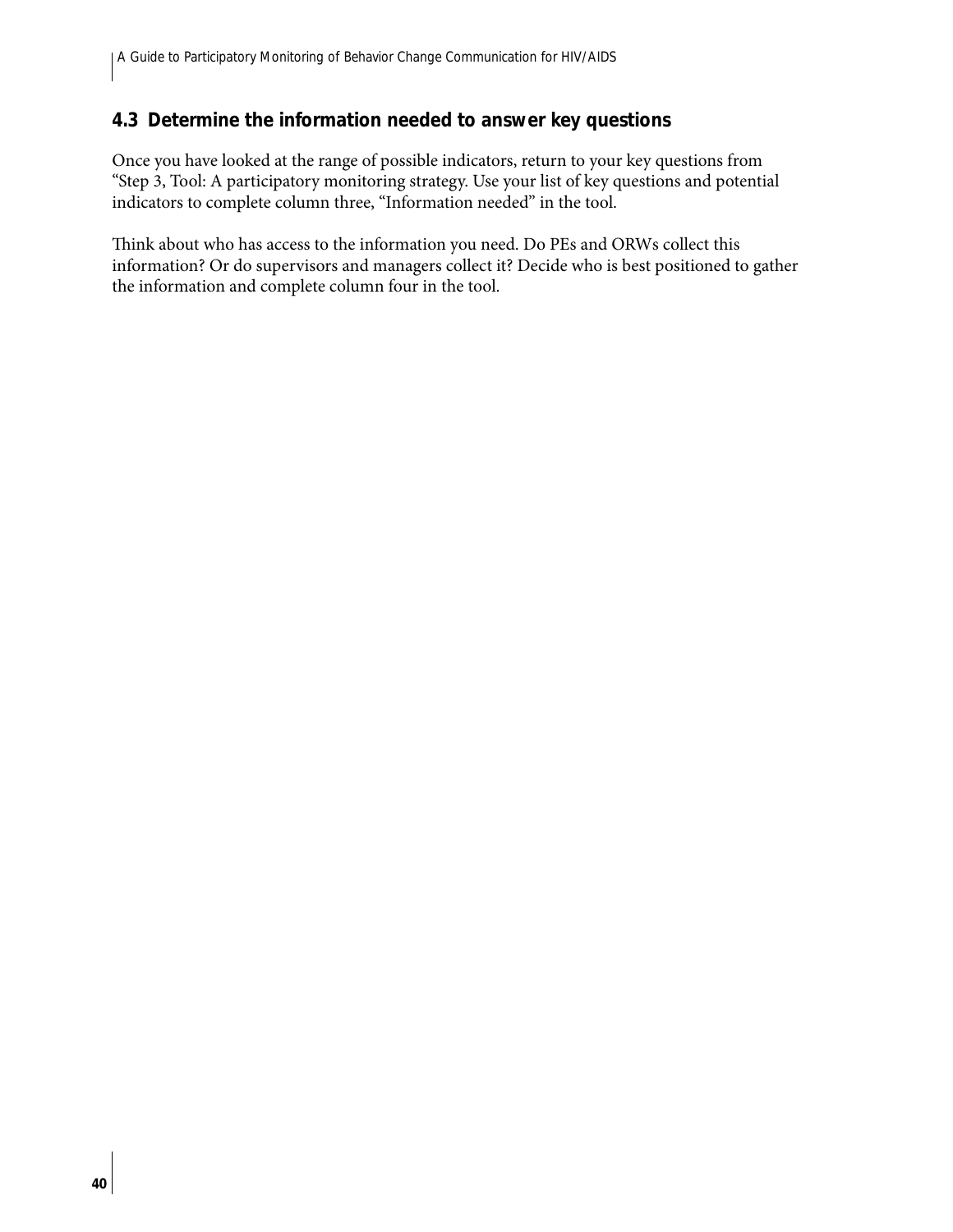## **Step 5: Gather, share, and analyze information**

**In this step you will:**

- **5.1 Adapt or create tools to collect the needed information**
	- ! Tools: See Appendix I: Tools for implementing Step 5.
- **5.2 Analyze the information and validate results through triangulation**

## **5.1 Adapt or create tools to collect the needed information**

Once indicators have been determined, stakeholders need tools, such as simple participatory exercises and qualitative methods, to gather the information to answer their questions. The use of these tools provides direction and a clear process for gathering essential information and simplifies data collection and analysis. Using a variety of PM tools allows stakeholders with different capacities to benefit from the information without being overburdened by the data collection process**.** 

**Types of PM Tools Participatory rapid assessment tools** ! **Visualized analysis:** Venn diagrams, matrix scoring, transect walk, spider web, pile sorting, rating scales, community mapping, flow diagrams, and seasonal calendars **Interviews:** Focus group discussions, intercept interviews, exit interview ! **Group and team dynamics methods:** Community meetings, grouptransect walks, team review sessions, and lessons learned exercise **Audio-visual tools:** Videos, storytelling, popular theater, songs, photos, and voice **Quantitative tools:** Community surveys, structured interviews, structured observations **Anthropological tools:** Participatory observation, oral testimonies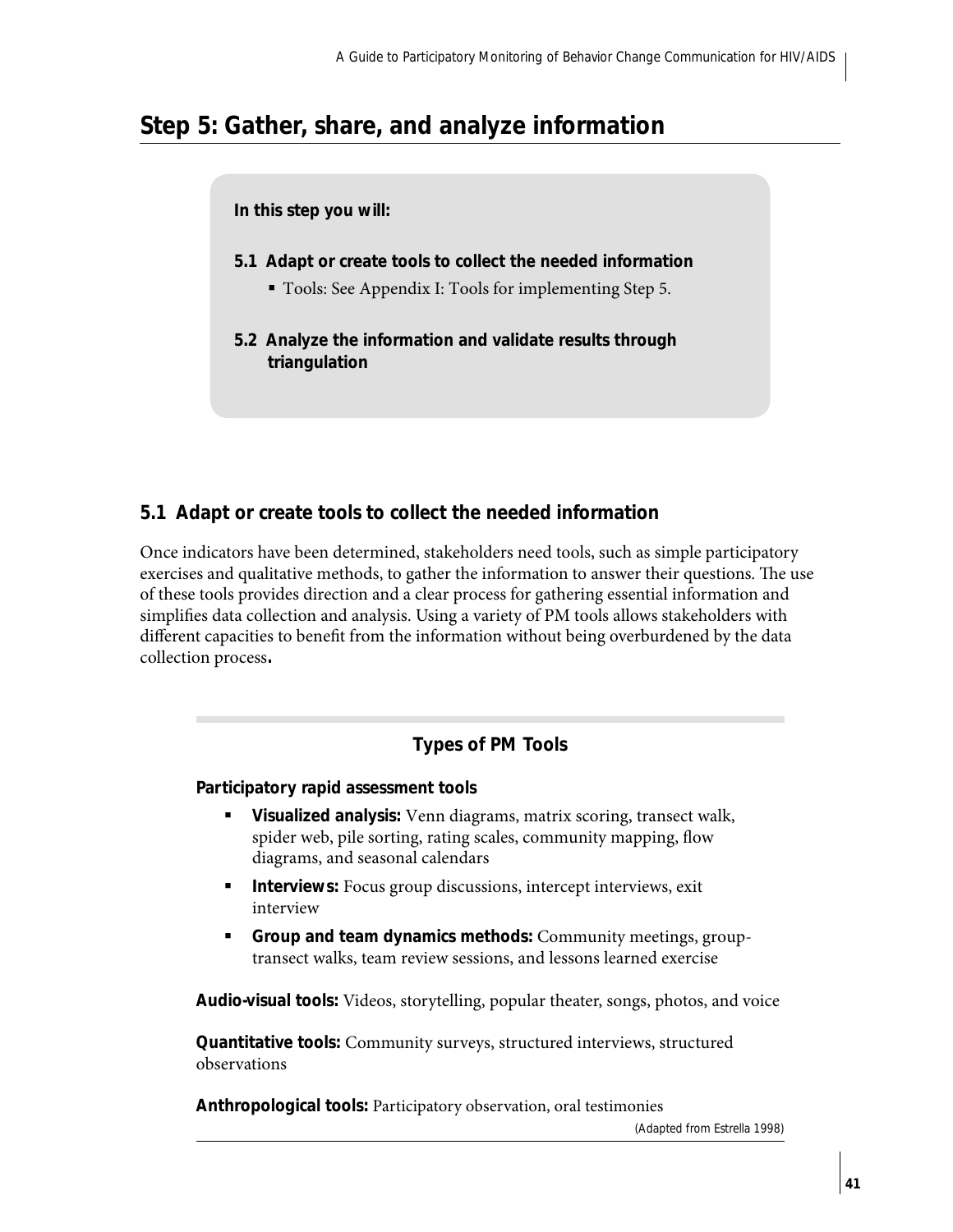Many useful monitoring tools already exist. Rather than trying to reinvent the wheel, program managers should explore the range of existing tools that might meet their needs if adapted to their context and objectives. A variety of participatory tools from the social sciences and participatory rapid appraisals can be adapted to fit the needs of specific program settings. These tools can be a vehicle for group discussion, reflection and sharing, and formulating conclusions and action plans (Aubel 2004). The qualitative methods used for PM include semistructured interviews, focus groups, surveys, direct observation, and case studies, along with a number of other more participatory and interactive tools. PM also involves traditional M&E tools. Participatory tools can involve the use of innovative methods, such as photo and video documentation, to document new perspectives. These nontraditional methods capture stakeholders' voices and poignant physical expressions, help them think creatively about what results matter, and provide a fresh format for sharing program efforts.

Facilitators and stakeholders can adapt existing tools to their needs by adjusting indicators and questions as appropriate. Some basic principles should be kept in mind when adapting the tools (see box below). Tools should be adapted based on the context and project-specific criteria. Ideally, PM tools should include an opportunity for analysis, reflection, and contemplation of program results. Below are some principles for adapting PM tools to your program needs.

## **Principles for adapting participatory monitoring tools**

PM tools and techniques should:

- Obtain only needed information.
- ! Complement the approach and philosophy of the project.
- ! Be perceived by the community participants as a way to help them address their questions and problems, not simply as information about them gathered by and for outsiders.
- ! Involve end-users in both data gathering and analysis.
- ! Match the skills and aptitudes of participants.
- ! Adapt to fi t peoples' day-to-day activities and normal responsibilities.
- ! Provide timely information needed for decision-making.
- ! Produce results that are reliable and, even if not quantitative, credible enough to convince others.
- Be consistent in complexity and cost to match the level of evaluation called for (e.g., simple, routine versus more comprehensive, major evaluations).
- ! Reinforce community solidarity, cooperation, and involvement.
- Be gender-sensitive, with special efforts to include women.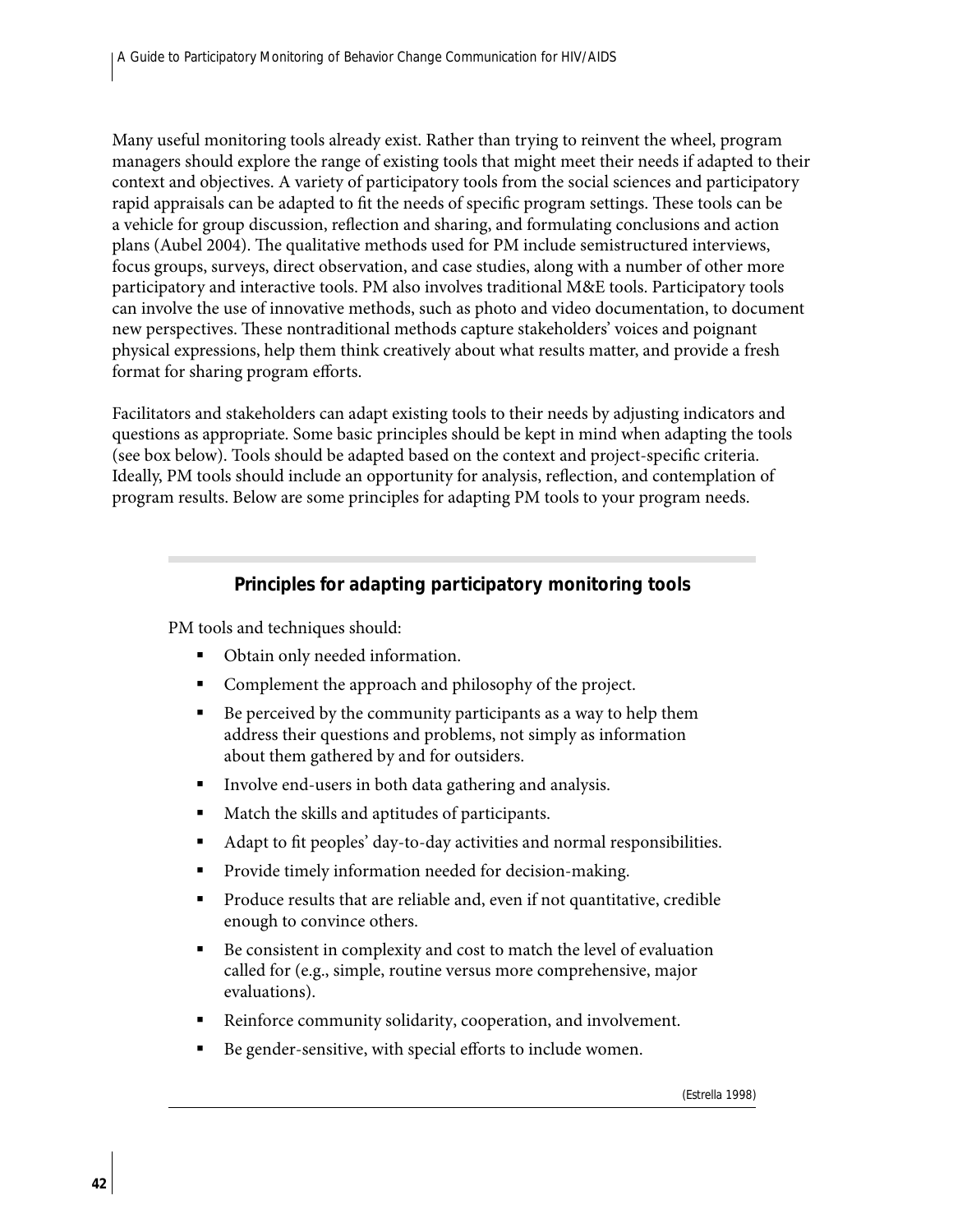**Appendix I: Tools for implementing Step 5** contains several tools that are particularly relevant for HIV/AIDS communication programs. The following table provides a synopsis of these tools, their users, and intended use.

| PM Tools for Program Staff and Volunteers involved in HIV/AIDS BCC Programs |                                                                      |                                                                                                                                                                                                                                                         |  |  |  |
|-----------------------------------------------------------------------------|----------------------------------------------------------------------|---------------------------------------------------------------------------------------------------------------------------------------------------------------------------------------------------------------------------------------------------------|--|--|--|
| Tool                                                                        | <b>Users</b>                                                         | <b>Intended Use</b>                                                                                                                                                                                                                                     |  |  |  |
| <b>BCC</b> intervention<br>monitoring checklist                             | Local partners, staff,<br>managers                                   | To help reinforce BCC objectives of a project and to<br>ensure that the main standards for BCC are being<br>met in delivering the interventions.                                                                                                        |  |  |  |
| Spider web:<br>assessment of<br>collaboration                               | Groups of local<br>partners, staff,<br>managers                      | To enable BCC steering committees to assess their<br>coordination of BCC activities to promote the<br>prevention of HIV/AIDS. Categories covered include<br>participation, collaboration, monitoring, strategic<br>planning, and resource mobilization. |  |  |  |
| Peer educator training<br>needs self assessment                             | PEs                                                                  | To enable PEs to assess their attitudes, knowledge,<br>and skills related to promoting HIV/AIDS<br>prevention and care.                                                                                                                                 |  |  |  |
| Health care provider<br>training needs self<br>assessment                   | Health care providers<br>(HCPs)                                      | To enable HCPs to assess their own attitudes,<br>knowledge, and skills related to promoting HIV/<br>AIDS prevention and providing nursing care and<br>clinical management of PLHA.                                                                      |  |  |  |
| Summary checklist for<br>questions asked                                    | Staff from local IAs<br>and supervisors of PEs                       | To help IA staff and supervisors monitor how<br>the questions asked by community members are<br>changing over time.                                                                                                                                     |  |  |  |
| Supervisor's checklist<br>for observation of<br>counselors                  | Supervisors of<br>counselors, in<br>collaboration with<br>counselors | To enable supervisors to identify through<br>observation the skills of counselors, as well as<br>potential gaps in performance and facility support.                                                                                                    |  |  |  |
| Supervisor's checklist<br>for observation of pes                            | PE supervisors, in<br>collaboration with PEs                         | To enable supervisors to identify through<br>observation the skills of PEs, as well as potential gaps<br>in performance and facility support.                                                                                                           |  |  |  |
| Local level tracking                                                        | Program actors,<br>community volunteers                              | To help local level program actors and volunteers<br>keep track of their HIV/AIDS-related BCC activities.                                                                                                                                               |  |  |  |
| Environmental<br>mapping<br>(See substep 1.3)                               | Community members,<br>facilitated by program<br>staff                | To enable community members to identify the key<br>actors and institutions influencing their behavior.                                                                                                                                                  |  |  |  |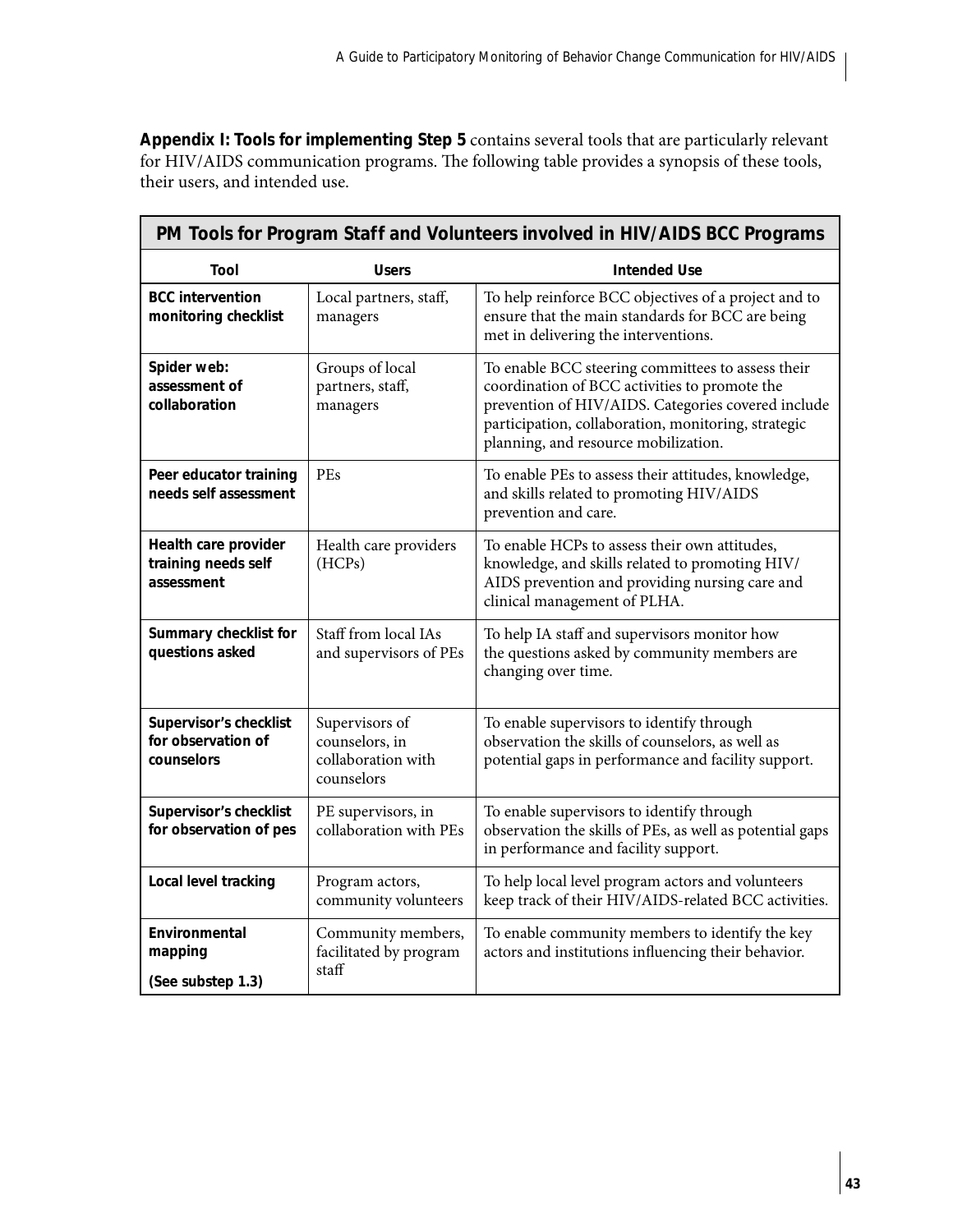## **5.2 Analyze the information and validate results through triangulation**

Analyzing program results periodically helps stakeholders see how well program objectives are being met and make course corrections as needed. It is important to build on successes and assess shortcomings well before the project is over.

By using more than one tool to gather information towards achievement of program objectives, data gatherers can crosscheck information or triangulate end results to reduce bias and other challenges in data collection. Triangulation involves using different sources of information or different methodologies to answer the same questions. Many PM activities still use or require traditional M&E tools such as surveys and questionnaires to complement and triangulate evaluation findings (Aubel 2004, Webb 2002). Triangulation helps to compare the PM process with results from the project's formal M&E system.

Once the data has been collected, stakeholders will need to discuss what the information shows about how and why the results were achieved and the impact of the participatory process on stakeholders' capacity. Involve two or more facilitators to lead these discussions as well as help finalize findings and conclusions and draft recommendations. Facilitators can help relevant stakeholders build a consensus on what the information reveals and about program results and processes. Stakeholders will also need to critically reflect on problems and successes, understand the impact of their efforts, and use the information for making decisions and identifying future action. This analysis and reflection create opportunities to reinforce BCC messages and the skills of behavior change agents.

This process allows different stakeholders to articulate and present their needs, interests, and expectations. It also enables people to understand the views and values they share; work through their differences; develop longer-term strategies; and carefully research and plan actions that fi t their contexts, priorities, and operating styles. Consider the following when analyzing and discussing information (Estrella 1998):

- ! Compare the relationship between project or program objectives and the needs and interests of stakeholders.
- Learn the impact of the activities.
- ! Review the process by which the project operated and how decisions were made.

Program results can be documented through written reports or other methods such as participatory meetings or/and using visual aides to help keep the information easy to understand. It is important to use a variety of approaches for disseminating information to ensure that it is accessible to everyone involved.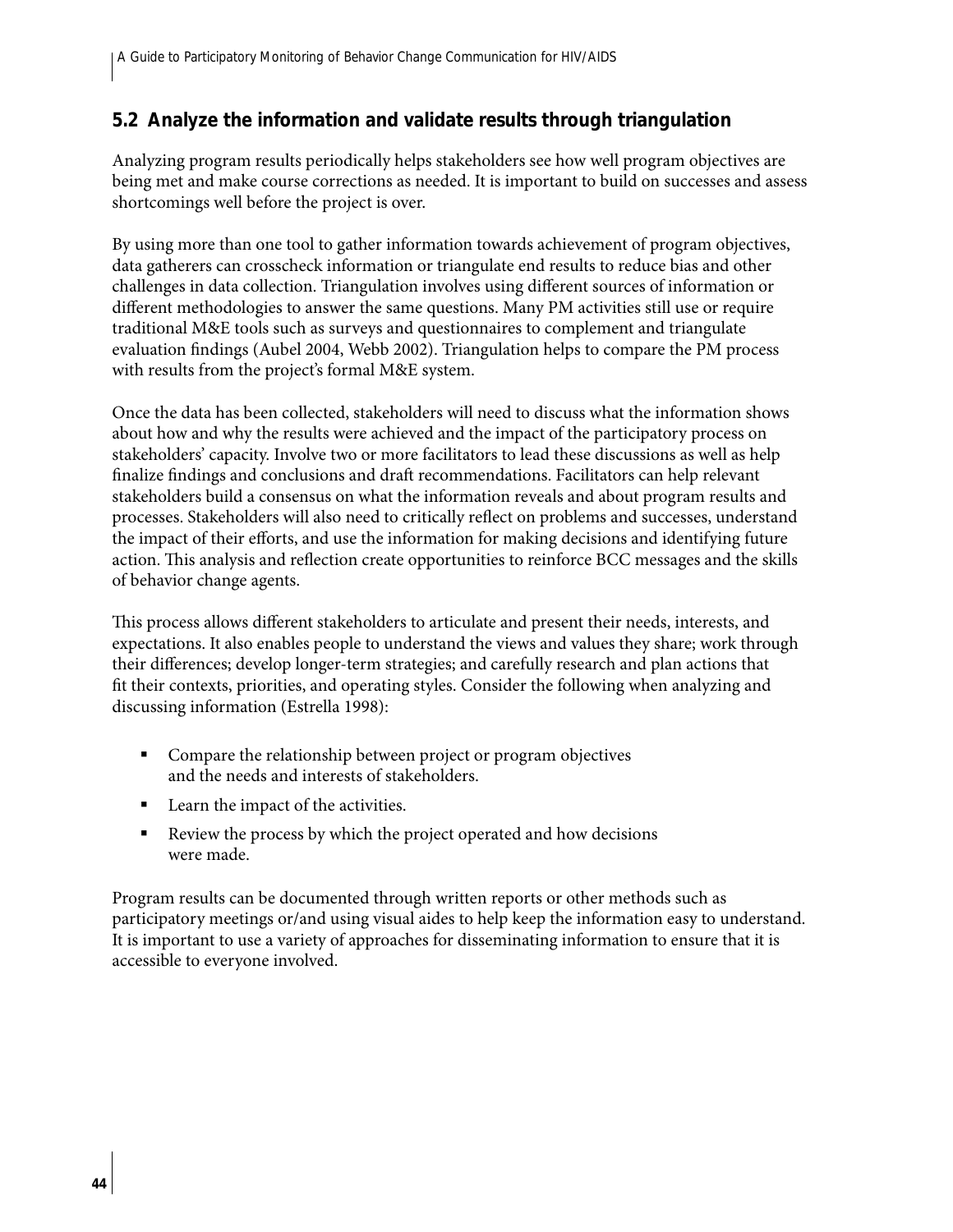## **Evaluating an integrated reproductive health program: India case study**

Three years after a reproductive health component was integrated into existing programs of the Bayualu Seeme Rural Development Society (BSRDS), World Neighbors (WN) developed and implemented an evaluation plan. The objectives of the evaluation were to (1) examine impact, outcome, and process; (2) determine lessons learned for future use; and (3) develop the capacity of NGO staff for selfevaluation.

First, the WN India director, WN reproductive health coordinator, and consultant met to plan the evaluation. It was decided at this meeting that they would also use a comparison village and that they would use a short questionnaire in addition to participatory tools. WN and BSRDS staff then clarified the objectives of the evaluation and determined the key questions to be answered. In addition to the reproductive health outcomes, this meeting added savings and credit, agriculture, and women's status as outcomes to also be measured.

WN and BSRDS developed an evaluation plan by listing the information that would be needed and what questions could be asked to get that information. They developed tools on how to get the information, which included participatory tools as well as surveys, records and reports. WN also developed a questionnaire for women in both female comparison and study groups.

A three-day training was conducted for eight reproductive health workers from various partner NGOs who were willing to serve as facilitators and interviewers. The purpose of the training was to familiarize the reproductive health workers with the objectives of the project, the key questions of interest to program planners, survey methodology, data collection techniques, participatory methods, and how to use PM tools. Key tools were field tested with two women's groups who were not conducting reproductive health activities.

The actual gathering of information took nine days. A two-day data analysis workshop was held with WN, BSRDS, and two of the reproductive health workers. On the first day the group reviewed the notes from the participatory exercises, the questionnaire, and interview notes, and summarized the major findings by topic. On the second day, the group went back to key questions and answered them with their key findings. They also identified lessons learned and made recommendations. The team produced a final report with the following lessons learned from the process:

- The principle of triangulation was important.
- ! Planning and pretesting the evaluation tools was invaluable.
- The evaluation process required a lot of teamwork.
- Facilitators noted a need for caution and privacy when asking sensitive questions.
- There was a need to strengthen record keeping and reports.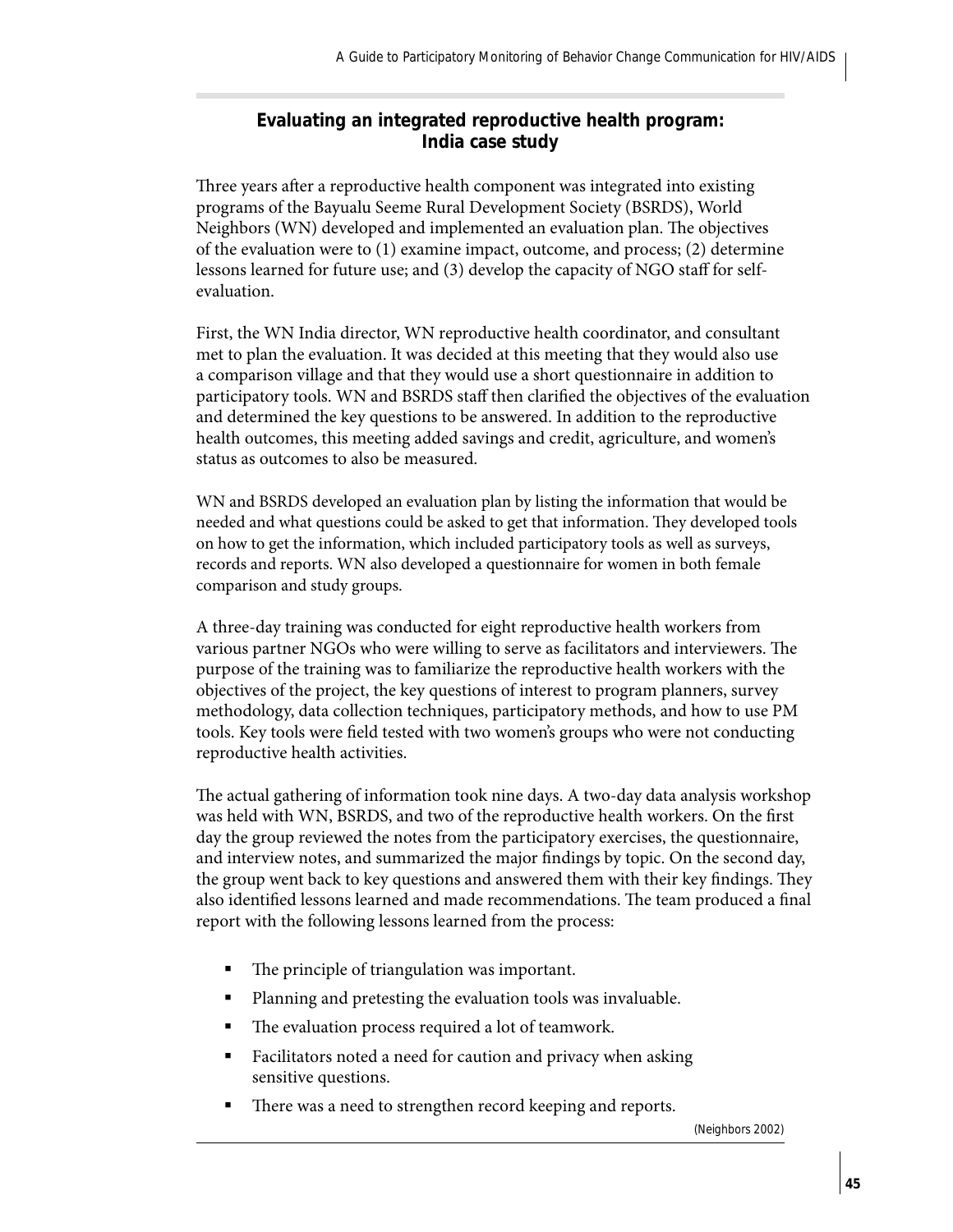## **Step 6: Provide feedback and decide actions to improve program performance**

#### **In this step you will:**

- **6.1 Provide feedback to all key stakeholders** 
	- **Tips for conducting effective stakeholder feedback sessions**
	- ! Tool: Feedback planning chart
- **6.2 Work with key stakeholders to analyze the information, determine lessons learned, and plan next steps**
	- **Exercise** Lessons learned exercise

## **6.1 Provide feedback to all key stakeholders**

All key stakeholders need to know how project activities and plans are progressing. These include direct program beneficiaries, program staff, ORWs, PEs, community leaders, civil society organizations, activist groups, government and political leaders and donors. In addition to the feedback associated with the regular monitoring process, throughout the life of a project have stakeholders come together for a series of consultations to agree on the main lessons learned from the information collected through the PM system. Use written reports, PowerPoint presentations, or creative communication methods (e.g., photographs, video, community theater) to share the PM information and results with as broad a range of stakeholders as possible. Some of the creative methods may be particularly effective at the community level with nonliterate communities, as well as with donors and other policy makers who suffer from information fatigue.

The following tips are for effective stakeholder consultations, presenting how project activities are progressing, and lessons learned.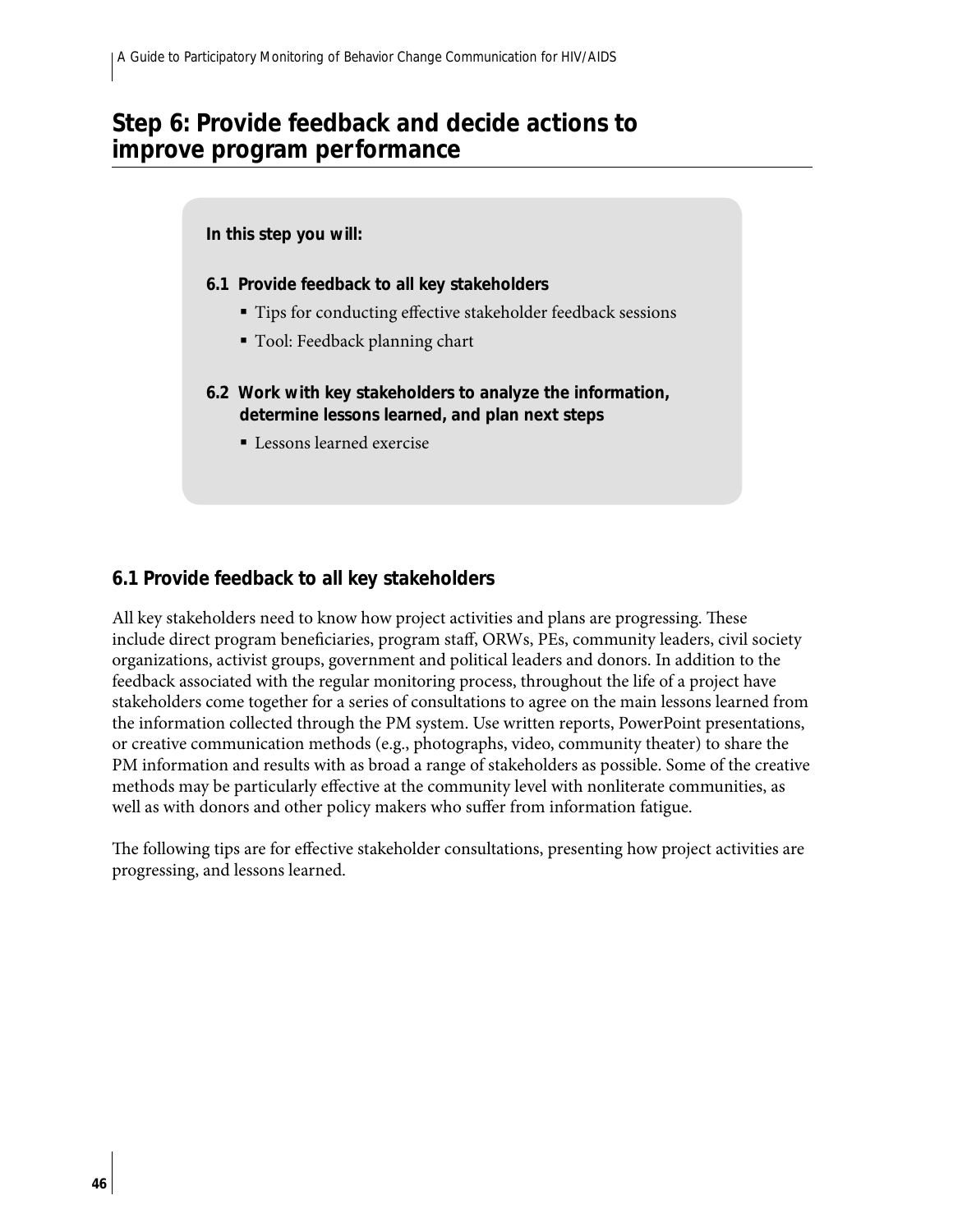## **Tips for effective stakeholder feedback sessions**

- ! Plan well and make sure there is adequate time and budget for community events and meetings.
- ! Give local organizations and leaders a clear role in designing the process and selecting groups who participate at the event.
- ! Make sure the plans and ground rules are clear and acceptable well in advance. In particular make sure that stakeholder expectations are not inflated and that their views on the process are seriously considered.
- Ensure an appropriate diversity of stakeholders.
- ! Make sure adequate information is in relevant language and style.
- ! Maximize transparency. Make available as much documentation as possible about the project.
- ! "Receive as well as transmit," listen carefully to and note stakeholders' experience and opinions.
- Send key participants a report on the meeting shortly afterwards and invite corrections/omissions.
- Send stakeholders the final report or a brief about the decisions made as a result of their input.
- Follow up after the consultation process, especially if it is possible to offer opportunities for collaboration.
- ! Engage governments to the fullest extent possible, and encourage a positive spirit of government-civil society partnership.

(Adapted from Clark 2000)

Create mechanisms to share the information that has been gathered with all key stakeholders. As BCC programs are in the process of development, it is important to think about the community structures that can be used to facilitate feedback within the program. A good example is a project BCC steering committee, which gives community leaders and representatives of community organizations and government a role in planning and overseeing the progress of a BCC program.

Feedback should be an ongoing process at all levels. It enhances the flow of communication, connecting the sender and the receiver in a process of exchange and learning. Just as money is regarded as the lifeblood of business, feedback is the lifeblood of effective two-way communication. It is an indispensable component of BCC. Feedback mechanisms should be designed with program participants in mind and led by them rather than by experts. Use tools like the following feedback planning chart to assess and plan for feedback mechanisms.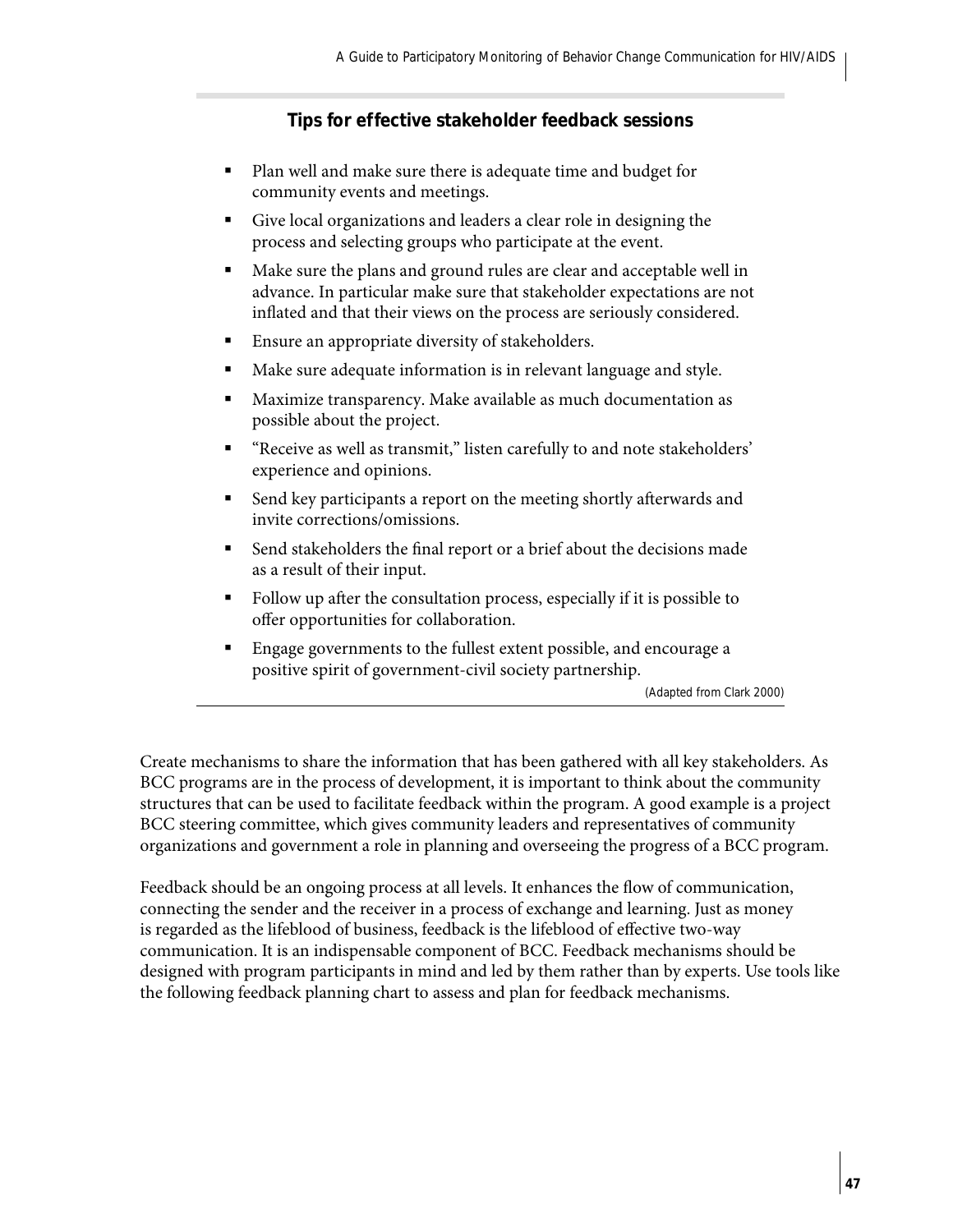| Tool: Feedback planning chart              |                                                                                                                                               |                                                                              |                              |  |  |
|--------------------------------------------|-----------------------------------------------------------------------------------------------------------------------------------------------|------------------------------------------------------------------------------|------------------------------|--|--|
| Audience                                   | <b>Messages</b>                                                                                                                               | Ways to<br>communicate                                                       | Frequency                    |  |  |
| <b>Clients and</b><br>community<br>members | Program respects and solicits<br>community feedback on how the<br>program is working and not working<br>for the community                     | ■ Interpersonal<br>communication<br><b>Bulletin boards</b>                   | Monthly,<br>or more frequent |  |  |
|                                            | Improvements on program staff and<br>community relations, strategy for<br>HIV/AIDS messaging and education,<br>outreach and approach to other | $\blacksquare$ Community<br>meetings                                         |                              |  |  |
|                                            | populations                                                                                                                                   | ■ Surveys                                                                    | Every three months           |  |  |
|                                            | Recognition of the community's<br>input and problem-solving<br>contribution to improve program                                                |                                                                              |                              |  |  |
| Site staff                                 | Achievements: program goals and<br>objectives progress report, client<br>feedback, community feedback                                         | Program updates<br>and review of<br>program goals and<br>objectives at staff | Every two weeks              |  |  |
|                                            | Improvements for staff and<br>additional training                                                                                             | meetings                                                                     |                              |  |  |
|                                            | ■ The importance of teamwork and<br>respect for participation                                                                                 | ■ Interpersonal<br>communication                                             |                              |  |  |
|                                            | • The importance of input and                                                                                                                 | ■ Surveys                                                                    | Every three months           |  |  |
|                                            | participation from community                                                                                                                  | ■ Newsletter, best<br>practices                                              |                              |  |  |
| <b>Upper-level</b><br>management           | Achievements: program goals and<br>objectives progress report, client                                                                         | ■ Site visits                                                                | Every six months             |  |  |
|                                            | feedback, community feedback                                                                                                                  | ■ Meetings                                                                   |                              |  |  |
|                                            | Improvements for staff and<br>additional training                                                                                             | Reports, surveys,<br>best practices                                          |                              |  |  |
|                                            | ■ What clients and community<br>members are saying about program                                                                              |                                                                              |                              |  |  |
|                                            | ■ What support upper-level<br>management can give to staff                                                                                    |                                                                              |                              |  |  |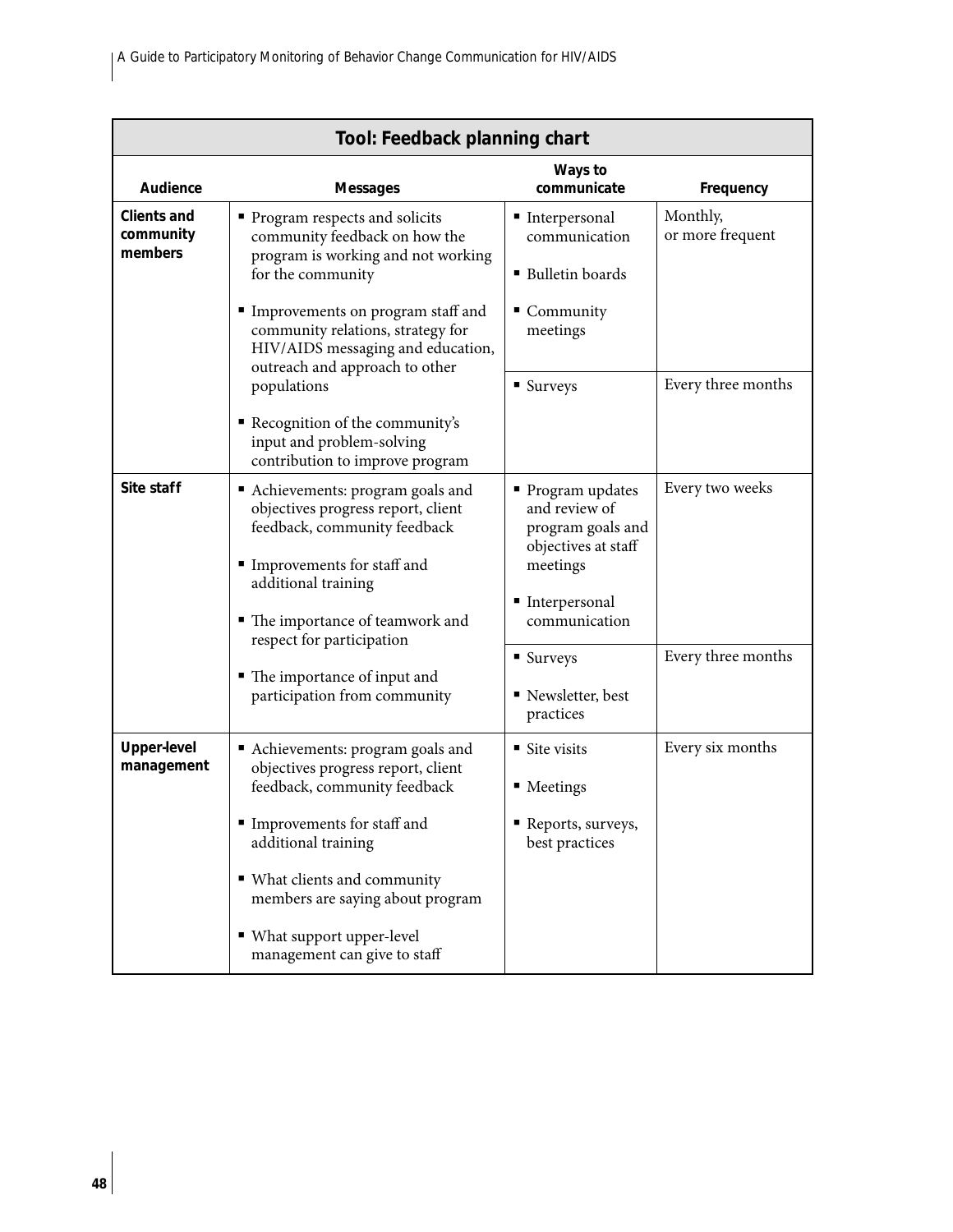| Audience                                                 | <b>Messages</b>                                                                                                                                                                                                                             | Ways to<br>communicate                                                      | Frequency             |
|----------------------------------------------------------|---------------------------------------------------------------------------------------------------------------------------------------------------------------------------------------------------------------------------------------------|-----------------------------------------------------------------------------|-----------------------|
| Local media<br>groups<br>and other<br>organizations      | • Program respects and solicits others'<br>feedback on how the program is working<br>and not working                                                                                                                                        | $\blacksquare$ Site visits<br>■ Meetings                                    | Every three<br>months |
|                                                          | Best practices and creative solutions to<br>common problems<br>• Opportunities for working together to<br>solve problems                                                                                                                    | Reports,<br>٠<br>newsletters, best<br>practices                             |                       |
| Government,<br>donors, and<br>other funding<br>resources | ■ Achievements: program goals and<br>objectives progress report, client feedback,<br>community feedback<br>■ How their support has helped<br>Any areas in which further support<br>could help to resolve recurring or<br>on-going problems. | $\blacksquare$ Site visits<br>Meetings<br>٠<br>Reports,<br>٠<br>newsletters | Annually              |

(Adapted from EngenderHealth 2003)

## **6.2 Work with key stakeholders to analyze the information, determine lessons learned, and plan next steps**

Key stakeholders need opportunities to analyze information gathered through a project, determine key lessons learned, and plan next steps. As information is collected, it should also be accompanied by feedback about the results. For example, when PE supervisors collect information from PEs about their BCC activities, PE supervisors should facilitate a discussion about the implications of the results, conclusions about how activities have effected meaningful communication and behavior change, and a plan for how activities and communication approaches might be improved.

Use tools, such as the following lessons learned exercise, to talk with stakeholders about the implications of the information and to get feedback about their work plan and the program. Based on the knowledge and insights gained from new information, community members and other stakeholders should discuss their different perspectives on how to improve the program process and its interventions. They should also discuss whether and how program priorities and other practices should be changed. Finally, they will need to develop an action plan to implement these recommendations to improve program performance.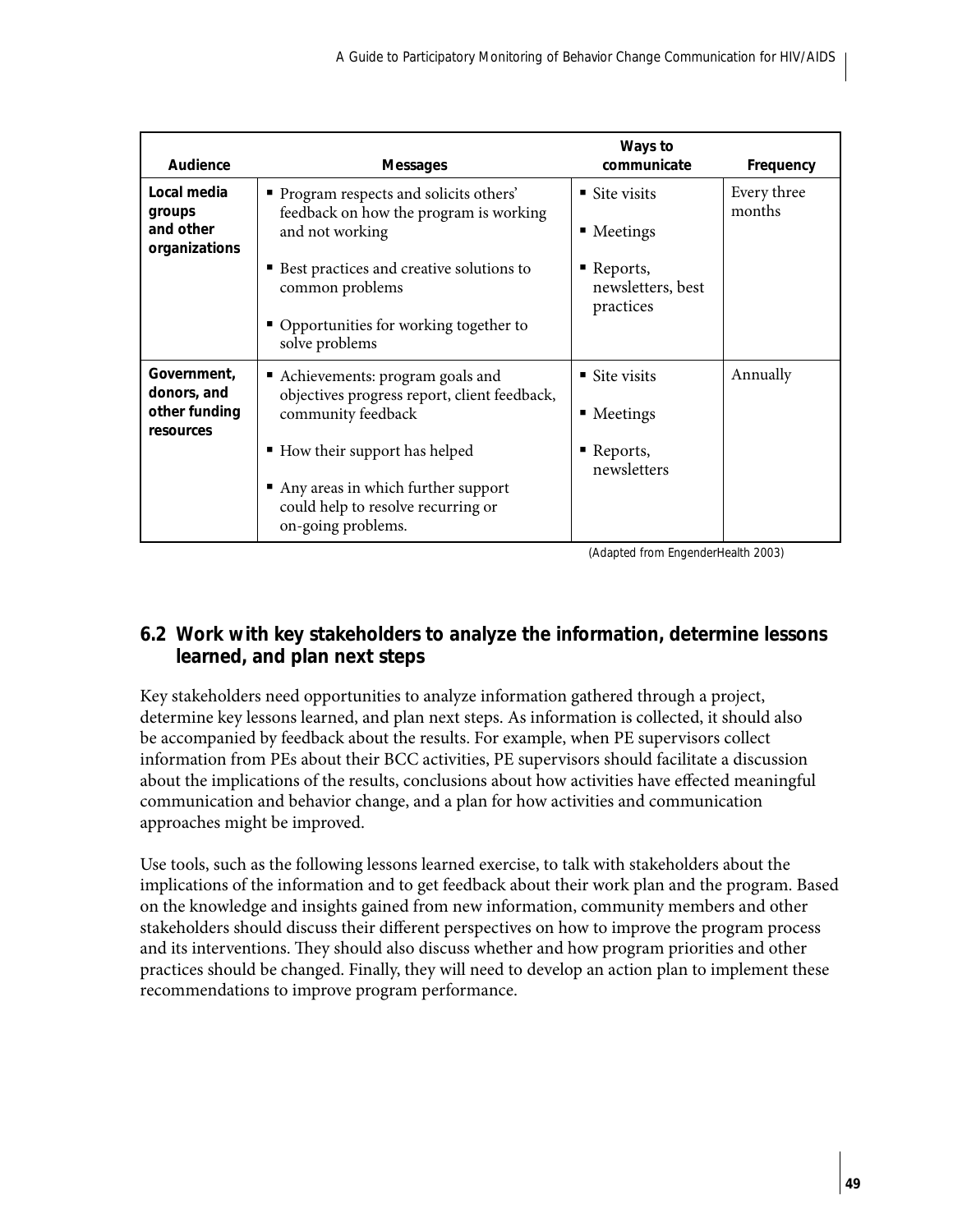A Guide to Participatory Monitoring of Behavior Change Communication for HIV/AIDS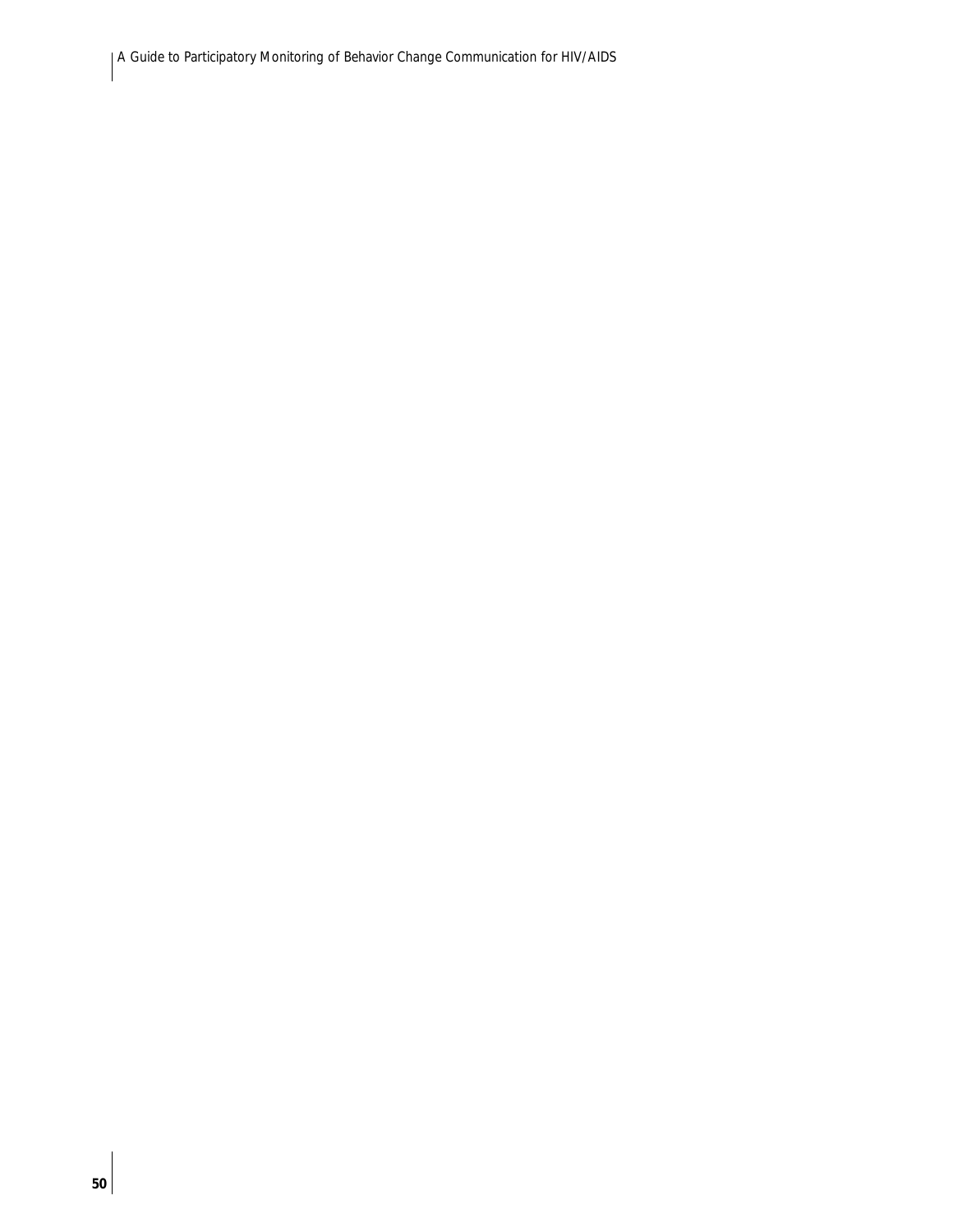## **Lessons learned exercise**

### **Objective**

To enable groups/teams of program collaborators to collectively analyze activities they have carried out and develop lessons based on both successes and constraints.

**Note:** This exercise is useful for documenting processes and outcomes and can be carried out by all program participants, regardless of the intervention or level in which activities are being carried out.

#### **Overview**

After an activity or series of activities has been carried out, have the program implementers sit together to discuss what they have done and to develop lessons learned. These lessons will help them improve their activities in the future. Development of the lessons learned is based on examining both the strengths/successes and the weaknesses/constraints encountered in the implementation of the BCC activities. The lessons learned will enhance ongoing programming as well as information sharing with other programs, donors, or various organizations involved in HIV/AIDS communication.

#### **Resources needed**

#### **Material resources**

- ! Flip chart paper
- ! Marking pens
- **I** Masking tape
- ! A notebook entitled "lessons learned"

#### **Human resources**

! A good group facilitator who knows how to get participants to share and clarify their ideas

## **Time required**

The length of time required for the exercise will depend on the number of different activities and aspects of each activity covered. It can vary from a few hours to several days.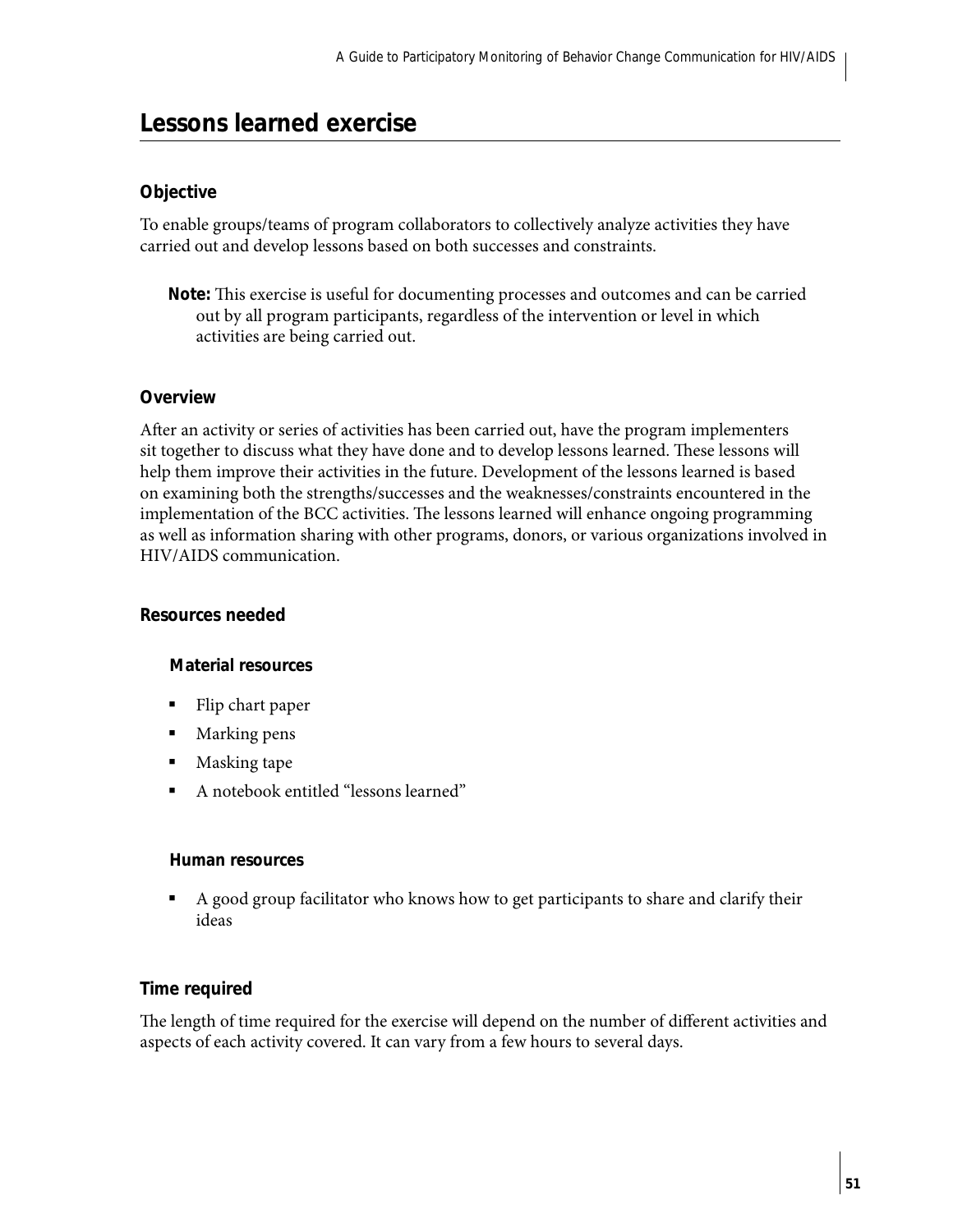#### **Steps to follow in using the exercise**

Before beginning the exercise, explain to group participants: (1) the objective of the exercise, (2) that the ideas of all group members are important in the discussion, and (3) that lessons should be developed based on both the successes and the constraints of the program. Mention that normally in M&E activities the focus is on "what went wrong." The successes are not usually as well analyzed but can offer much to learn from as well. This exercise identifies both strengths and weaknesses.

**Step 1:** Prepare flip chart paper as shown:

| Key aspect of each activity          |                 |  |  |  |
|--------------------------------------|-----------------|--|--|--|
| Positive aspects/successes/strengths | Lessons learned |  |  |  |
|                                      |                 |  |  |  |
|                                      |                 |  |  |  |
|                                      |                 |  |  |  |
|                                      |                 |  |  |  |
|                                      |                 |  |  |  |
|                                      |                 |  |  |  |
| Constraints/problems/weaknesses      | Lessons learned |  |  |  |
|                                      |                 |  |  |  |
|                                      |                 |  |  |  |
|                                      |                 |  |  |  |
|                                      |                 |  |  |  |
|                                      |                 |  |  |  |
|                                      |                 |  |  |  |

#### **Lessons learned table**

**Step 2:** Identify with participants the aspects of the activity to be discussed. For example, if the group has carried out a community mobilization activity involving theater on HIV/AIDS prevention, key aspects that could be discussed in the exercise might include: collaboration between different organizations, resource mobilization, and attendance by the general public.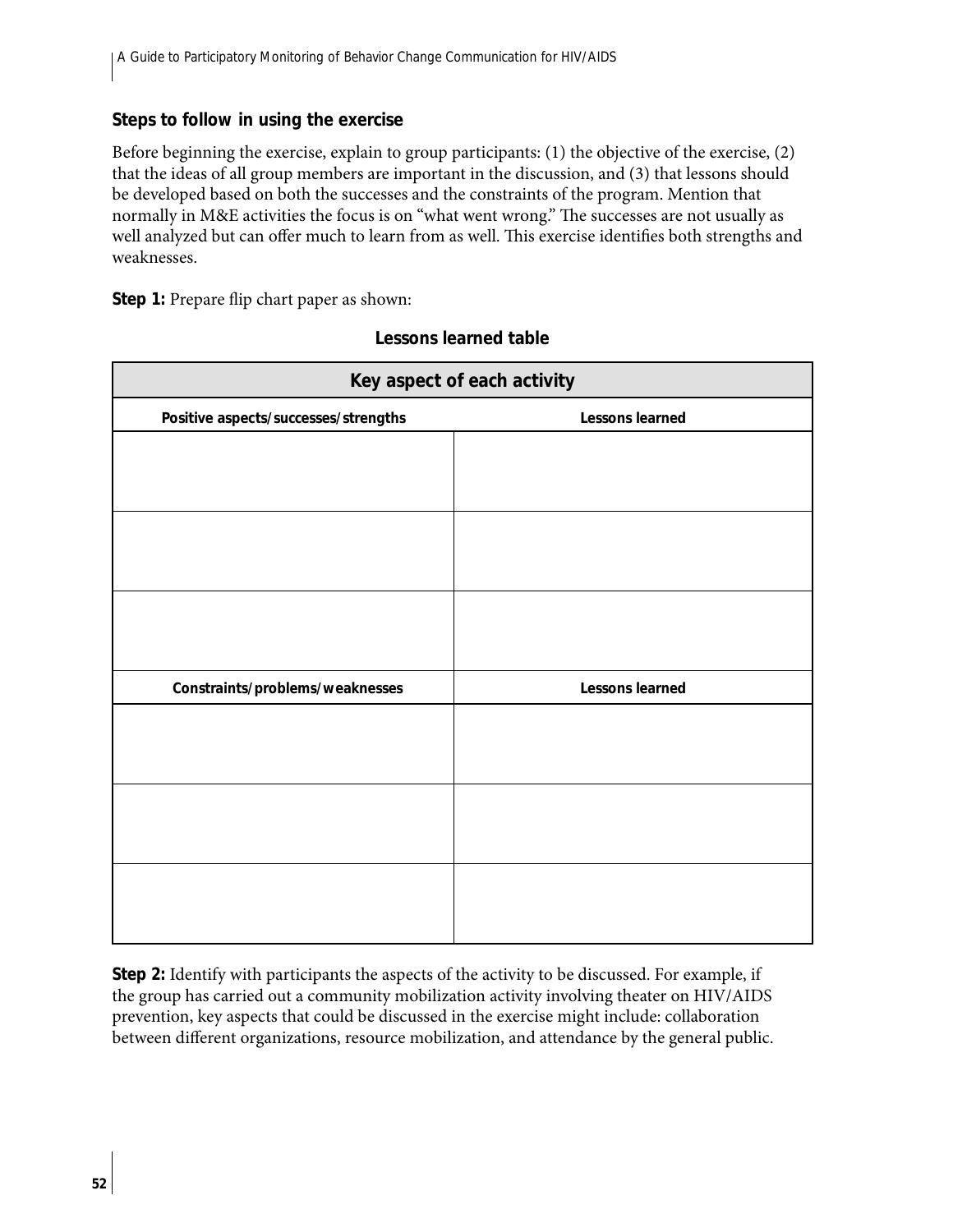**Step 3:** Write down positive aspects/strengths and constraints of each activity being discussed and develop a lesson learned for each one following these instructions:

- **a.** Discuss a positive aspect/strength of the activity being discussed. First, focus on the strong/positive points and then address the weaknesses. In this example, based on the key aspects of the community festival to be discussed, the facilitator should ask participants to identify/discuss "what worked well" or "what was successful." These "positive aspects/strengths" should be discussed one by one. Before writing anything in the flip chart table, the facilitator should ask participants to come to a consensus on the key strengths or positive points they want to record and help them to formulate those ideas in a clear and concise fashion.
- **b.** Once this is done the facilitator should write those ideas in the table. Next, for each key "positive aspect/strength" the group should develop a "lesson learned." It is strongly suggested that you work horizontally across the table; in other words, after you clarify one "positive point," immediately discuss the lesson learned for the future before going on to other "observation points."
- **c.** Each lesson learned should include two elements: (l) What should be done in the future? and (2) Why is it important to do so? Both of these elements are important if the formulated lesson is to be understood and if others are to be convinced they are important to respect in the future. The lessons learned should be formulated in such a way that they can be understood on their own, i.e., without referring back to the positive point.
- **d**. Lastly, highlight any important action points in the lessons learned. Indicate a point person to take responsibility for following up on the action point.
- **e.** After discussing and developing lessons based on the strengths/successes, the same procedure should be followed to deal with the constraints/weaknesses encountered.

In the table on the next page you will find examples of strengths, weaknesses, and lessons learned, related to "collaboration between different organizations" in the community festival on maternal and neonatal health.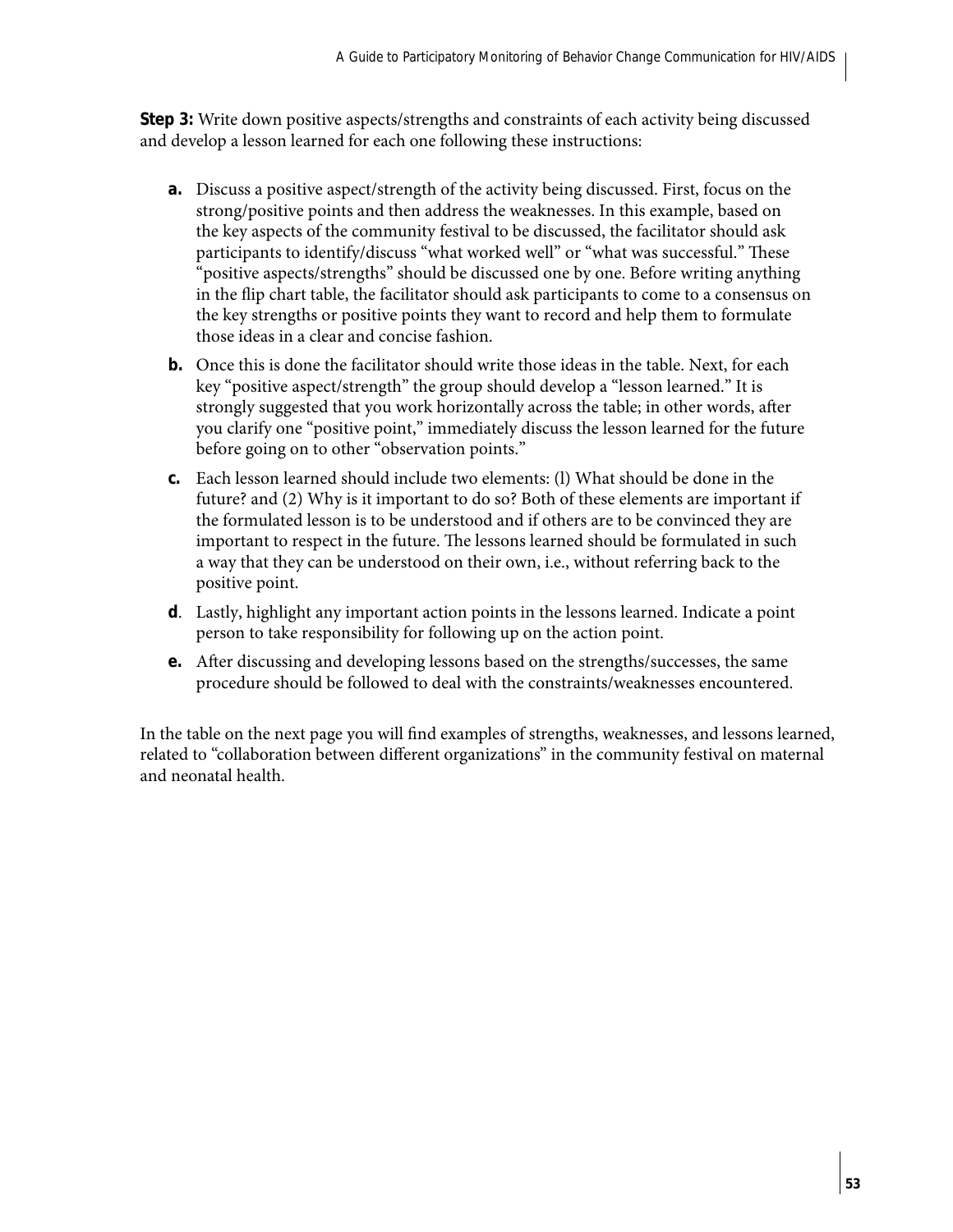| Key aspect: Collaboration between different organizations                                                                                                                                                                                                                                                             |                                                                                                                                                                                                                                                                                                                                          |  |  |  |
|-----------------------------------------------------------------------------------------------------------------------------------------------------------------------------------------------------------------------------------------------------------------------------------------------------------------------|------------------------------------------------------------------------------------------------------------------------------------------------------------------------------------------------------------------------------------------------------------------------------------------------------------------------------------------|--|--|--|
| Positive Aspects/Successes/Strengths                                                                                                                                                                                                                                                                                  | <b>Lessons Learned</b>                                                                                                                                                                                                                                                                                                                   |  |  |  |
| Overall there was good collaboration and<br>coordination between the different organizations.<br>Preparation for the community mobilization<br>started three months ahead of time. This gave<br>all organizations plenty of time to identify and<br>schedule human and other resources to contribute<br>to the event. | It is important to begin planning all inter-<br>organizational events several months ahead of<br>time in order to ensure good coordination and<br>collaboration between various partners.                                                                                                                                                |  |  |  |
| Each organization contributed human and other<br>resources for the event based on their specific<br>strengths.                                                                                                                                                                                                        | Organizations have many internal resources<br>(material, human etc.), which can be mobilized for<br>interagency effort. This reduces the need to seek<br>outside funding for such events.                                                                                                                                                |  |  |  |
| Constraints/Problems/Weaknesses                                                                                                                                                                                                                                                                                       | <b>Lessons Learned</b>                                                                                                                                                                                                                                                                                                                   |  |  |  |
| While all organizations were anxious to help<br>with the festival, strong leadership was missing<br>to coordinate the planning and implementation.<br>The person chosen to coordinate the event was<br>often not available due to her other professional<br>responsibilities.                                         | For future interagency activities, a committee of<br>either two or three persons should be chosen to<br>share responsibility for coordination of the event.<br>If this is done, each of the coordinators will have<br>fewer tasks to carry out and if one is sometimes<br>unavailable, the others can carry on with the<br>preparations. |  |  |  |
|                                                                                                                                                                                                                                                                                                                       | Action point: Form interagency committee                                                                                                                                                                                                                                                                                                 |  |  |  |
|                                                                                                                                                                                                                                                                                                                       | Point person: Mary                                                                                                                                                                                                                                                                                                                       |  |  |  |

## **Example of Lessons Learned Table**

**Step 4:** Once the exercise is completed, someone in the group should copy the lessons learned into a notebook in which the results of the exercise are recorded each time it is carried out. Thus, in future meetings or lessons learned sessions, the lessons from the past can be reviewed in order to see if they have been put into practice or not.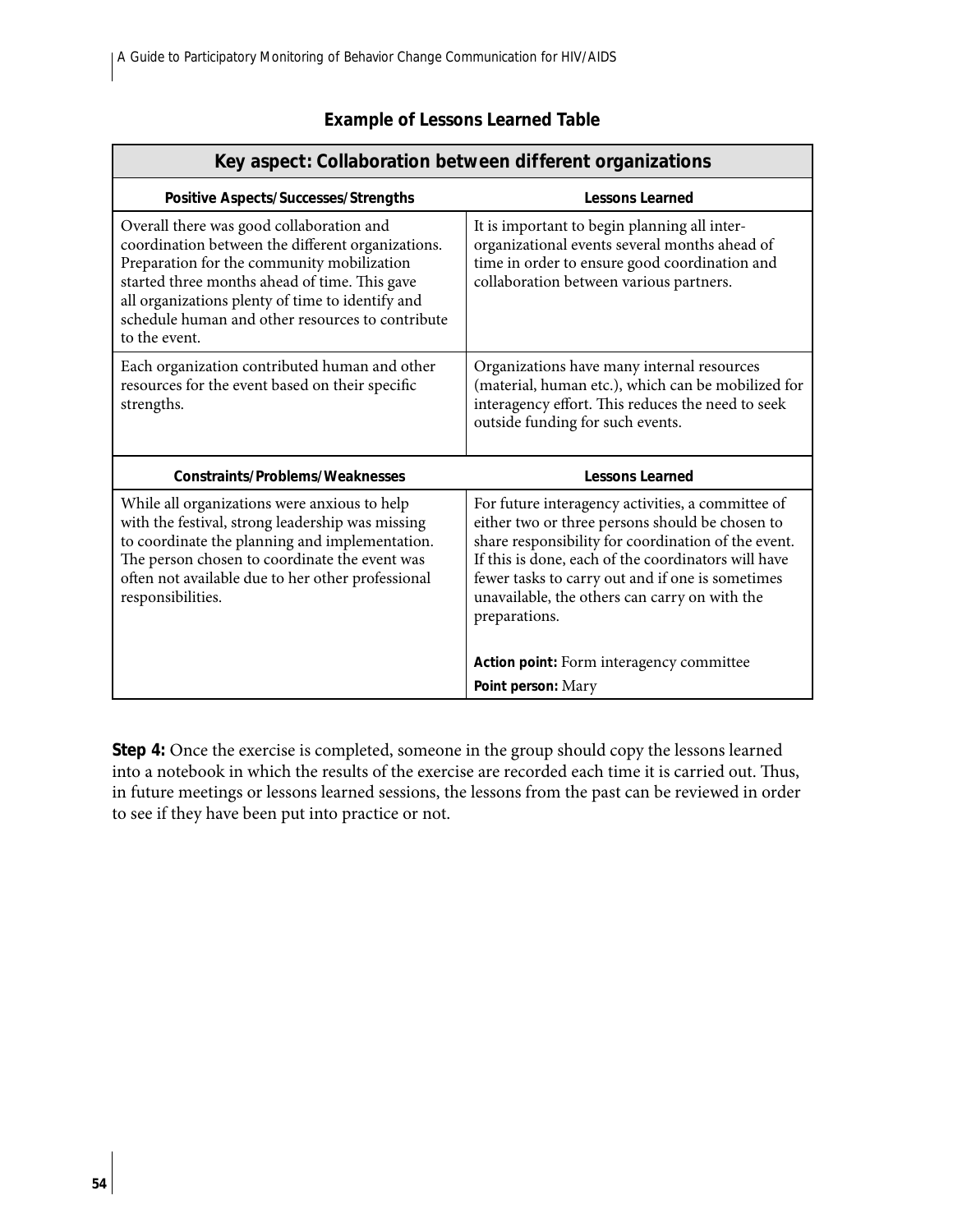# **Appendix I: Tools for Implementing Step 5**

## **BCC intervention monitoring checklist**<sup>3</sup>

### **Objective**

The aim of the BCC checklist is to reinforce the BCC objectives of the project and to ensure that the main standards for BCC are being met in delivering the interventions.

#### **Directions**

The BCC checklist should be used by the BCC steering committee or any advisory /management group overseeing project BCC activities. Ideally this group should include community members from key populations at risk of HIV/AIDS, as well as other stakeholders, to ensure a range of perspectives. The checklist should be used at quarterly meetings to monitor the design and implementation of one or more BCC interventions. Before beginning to use the checklist, the group should review the objectives of the project's BCC interventions and changes in knowledge, attitudes, and/or behaviors expected.

#### **BCC intervention(s) to be monitored:** \_\_\_\_\_\_\_\_\_\_\_\_\_\_\_\_\_\_\_\_\_\_\_\_\_\_\_\_\_\_\_\_\_\_\_\_\_\_\_\_\_\_\_\_\_\_\_\_

Standard 1: Interventions should focus on well-characterized, specific key communities at risk.

\_\_\_\_\_\_\_\_\_\_\_\_\_\_\_\_\_\_\_\_\_\_\_\_\_\_\_\_\_\_\_\_\_\_\_\_\_\_\_\_\_\_\_\_\_\_\_\_\_\_\_\_\_\_\_\_\_\_\_\_\_\_\_\_\_\_\_\_\_\_\_\_\_\_\_\_\_\_\_\_\_

**The primary community for this BCC intervention is:** *(tick all that apply)*

- $\Box$  In-school youth (primary and secondary)
- $\Box$  In-school youth (tertiary)
- $\Box$  Out-of-school youth
- $\Box$  Armed forces
- $\Box$  Police
- $\Box$  Female sex workers
- □ Transport workers
- $\Box$  Faith-based individuals
- Orphans and vulnerable children
- $\Box$  Vulnerable women
- $\Box$  PLHA
- $\Box$  Men who have sex with men (MSM)
- $\Box$  Intravenous drug users
- $\Box$  Others (please specify)

<sup>3</sup> Adapted from Coupal 2001.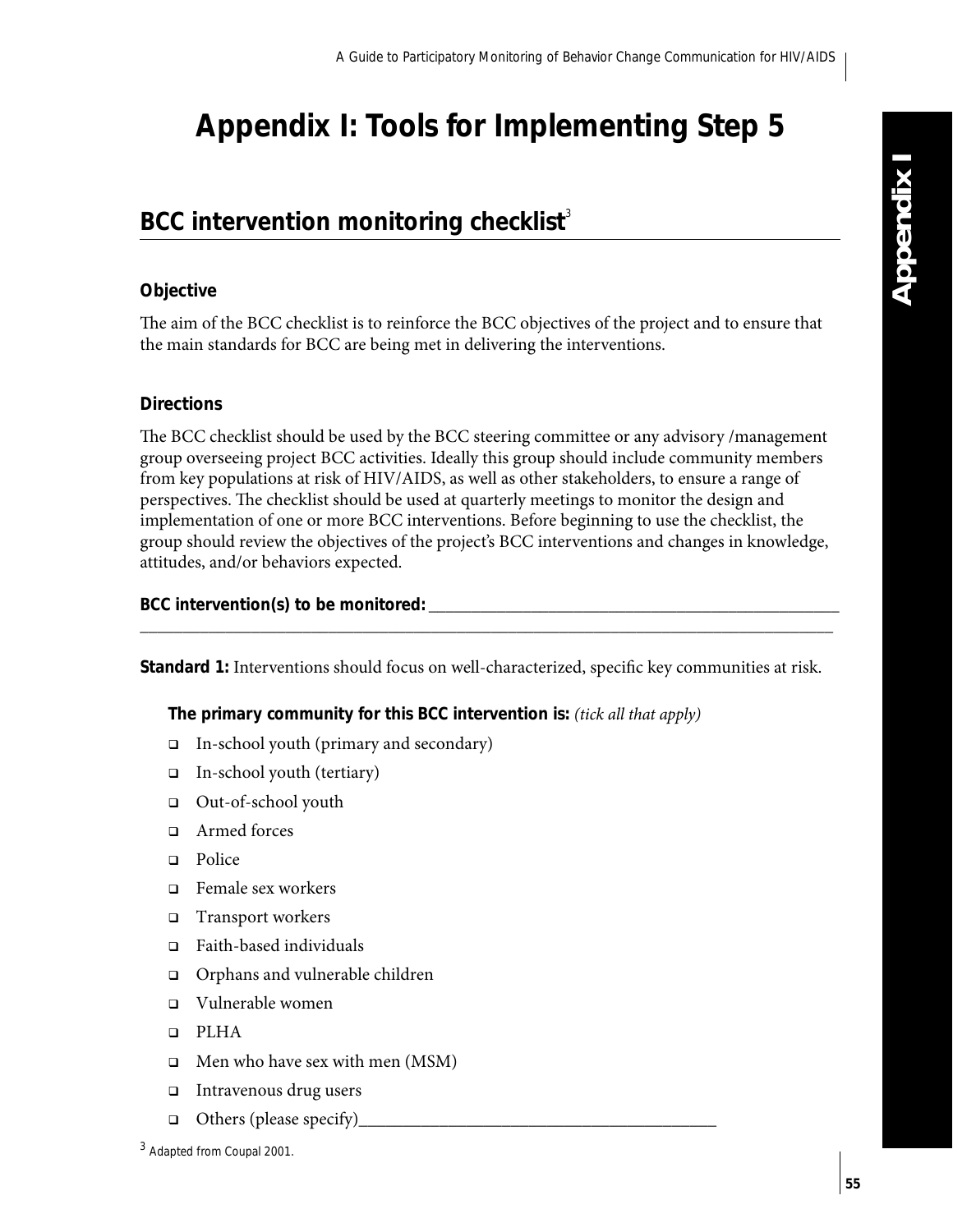#### This intervention addresses the needs of other people who influence the primary **community:** *(tick all that apply)*

- □ Community leaders
- **n** Politicians
- □ Top-level decision-makers
- Parents
- n Media
- n Police
- $\Box$  Gatekeepers
- $\Box$  Religious leaders
- **u** HCPs
- **D** Merchants
- $\Box$  Educators
- $\Box$  Others (please specify)

**Standard 2:** HIV/AIDS prevention and care interventions facilitate dialogue, problem solving, and decision-making related to HIV/AIDS by members of communities at risk of HIV/AIDS.

#### **The intervention facilitates dialogue and problem solving related to risk reduction and HIV/AIDS prevention and care:** *(tick all that apply)*

- $\Box$  Enabling individuals to ask questions about HIV/AIDS that are important to them.
- □ Facilitating two-way exchange and learning between me and community members.
- $\Box$  Facilitating dialogue and exchange amongst community members.
- $\Box$  Helping community members recognize their own risk of HIV/AIDS.
- $\Box$  Helping community members identify barriers to HIV risk reduction.
- $\Box$  Helping community members identify options and solutions to address their key concerns and barriers to risk reduction.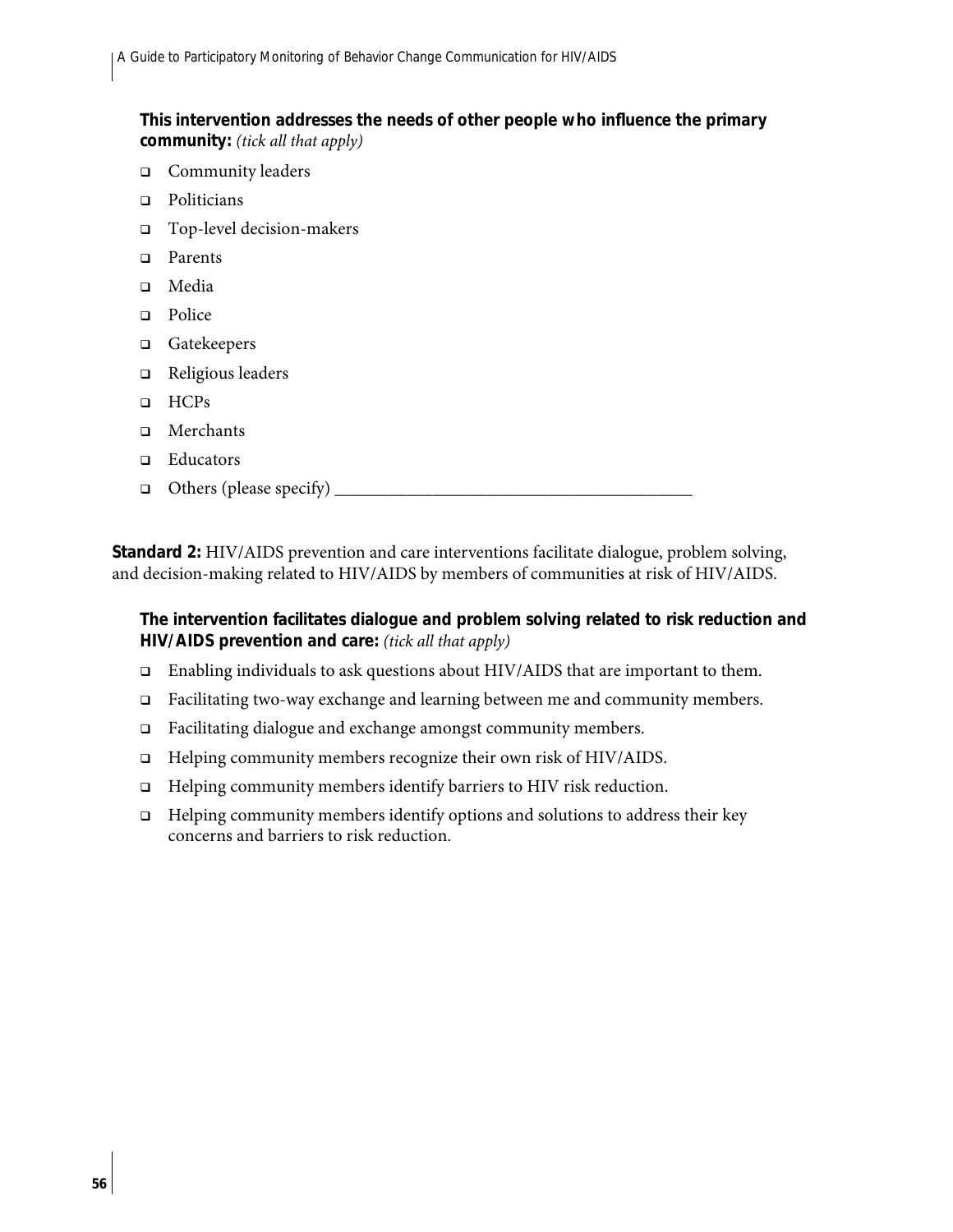**The intervention engages community members in HIV/AIDS prevention communication:** *(tick all that apply)*

- $\Box$  Collaborating closely with community members in key populations at risk of HIV/AIDS.
- $\Box$  Helping community members understand how power and gender dynamics influence risk of HIV/AIDS.
- $\Box$  Encouraging community members to receive information about HIV/AIDS prevention.
- $\Box$  Encouraging community members to engage in a two-way dialogue on HIV/AIDS prevention.
- $\Box$  Encouraging community members to share decision-making in HIV/AIDS prevention.
- $\Box$  Empowering community members through a transfer of resources and decision-making related to HIV/AIDS prevention.

**Standard 3:** HIV/AIDS prevention interventions and messages must be crafted to motivate and appeal to the needs, beliefs, concerns, and readiness of the specific community at risk.

#### **The main messages used in this intervention are aimed at reducing the risk behavior(s) the primary community at risk is practicing:** *(tick all that apply)*

- $\Box$  Not abstaining from sexual relations.
- $\Box$  Not being faithful to one's spouse.
- $\Box$  Having sex with many partners.
- $\Box$  Not using condoms.
- Not seeking proper treatment of STIs.
- $\Box$  Use of unsterilized skin-piercing equipment.

The intervention and the messages are planned so that they fit with the specific stage **in the community at risk's movement in the behavior change process, which is the:**  *(tick all that apply)*

- $\Box$  Stage of providing appropriate information and dispelling myths.
- $\Box$  Stage in which assessing personal risk of infection is crucial.
- $\Box$  Stage of learning behavioral and condom negotiation skills.
- $\Box$  Stage of trying new behavior.
- $\Box$  Stage at which reinforcement of messages is appropriate.
- $\Box$  Stage of becoming an advocate for HIV/AIDS prevention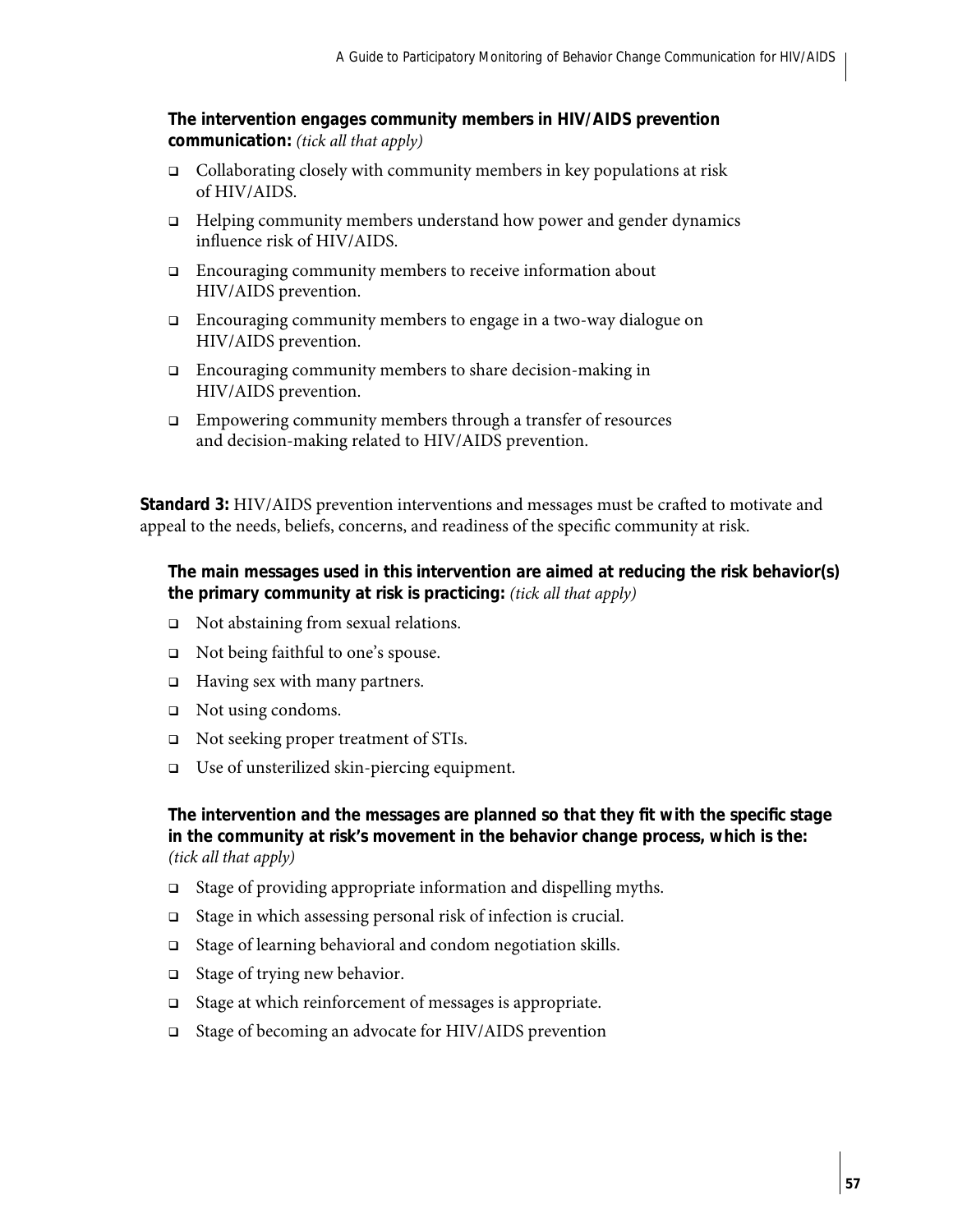#### **This intervention uses a combination of communication channels, including:**  *(tick all that apply)*

Interpersonal

- $\Box$  Small group
- □ Newspapers
- $\Box$  Community networks
- a Radio
- $\Box$  Traditional and folk media
- $\Box$  Small media, newsletters, and pamphlets
- □ Posters
- □ Magazines
- $\Box$  Television
- # Other (please specify) \_\_\_\_\_\_\_\_\_\_\_\_\_\_\_\_\_\_\_\_\_\_\_\_\_\_\_\_\_\_\_\_\_\_\_\_\_\_\_\_\_

**Standard 4:** At-risk individuals must be provided with both skills and services to prevent HIV.

#### **This intervention provides for development of the following skills:** *(tick all that apply)*

- $\Box$  How to discuss safer sex with partner(s).
- $\Box$  How to refuse to engage in unsafe sex.
- $\Box$  How to discuss condom use with partner(s).
- $\Box$  How to obtain condoms.
- $\Box$  How to use a condom correctly.
- □ How to dispose of a condom correctly.
- $\Box$  How to discuss abstinence.
- $\Box$  How to recognize need for STI treatment.
- $\Box$  How to find professional STI treatment.
- # Other (please specify)\_\_\_\_\_\_\_\_\_\_\_\_\_\_\_\_\_\_\_\_\_\_\_\_\_\_\_\_\_\_\_\_\_\_\_\_\_\_\_\_\_\_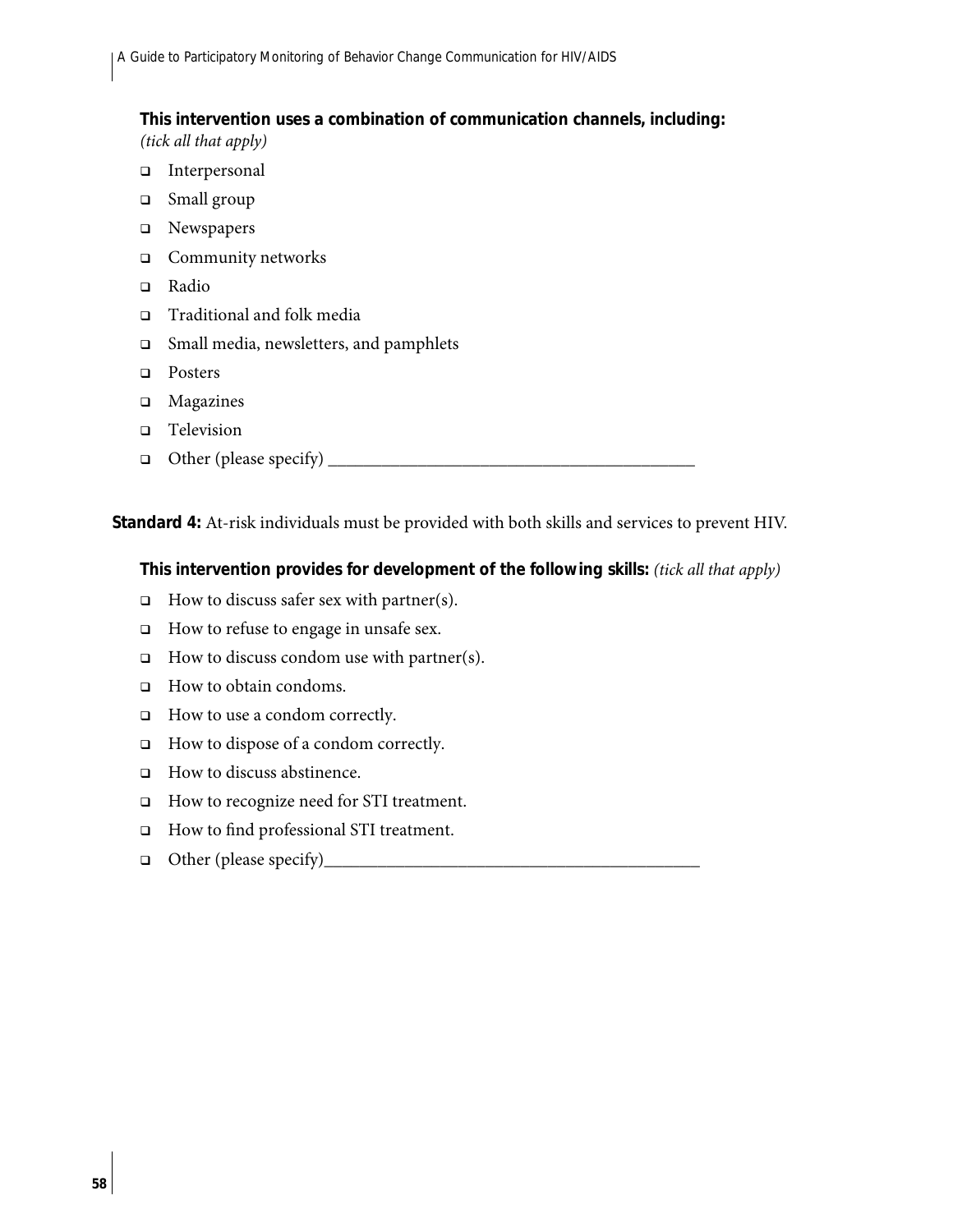**Standard 5:** A supportive environment needs to be created for HIV prevention and care and for the protection of those infected with HIV.

This intervention tries to influence the social, cultural, environmental, political, and/or organizational influences on the environment for HIV prevention and care. **For example, does it:** *(tick all that apply)*

- □ Try to support traditional and cultural values that encourage low-risk behaviors?
- $\Box$  Try to persuade government officials to change public health policies?
- $\Box$  Try to influence organizational/corporate officials to discontinue discriminatory practices or policies?
- $\Box$  Try to mobilize support among the general public to work for changes in public policy?
- $\Box$  Try to promote alternatives to risk behaviors?
- $\Box$  Try to protect human rights of all people affected by HIV/AIDS?
- $\Box$  Try to actively fight discrimination/stigmatization?
- $\Box$  Try to educate the whole community for care, compassion, and prevention?
- $\Box$  Try to encourage activities that help dispel misconceptions and misinformation on HIV/AIDS?

\_\_\_\_\_\_\_\_\_\_\_\_\_\_\_\_\_\_\_\_\_\_\_\_\_\_\_\_\_\_\_\_\_\_\_\_\_\_\_\_\_\_\_\_\_\_\_\_\_\_\_\_\_\_\_\_\_\_\_\_\_\_\_\_\_\_\_\_\_ \_\_\_\_\_\_\_\_\_\_\_\_\_\_\_\_\_\_\_\_\_\_\_\_\_\_\_\_\_\_\_\_\_\_\_\_\_\_\_\_\_\_\_\_\_\_\_\_\_\_\_\_\_\_\_\_\_\_\_\_\_\_\_\_\_\_\_\_\_ \_\_\_\_\_\_\_\_\_\_\_\_\_\_\_\_\_\_\_\_\_\_\_\_\_\_\_\_\_\_\_\_\_\_\_\_\_\_\_\_\_\_\_\_\_\_\_\_\_\_\_\_\_\_\_\_\_\_\_\_\_\_\_\_\_\_\_\_\_ \_\_\_\_\_\_\_\_\_\_\_\_\_\_\_\_\_\_\_\_\_\_\_\_\_\_\_\_\_\_\_\_\_\_\_\_\_\_\_\_\_\_\_\_\_\_\_\_\_\_\_\_\_\_\_\_\_\_\_\_\_\_\_\_\_\_\_\_\_

 $\Box$  Other? Please describe:

**Standard 6:** Mechanisms need to be created to maintain and sustain HIV prevention behaviors and activities over time.

**This intervention has follow-up mechanisms to reinforce and encourage sustained changes in attitudes and behaviors, including:** *(tick all that apply)*

\_\_\_\_\_\_\_\_\_\_\_\_\_\_\_\_\_\_\_\_\_\_\_\_\_\_\_\_\_\_\_\_\_\_\_\_\_\_\_\_\_\_\_\_\_\_\_\_\_\_\_\_\_\_\_\_\_\_\_\_\_\_\_\_\_\_\_\_\_ \_\_\_\_\_\_\_\_\_\_\_\_\_\_\_\_\_\_\_\_\_\_\_\_\_\_\_\_\_\_\_\_\_\_\_\_\_\_\_\_\_\_\_\_\_\_\_\_\_\_\_\_\_\_\_\_\_\_\_\_\_\_\_\_\_\_\_\_\_

- $\Box$  Periodic follow-ups and retraining PEs.
- $\Box$  HIV prevention messages being repeated in the curriculum at all grade levels.
- $\Box$  Campaigns that include reinforcement messages focused on maintaining new behaviors.
- $\Box$  Periodic meetings for organizations working in the HIV prevention area.
- □ Meetings organized to discuss "lessons learned."
- # Others (please specify) \_\_\_\_\_\_\_\_\_\_\_\_\_\_\_\_\_\_\_\_\_\_\_\_\_\_\_\_\_\_\_\_\_\_\_\_\_\_\_\_\_\_\_\_\_\_\_\_\_\_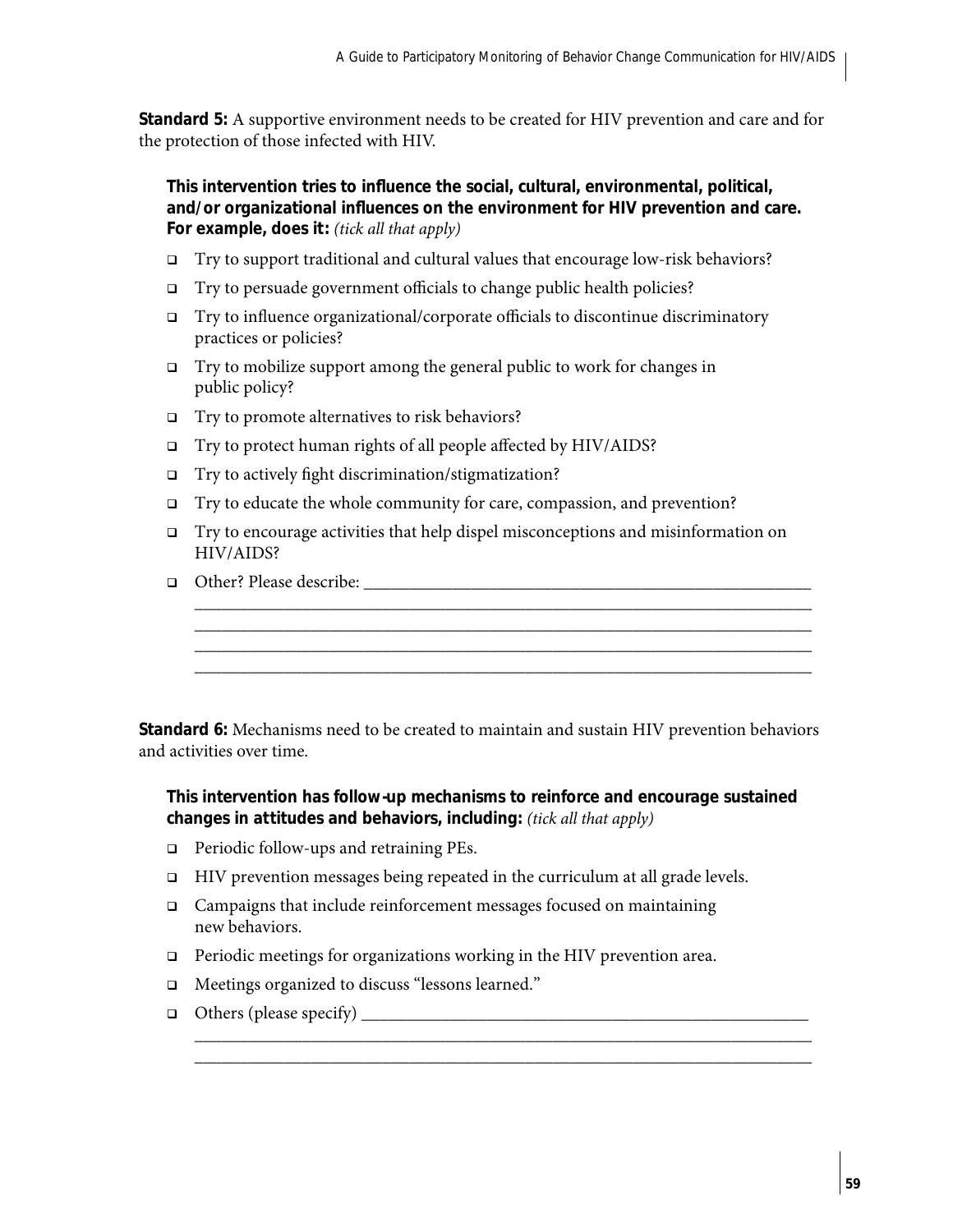**Standard 7:** BCC planners should identify and use opportunities to engage members of key communities at risk of HIV in the planning, implementation, and monitoring of the program.

**This intervention actively encourages community participation at every stage of the intervention including:** *(tick all that apply)*

- $\Box$  Community members conducted the initial mapping of the project implementation site using participatory methods.
- $\Box$  Community members regularly take part in the project's communication activities.
- $\Box$  Community members regularly access project services.
- $\Box$  Community members are represented in the decision-making body of the project.

**Standard 8:** BCC planners should identify and use opportunities to collaborate with different sectors of the community.

**This intervention actively collaborates with other partners and implementing agencies.**

 $\Box$  Yes  $\Box$  No

**This intervention takes into consideration other activities and materials aimed at this community at risk by other organizations.**

 $\Box$  Yes  $\Box$  No

**This intervention is designed to involve the resources and expertise of other organizations and/or the public and private sectors, including:** *(tick all that apply)*

- $\Box$  Commercial sector
- □ News media
- □ Industrial sector
- $\Box$  Armed forces
- $\Box$  Police
- $\Box$  ministry of health
- $\Box$  Ministry of education
- $\Box$  Ministry of agriculture
- $\Box$  Ministry of women and social welfare
- $\Box$  Ministry of justice
- $\Box$  Local government service commissions
- $\Box$  Other government institutions
- $\Box$  NGOs not specifically focusing on HIV
- # Other (please specify)\_\_\_\_\_\_\_\_\_\_\_\_\_\_\_\_\_\_\_\_\_\_\_\_\_\_\_\_\_\_\_\_\_\_\_\_\_\_\_\_\_\_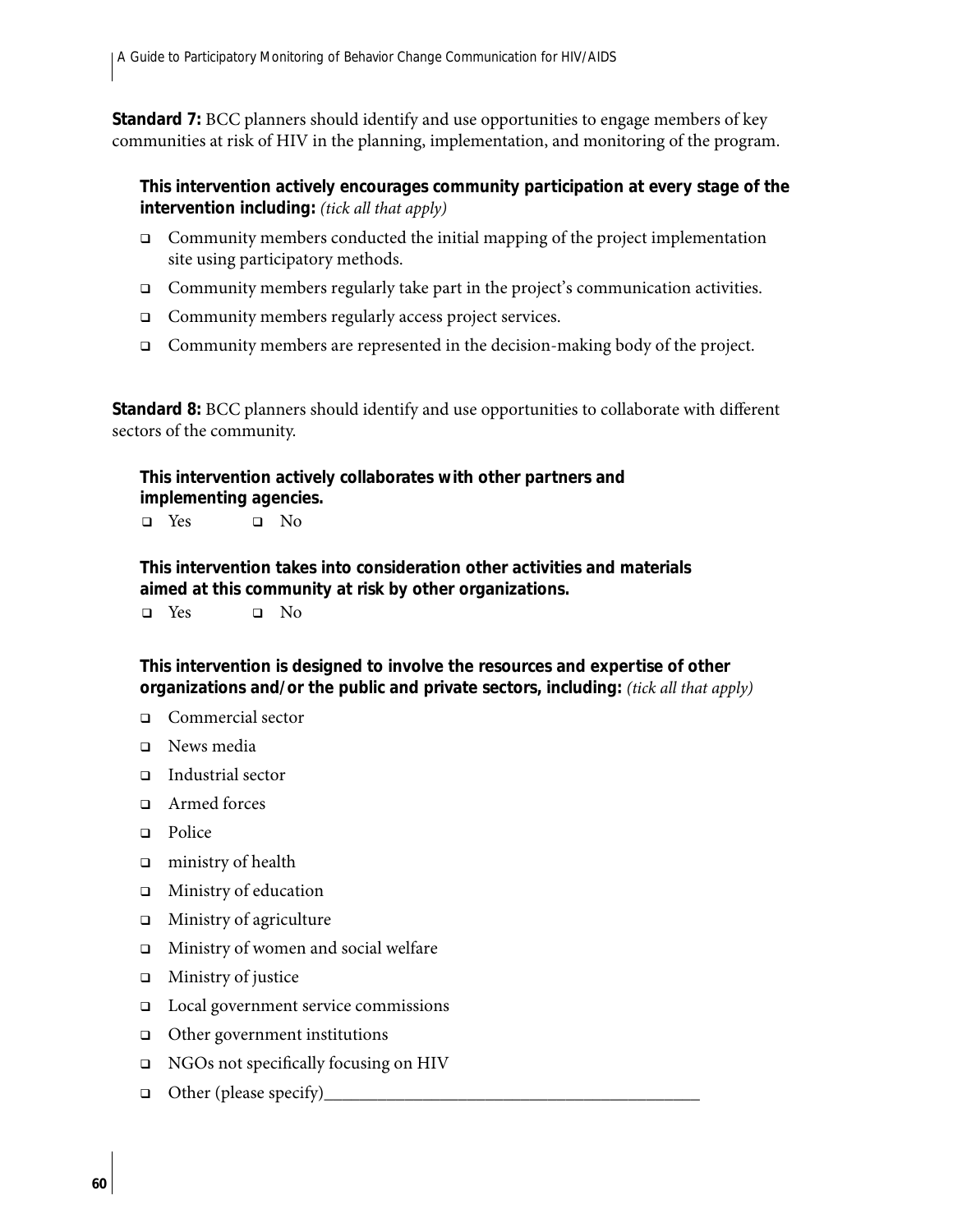**Standard 9:** Monitoring and evaluation are essential processes of effective BCC programming.

**Regular monitoring allows you to see if the project is proceeding according to plan or if it needs to be changed. Evaluation indicates if the project is achieving its objectives.**  $\Box$  Yes  $\Box$  No

**This intervention has staff available for monitoring and supervision.**

 $\Box$  Yes  $\Box$  No

**The monitoring instrument takes into account the following recommended indicators:**<sup>4</sup> *(tick all that apply)*

- $\Box$  Change in audience who recall hearing or seeing a specific message.
- $\Box$  Change in audience that know of a product, practice, or service.
- $\Box$  Change in audience with a specific attitude (toward the product, practice, or service).
- $\Box$  Change in audience who believe that spouse, friends, relatives, and community approve (or disapprove) of the practice.
- $\Box$  Change in audience that perceive risk in a given behavior.
- $\Box$  Change in audience who experience a strong emotional response (to the communication).
- $\Box$  Change in audience that are confident they could adopt the behavior.
- $\Box$  Change in nonusers who intend to adopt a certain practice in the future.
- $\Box$  Change in audience who have encouraged (discouraged) friends and relatives to adopt the practice.
- $\Box$  Change in audience who have adopted the behavior.
- $\Box$  Other

The BCC steering committee has identified new directions or changes to this **intervention as a result of monitoring.**

 $\Box$  Yes  $\Box$  No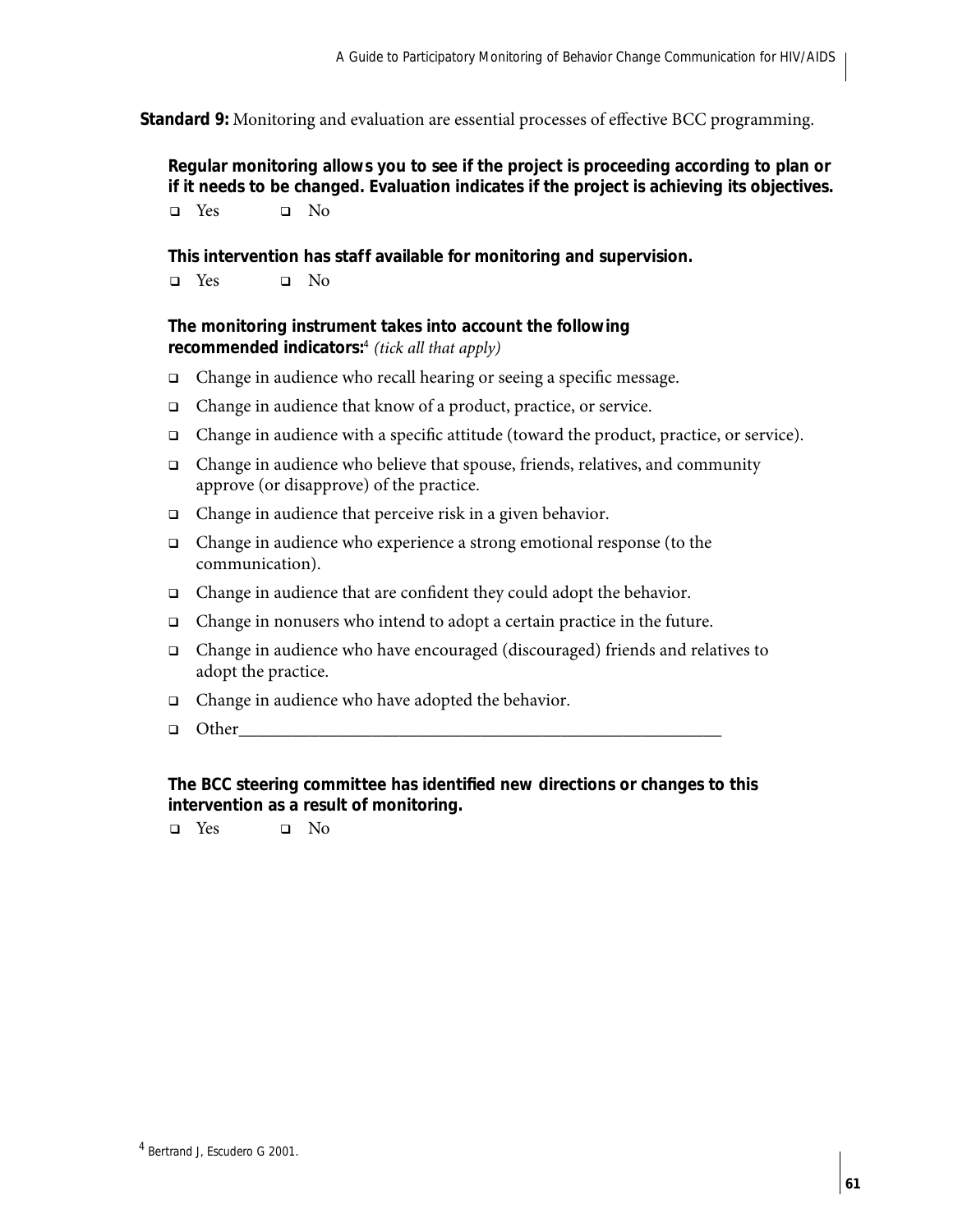A Guide to Participatory Monitoring of Behavior Change Communication for HIV/AIDS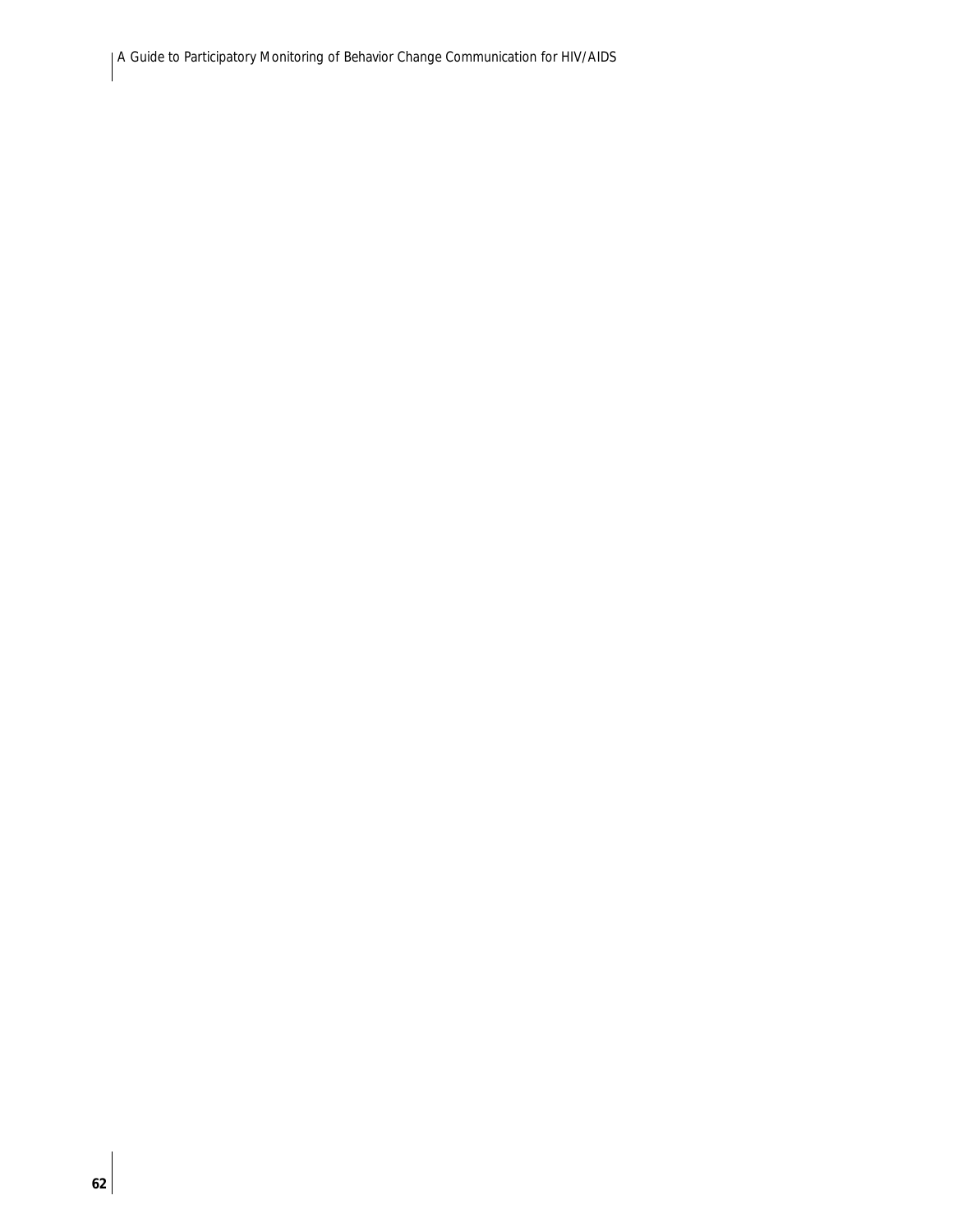## **The spider web: assessment of collaboration**

## **A program tool to assess the management of bcc programs**

## **Purpose**

The spider web is a participatory monitoring (PM) tool that can be used by management groups for behavior change communication (BCC) programs to assess their coordination of BCC activities that promote the prevention of HIV/AIDS. The spider web is used because the threads that comprise a woven web symbolize the key components necessary for effective collaboration. If any of the threads in the web are weak, the collaboration may not function effectively or be sustainable. The key components, or "threads," used to assess collaboration for HIV/AIDS prevention include collaboration, participation/representation, monitoring, strategic planning and action, and resource mobilization.

This tool can be adapted to assess various types of advisory committees and groups. Groups are encouraged to adapt this tool according to their own needs, experiences, and priorities by revising the key components they wish to monitor and strengthen.

## **Directions**

The key components, or "threads," prioritized for prevention of HIV/AIDS are shown in the charts below. The questions related to these components are listed in the table below. Each component has its own section with several questions. The questions can be answered by determining the best answer, listed to the right of each question. Each answer has a score associated with it, on a scale from one to four, as indicated in the top of each column. One indicates low capacity; four indicates high capacity. Each possible answer has been detailed to enable the groups to honestly pick the answer that best relates to their current capacity to promote prevention of HIV/AIDS. Once scoring has been recorded for all the questions, a spider web should be drawn according to the score for each component or thread. The visual should resemble a spider web, highlighting strengths and weaknesses, according to the length of the threads. The goal is to have all threads as long as possible and approximately equal in length, symbolizing stability and sustainability!

**Step 1:** Go through the questions and answer each one. Record your score (1, 2, 3, or 4).

**Step 2:** Calculate your score for each key component by adding up all the recorded scores for that section. For example, the first section, collaboration, can have anywhere from the lowest score of 4 (4 questions x 1 point for each = 4), to the highest score of 16 (4 questions x 4 points = 16).

**Step 3:** Transfer your score for each component to a spider web visual, as shown on the next page.

**Step 4:** Analyze the spider web. The scores were developed through experience and reflection. Next formulate conclusions and develop lessons learned. The lessons developed from this exercise should inform current and future programming. Keep the spider web visual, scores, and additional notes for report writing/documentation. The visual should also be used for comparison, as the tool is used periodically to assess collaboration for HIV/AIDS prevention.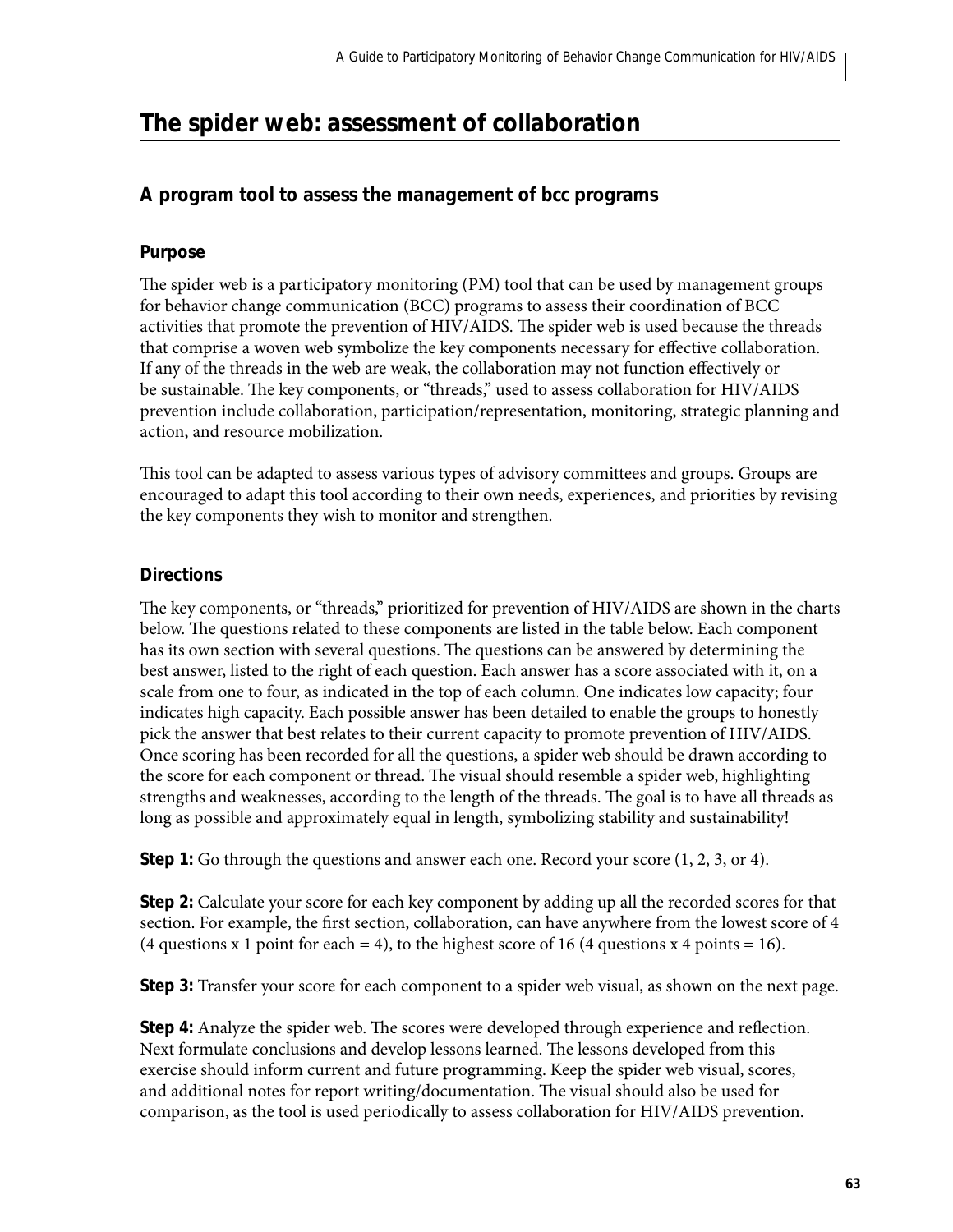

**Spider web questions**

| Collaboration                                                          |                                                                     | $\overline{2}$                                                     | 3                                                                           | 4                                                                        |
|------------------------------------------------------------------------|---------------------------------------------------------------------|--------------------------------------------------------------------|-----------------------------------------------------------------------------|--------------------------------------------------------------------------|
| Do implementing<br>agencies (IAs)<br>conduct joint BCC<br>activities?  | IAs have not<br>conducted joint<br>activities.                      | Less than half<br>of IAs have<br>conducted joint<br>activities.    | More than half<br>of IAs have<br>conducted joint<br>activities.             | All IAs have<br>conducted joint<br>activities.                           |
| Do IAs visit each<br>other's projects?                                 | IAs have not<br>conducted<br>interproject visits.                   | Less than half<br>of IAs have<br>conducted<br>interproject visits. | More than half<br>of IAs have<br>conducted<br>interproject visits<br>often. | All IAs have<br>conducted<br>interproject visits.                        |
| Is the group<br>coordinating with<br>mass media?                       | The group has<br>a low level of<br>coordination with<br>mass media. | The group has<br>below average<br>coordination with<br>mass media. | The group has<br>above average<br>coordination with<br>mass media.          | The group has<br>close collaboration<br>coordination with<br>mass media. |
| Is the group<br>collaborating with<br>government at<br>various levels? | The group has<br>a low level of<br>coordination with<br>government. | The group has<br>below average<br>coordination with<br>government. | The group has<br>above average<br>coordination with<br>government.          | The group has<br>close collaboration<br>coordination with<br>government. |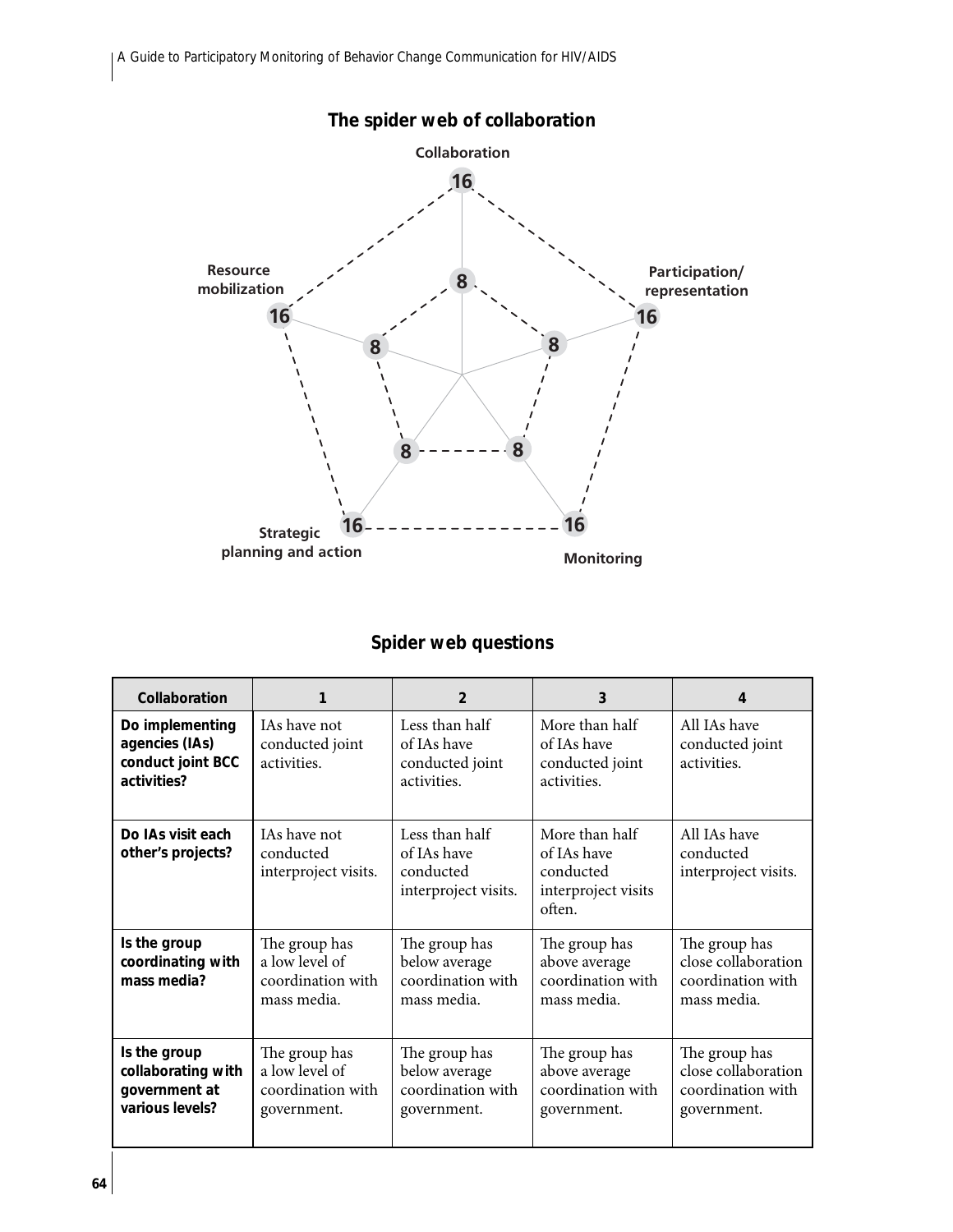| Participation/<br>representation                                                                                                                                                     |                                       | $\overline{2}$                                                                          | 3                                                                                       | 4                                                                                      |
|--------------------------------------------------------------------------------------------------------------------------------------------------------------------------------------|---------------------------------------|-----------------------------------------------------------------------------------------|-----------------------------------------------------------------------------------------|----------------------------------------------------------------------------------------|
| Do members<br>attend meetings<br>regularly?                                                                                                                                          | Members do not<br>attend meetings.    | Less than half<br>of the members<br>attend meetings.                                    | More than half<br>of the members<br>attend meetings.                                    | All members<br>attend meetings.                                                        |
| Do members<br>participate in<br>group decision-<br>making?                                                                                                                           | There is no group<br>decision-making. | Decisions are<br>made by less<br>than half of the<br>members.                           | Decisions are<br>made by more<br>than half of the<br>members.                           | All members have<br>equal input into<br>decision-making.                               |
| How often are<br>group meetings<br>held?                                                                                                                                             | Group meetings<br>are held annually.  | Group meetings<br>are held every six<br>months.                                         | Group meetings<br>are held quarterly.                                                   | Group meetings<br>are held monthly.                                                    |
| Is the group<br>composed of<br>persons who<br>belong to<br>the different<br>categories of the<br>risk groups? (e.g.,<br>gender, age, class,<br>ethnicity, socio-<br>economic status) | The group is not<br>representative.   | Less than half<br>of different<br>community at risk<br>perspectives are<br>represented. | More than half<br>of different<br>community at risk<br>perspectives are<br>represented. | All community at<br>risk perspectives<br>are sought,<br>represented, and<br>respected. |

| Monitoring                                                                                              | 1                                                             | $\overline{2}$                                                         | 3                                                                              | 4                                                                            |
|---------------------------------------------------------------------------------------------------------|---------------------------------------------------------------|------------------------------------------------------------------------|--------------------------------------------------------------------------------|------------------------------------------------------------------------------|
| Does the<br>committee review<br>monitoring<br>information?                                              | The committee<br>rarely reviews<br>monitoring<br>information. | The committee<br>occasionally<br>reviews<br>monitoring<br>information. | The committee<br>reviews<br>monitoring<br>information on a<br>quarterly basis. | The committee<br>reviews<br>monitoring<br>information on a<br>monthly basis. |
| Does the<br>committee<br>monitor individual<br>IA activities?                                           | No monitoring of<br>activities occurs.                        | Monitoring occurs<br>occasionally.                                     | Monitoring occurs<br>often.                                                    | Revision occurs<br>on a frequent and<br>planned basis.                       |
| Does the<br>committee<br>determine lessons<br>learned based<br>on monitoring<br>information?            | No determination<br>of lessons learned<br>occurs.             | Determination of<br>lessons learned<br>occurs annually.                | The group<br>determines lessons<br>learned on a<br>quarterly basis.            | The group<br>determines lessons<br>learned on a<br>monthly basis.            |
| Does the<br>committee review<br><b>BCC</b> strategies<br>and reinforce<br>key behavioral<br>objectives? | No review and<br>reinforcement<br>occurs.                     | Review and<br>reinforcement<br>occurs<br>occasionally.                 | Review and<br>reinforcement<br>occurs often.                                   | Review and<br>reinforcement<br>occurs on a<br>frequent and<br>planned basis. |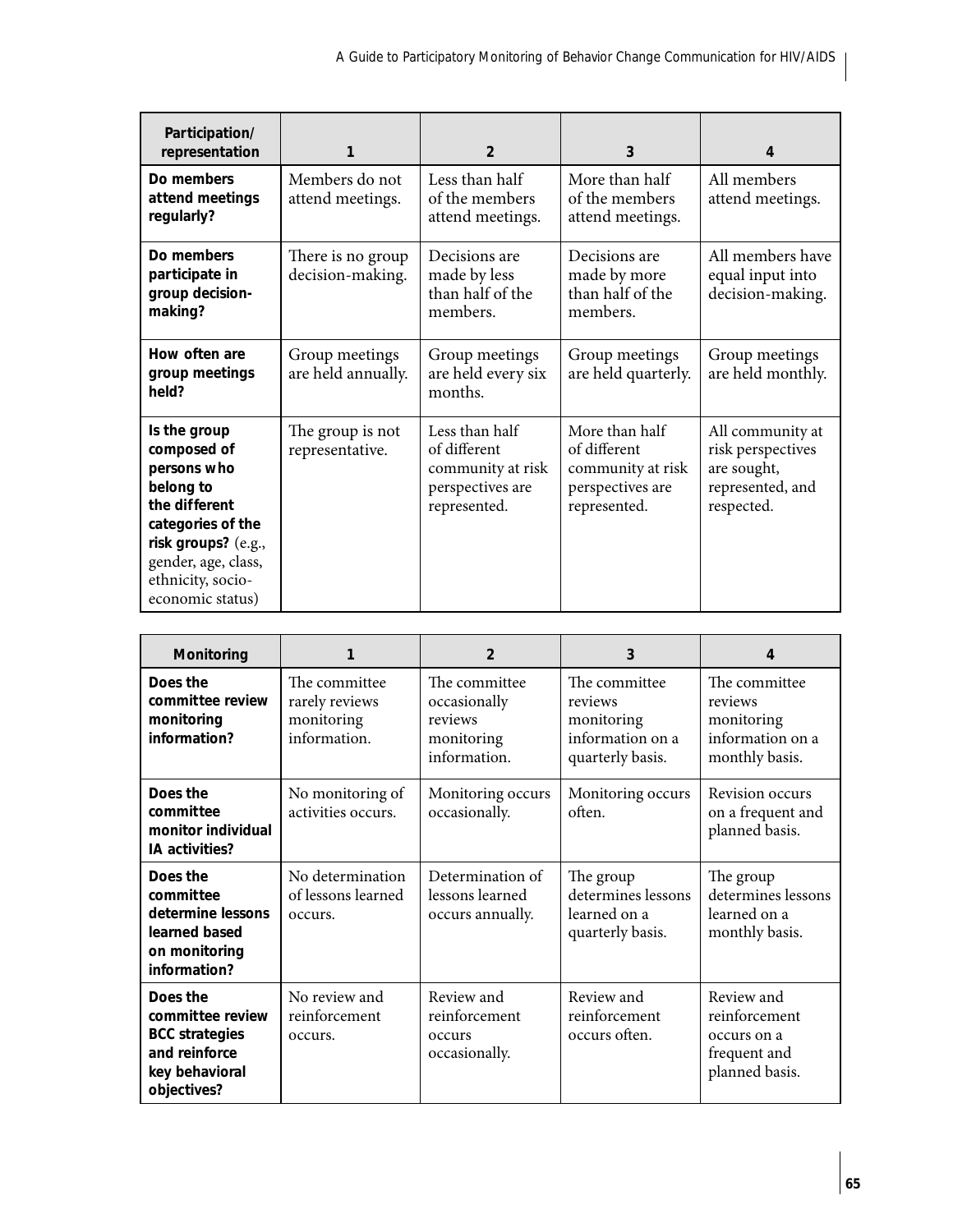A Guide to Participatory Monitoring of Behavior Change Communication for HIV/AIDS

| Strategic planning<br>and action                                                                                                                        | 1                                                    | $\overline{2}$                                                            | 3                                                                         | $\overline{4}$                                                             |
|---------------------------------------------------------------------------------------------------------------------------------------------------------|------------------------------------------------------|---------------------------------------------------------------------------|---------------------------------------------------------------------------|----------------------------------------------------------------------------|
| Does the group<br>have clear<br>objectives and an<br>action plan?                                                                                       | No planning takes<br>place.                          | Less than half<br>of the activities<br>are based on a<br>strategic plan.  | More than half<br>of the activities<br>are based on a<br>strategic plan.  | All activities<br>are based on a<br>strategic plan.                        |
| Do group<br>members who<br>belong to other<br>organizations<br>report on their<br>activities to their<br>member agencies<br>in a transparent<br>manner? | Group reporting is<br>not transparent.               | Group reporting<br>has a low level of<br>transparency.                    | Group reporting<br>has an above<br>average level of<br>transparency.      | Group reporting<br>has a very<br>high level of<br>transparency.            |
| Does the group<br>review its<br>activities to<br>identify actions<br>to improve<br>performance?                                                         | Group never<br>evaluates activities.                 | Group<br>occasionally<br>evaluates activities.                            | Group often<br>evaluates activities.                                      | Group always<br>evaluates activities<br>and determines<br>lessons learned. |
| Do the BCC<br>activities of IAs<br>reinforce the same<br>goals?                                                                                         | Activities are not<br>reinforcing the<br>same goals. | Less than half of<br>the activities are<br>reinforcing the<br>same goals. | More than half of<br>the activities are<br>reinforcing the<br>same goals. | All activities are<br>reinforcing the<br>same goals.                       |

| Resource<br>mobilization                                                                                    | 1                                                                                        | $\overline{2}$                                                                                          | 3                                                                                                   | 4                                                                                                 |
|-------------------------------------------------------------------------------------------------------------|------------------------------------------------------------------------------------------|---------------------------------------------------------------------------------------------------------|-----------------------------------------------------------------------------------------------------|---------------------------------------------------------------------------------------------------|
| Has the BCC<br>group identified<br>the organizational<br>skills and<br>resources of each<br>IA?             | The group has not<br>identified member<br>organizations'<br>skills and<br>resources.     | Less than half<br>of member<br>organizations'<br>skills and<br>resources<br>identified.                 | More than half<br>of member<br>organizations'<br>skills and<br>resources<br>identified.             | All member<br>organizations'<br>skills and<br>resources<br>identified and used<br>as appropriate. |
| Do member<br>organizations<br>utilize the<br>resources<br>available to them<br>for BCC group<br>activities? | Members do<br>not utilize the<br>resources available<br>to them for group<br>activities. | Less than half the<br>members utilize<br>the resources<br>available to<br>them for group<br>activities. | More than half the<br>members utilize<br>the resources<br>available to them<br>for group activities | All members<br>utilize the<br>resources available<br>to them for group<br>activities.             |
| Has the group<br>been successful<br>in mobilizing<br>government<br>resources for BCC<br>activities?         | No government<br>resources<br>mobilized.                                                 | Group has been<br>a bit successful<br>in mobilizing<br>government<br>resources.                         | Group has been<br>fairly successful<br>in mobilizing<br>government<br>resources.                    | Group has been<br>very successful<br>in mobilizing<br>government<br>resources.                    |
| Has the group<br>been successful<br>in mobilizing<br>other external<br>resources?                           | No other external<br>resources<br>mobilized.                                             | Group has been<br>a bit successful in<br>mobilizing other<br>external resources.                        | Group has been<br>fairly successful in<br>mobilizing other<br>external resources.                   | Group has been<br>very successful in<br>mobilizing other<br>external resources.                   |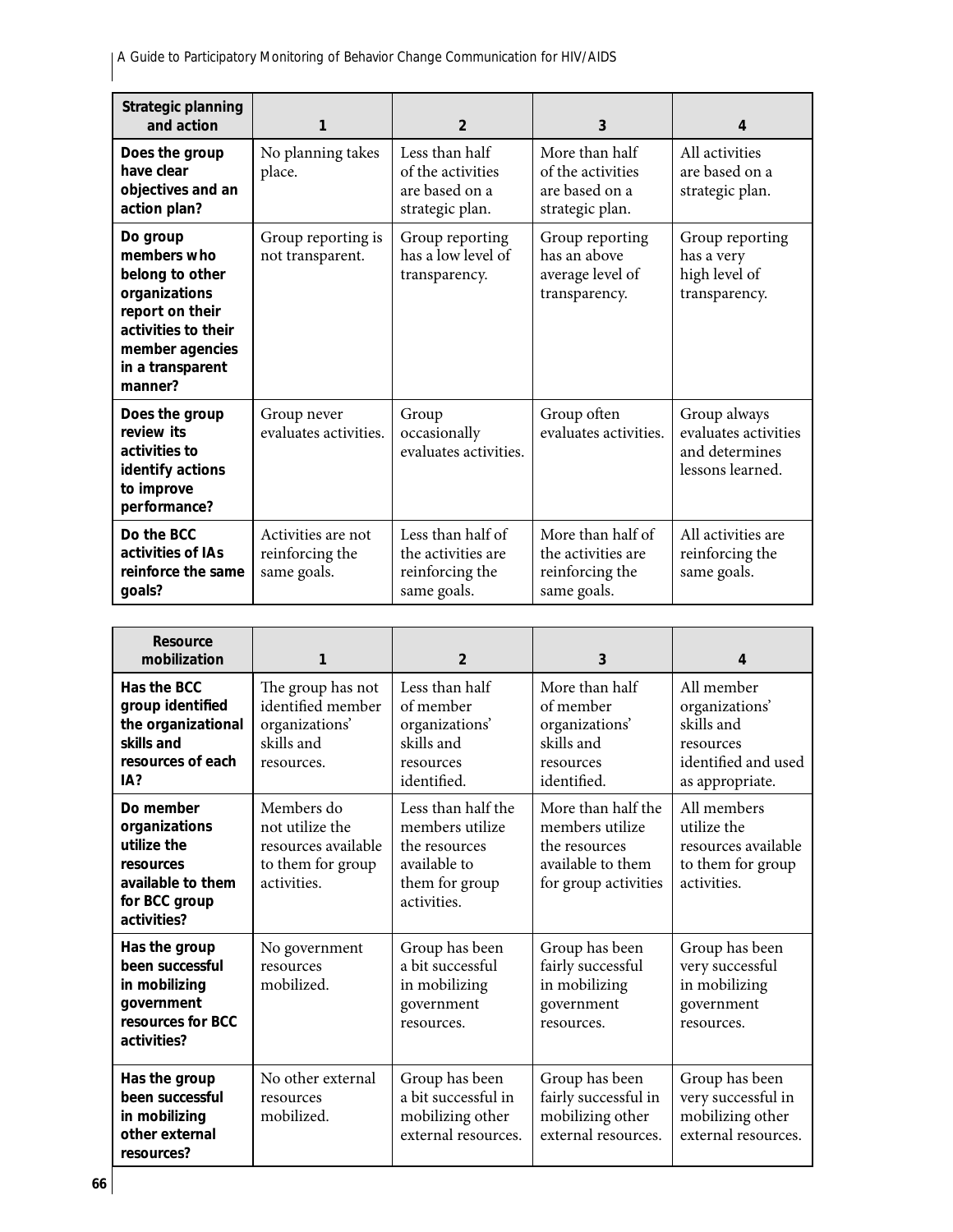## **Peer educator/outreach worker training needs self assessment**

### **Purpose**

The objective of this self-assessment tool is to enable PEs and ORWs to assess their own attitudes, knowledge, behavior, and skills related to promoting HIV/AIDS prevention and care. This will help these workers appreciate their own strengths and weaknesses, and identify areas in which they may need more training to better carry out activities.

## **Overview**

There are six categories of skills identified below related to a PE or ORW's ability to work effectively with the community. These "skill sets" are (1) facilitating dialogue and problem solving, (2) engaging community members in HIV/AIDS prevention communication, (3) involving individual community members in increasing their knowledge and actions to promote HIV/AIDS prevention, (4) facilitating groups in problem solving to promote HIV/AIDS prevention and care, (5) having the knowledge base to promote others' learning and action, and (6) having the skills to promote others' learning and action.

### **Instructions**

**Step 1:** Think about your work with peers and how you link to communities and health workers as you read each statement below.

**Step 2:** Decide whether your present skills are: (l) in need of improvement, (2) satisfactory, or (3) strong. In the space to the left of each statement write 1, 2, or 3 depending on your response.

**Step 3:** The total score for each section should be between 6 and 18. Give yourself a score for each skill set according to the scale below:

- **6–8 = Needs considerable training**
- **9–11 = Needs some training**
- 12–15 = May need training in specific areas
- **16–18 = No training needed**

**Step 4:** Discuss your scores with your supervisor, so he/she can help you decide what type of training you need to improve your abilities. No matter how good your scores are, you can always improve your efforts.

**Step 5:** Keep your scores so that you can compare your progress over time. Give a copy of the scores to your supervisor.

**Step 6:** Think about your experiences and share them with others to formulate conclusions and improve the training programs for other PE/ORWs.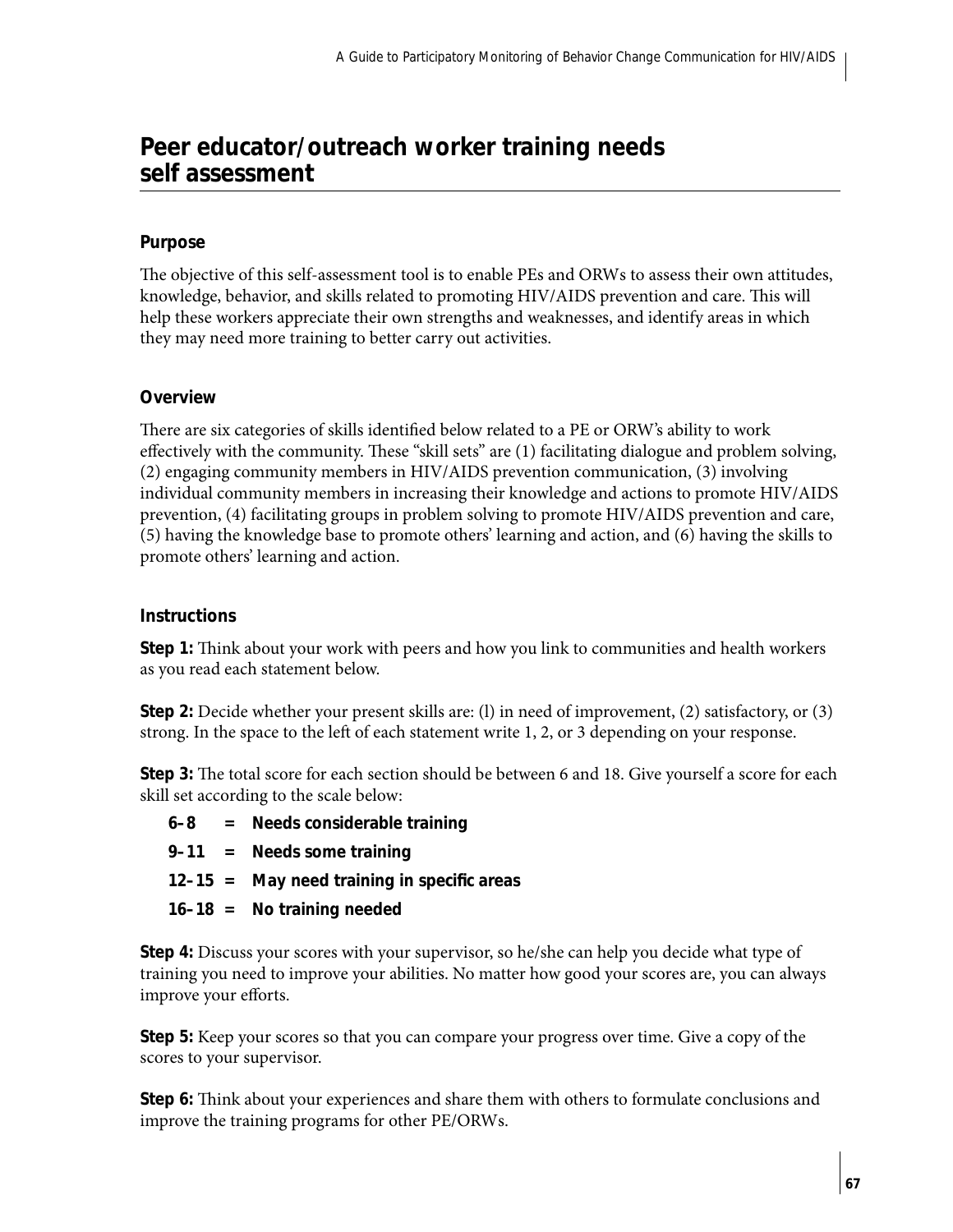A Guide to Participatory Monitoring of Behavior Change Communication for HIV/AIDS

What is your name? \_\_\_\_\_\_\_\_\_\_\_\_\_\_\_\_\_\_\_\_\_\_\_\_\_\_\_\_\_\_\_\_\_\_\_\_\_\_\_

Which organization trained you? \_\_\_\_\_\_\_\_\_\_\_\_\_\_\_\_\_\_\_\_\_\_\_\_\_\_\_\_\_\_\_\_\_\_\_\_\_\_\_\_\_\_\_

**Score yourself on the following:**

#### Feeling confident about having the skills to facilitate dialogue and problem solving:

- \_\_\_ I can enable individuals to ask questions about HIV/AIDS that are important to them.
- \_\_\_ I can facilitate two-way exchange and learning between community members and myself.
- \_\_\_ I can facilitate dialogue and exchange amongst community members.
- \_\_\_ I can help community members recognize their own risk of HIV/AIDS.
- \_\_\_ I can help community members identify barriers to HIV risk reduction.
- \_\_\_ I can help community members identify options and solutions to address their key concerns and barriers to risk reduction.
- **\_\_\_ Skill set score**

#### Feeling confident about having the appropriate attitudes, values, and analytical skills **to engage community members in HIV/AIDS prevention and care communication.**

- \_\_\_ I am comfortable working with community members in key populations at risk of HIV/AIDS.
- \_\_\_ I share/understand the attitudes and values of the communities with which I work.
- \_\_\_ I recognize the relationship between power and gender dynamics and risk of HIV/AIDS.
- \_\_\_ I can help community members understand how power and gender dynamics influence risk of HIV/AIDS.
- \_\_\_ I can encourage community members to take active part in HIV/AIDS prevention communication.
- \_\_\_ I can encourage community members to take a decision-making role in HIV/AIDS prevention communication.

**\_\_\_ Skill set score**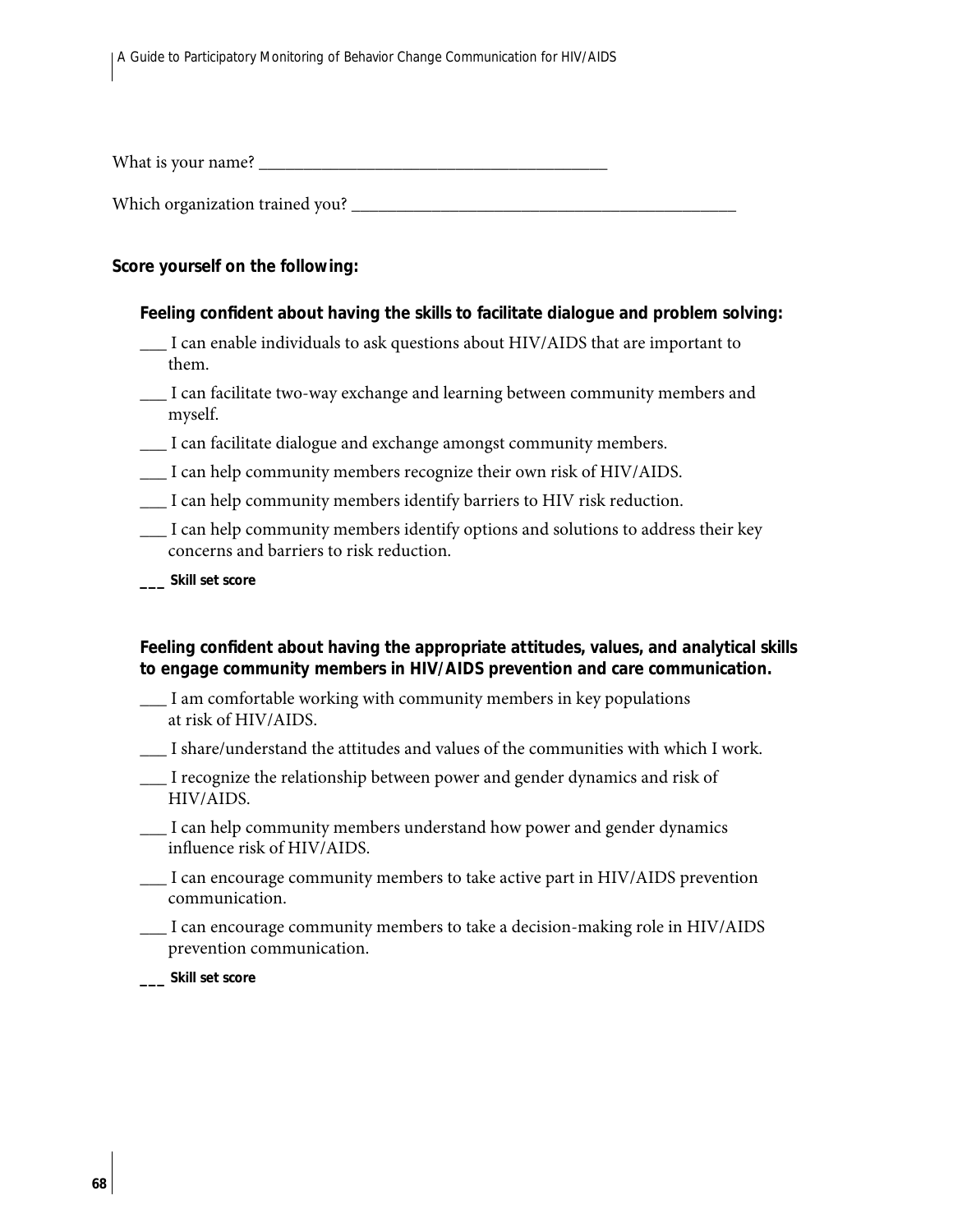### **Involving individuals in improving their knowledge and taking action to prevent HIV/AIDS:**

- \_\_\_ I can help every individual to learn about HIV/AIDS prevention and care.
- \_\_\_ I work closely with my peers to prevent HIV.
- \_\_\_ I understand the feelings and concerns of my peers about HIV/AIDS prevention and care.
- \_\_\_ I help my peers to identify and solve their problems related to prevention of HIV.
- \_\_\_ I motivate my peers to take action to prevent HIV.
- \_\_\_ I mobilize my peers to initiate new approaches related to HIV/AIDS prevention and care.
- **\_\_\_ Skill set score**

#### **Helping groups solve problems related to HIV/AIDS prevention and care:**

- \_\_ I bring different people together to discuss HIV prevention and to learn from each other.
- \_\_\_ I have my peers' trust and confi dence to freely discuss and assist in solving their problems.
- \_\_\_ I believe that peers and peer educators can work together to prevent HIV.
- \_\_\_ I correct wrong information on HIV/AIDS during peer education sessions.
- \_\_\_ I encourage groups to take part in BCC activities to promote HIV/AIDS prevention and care.
- \_\_\_ I motivate groups to take the lead in new BCC initiatives to promote HIV/AIDS prevention and care.
- **\_\_\_ Skill set score**

### Feeling confident about having the knowledge to promote others' learning and action:

- \_\_\_ I answer questions on the transmission of HIV.
- \_\_\_ I answer questions related to the risk factors for HIV transmission.
- \_\_\_ I answer questions related to the prevention of HIV.
- \_\_\_ I answer questions related to the signs and symptoms of HIV/AIDS.
- \_\_\_ I answer questions related to the treatment of HIV/AIDS.
- \_\_\_ I mobilize and refer my peers to appropriate services.
- **\_\_\_ Skill set score**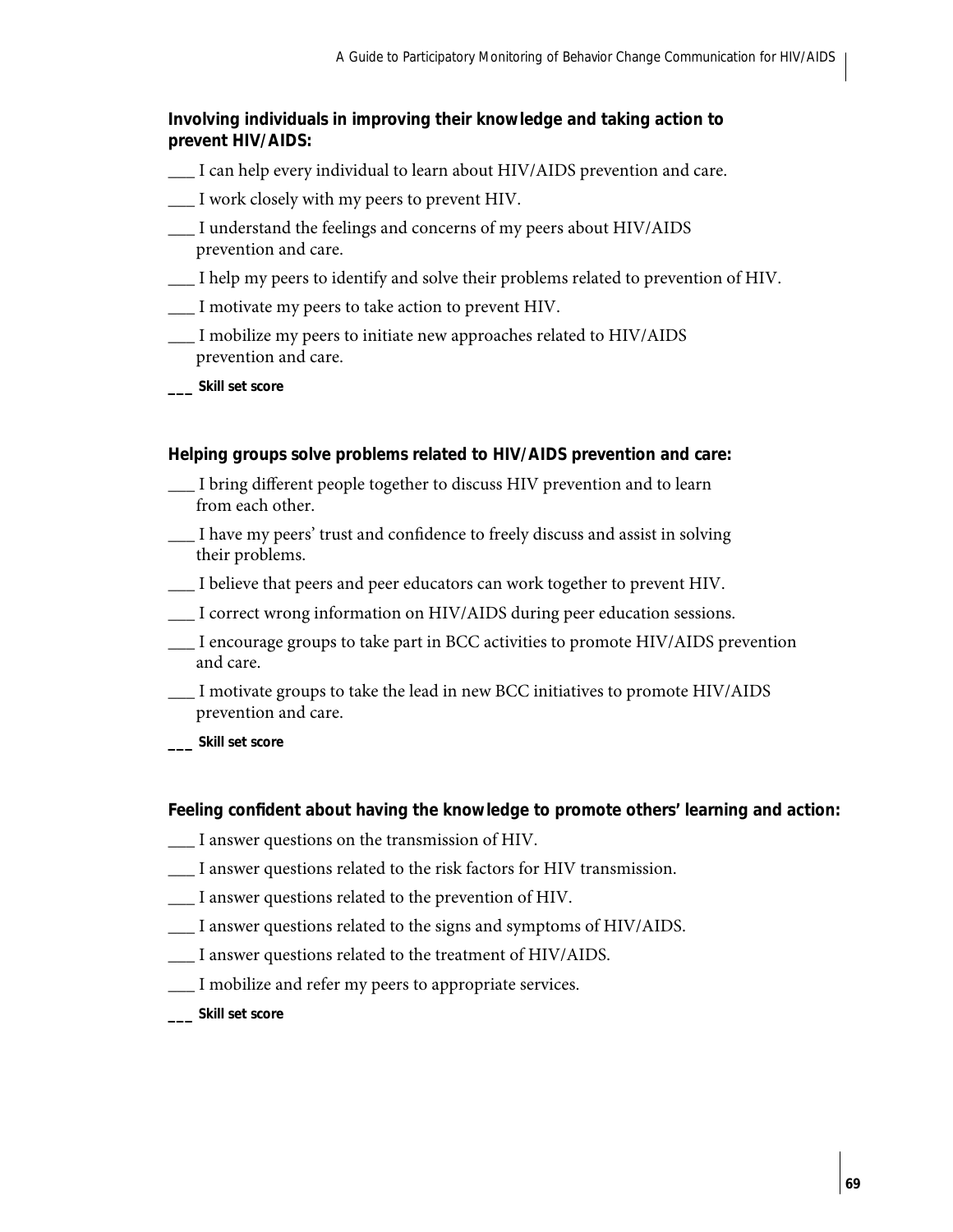# Feeling confident about having the skills to promote others' learning and action:

- \_\_\_ I promote condom use and negotiation.
- \_\_\_ I promote abstinence and mutual fidelity.
- \_\_\_ I promote voluntary counseling and testing.
- \_\_\_ I promote care for people infected and/or aff ected by HIV/AIDS.
- \_\_\_ I record the questions asked by my peers about HIV/AIDS and note how the questions change over time.
- \_\_\_ I practice the safe sexual behaviors that I counsel others to adopt.

### **\_\_\_ Skill set score**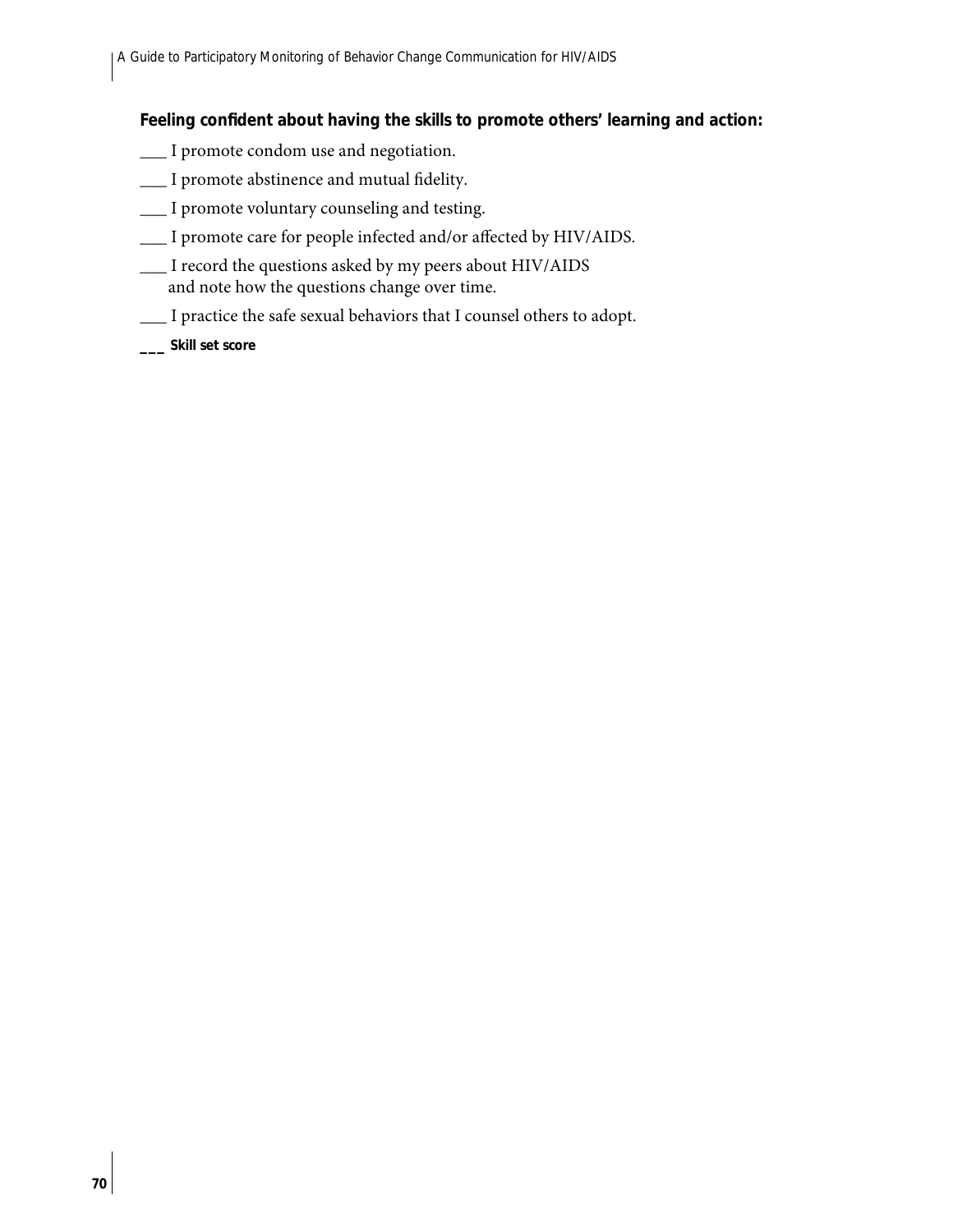# **Health care provider training needs self assessment**

# **A self-assessment monitoring tool**

# **Purpose**

The objective of this self-assessment tool is to enable health care providers (HCPs) to assess their own attitudes, knowledge, and skills related to promoting HIV/AIDS prevention and providing nursing care and clinical management of PLHAs. This will help them to appreciate their own strengths and identify areas in which they may need more training to more effectively counsel clients on HIV prevention and provide clinical care and support to PLHAs.

# **Overview**

There are three categories of skills related to an HCP's ability to work effectively with community members. These "skill sets" are (I) ability to involve individual community members in increasing their knowledge and actions to promote HIV/AIDS prevention, (2) ability to provide quality services, and (3) ability to provide the necessary drugs and referrals.

# **Instructions**

**Step 1:** Reflect on your work providing health care to clients and your links to the communities as you read each statement below.

**Step 2:** Decide whether your present skills are (l) needing improvement, (2) satisfactory, or (3) strong. In the space to the left of each statement write the corresponding number (1, 2, or 3) depending on your response.

**Step 3:** Total up your score for each skill set. The numbers will be between 5 and 15. Score yourself for each skill set according to the following scale:

- **5–6 = Needs considerable training**
- **7–9 = Needs some training**
- 10–12 = May need training in specific areas
- **13–15 = No training needed**

**Step 4:** Discuss your scores with your supervisor so that he/she can help you decide what type of training you need to improve your abilities as an HCP. No matter how good your scores are, you can always improve your efforts.

**Step 5:** Keep your scores so that you can compare your progress over time. Give a copy of your scores to your supervisor.

**Step 6:** Reflect on what your experiences have been and share them with others to discuss important concerns and improve training programs for other HCP.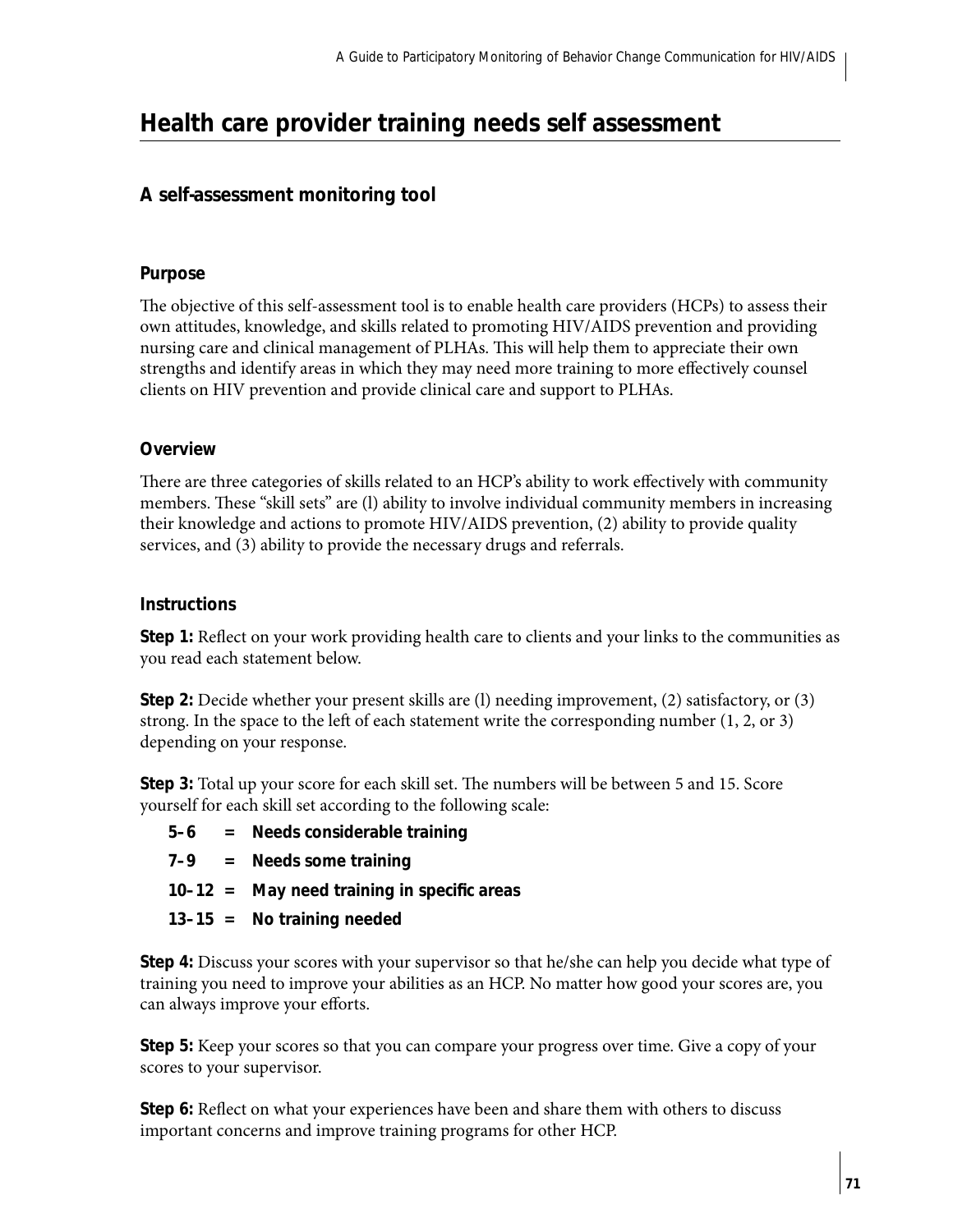A Guide to Participatory Monitoring of Behavior Change Communication for HIV/AIDS

What is your name? \_\_\_\_\_\_\_\_\_\_\_\_\_\_\_\_\_\_\_\_\_\_\_\_\_\_\_\_\_\_\_\_\_\_\_\_\_\_\_

Which organization/institution trained you? **\_\_\_\_\_\_\_\_\_\_\_\_\_\_\_\_\_\_\_\_\_\_\_\_\_\_\_\_\_\_\_\_\_\_\_\_\_\_\_\_\_\_**

# **Score yourself on the following:**

#### Feeling confident about having the skills to facilitate dialogue and problem solving:

- \_\_\_ I am comfortable working with community members in key populations at risk of HIV/AIDS.
- \_\_\_ I can facilitate two-way exchange and learning between community members and myself.
- \_\_\_ I can help community members recognize their own risk of HIV/AIDS.
- \_\_\_ I can help community members identify barriers to HIV risk reduction.
- \_\_\_ I can help community members identify options and solutions to address their key concerns and barriers to risk reduction.
- **\_\_\_ Skill set score**

#### **Knowledge and ability to take action to prevent HIV/AIDS/STIs:**

- \_\_\_ I believe I can help every individual to learn about HIV/AIDS/STI management and care.
- \_\_\_ I work closely with my colleagues and clients to prevent HIV/AIDS/STIs.
- \_\_\_ I help my clients to improve health-seeking behavior to prevent HIV/AIDS/STI.
- \_\_\_ I motivate clients/doctors/nurses to take action to prevent HIV/AIDS/STIs.
- \_\_\_ I understand the feelings and concerns of my clients about HIV/STIs transmission.
- **\_\_\_ Skill set score**

#### **Ability to provide quality STI, nursing, and clinical care services to PLHA:**

- \_\_\_ I have the skills to use syndromic approach to STI management.
- \_\_\_ I have the skills to provide clinical care to PLHAs.
- \_\_\_ I have the skills to provide good nursing care for PLHAs.
- \_\_\_ I encourage my clients to come for follow-up, as required.
- \_\_\_ I keep regular records on the services I provide to my clients according to standard procedures.
- **\_\_\_ Skill set score**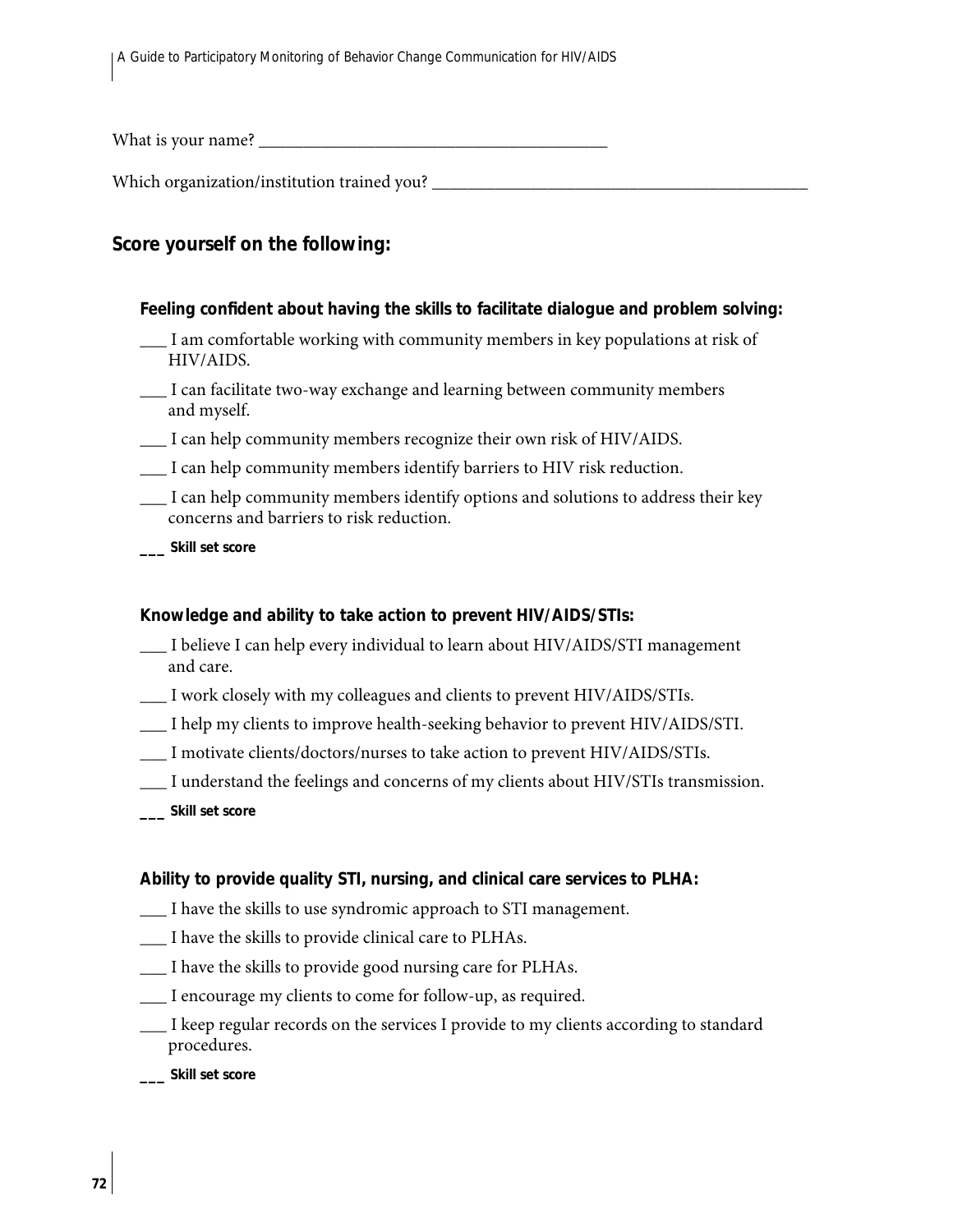#### **Ability to provide drugs and referral services:**

- \_\_\_ I have access to adequate supplies of quality drugs for treating STIs using syndromic approach.
- \_\_\_ I have the skills and knowledge to prescribe and administer antiretrovirals (ARVs).
- \_\_\_ I have access to adequate supplies of ARVs.
- \_\_\_ I know when and where to refer PLHAs.
- \_\_\_ I know when and where to refer STI clients.
- **\_\_\_ Skill set score**

#### **Ability to provide quality counseling services:**

- \_\_\_\_ I have adequate time to attend to each client.
- **I** assure the client of confidentiality.
- \_\_\_\_ I ask about the client's feelings and concerns.
- \_\_\_\_ I show respect and encourage my client.
- \_\_\_\_ I show care and empathy (put self in position of client).
- **\_\_\_ Skill set score**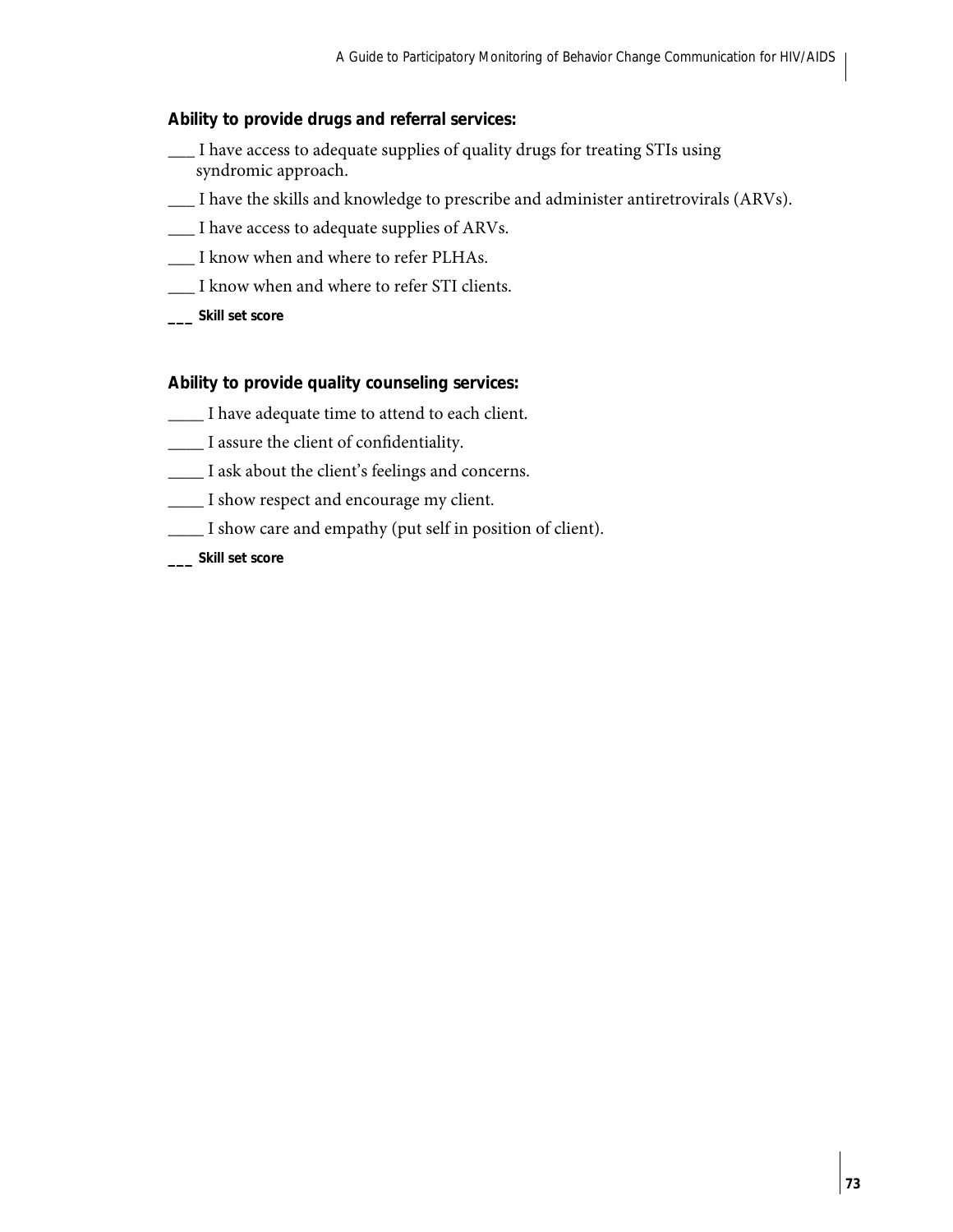A Guide to Participatory Monitoring of Behavior Change Communication for HIV/AIDS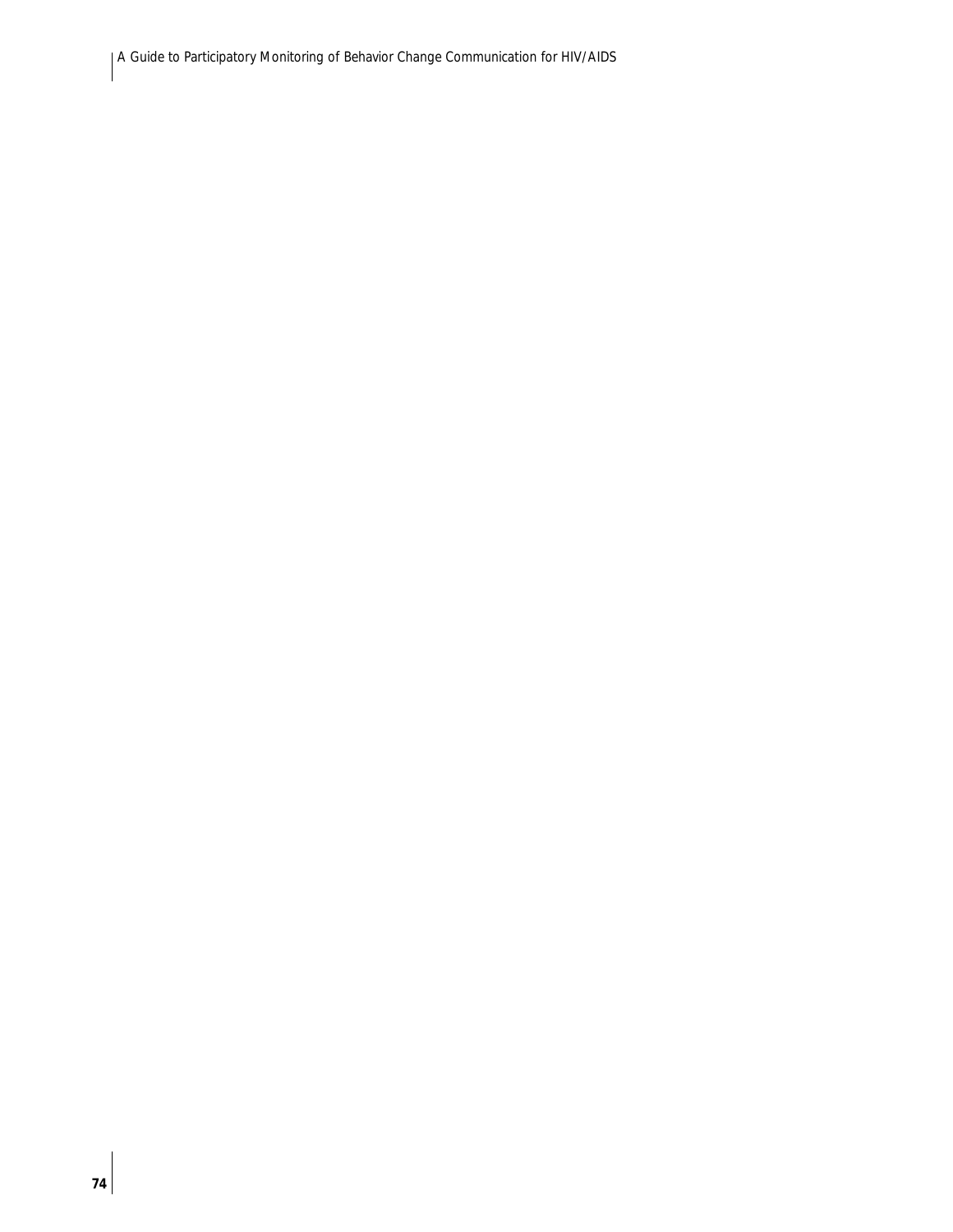# **Summary checklist for questions asked**

# **A tool for ia community sensitization/mobilization activities and peer educator sessions**

# **Purpose**

This tool is intended for the staff from implementing agencies (IAs) and outreach workers (ORWs) or supervisors of peer educators (PEs) during community sensitization and mobilization activities, special events, and group PE sessions. It will help IA staff and supervisors monitor how the questions communities are asking are changing over time, and whether the level of discussion about HIV/AIDS is deepening with more BCC activities. The tool is divided into two sections. Section 1 describes how to harvest questions asked in the field. Section 2 provides guidelines on how to analyze the questions asked.

# **Section 1: harvesting questions in community/group peer educator sessions**

This section provides guidelines for the process of harvesting questions from a group discussion or group PE sessions.

# **Community**

IA staff or ORWs/supervisors of PEs should "harvest" questions during group gatherings of:

- **•** Community members.
- ! Participants at religious gatherings.
- Participants at youth meetings.
- ! Participants at a rally/educational/entertainment events.
- ! Group PE sessions.

### **Directions for IAs**

- 1. Organize a community sensitization and mobilization meeting.
- 2. Discuss some of the key issues raised by the event or of current relevance to community members.
- 3. Initiate discussions among the community members about these issues.
- 4. Allow the community participants to ask questions. Have a staff person facilitate the answering of the questions.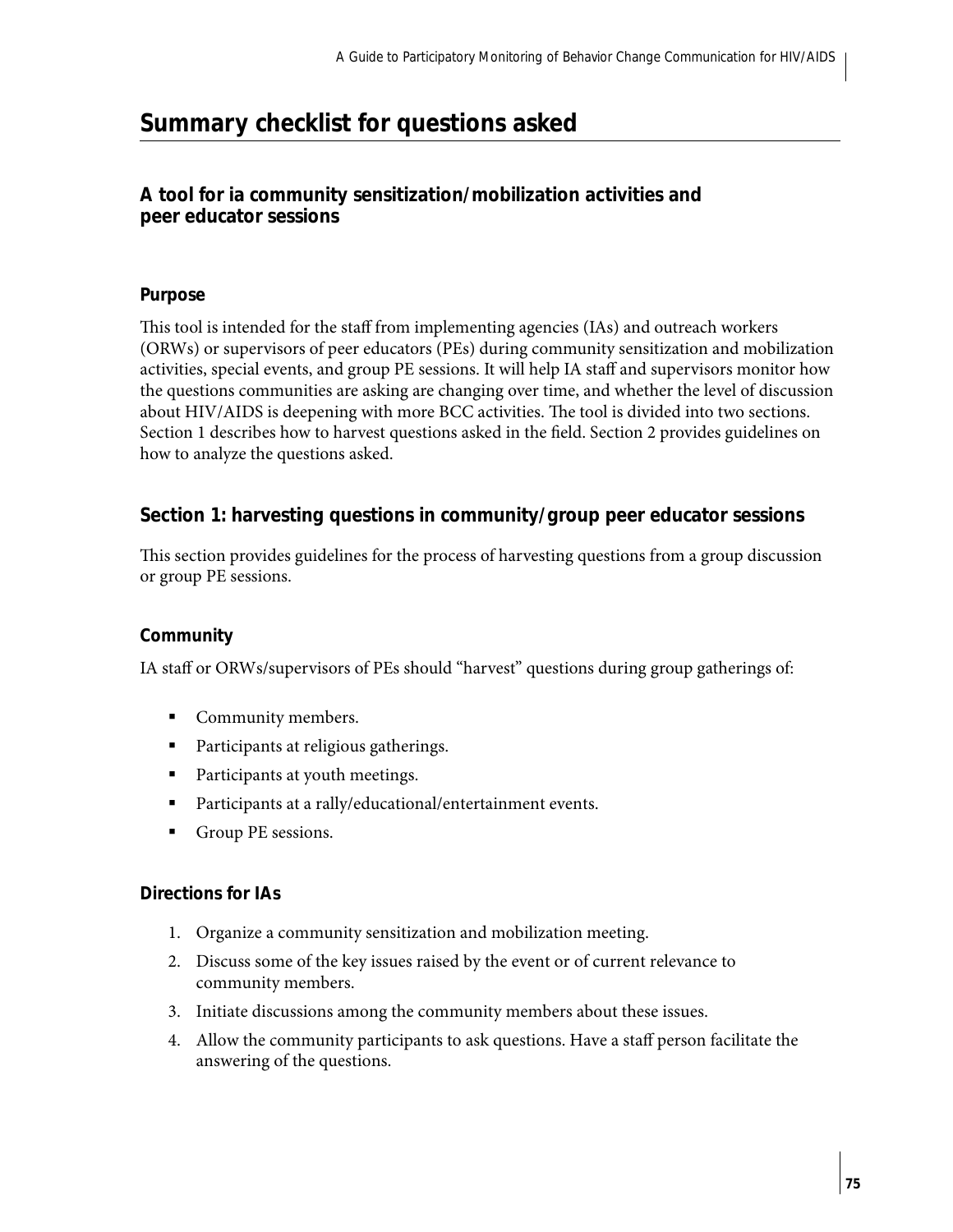5. During the question and answer session in a community meeting, have one IA staff write down all the questions that participants ask. If it is not possible to have a staff member write down the questions during the session, record the questions during or immediately after the meeting. Do not write down the questions that the facilitator (IA staff member) asks unless community members raised them first. Remember that we are interested in recording what the participants want to know, not what we want to teach.

#### **Directions for ORWs/PE supervisors**

- 1. Organize a group PE session with secondary school PEs.
- 2. Collect the monthly reports from all the PEs.
- 3. From the monthly reports, review the sections on questions asked by peers. Make a complete list of all the questions collected by the PEs.
- 4. Ensure that PEs properly understand the process of harvesting questions asked. Explain that PEs should only write down questions that were asked by peers on their own initiative. Remember that we are interested in recording what the peers want to know, not what we want to teach.

# **Section 2: analysis of questions asked**

This section provides guidelines on how to analyze the questions harvested during community group discussions or group PE sessions.

### **Implementer of the tool**

This tool is intended for use by IA staff and supervisors of PEs. Where possible, supervisors and IA staff should work closely with PEs and other staff and volunteers in using this tool. This will help them to understand how the depth of discussion is changing over time.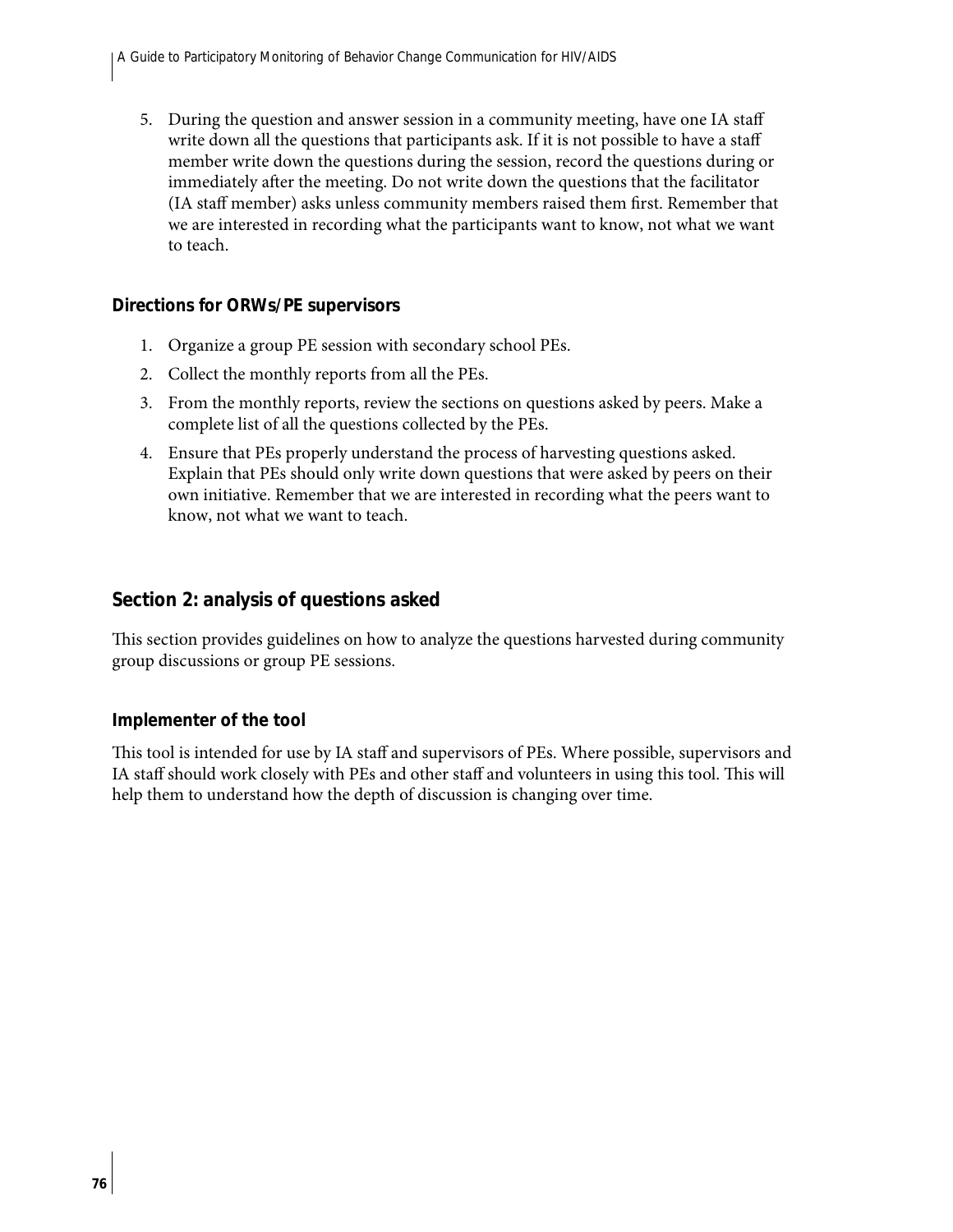# **Directions**

- 1. After the conclusion of the group, use this tool to summarize the type of questions raised by community members or peers.
- 2. Fill in the date, type of activity, and location.
- 3. Compare the complete list of questions asked by the community/peers to the attached checklist.
- 4. Put one tick next to the question asked according to the number of times a similar question was asked. (Thus, the number of ticks next to a question indicates the number of times a similar question was asked.)
- 5. For questions not included in the checklist, write them down in the relevant section under "Other." Attach the complete list of questions asked to the summary checklist.

**Every three months***,* **compare the types of questions asked in different community sensitization and mobilization activities or group PE sessions. Discuss the following:**

- ! Is the type of question asked changing over time?
- ! What does the nature of the questions tell you about the community's knowledge, attitudes, and practices?
- ! Are additional sensitization sessions on specifi c topics needed to promote community understanding and problem solving related to other areas of HIV/AIDS?

Develop plans for your next community sensitization and mobilization activities to promote discussion around new topic areas not currently raised in community question and answer sessions.

# **Every year, review the checklists of questions asked for the year. Analyze the changes in the questions according to the issues listed above. Also consider:**

- ! How is the depth of discussion increasing over time?
- ! What are the new concerns that appear to be gaining importance for communities/ students?
- ! How should community activities/PE sessions and refresher training for IAs/PEs change to promote further learning and progress in the understanding and skills of communities and students?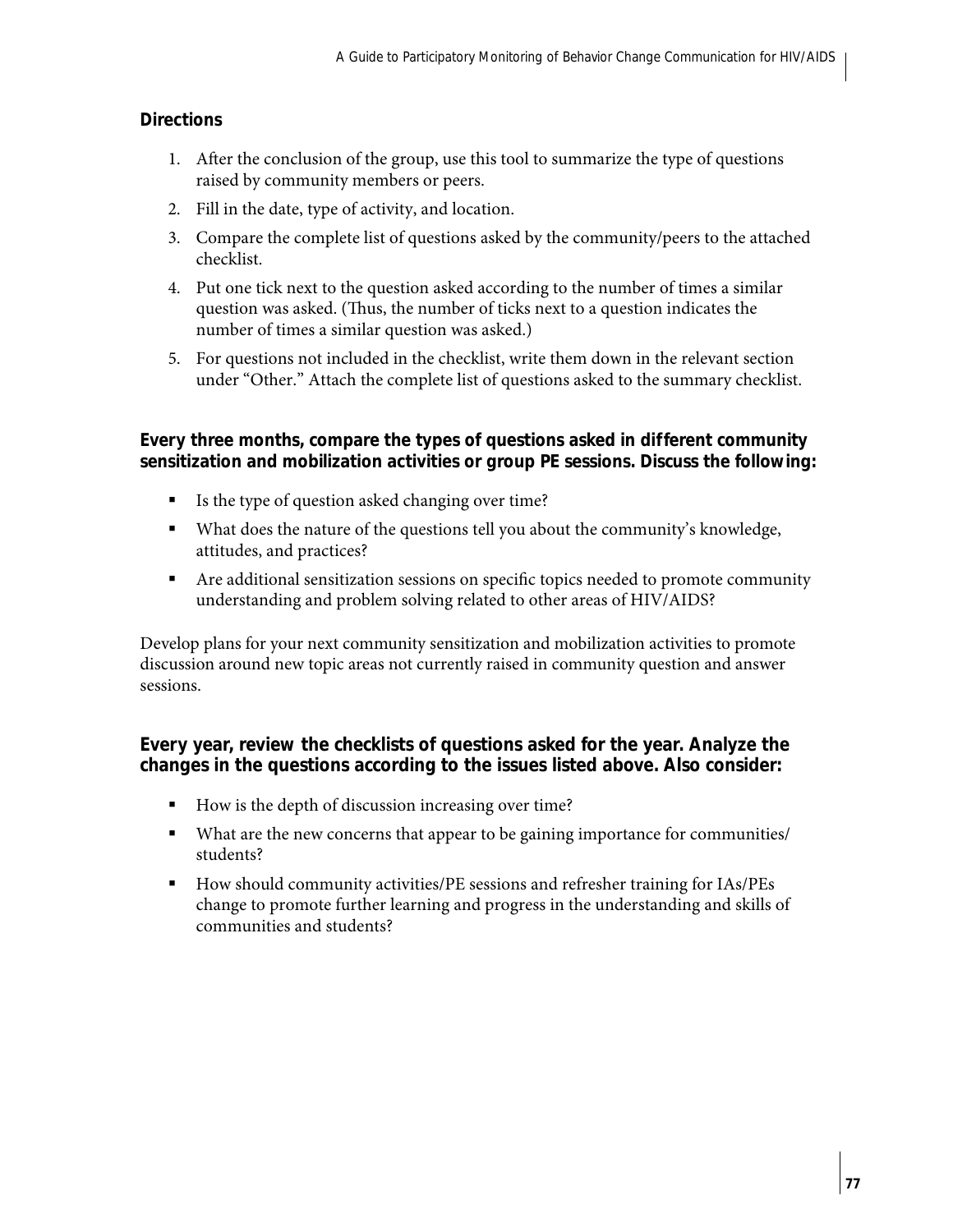A Guide to Participatory Monitoring of Behavior Change Communication for HIV/AIDS

These questions may be modified according to what is relevant in a particular community.

| Name of IA              |  |
|-------------------------|--|
| Date                    |  |
| Community               |  |
| Location                |  |
| <b>Type of Activity</b> |  |
| Population at risk      |  |

#### **Origins and nature**

- $\Box$  What is HIV?
- What is AIDS?
- $\Box$  What is the difference between HIV and AIDS?
- $\Box$  What is the origin of HIV?
- $\Box$  Where did the first person get infected with HIV?
- $\Box$  Other

#### **Transmission**

- How is HIV contracted?
- Can mosquitoes transmit HIV?
- □ Can HIV be transmitted through kissing?
- $\Box$  How long does the virus survive outside the body?
- $\Box$  <br>Is it true some people have a natural immunity to HIV?
- $\Box$  Are some blood groups resistant to HIV?
- $\Box$  What is the relationship between sexually transmitted infections (STIs) and HIV/AIDS?
- $\Box$  Other

#### **Signs, symptoms, and progression**

- $\Box$  What are symptoms of AIDS?
- $\Box$  How can a person know if he/she has HIV/AIDS?
- How long does it take to get AIDS after contracting HIV?
- $\Box$  How long does it take a person to die after showing the first symptoms of AIDS?
- $\Box$  Other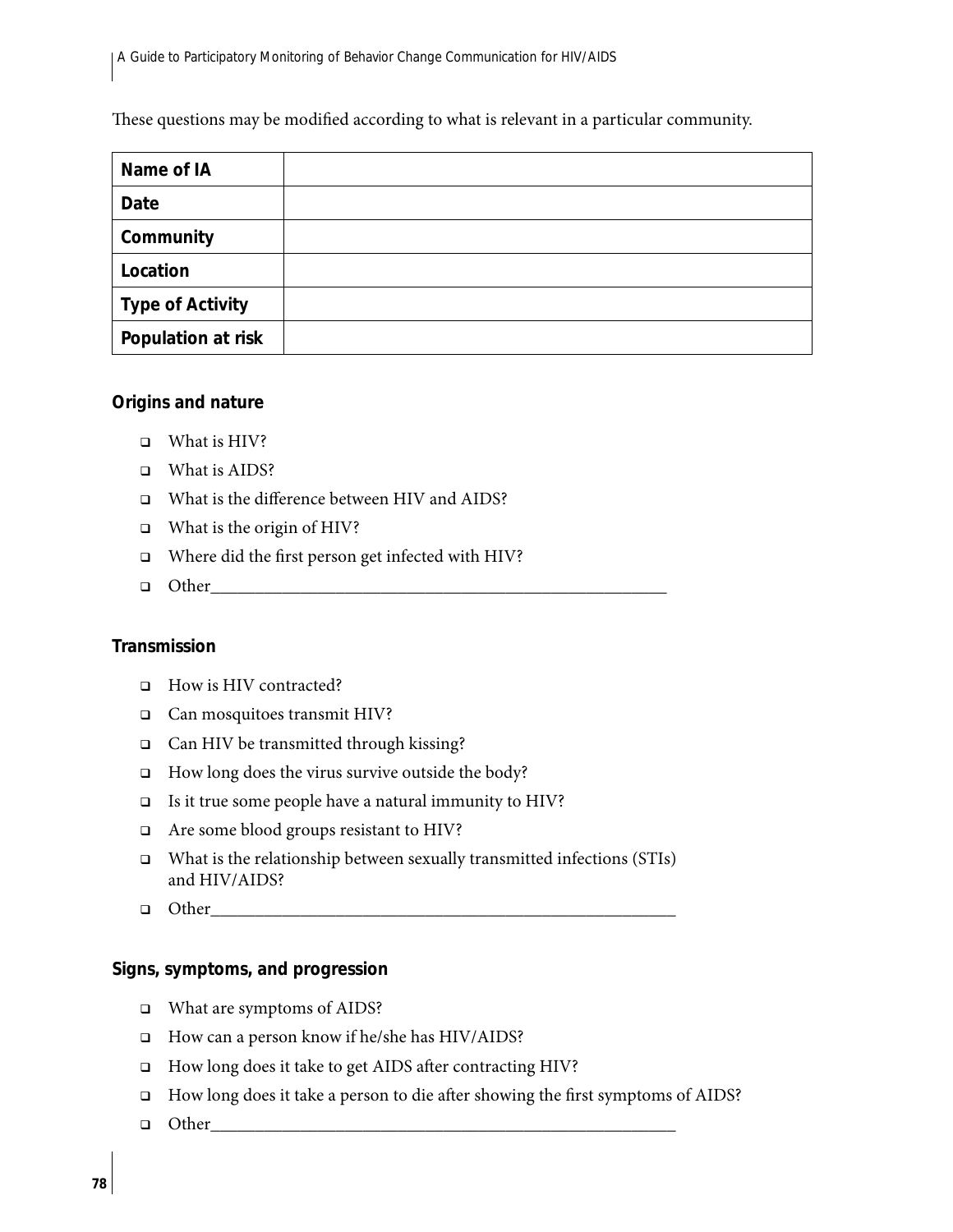### **Risk factors**

- $\Box$  Who is at risk?
- $\Box$  How do I know if I am at risk?
- $\Box$  Why are STIs important in HIV infection?
- # Other\_\_\_\_\_\_\_\_\_\_\_\_\_\_\_\_\_\_\_\_\_\_\_\_\_\_\_\_\_\_\_\_\_\_\_\_\_\_\_\_\_\_\_\_\_\_\_\_\_\_\_\_

#### **Prevention**

- $\Box$  How can HIV infection be prevented?
- $\Box$  If both sexual partners are infected, is it necessary for them to use condoms?
- $\Box$  What are the prevention methods that women can control?
- # Other\_\_\_\_\_\_\_\_\_\_\_\_\_\_\_\_\_\_\_\_\_\_\_\_\_\_\_\_\_\_\_\_\_\_\_\_\_\_\_\_\_\_\_\_\_\_\_\_\_\_\_\_

#### **Condoms**

- $\Box$  Is a condom the only means of protection against HIV/AIDS?
- $\Box$  How do I discuss using a condom with a partner?
- $\Box$  What do I do if my partner refuses to use condoms?
- $\Box$  Is it okay for a woman to carry condoms?
- $\Box$  Are there condoms for females?
- $\Box$  Do condoms have holes?
- $\Box$  Which brand of condom is the best?
- $\Box$  Other

### **Abstinence and mutual fidelity**

- If a person thinks his/her partner is not faithful, what should he/she do?
- □ How can you stop your partner from straying?
- $\Box$  How is it possible to abstain?
- $\Box$  Is it possible for me to abstain after losing my virginity?
- □ Does abstinence cause sickness?
- # Other\_\_\_\_\_\_\_\_\_\_\_\_\_\_\_\_\_\_\_\_\_\_\_\_\_\_\_\_\_\_\_\_\_\_\_\_\_\_\_\_\_\_\_\_\_\_\_\_\_\_\_\_\_\_\_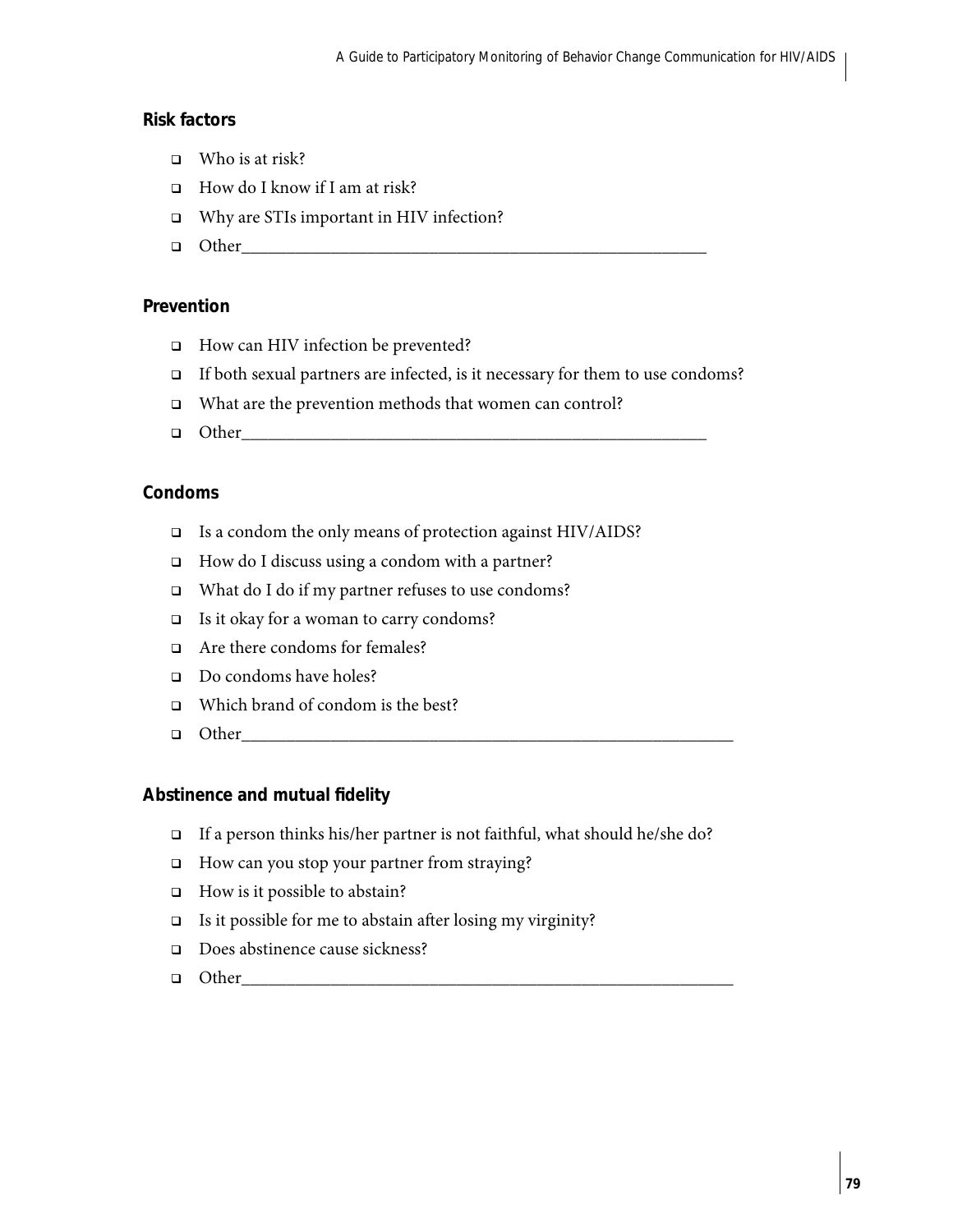A Guide to Participatory Monitoring of Behavior Change Communication for HIV/AIDS

### **Treatment**

- Can AIDS be cured?
- $\Box$  Is there a treatment for HIV/AIDS?
- □ Where can you get treatment for AIDS?
- $\Box$  Is there an effective alternative treatment for HIV/AIDS?
- $\Box$  What is the cost of treatment?
- # Other\_\_\_\_\_\_\_\_\_\_\_\_\_\_\_\_\_\_\_\_\_\_\_\_\_\_\_\_\_\_\_\_\_\_\_\_\_\_\_\_\_\_\_\_\_\_\_\_\_\_\_\_

# **Counseling and testing**

- □ Why should someone go for counseling and testing?
- $\Box$  Where can you go for testing?
- $\Box$  Is my confidentiality assured?
- $\Box$  How long after contracting HIV does it take to show up in tests?
- $\Box$  How often should you go to get tested?
- $\Box$  What comes next after the test?
- $\Box$  Other

### **Care of people living with HIV/AIDS**

- $\Box$  What advice can be given to people living with HIV/AIDS?
- $\Box$  How can the community help people living with HIV/AIDS?
- $\Box$  What services are available for people living with HIV/AIDS?
- $\Box$  How can I protect myself while caring for people living with HIV/AIDS?
- □ How can an HIV-positive woman get pregnant by an HIV-negative man?
- $\Box$  Other

### **Rights of people living with HIV/AIDS**

- $\Box$  How can someone who is HIV positive be allowed to mix freely with people?
- □ Can an HIV-negative person marry an HIV-positive person?
- $\Box$  Can a person living with HIV/AIDS continue to stay in the work environment?
- # Other\_\_\_\_\_\_\_\_\_\_\_\_\_\_\_\_\_\_\_\_\_\_\_\_\_\_\_\_\_\_\_\_\_\_\_\_\_\_\_\_\_\_\_\_\_\_\_\_\_\_\_\_\_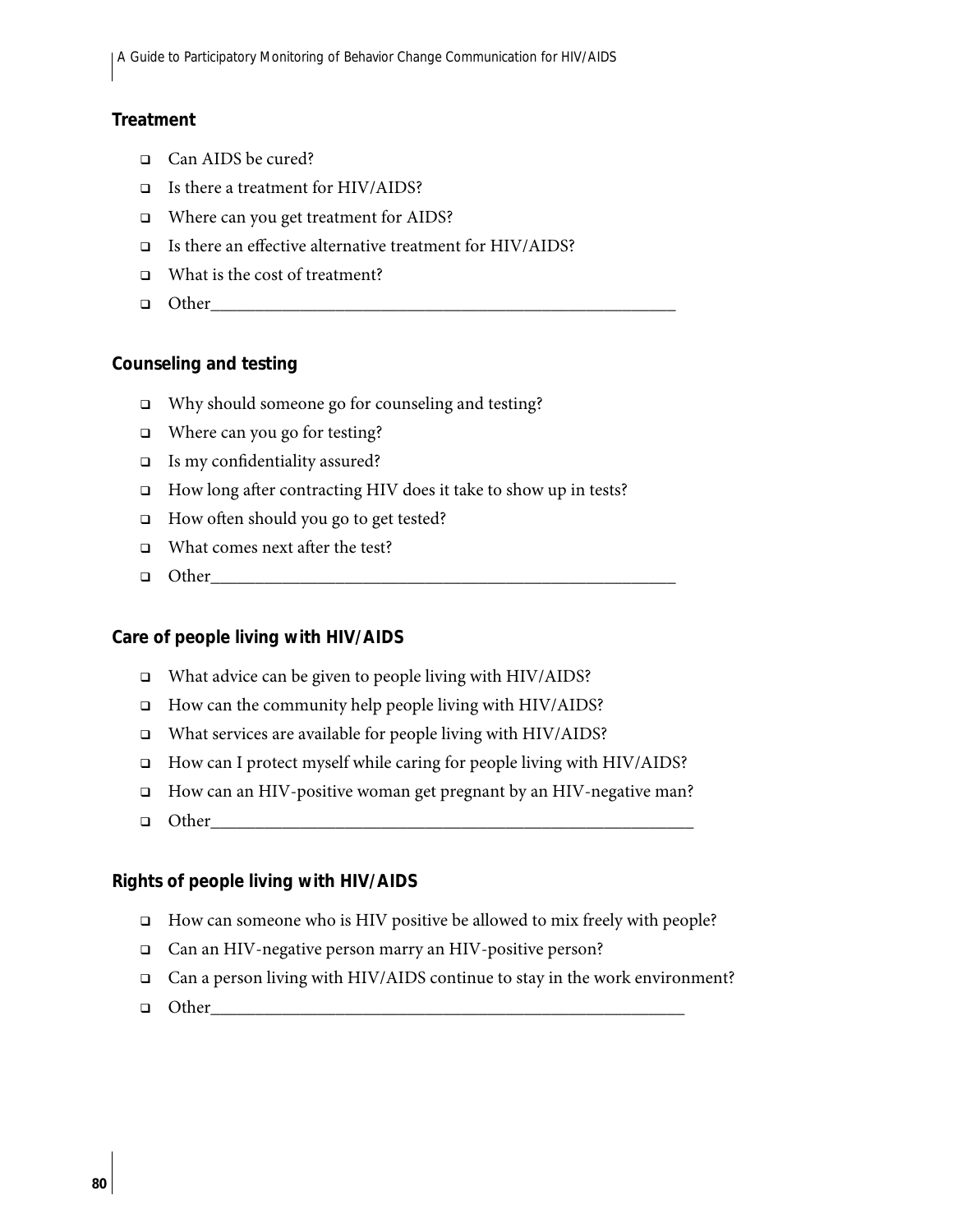# **Pregnancy and HIV/AIDS**

- $\Box$  Why is it important for pregnant women to know their HIV status?
- □ Can an HIV-positive mother infect her unborn child?
- □ What can be done to prevent mother-to-child transmission of AIDS?
- □ How can someone who has AIDS tell their partner about it?
- $\Box$  Other

# **Beliefs and norms**

- $\Box$  Can certain leaves cure HIV?
- $\Box$  Where was HIV during the time of our ancestors?
- $\Box$  Is AIDS the sickness of irresponsible people?
- # Other\_\_\_\_\_\_\_\_\_\_\_\_\_\_\_\_\_\_\_\_\_\_\_\_\_\_\_\_\_\_\_\_\_\_\_\_\_\_\_\_\_\_\_\_\_\_\_\_\_\_\_\_\_

# **Other topics**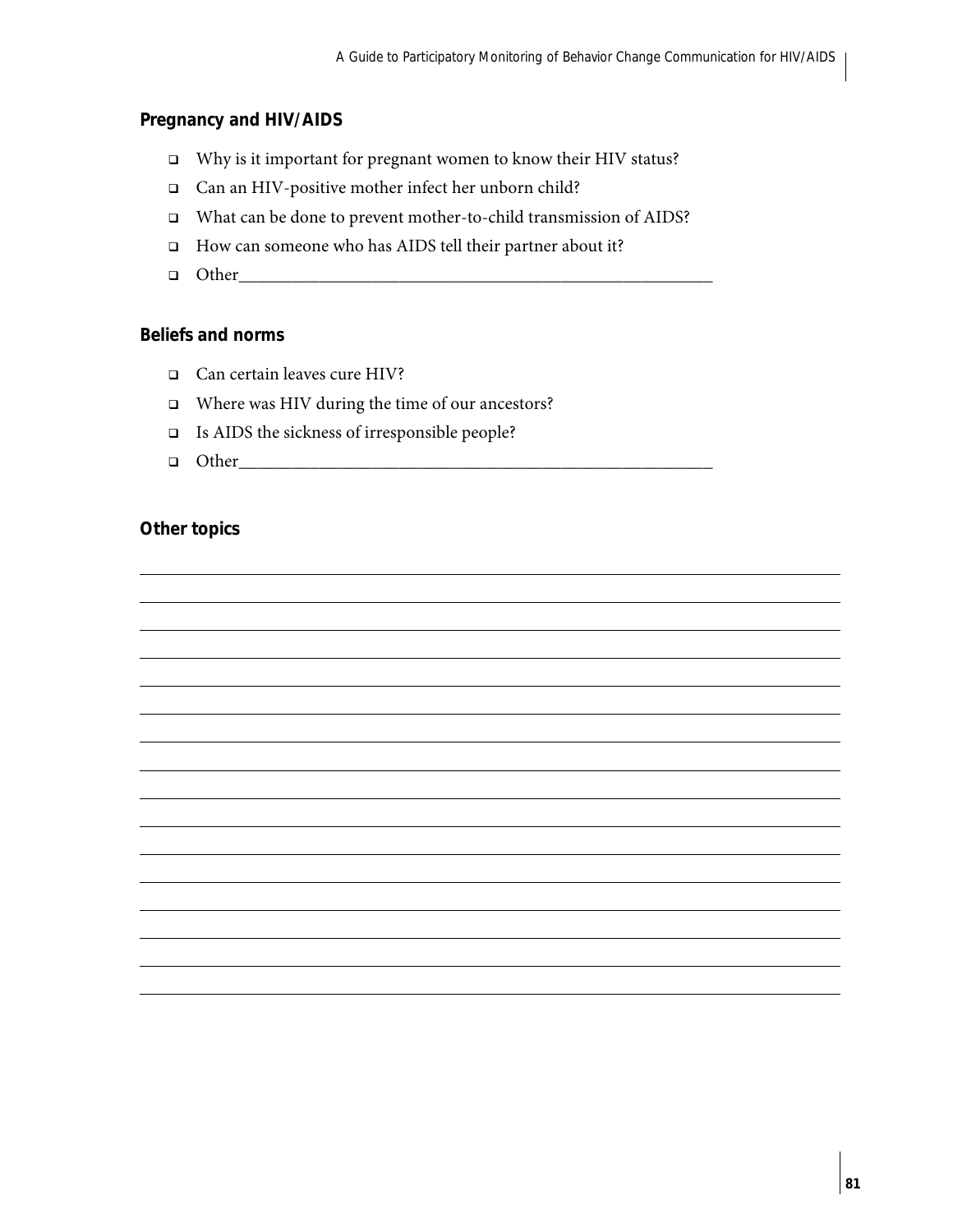#### **Did the questions demonstrate:**

- Incorrect beliefs about the causes of HIV/AIDS?
- □ Negative attitudes towards people living with HIV/AIDS?
- □ Negative attitudes towards condoms?
- $\Box$  Interest in:
	- Discussing HIV status with partner?
	- □ Condom use?
	- $\Box$  Counseling?
	- $\Box$  Testing?
	- □ Treatment?
- $\Box$  Experience with:
	- Discussing HIV status with partner?
	- □ Condom use?
	- $\Box$  Counseling?
	- $\Box$  Testing?
	- □ Treatment?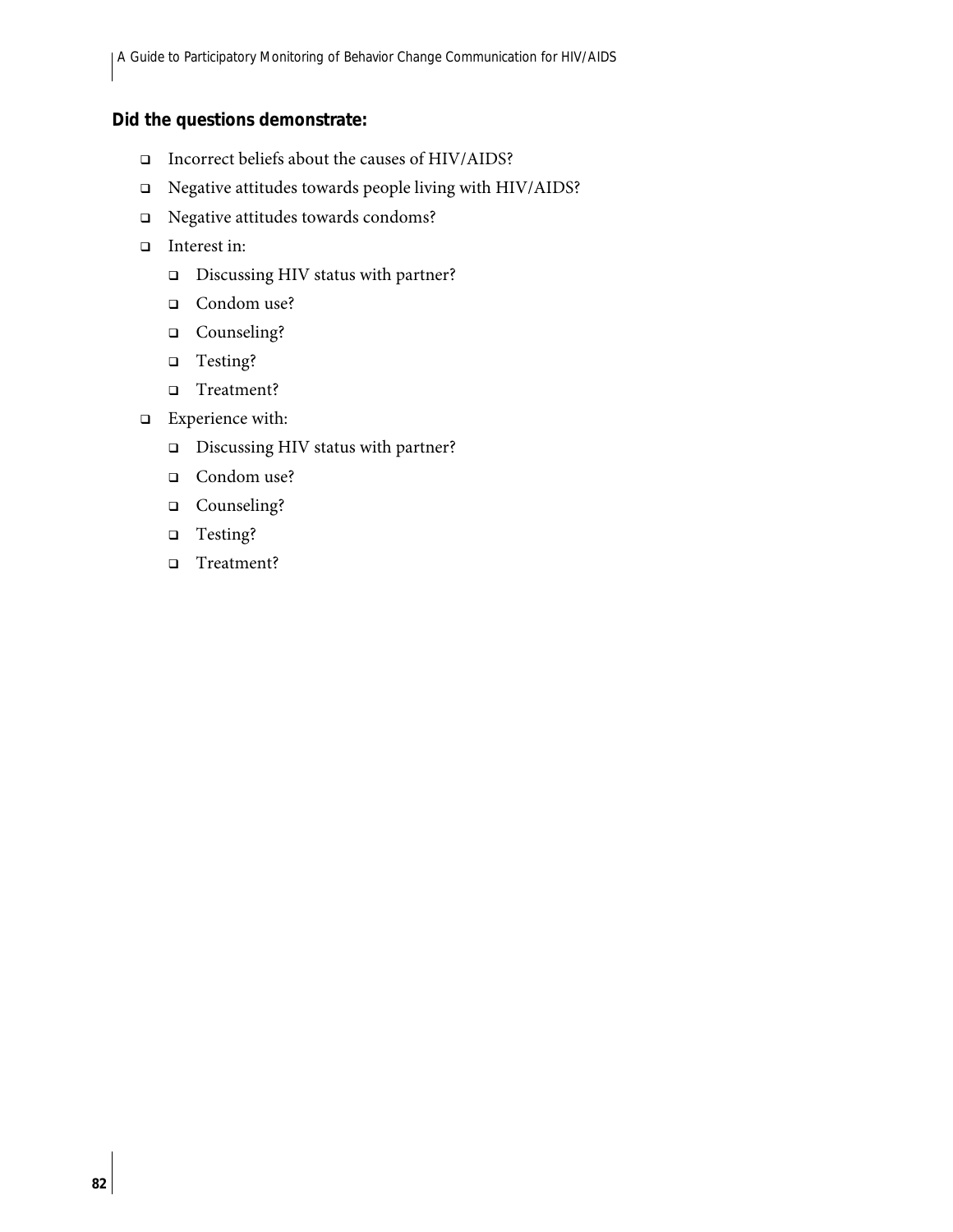# **Supervisor's Checklist for Observation of Counselor**<sup>5</sup>

# **Objectives**

The objectives of the tool are to enable the supervisor of counselors:

- ! To assess the adequacy of institutional support and facilities that enable counselors to carry out their duties effectively.
- ! To assess counselor's ability to demonstrate appropriate counseling techniques.
- ! To assess counselor's ability to cover essential information during counseling.
- ! To assess counselor's ability to establish rapport with clients.
- ! To assess the counselor's use of and ability to explain relevant BCC materials during counseling.

# **Purpose**

The tool will help counselors to improve their work by:

- ! Serving as a reference guide for how to conduct counseling activities.
- ! Identifying potential gaps and counseling needs.
- " Enabling them to assess themselves after feedback

- 1. The supervisor should observe the counselor during counseling sessions.
- 2. For each indicator, he/she should put a tick in the column marked "Observed" for those that were observed during the session, or which, in the case of institutional support, are true.
- 3. For those that were not observed or are not true, he/she should put a tick in the column marked "Not observed." The indicator list follows on the next page.

<sup>&</sup>lt;sup>5</sup> Adapted from Bertrand October 1996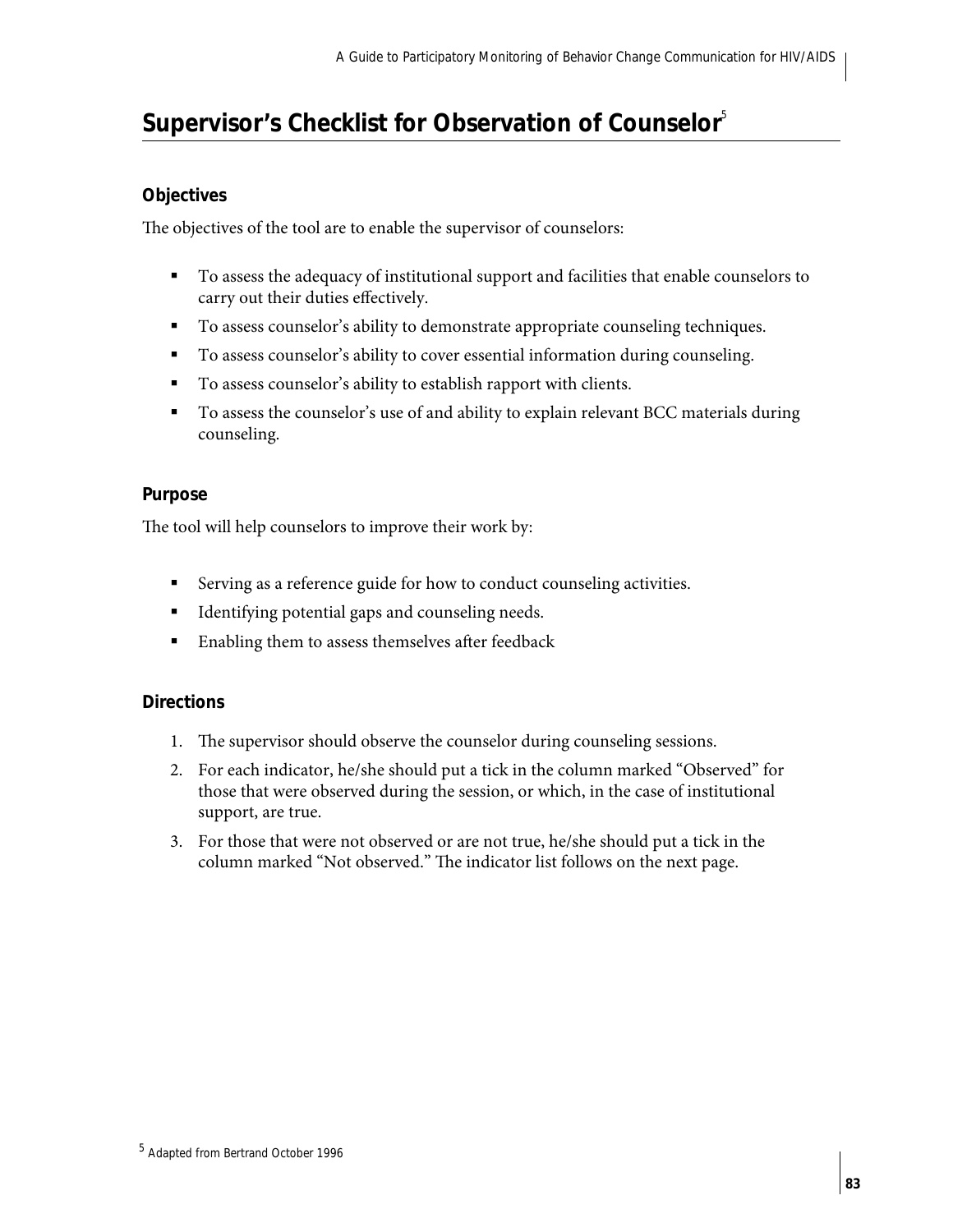# **Indicator list for use in observing counselors**

| Indicator                                                                                                      | Observed | <b>Not</b><br>observed |
|----------------------------------------------------------------------------------------------------------------|----------|------------------------|
| 1. Adequacy of institutional support and physical environment<br>for individual counseling                     |          |                        |
| Counseling procedures are provided to the counselor in written form.                                           |          |                        |
| Counselors have enough time to attend each client.                                                             |          |                        |
| Staff who are trained in counseling remain in relevant positions.                                              |          |                        |
| In case of turnover, replacement staff receive similar training in<br>counseling.                              |          |                        |
| Other professional and support staff are trained/oriented in counseling to<br>create a supportive environment. |          |                        |
| A private area is used for all counseling sessions.                                                            |          |                        |
| Client information kept confidential.                                                                          |          |                        |
| 2. Demonstration of appropriate counseling techniques. The counselor:                                          |          |                        |
| Introduces himself/herself to the client and explains his/her role<br>as a counselor.                          |          |                        |
| Assures the client of confidentiality.                                                                         |          |                        |
| Asks the client about his/her needs and/or reason for visit and takes<br>relevant history.                     |          |                        |
| Asks about the client's feelings and concerns.                                                                 |          |                        |
| Explains the client's options.                                                                                 |          |                        |
| Helps client decide between alternatives.                                                                      |          |                        |
| Explains how to practice the behavior or act on the selected option<br>correctly.                              |          |                        |
| Asks the client to repeat key information on how to practice the behavior<br>or act on the selected option.    |          |                        |
| Encourages the client to return as needed.                                                                     |          |                        |
| Asks if the client has any questions.                                                                          |          |                        |
| Responds appropriately to the client's questions.                                                              |          |                        |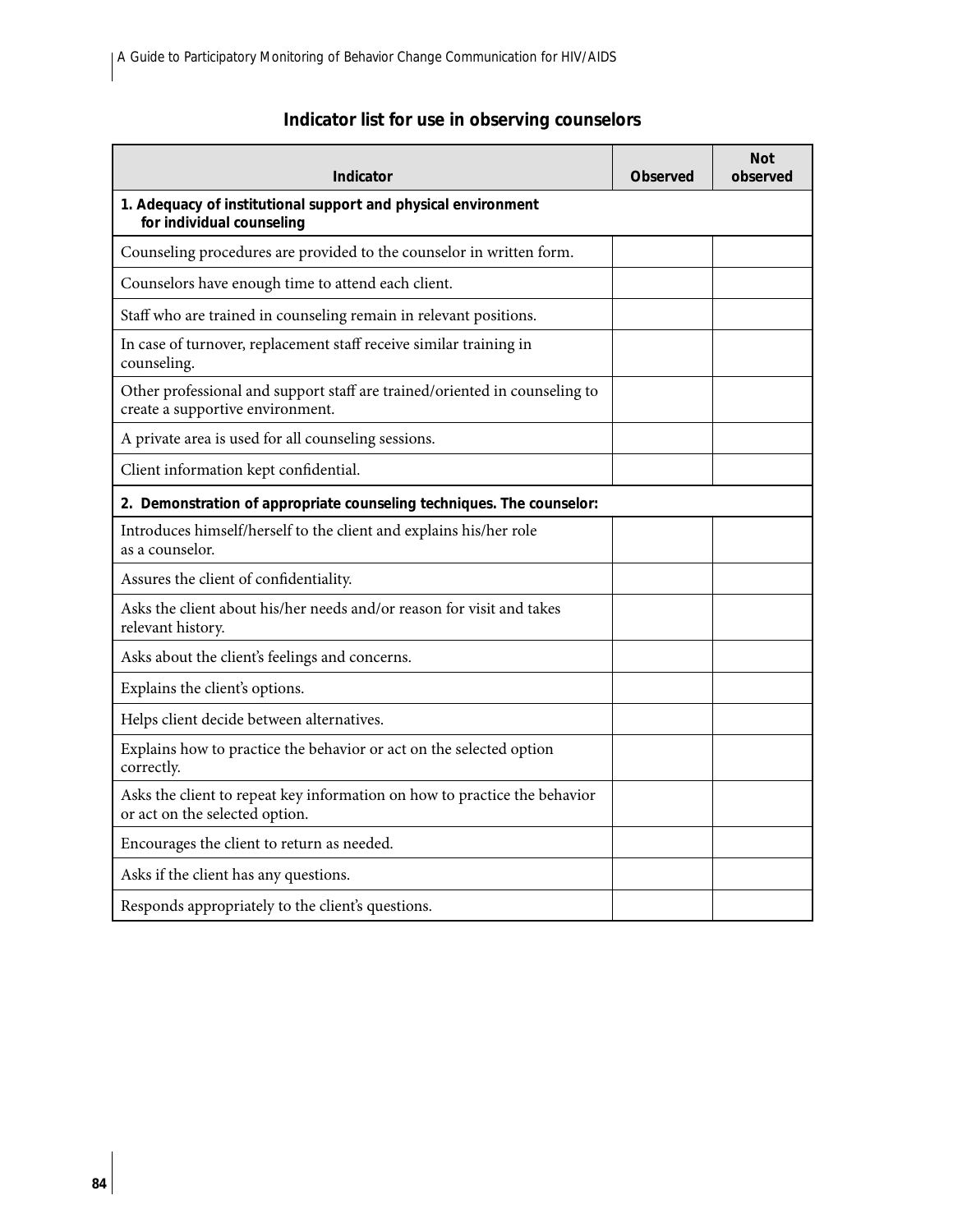| Indicator                                                                                                    | Observed | Not<br>observed |  |  |
|--------------------------------------------------------------------------------------------------------------|----------|-----------------|--|--|
| 3. Coverage of essential information during counseling. The counselor:                                       |          |                 |  |  |
| Covers essential points (outlined during training) for the type of<br>consultation.                          |          |                 |  |  |
| Gives accurate, relevant information on the behavior/selected option of<br>interest to the client.           |          |                 |  |  |
| Gives information on other relevant health issues and services.                                              |          |                 |  |  |
| Refers the client to appropriate services, where necessary.                                                  |          |                 |  |  |
| Agrees with the client on appropriate return visit schedule.                                                 |          |                 |  |  |
| 4. Socio-emotional rapport. The counselor:                                                                   |          |                 |  |  |
| Gives full attention to client with no interruptions.                                                        |          |                 |  |  |
| Shows respect and compliments the client.                                                                    |          |                 |  |  |
| Asks mainly open-ended questions.                                                                            |          |                 |  |  |
| Encourages the active participation of the client.                                                           |          |                 |  |  |
| Expresses caring and empathy (puts self in position of client).                                              |          |                 |  |  |
| Legitimizes and reassures client's concerns.                                                                 |          |                 |  |  |
| Uses appropriate nonverbal communication (appearance, posture,<br>gestures, facial expressions, tone, etc.). |          |                 |  |  |
| 5. Use of BCC materials during counseling. The counselor:                                                    |          |                 |  |  |
| Routinely provides relevant BCC materials to the client.                                                     |          |                 |  |  |
| Encourages questions based on the materials.                                                                 |          |                 |  |  |
| Allows the client to examine the materials on his/her initiative.                                            |          |                 |  |  |
| Discusses with the client the meaning of the BCC materials, including<br>drawings.                           |          |                 |  |  |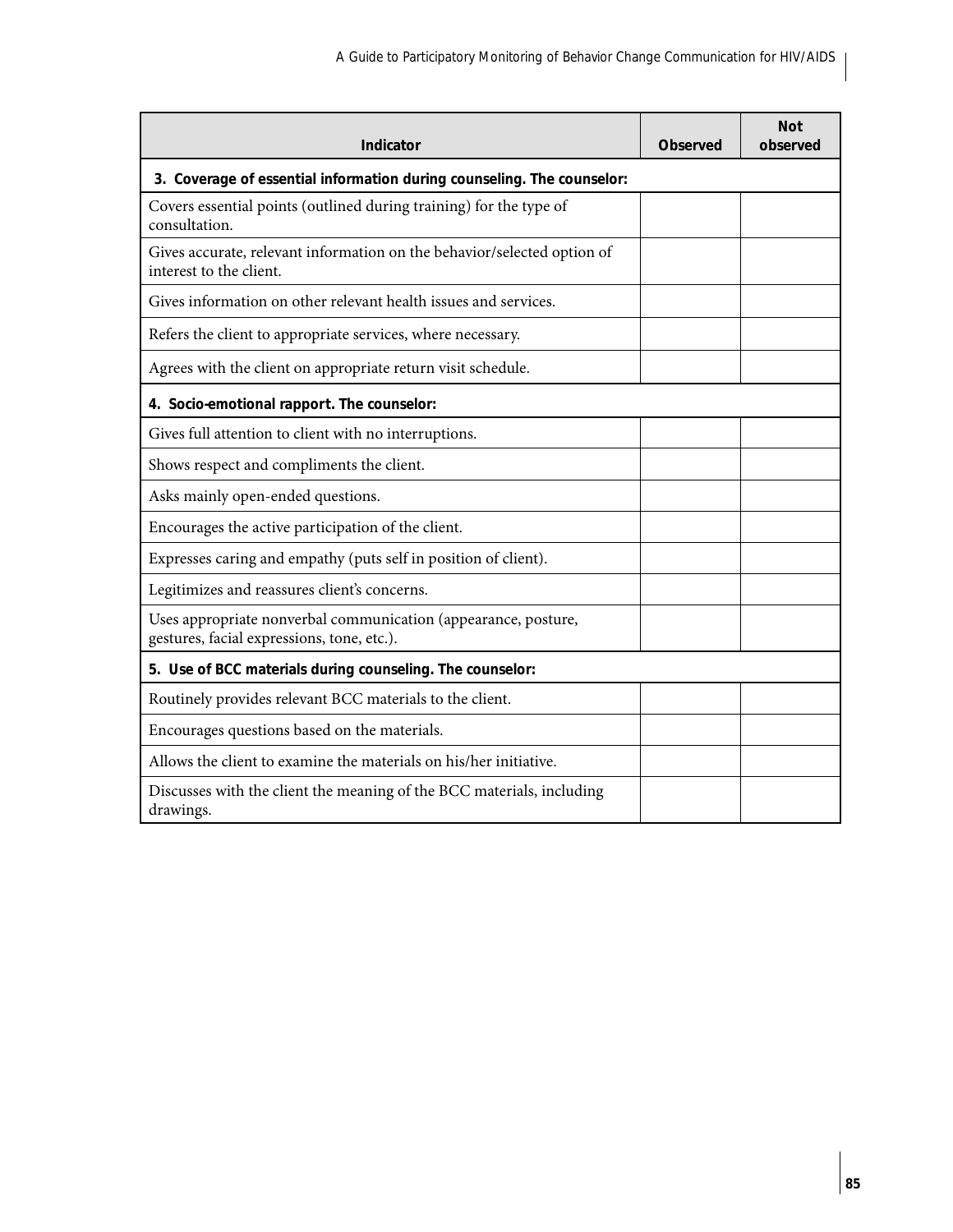A Guide to Participatory Monitoring of Behavior Change Communication for HIV/AIDS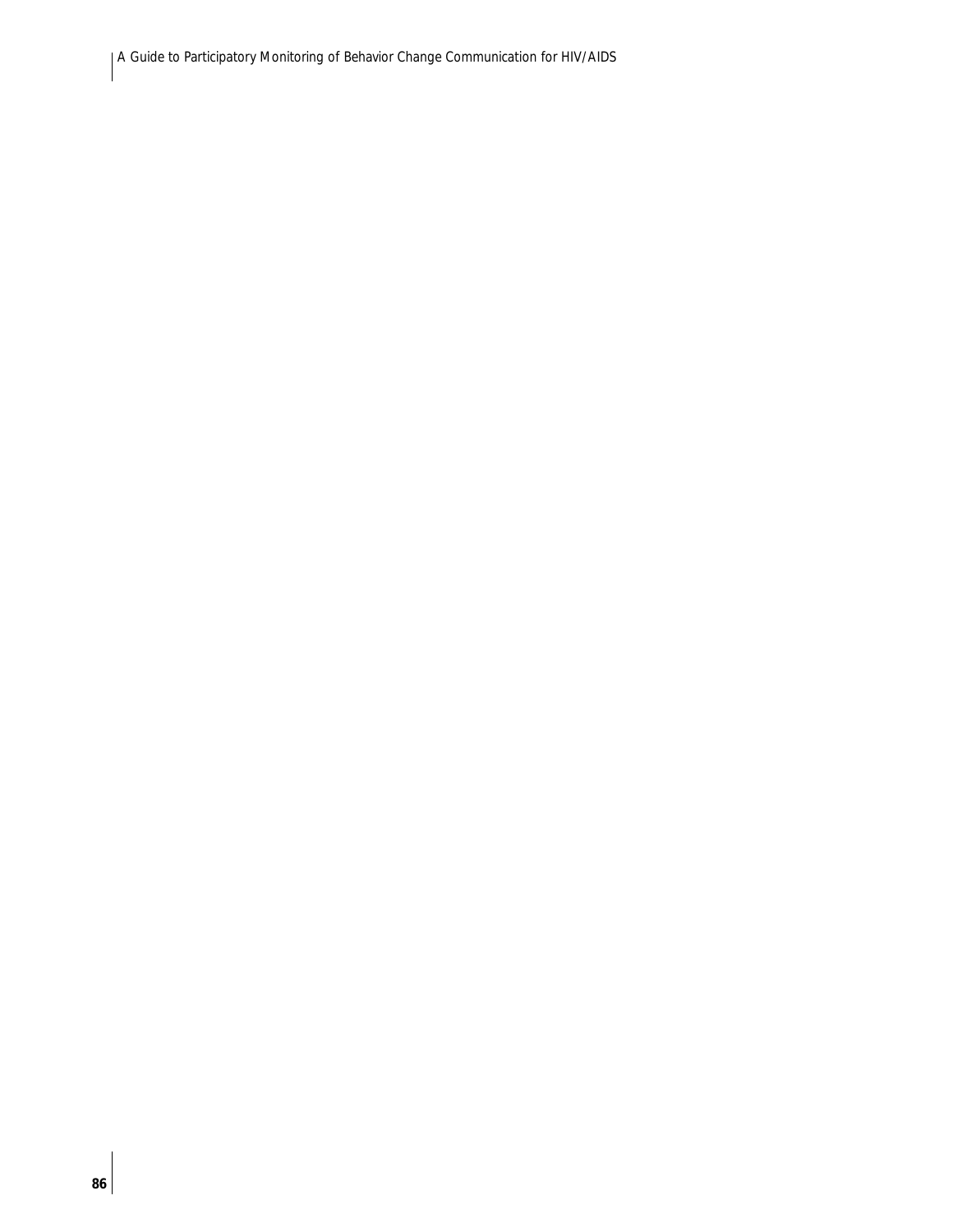# **Supervisor's checklist for observation of peer education**<sup>6</sup>

# **Objective**

The objective of the tool is to enable the supervisor of PEs:

- ! To assess the adequacy of institutional support to enable PEs to carry out their duties effectively.
- ! To assess PEs' ability to demonstrate appropriate counseling techniques.
- ! To assess PEs' ability to cover essential information during PE sessions.
- ! To assess PEs' ability to establish rapport with clients.
- ! To assess the PEs' use of and ability to explain relevant BCC materials during PE sessions.

# **Purpose**

The tool will help PEs to improve their work by:

- ! Serving as a reference guide for how to conduct PE activities.
- ! Identifying potential gaps and PE needs.
- " Enabling them to assess themselves after feedback.

- 1. The supervisor should observe the PE during PE sessions.
- 2. For each indicator, he/she should put a tick in the column marked "Observed" for those that were observed during the session, or which, in the case of institutional support, are true.
- 3. For those that were not observed or are not true, he/she should put a tick in the column marked "Not observed." The indicator list follows on the next page.

<sup>&</sup>lt;sup>6</sup> Adapted from Bertrand October 1996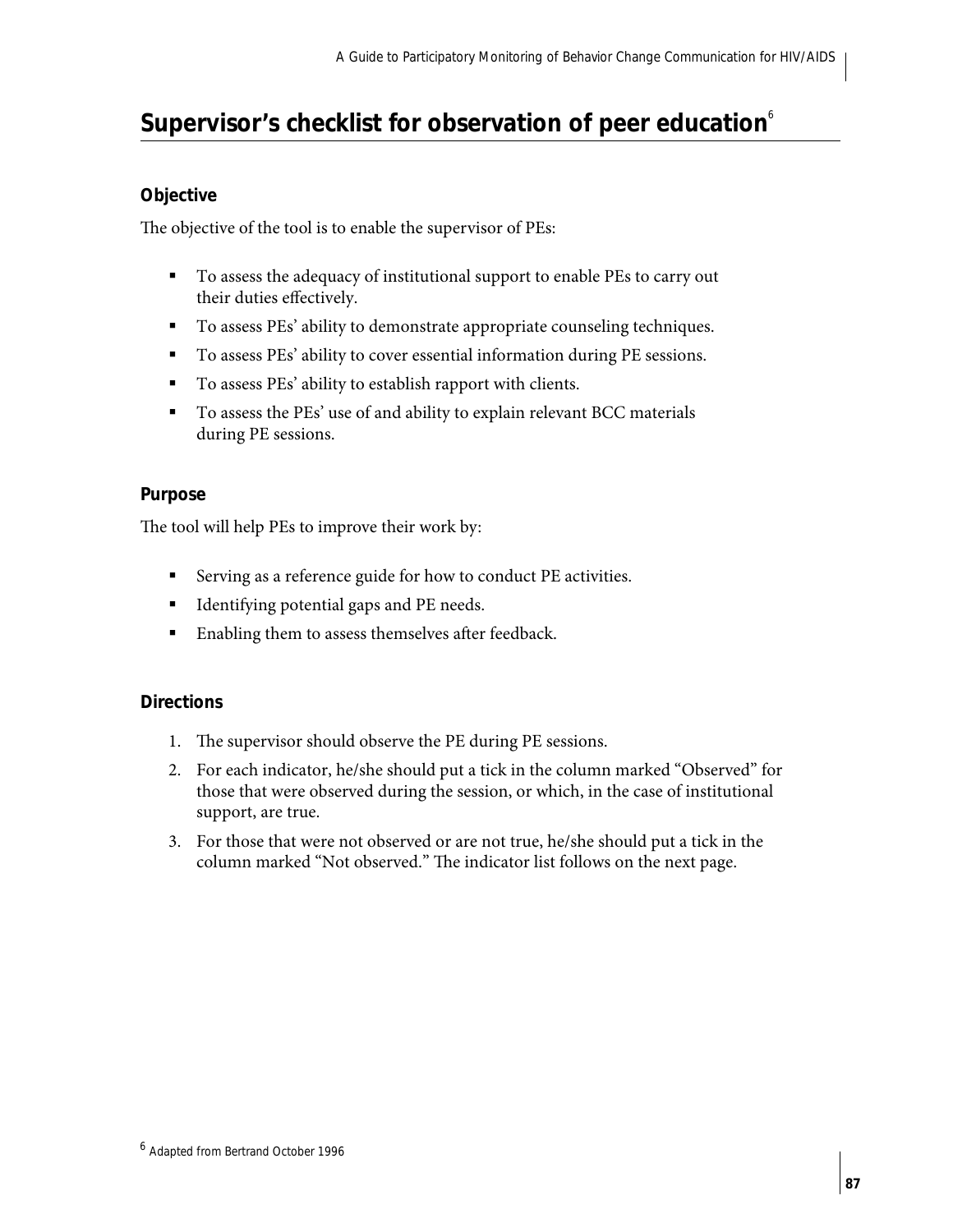# **Indicator list for use in observing PEs**

| <b>Indicator</b>                                                                                       | <b>Observed</b> | Not observed |
|--------------------------------------------------------------------------------------------------------|-----------------|--------------|
| 1. Adequacy of institutional support                                                                   |                 |              |
| Peer education procedures are provided to the PE in written form.                                      |                 |              |
| Trained PEs work in relevant locations.                                                                |                 |              |
| In case of turnover, replacement PEs receive similar training in<br>peer education.                    |                 |              |
| 2. Demonstration of appropriate counseling techniques. The PE:                                         |                 |              |
| Assures the client of confidentiality.                                                                 |                 |              |
| Asks if the client has any questions.                                                                  |                 |              |
| Responds appropriately to the peer's questions.                                                        |                 |              |
| Encourages dialogue among risk group members.                                                          |                 |              |
| Shows evidence of problem solving ability.                                                             |                 |              |
| Able to deal with unexpected comments or questions.                                                    |                 |              |
| 3. Coverage of essential information during PE sessions. The PE:                                       |                 |              |
| Covers essential points outlined during training.                                                      |                 |              |
| Gives accurate, relevant information on the behavior/selected<br>option of interest to the peer.       |                 |              |
| Gives information on other relevant health issues and services.                                        |                 |              |
| Refers the client to appropriate services.                                                             |                 |              |
| 4. Socio-emotional rapport. The PE:                                                                    |                 |              |
| Gives full attention to peer with no interruptions.                                                    |                 |              |
| Shows respect and encourages the peer.                                                                 |                 |              |
| Asks mainly open-ended questions.                                                                      |                 |              |
| Encourages the active participation of the peer.                                                       |                 |              |
| Compliments and reassures peer's concerns.                                                             |                 |              |
| Uses appropriate nonverbal communication<br>(appearance, posture, gestures, facial expressions, tone). |                 |              |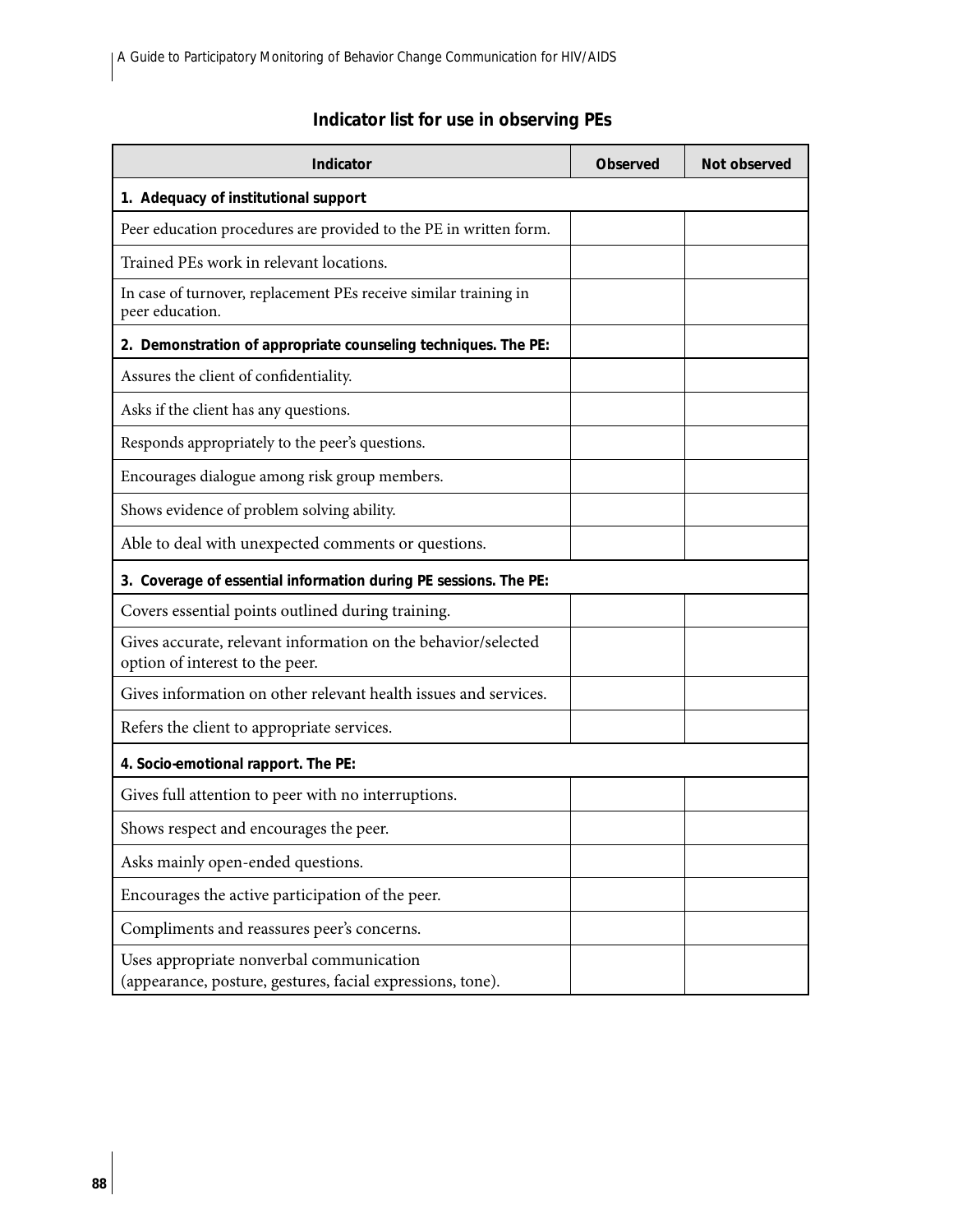| Indicator                                                                                           | Observed | Not observed |
|-----------------------------------------------------------------------------------------------------|----------|--------------|
| 5. Use of BCC materials during PE sessions. The PE:                                                 |          |              |
| Routinely provides relevant BCC materials to the peer.                                              |          |              |
| Encourages questions based on the materials.                                                        |          |              |
| Allows the peer to examine the materials on his/her initiative.                                     |          |              |
| Discusses with the peer the meaning of the BCC materials,<br>including drawings, and picture codes. |          |              |
| Encourages the use of audiovisuals.                                                                 |          |              |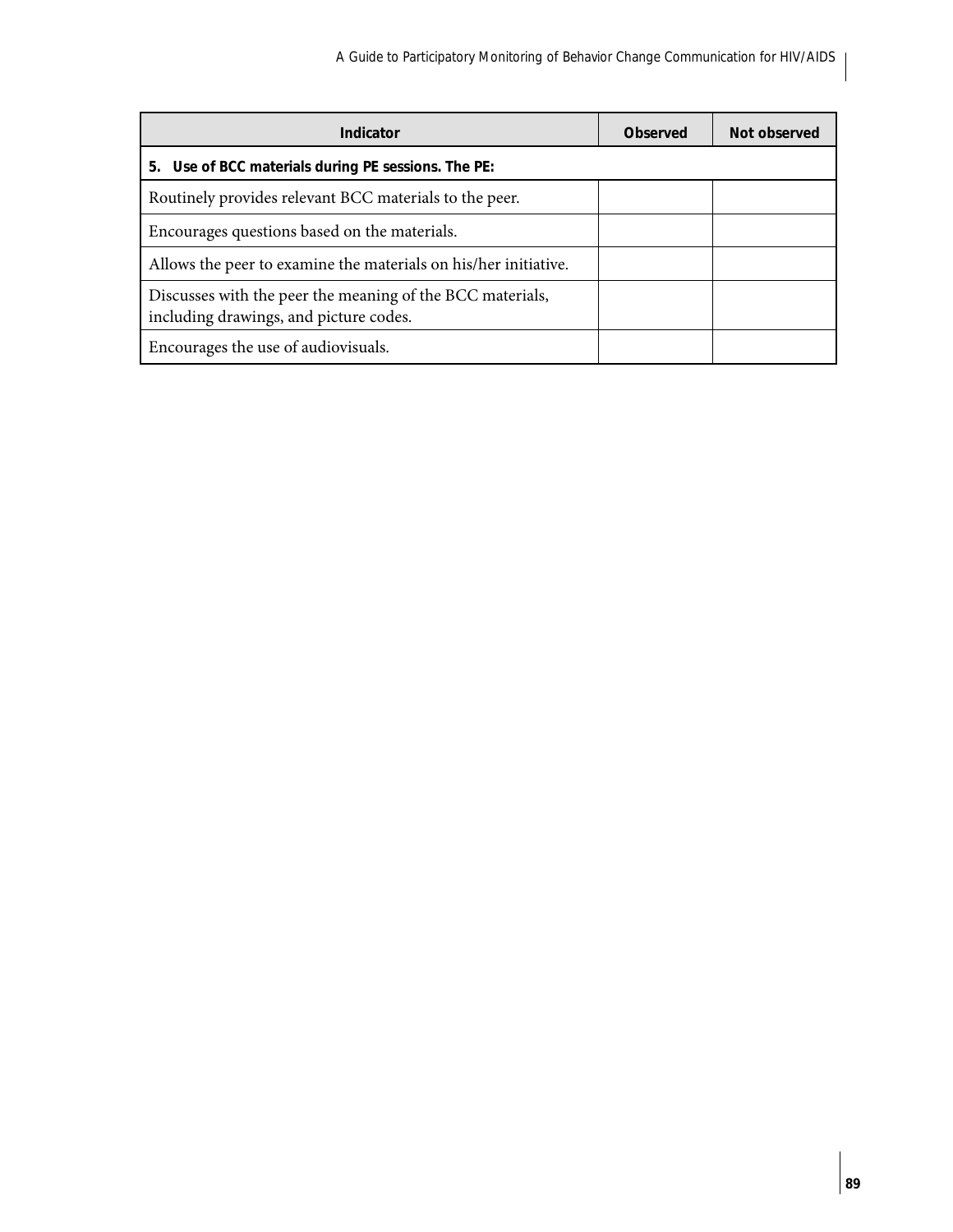# **<sup>90</sup>Local level tracking tool**<sup>7</sup>

| Type of BCC activity               | Date(s) of the<br>activity | th the twore below, hot and describe the DOO activities that project statementers participated in daring the hot reporting quarter.<br>Organizations involved<br>in planning and<br>implementing activity | Location of event                                               | Stakeholder<br>who<br>participated | Organization that<br>funded or provided<br>resources to activity | Newspaper clippings<br>or photograph<br>attached |
|------------------------------------|----------------------------|-----------------------------------------------------------------------------------------------------------------------------------------------------------------------------------------------------------|-----------------------------------------------------------------|------------------------------------|------------------------------------------------------------------|--------------------------------------------------|
|                                    |                            |                                                                                                                                                                                                           |                                                                 |                                    |                                                                  |                                                  |
|                                    |                            |                                                                                                                                                                                                           |                                                                 |                                    |                                                                  |                                                  |
|                                    |                            |                                                                                                                                                                                                           |                                                                 |                                    |                                                                  |                                                  |
|                                    |                            |                                                                                                                                                                                                           |                                                                 |                                    |                                                                  |                                                  |
|                                    |                            |                                                                                                                                                                                                           |                                                                 |                                    |                                                                  |                                                  |
|                                    |                            |                                                                                                                                                                                                           |                                                                 |                                    |                                                                  |                                                  |
|                                    |                            |                                                                                                                                                                                                           |                                                                 |                                    |                                                                  |                                                  |
|                                    |                            |                                                                                                                                                                                                           |                                                                 |                                    |                                                                  |                                                  |
| $Total$ <sub>_________</sub>       |                            |                                                                                                                                                                                                           | Total ______                                                    |                                    |                                                                  |                                                  |
| (Put number of BCC<br>activities.) |                            |                                                                                                                                                                                                           | (Put number of<br>sites where BCC<br>activities took<br>place.) |                                    |                                                                  |                                                  |

In the table below, list and describe the BCC activities that project stakeholders participated in during the last reporting quarter.

7 Add more rows, if needed. Adapted from White Ribbon Alliance 2004.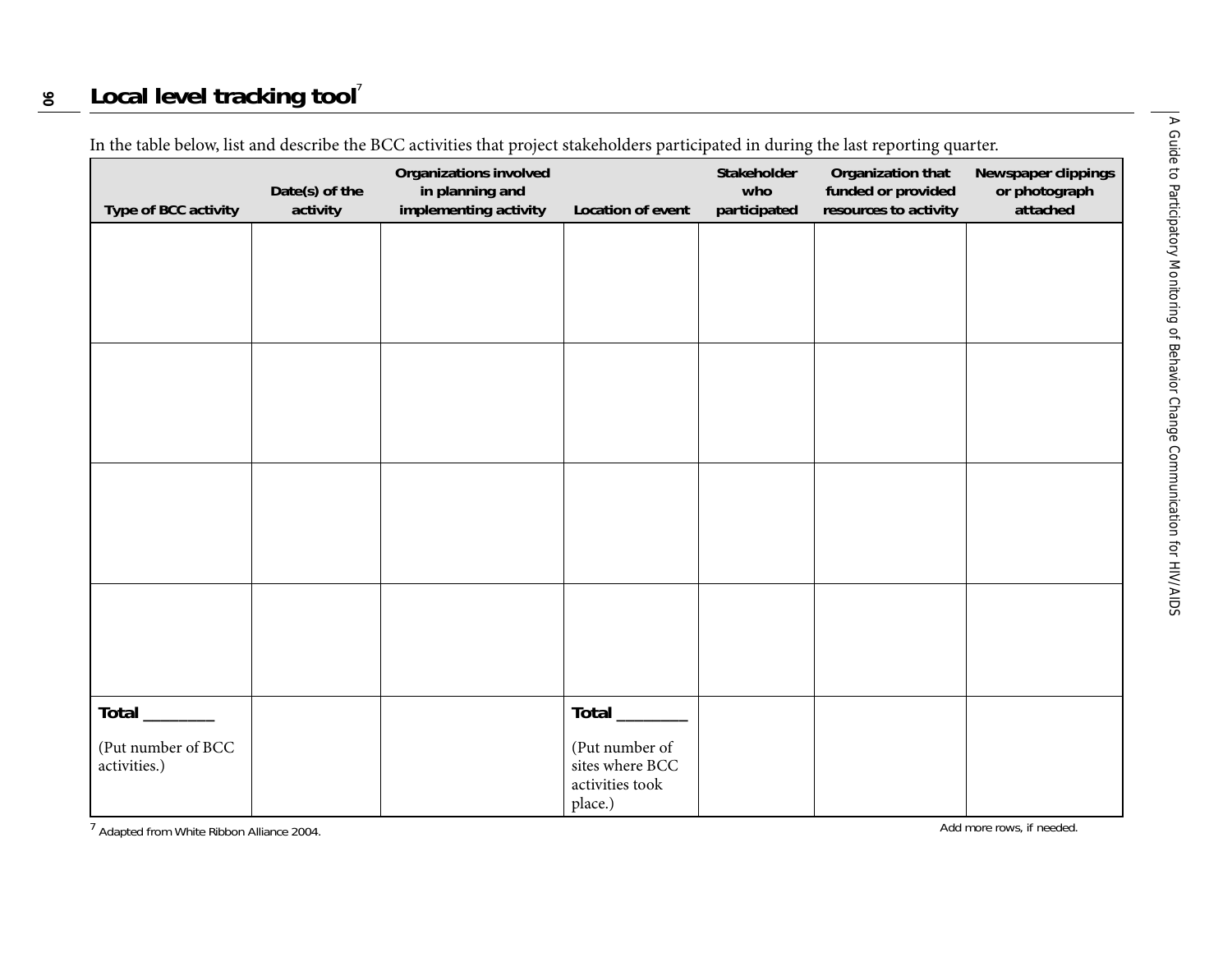# **Appendix II: Participatory monitoring orientation training module**

# **Participatory monitoring orientation training module**

**This section of the guide provides the essential elements of a training on participatory monitoring. Included in this training module are:**

- Expectations and ground rules.
- ! Sample goals and objectives.
- ! A sample training agenda.
- **EXECUTE:** Icebreaker and refresher exercises.
- ! Methods for monitoring and evaluating your training program.
- ! Training exercises.

**These resources are intended to give you sample materials and ideas for how you might conduct a training workshop on PM for your program. They will need to be adapted for your participants' and programming needs.**

# **Expectations and ground rules**

- 1. Start the training program with a discussion about the participants' expectations for the workshop. List them on a flip chart.
- 2. On another page of the flip chart, ask participants for ground rules for the workshop. If the participants determine the rules, they are more likely to help ensure that the workshop runs smoothly.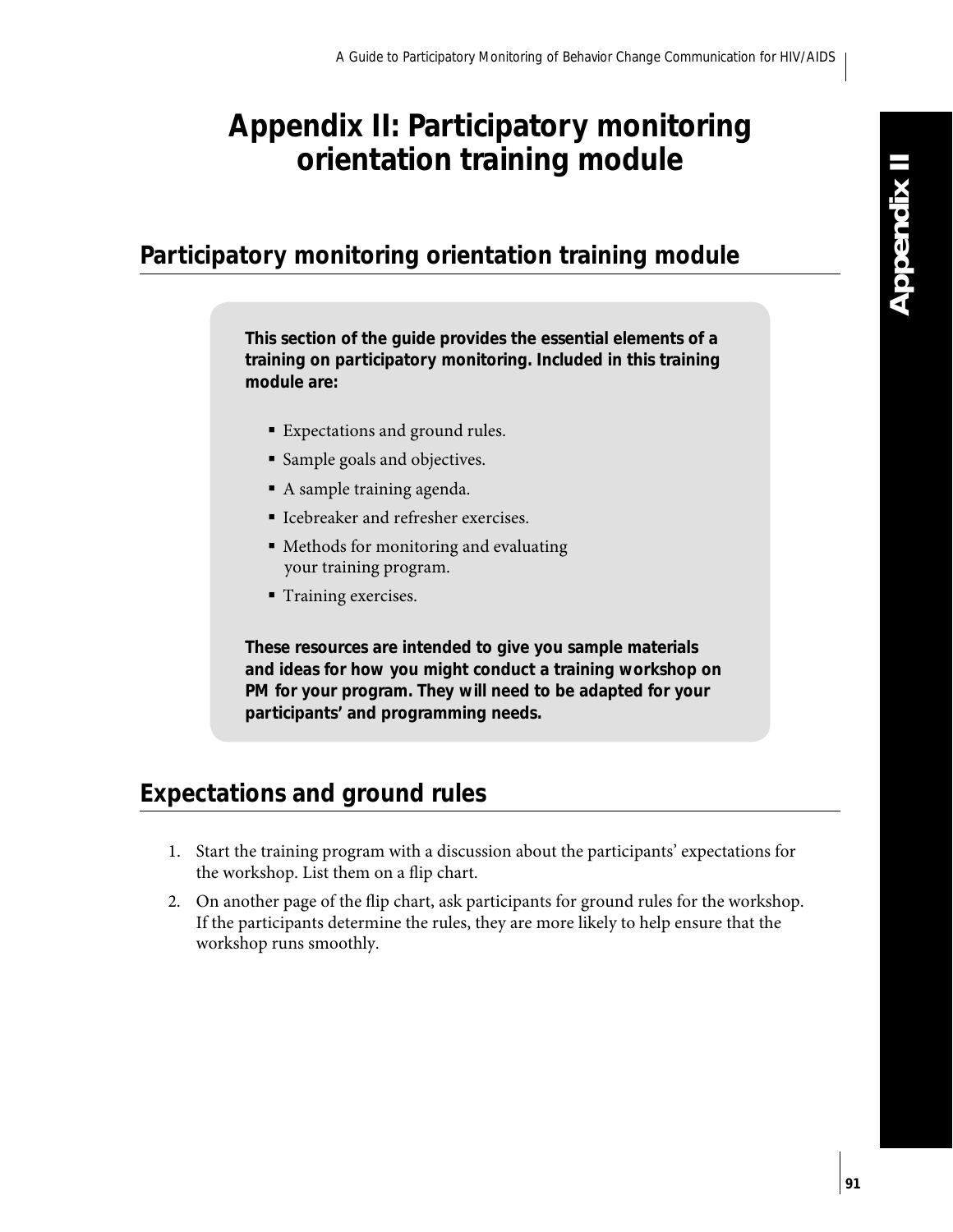# **Goal and objectives**

- 1. Share the goal and objectives of the training workshop with the participants. (See the sample goal and objectives below.)
- 2. Compare these with participants' expectations. If there are significant differences or additions, work with the participants to adjust the workshop goals and objectives.

# **Sample goal**

To engage local implementing agencies and communities in gathering and using information to improve their programs.

# **Sample objectives**

- **•** Participants will become familiar with the definition and purpose of PM.
- ! Participants will learn how to apply PM tools in their work.
- ! Participants will develop appropriate formats for feedback to local partners and communities.

# **Ice breakers and refresher exercises**

- 1. Conduct an icebreaker exercise to help introduce participants to each other and break the ice at the beginning of the workshop. The exercise is particularly effective if the icebreaker encourages humor. For instance, you can ask participants to introduce themselves to the group and tell one surprising, little known fact about themselves (for example, their love of waltzing or surfing).
- 2. Throughout the workshop, particularly in the afternoons, take short breaks to do refresher exercises.
- 3. Ask participants to volunteer to lead their own ideas for refresher exercises. You might include one refresher related to M&E, such as the one on the next page.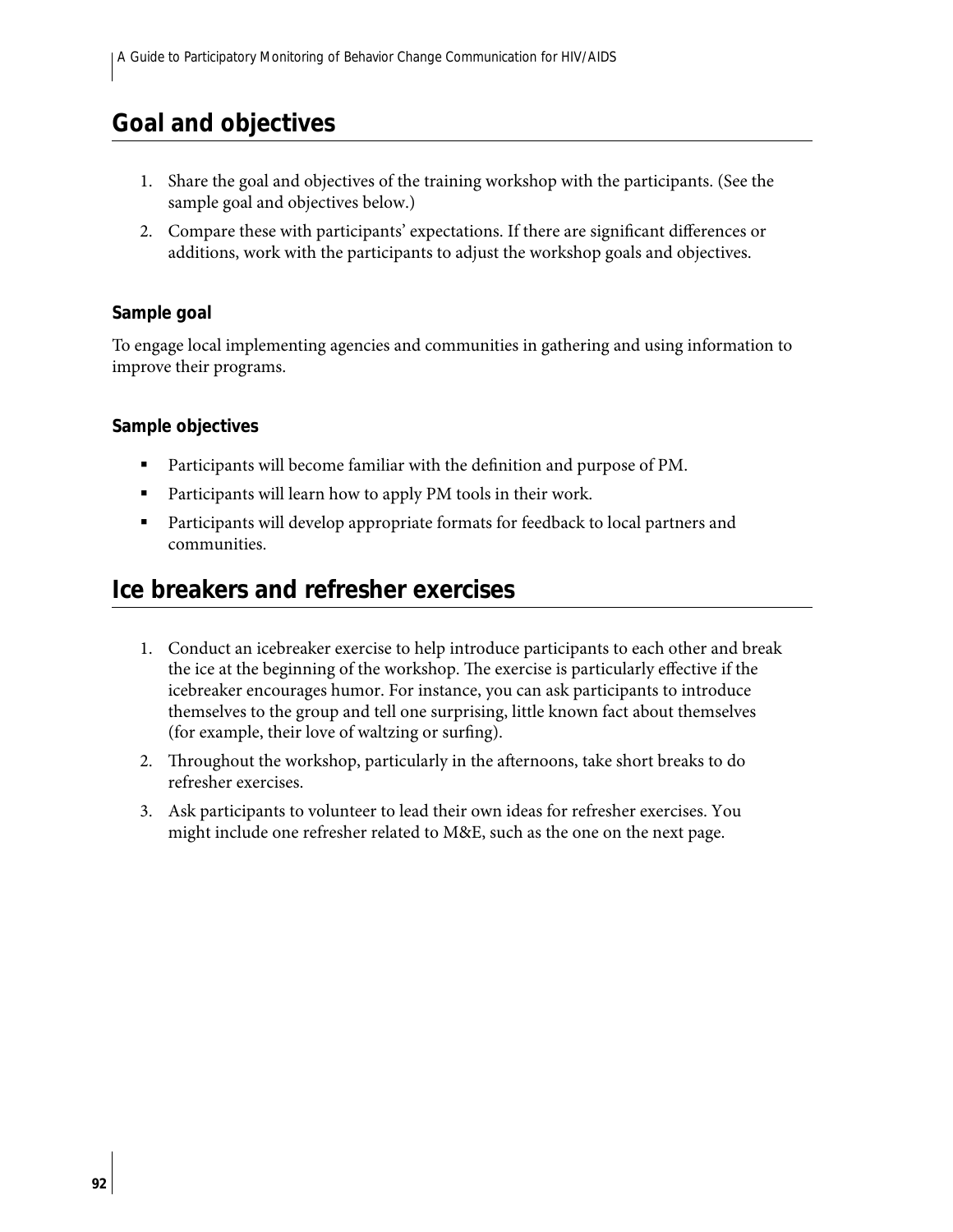# **Refresher related to monitoring and evaluation**

This refresher gets participants out of their seats and is a quick (and, hopefully, fun) way of gathering information about the participants related to their experience with M&E.

# **Directions**

Ask all participants to stand up. Point to a long empty space along the length of the room and explain that it represents a scale, with zero on one end and the highest point of the scale (20+) on the other. You would like all participants to line up along the scale according to their answer to the following questions:

- ! How many years have you been working on HIV/AIDS?
- ! How many years have you been working on BCC?
- ! How many years have you been working on M&E?
- ! How many times has your program been evaluated?
- ! How many evaluations have you helped to conduct?
- ! How many tens of miles have you traveled to get to this workshop  $(scale = 0-200+)$

Ask participants to remark on what they have learned about each other from the exercise.

(Adapted from INTRAC 2003)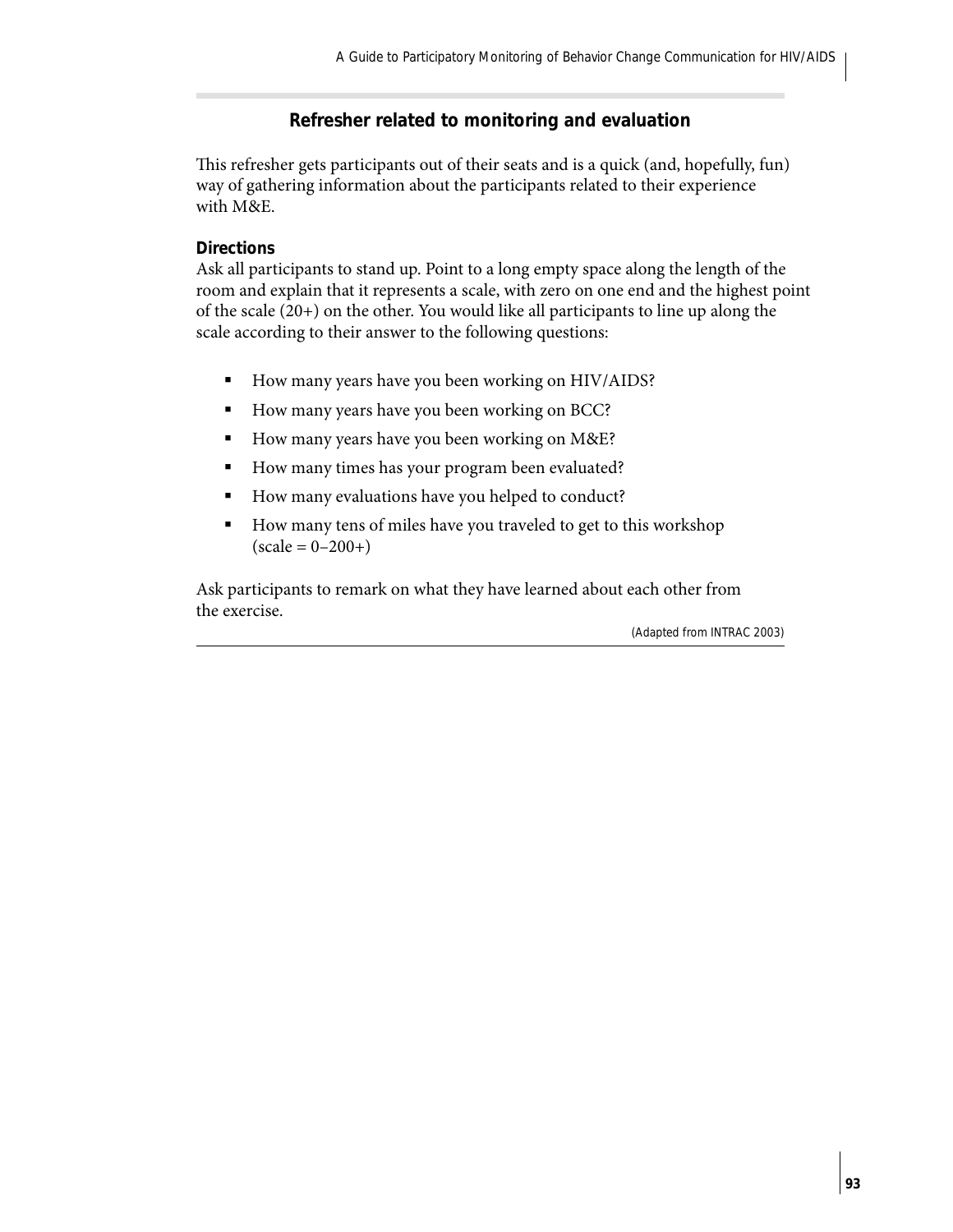| Sample agenda for PM training workshop<br>(For participants familiar with basic concepts of M&E) |                                                                   |                                                                      |                                                                |  |  |  |
|--------------------------------------------------------------------------------------------------|-------------------------------------------------------------------|----------------------------------------------------------------------|----------------------------------------------------------------|--|--|--|
| Day 1                                                                                            | Day 2                                                             | Day 3                                                                | Day 4                                                          |  |  |  |
| 8:30-9:00 - Welcome and<br>introductions                                                         | 8:30-9:00 - Recap: Chart<br>of participants likes<br>and dislikes | 8:30-9:00 - Recap<br>9:00-9:40 - Presentations of                    | 8:30-9:00 - Recap: Chart of participants likes<br>and dislikes |  |  |  |
| 9:00-9:30 - Expectations and<br>ground rules                                                     | 9:00-9:40 - Identification of                                     | findings from field testing                                          | 9:00-9:40 - Feedback                                           |  |  |  |
| 9:30-9:40 - Workshop goal and                                                                    | gaps, concerns, and potential<br>additional tools                 | 9:40-10:00 - Tea break                                               | 9:40-10:00 - Tea break                                         |  |  |  |
| objectives                                                                                       | 9:40-10:00 - Tea break                                            | $10:00-12:00$ - Presentations of<br>findings from field testing (10) | 10:00-10:30 - Key recommendations<br>on Feedback               |  |  |  |
| 9:40-10:00 - Tea break                                                                           | 10:00-11:30 - Identification of                                   | minutes per group)                                                   | $10:30-11:30$ – Role-play                                      |  |  |  |
| 10:00-12:00 - PM approaches                                                                      | gaps, concerns, and potential<br>additional tools                 | $12:00-1:30$ - Finalization of<br>tools                              | 11:30-1:30 - Documentation issues                              |  |  |  |
| 12:00-12:30 - Introduction to<br>PM tools                                                        | 11:30-12:00 - Field testing of<br>tools logistics                 |                                                                      |                                                                |  |  |  |
| $12:30-1:30$ - Review of PM<br>tools                                                             |                                                                   |                                                                      |                                                                |  |  |  |
| 1:30-2:30 - Lunch                                                                                | 12:00-evening - Field testing of<br>tools                         | 1:30-2:30 - Lunch                                                    | 1:30-2:30 - Lunch                                              |  |  |  |
| 2:30-3:50 - Presentations on<br>review of tools                                                  |                                                                   | 2:30-3:50 - Feedback issues                                          | 2:30-3:50 - Finalization of tools and follow-up                |  |  |  |
| 3:50-4:00 - Wrap-up                                                                              |                                                                   | 3:50-4:00 - Wrap-up                                                  | 3:50-4:00 - Wrap-up                                            |  |  |  |
| Timekeeper:                                                                                      | Timekeeper:                                                       | Timekeeper:                                                          | Timekeeper:                                                    |  |  |  |
| Rapporter:                                                                                       | Rapporter:                                                        | Rapporter:                                                           | Rapporter:                                                     |  |  |  |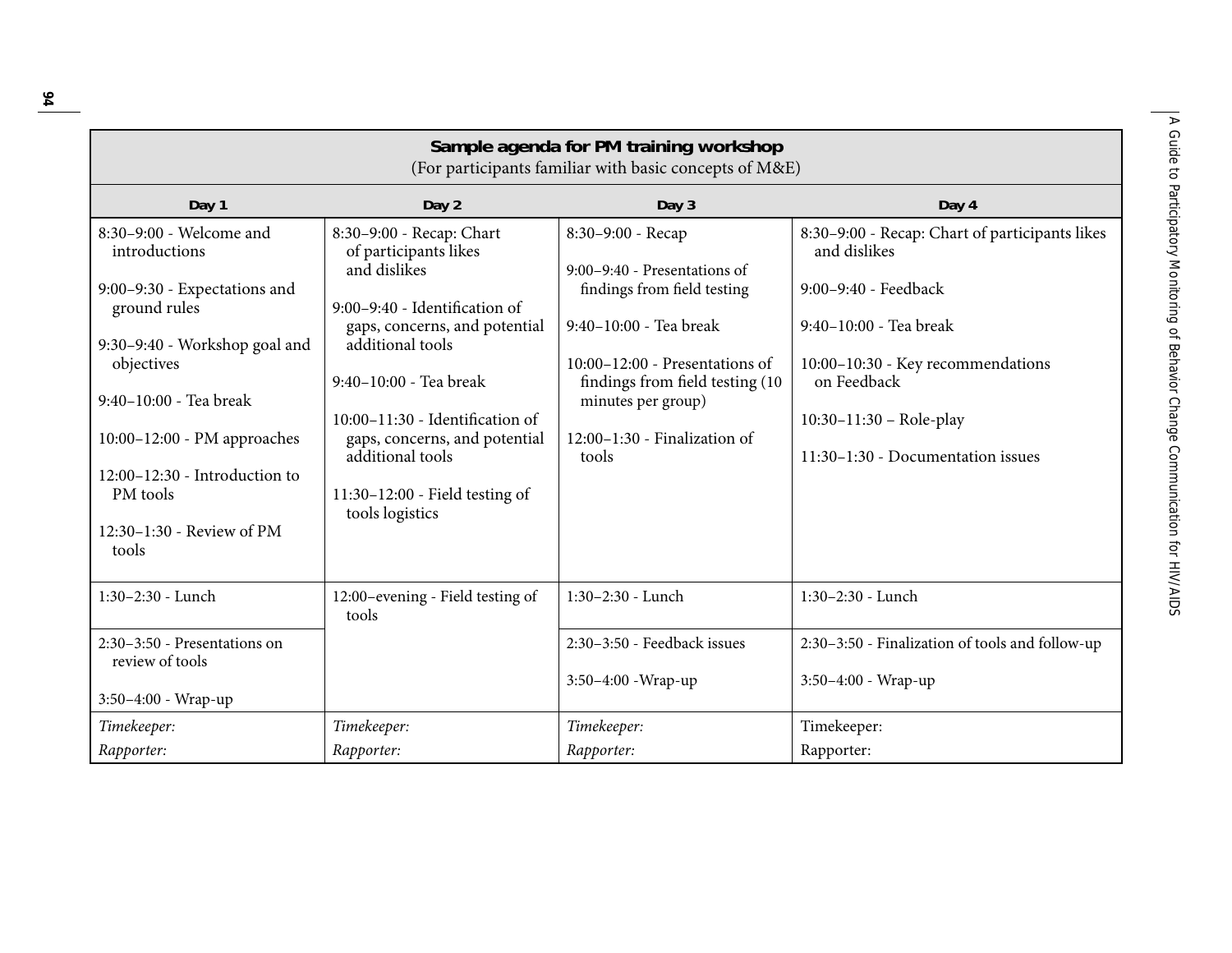| Sample Agenda for PM Training Workshop<br>(With introductory exercises on M&E for participants unfamiliar with basic concepts of M&E)                                                                                                                                                                                  |                                                                                                                                                                                                                                                                                                                               |                                                                                                                         |                                    |  |  |
|------------------------------------------------------------------------------------------------------------------------------------------------------------------------------------------------------------------------------------------------------------------------------------------------------------------------|-------------------------------------------------------------------------------------------------------------------------------------------------------------------------------------------------------------------------------------------------------------------------------------------------------------------------------|-------------------------------------------------------------------------------------------------------------------------|------------------------------------|--|--|
| Day 1                                                                                                                                                                                                                                                                                                                  | Day 2                                                                                                                                                                                                                                                                                                                         | Day 3                                                                                                                   | Day 4                              |  |  |
| 8:00-8:45 - Welcome,<br>introductions and expectations<br>8:45-9:00 - Workshop goals                                                                                                                                                                                                                                   | 8:00-8:30 - Recap and review of participants'<br>likes and dislikes<br>(2 participants)<br>8:30-9:15 - Getting the information you need-                                                                                                                                                                                      | 8:00-8:30 - Recap and review of<br>participants' likes and dislikes<br>(2 participants)<br>8:30-9:45 - Breakout groups: | Field testing of tools             |  |  |
| 9:00-9:15 - Ground rules                                                                                                                                                                                                                                                                                               | fish and boulders exercise, report back                                                                                                                                                                                                                                                                                       | brainstorming about problems<br>and existing forms                                                                      |                                    |  |  |
| 9:15-10:15 - Breakout groups:<br>discovering PM exercises<br>(and tea break)                                                                                                                                                                                                                                           | 9:15-10:15 - Presentation: How to do PM: steps<br>1-3, defining questions, needed information<br>and who to involve (and tea break)                                                                                                                                                                                           | 9:45-10:15 - Tea break                                                                                                  |                                    |  |  |
| 10:15-11:15 - Discovering PM<br>exercises and report back<br>11:15-12:00 - Measuring<br>success – card sorting exercise                                                                                                                                                                                                | 10:15-10:30 - Energizer<br>10:30-12:00 - Matrix and Stone Counting<br>Exercise                                                                                                                                                                                                                                                | 10:15-11:15 - Report back<br>$11:15-12:00$ - Introduction to new<br>tools                                               |                                    |  |  |
| 12:00-2:00 - Lunch                                                                                                                                                                                                                                                                                                     | 12:00-2:00 - Lunch                                                                                                                                                                                                                                                                                                            | 12:00-2:00 - Lunch                                                                                                      | 12:00-2:00 - Lunch                 |  |  |
| 2:00-3:15 measuring success-card<br>sorting exercise and report back<br>3:15-4:15 - Presentation: What is<br>a participatory approach to m&e<br>and why do it? (And tea break)<br>4:15-5:45 - Getting the<br>information you need-fish<br>and boulders exercise<br>5:45-6:00 - Wrap-up and likes<br>and dislikes cards | 2:00-2:15 Energizer (participants)<br>2:15-4:15 - Presentation: How to do PM:<br>Steps 4-6: Gathering, analyzing, and sharing<br>information and refining programs<br>(and tea break)<br>4:15-4:30 - Energizer (participants)<br>4:30-5:45 - Presentation: Feedback/speed back<br>5:45-6:00 - Wrap-up/likes and dislikes card | Introduction to new tools                                                                                               | Report back<br>4:00-5:00 - Wrap-up |  |  |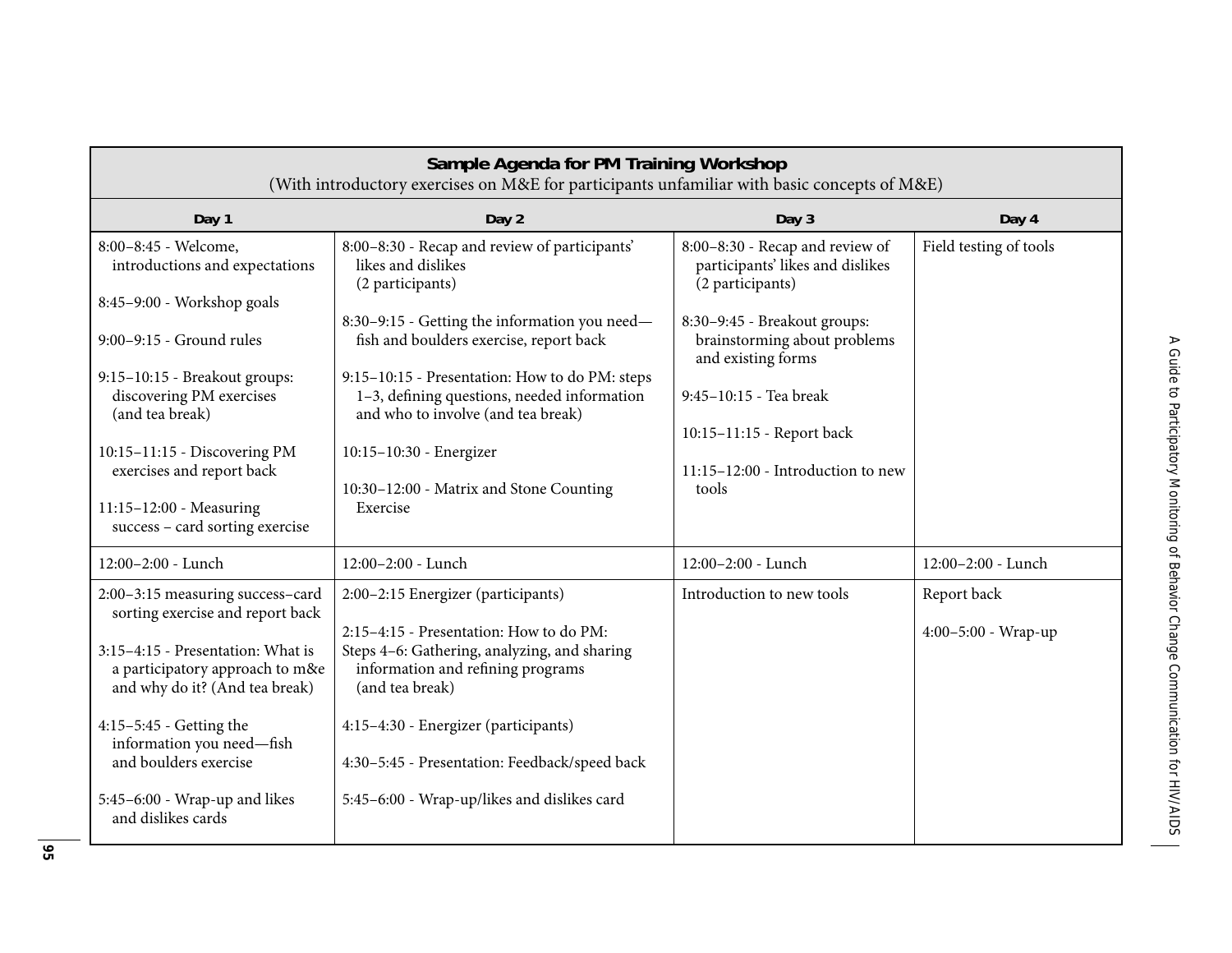# **Monitoring and evaluation of the training**

# **Daily monitoring and feedback**

End each day with an exercise to monitor the activities of the day. This enables participants to give their input and allows facilitators to be responsive to participants' needs during the course of the workshop.

- 1. A simple way to get positive and negative feedback from participants is to give each participant two index cards.
- 2. Ask them to write a plus sign at the top of one card, and in large letters below it, one thing they liked about the workshop.
- 3. On the other card, ask them to put a negative sign at the top of the card and one thing they disliked or feel could be improved about the workshop below it.
- 4. Collect the cards and review the feedback to decide if any changes should be made in the plans for the rest of the workshop.
- 5. Ask one participant to post the cards on the wall and present the findings at the beginning of the next day. If there are many participants, similar cards should be grouped together, or feedback can be summarized into a bar chart on likes and dislikes and displayed on an overhead projector.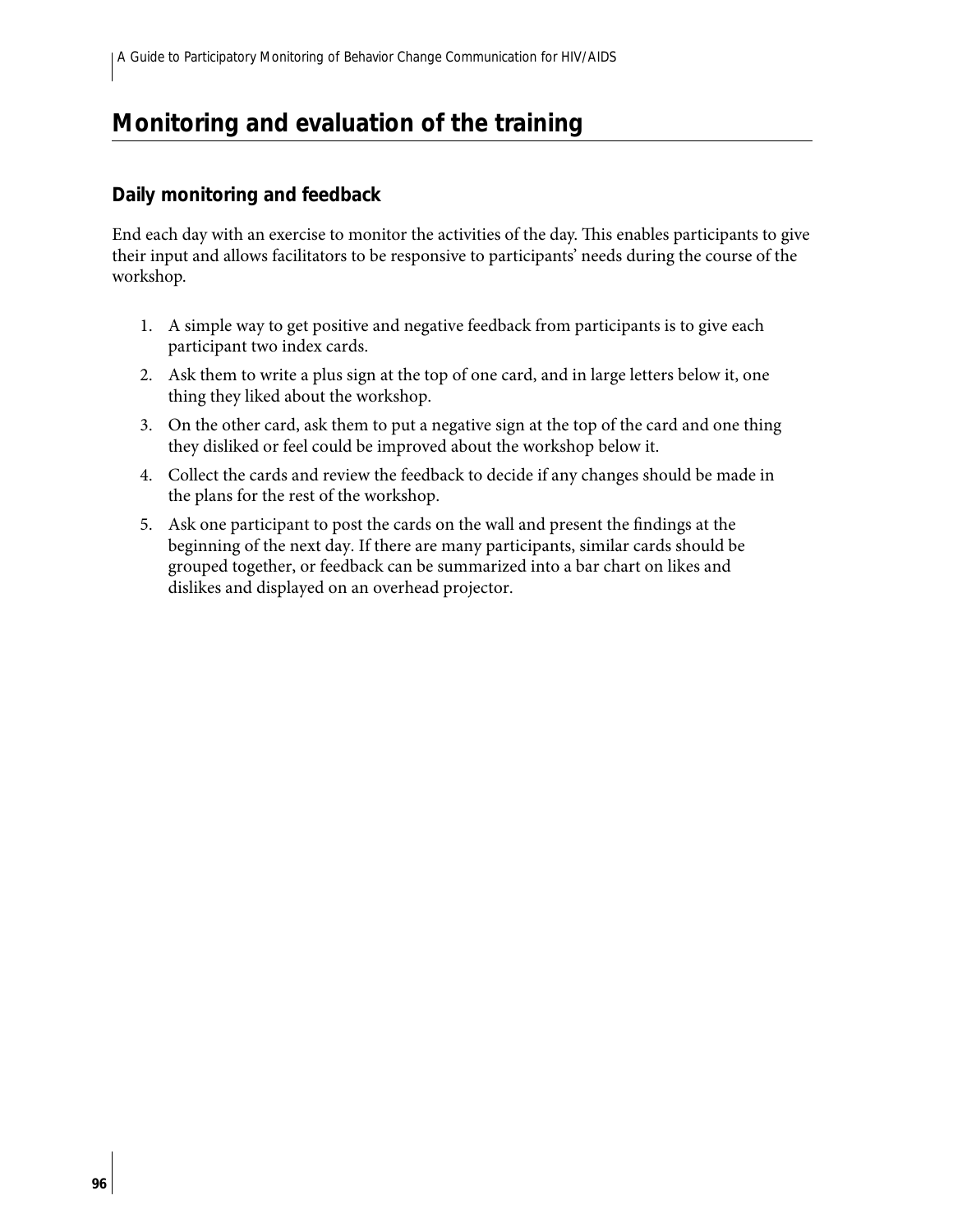# **Final evaluation**

An evaluation at the end of the workshop gives participants a chance to report their response to the workshop as a whole. The evaluation can be done informally, as a group, on flip charts, or individually on written forms that are handed to facilitators.

Questions for an evaluation could include the following:<sup>8</sup>

- ! Did the workshop meet your expectations?
- Did the workshop meet its goals and objectives?
- ! What did you learn?
- . What did you find most useful?
- " What did you find least useful?
- ! What could be improved about the workshop?
- ! What knowledge or skills learned from the workshop do you plan to use, or how do you plan to follow-up?

Participants could also be asked to rate the workshop (e.g., on a scale of one to five, with five being the highest) on the following:

- **Usefulness**
- ! Amount learned
- ! How enjoyable
- ! Likelihood of applying knowledge or skills learned in the future

### **Training exercises**

For participants who are unfamiliar with basic concepts of M&E, include exercises to introduce these concepts to the training workshop.

For all participants, conduct the "Community mapping" and "Fishes and boulders" exercises. The overall objective of these exercises is to explore existing communication patterns and gaps in the community and program. Participants will list sources of information such as voluntary counseling and testing centers, persons, and printed materials and will identify gaps or obstacles to getting the information needed to improve the program. Gaps they identify could include low-literacy skills of community, poor motivation of community, unnecessary information not contributing to behavior change, etc. The participation and sharing of perspectives that occur during these exercises help contribute to a more complete understanding of the barriers to risk reduction related to HIV/AIDS and their potential solutions. Brainstorming about solutions is an important aspect of the process.

The "Community mapping" and "Fishes and boulders" exercises follow.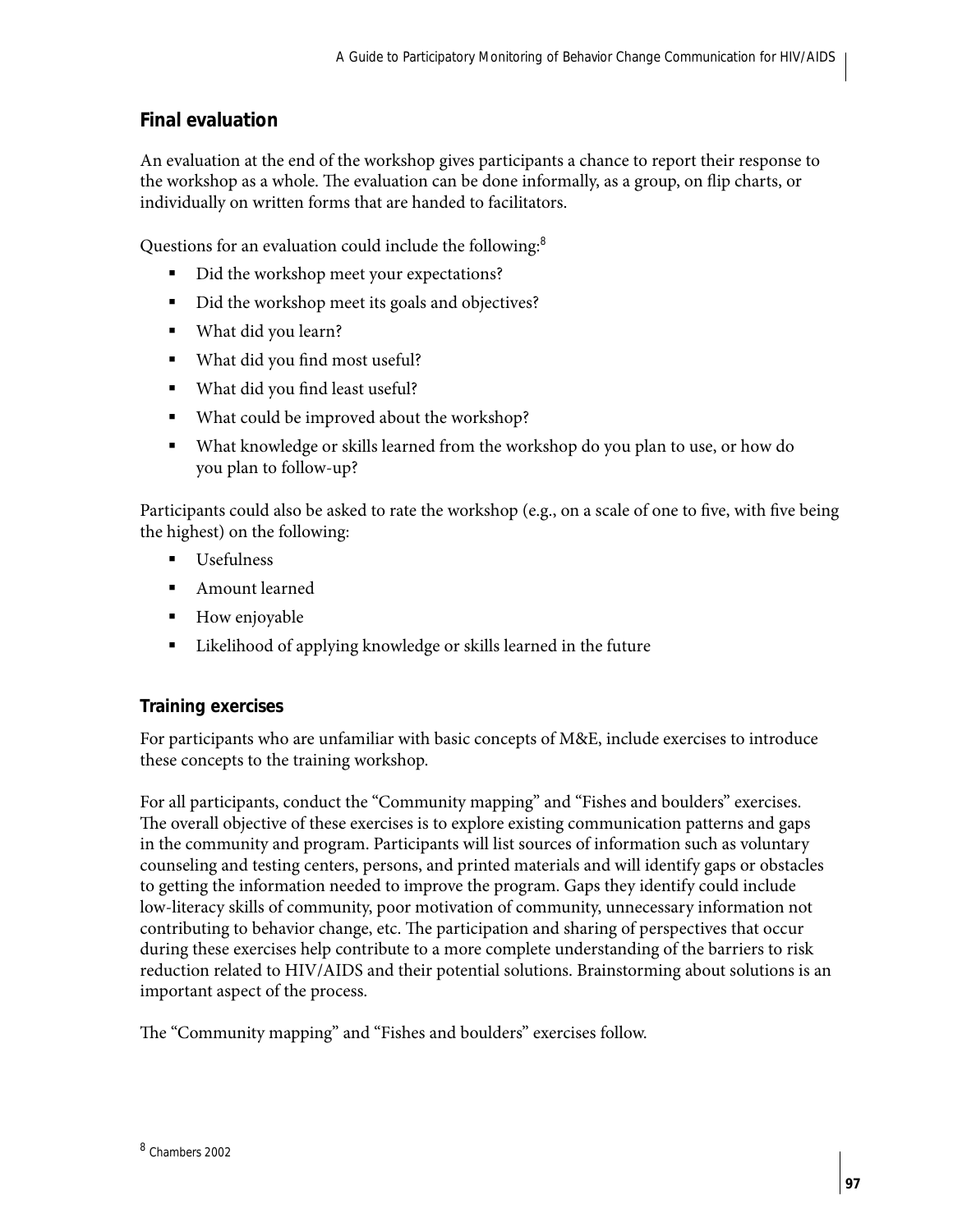# **Tool: Community and program mapping**

# **Objective**

The objective of community mapping is to explore sources of information on BCC.

# **Materials needed**

- ! Flip chart sheets (newsprint) 2 per group
- Colored markers

- 1. Divide participants into small groups of 10 or less.
- 2. Ask participants to draw a map of their community and identify clinics, district offices, institutions, gathering places, or persons from which they get information about BCC related to HIV/AIDS.
- 3. Ask participants to discuss what kind of information these places and persons provide.
- 4. Ask participants to draw another map of the flow of information about BCC for their program. This map should show how information flows among the main sources of information identified in their community mapping, including all program staff and volunteers involved in communication or the collection of information (e.g., community members, peer educators, supervisors, monitoring and evaluation officers, program managers, district health offices, clinics). Include in the map where participants send information about changes in behavior related to their communication efforts.
- 5. Specify the direction of the information flow by using arrows between the different sources of information. A double-headed arrow ( $\leftrightarrow$ ) indicates a two-way flow of information. The type of arrow should identify how well the information flows:
	- Use a solid arrow if the flow of information is good  $\rightarrow$ .
	- $\blacksquare$  Use an arrow with a broken line if the flow of information is problematic  $\rightarrow$ .
- 6. Ask participants to choose one or two sources of information and discuss whether the information they receive is sufficient and timely, necessary to do their job, difficult to understand, etc.
	- ! Have participants talk about additional information they could use to improve their jobs.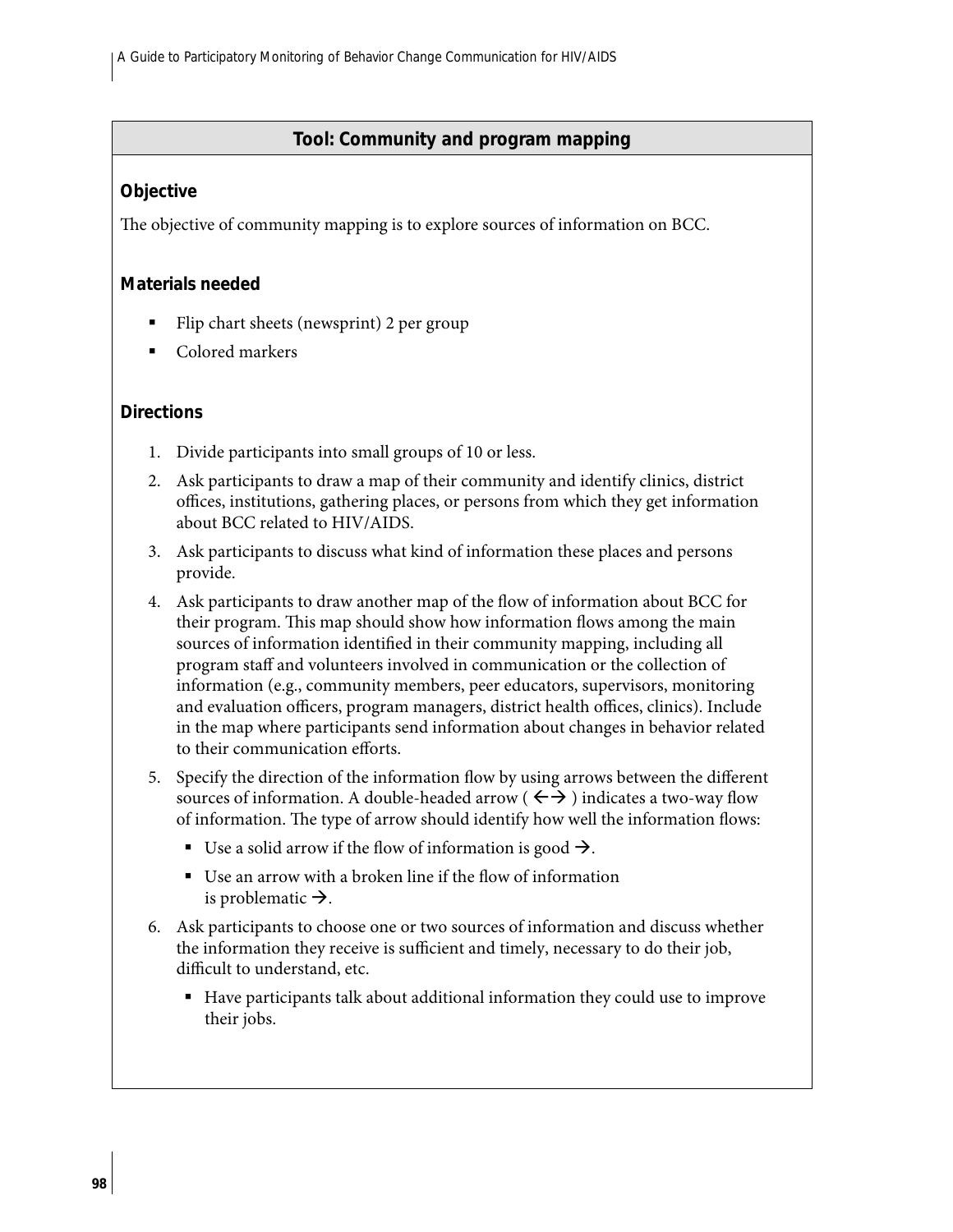# **Tool: Fishes and boulders exercise**

# **Objective**

The objective of this exercise is to explore obstacles and solutions to getting the information related to behavior change communication you need to effectively do your job.

# **Materials needed**

- ! Flip chart sheets (newsprint)
- Colored paper cut into the shapes of fishes, boulders, and stars in various sizes
- ! Tape
- **Markers**

- 1. Ask the group to first decide on a key question (from the card-sorting exercise or other indicator).
- 2. On the flip chart sheet, ask the group to draw a river from one end of the paper to the other; the left side represents the beginning of the river and the right side represents the opening to the ocean. Write the key question at the opening to the ocean. This is the fishes' winning line.
- 3. Using their community mapping, ask the group to identify the resources from which they can get the answer(s) to their key question. If no such resource exists, then identify the resource that could offer the information. Fishes will represent these resources. Write the name of each resource on different sizes of fish, giving more important resources the larger sizes.
- 4. Ask the group to identify obstacles to getting information or any other obstacles to appropriately address the problem. Examples are taboos about discussing sex, misconceptions about HIV/AIDS, inadequate data collection, clinics that do not respect privacy, etc. Boulders will represent these obstacles. Write the name of the obstacle on the boulders, giving the most difficult obstacles the larger sizes of boulders.
- 5. Tape the fish and the boulders along various places in the river. Discuss possible solutions to the obstacles. Write any bright ideas on the star-shaped pieces of paper and tape these on the flip chart paper.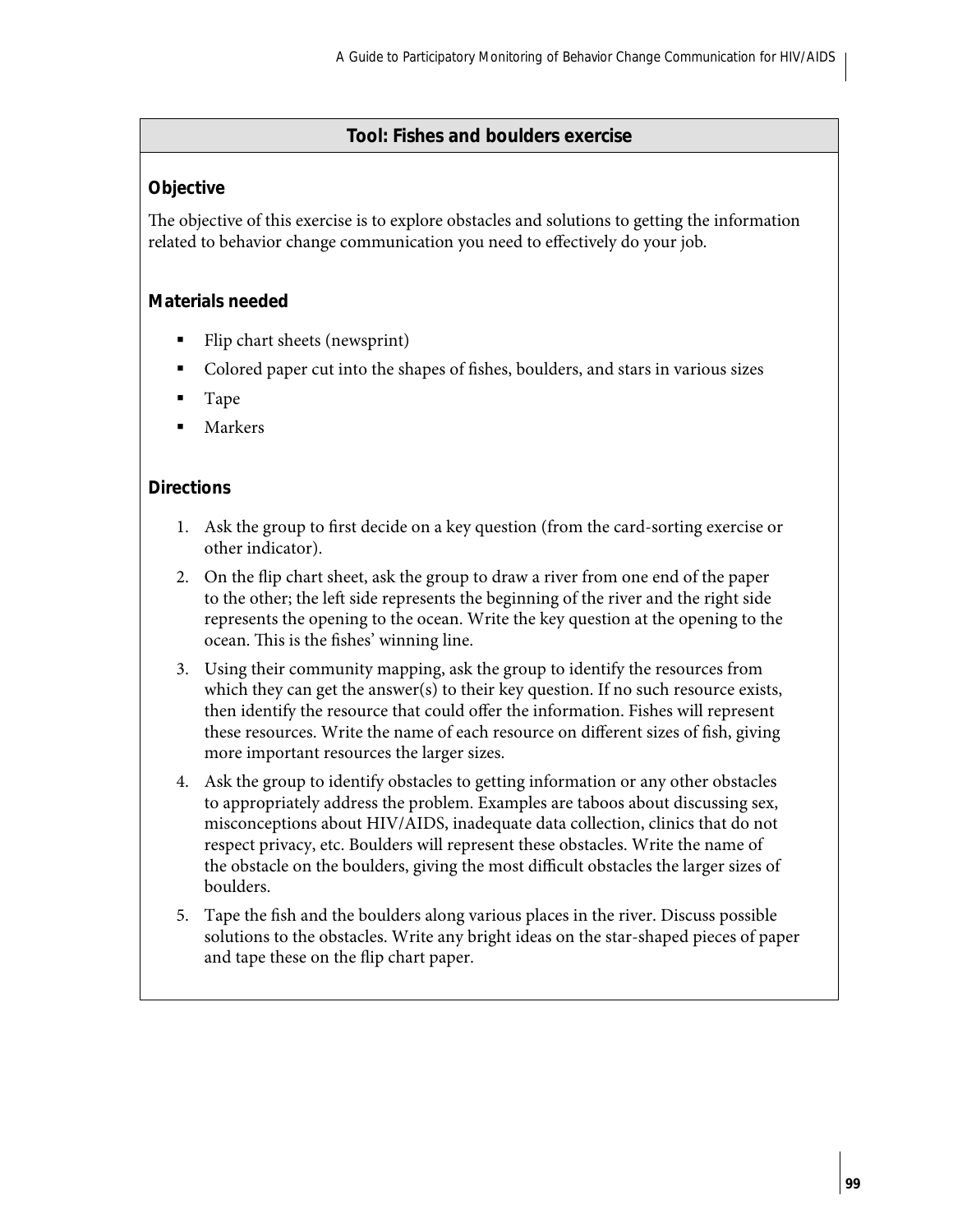# **Tool: Matrix**

# **Objective**

The objective of the matrix is to demonstrate a way to collect and organize information so that it can be easily analyzed by groups.

# **Materials needed**

- ! Flip chart sheets (newsprint) 2 per group
- Colored markers

- 1. Explain to participants the objective of the exercise: to demonstrate a way to collect and organize information so that it can be easily analyzed by groups.
- 2. Explain some background about a matrix. A matrix is a rectangular arrangement or table consisting of rows and columns that allows a group to rate, visualize and analyze group results. A matrix can help explore people's preferences, priorities or levels of satisfaction. For example it can assess satisfaction with types of health services, curriculums, or other activities provided by a health program. It can also be used for non-health-related issues, simply to get to know a group's preference, for example about what they like to drink at different times of the day.
- 3. Show participants some examples of a matrix (see next page).
- 4. Divide participants into groups of 10 people. Ask them to develop a matrix using any subject matter they would like to discuss. After deciding what subject matter they want to measure, they should draw a matrix and write the subject of concern and measurements along the first row and first column, and tally the count for each cell in the body of the matrix.
- 5. Together as a group, discuss and analyze the results. What does the group think about the results? What does the group think about how or why these results came about? What may have influenced these results?
- 6. Each group should then discuss how the matrix affected their ability to gather and analyze the information. How did it help or hinder the process?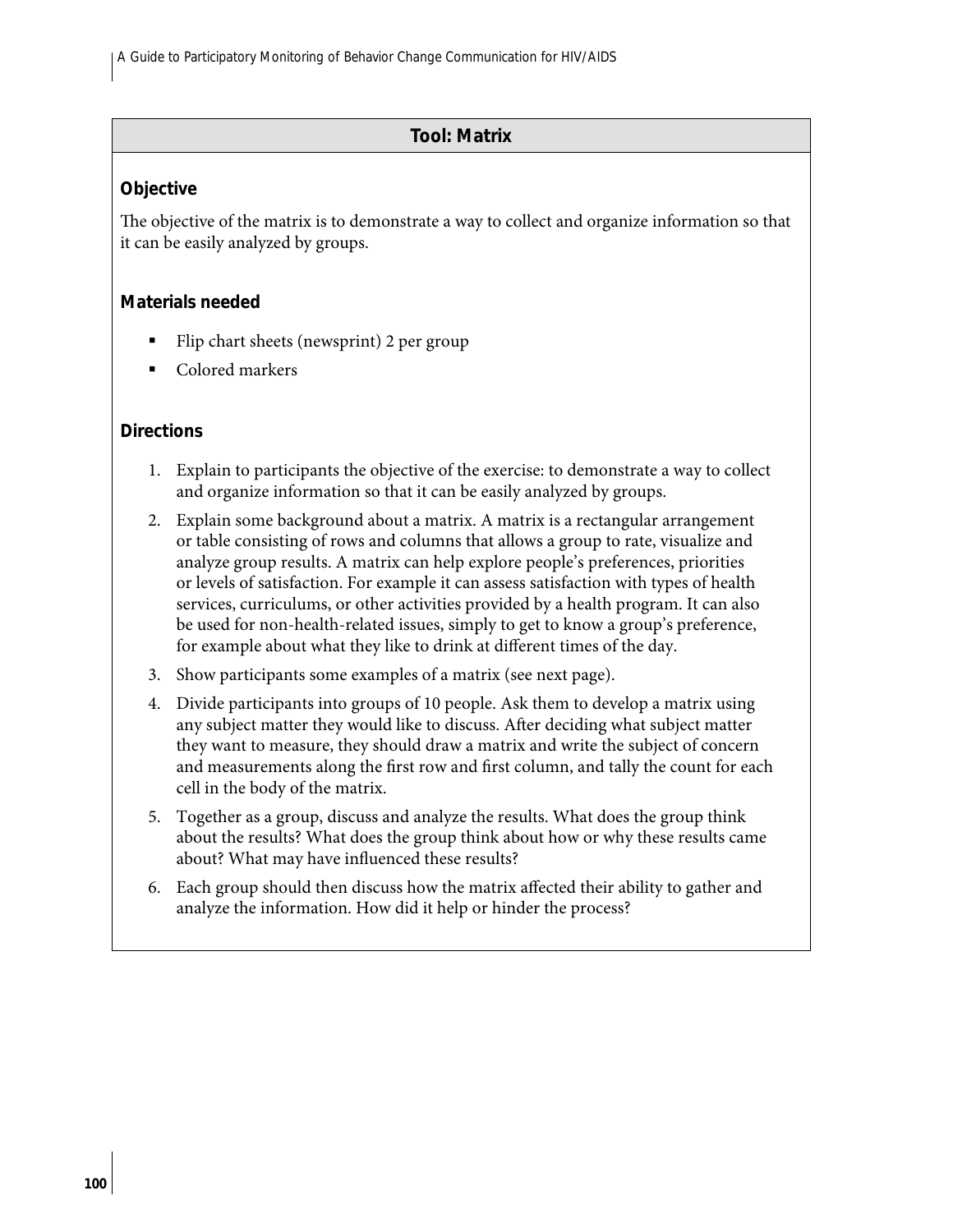| ---- p<br>Beverage preferences during time of day |                      |        |              |           |            |
|---------------------------------------------------|----------------------|--------|--------------|-----------|------------|
|                                                   | <b>Breakfast</b>     | 10:00  | Lunch        | 4:00      | After work |
| Tea                                               | 111                  | 1      | $\mathbf l$  |           |            |
| Coffee                                            | $\mathop{\text{ll}}$ | $1111$ | $\mathbf{1}$ | $\rm ll$  |            |
| Sodas                                             |                      |        | $\mathbf l$  | $\rm lll$ |            |
| <b>Milk</b>                                       |                      |        |              |           |            |
| Beer                                              |                      |        |              |           | $11111$    |

# **Samples of a Matrix**

| Likes and dislikes of HIV education activities |                                                     |       |     |  |  |  |
|------------------------------------------------|-----------------------------------------------------|-------|-----|--|--|--|
|                                                | <b>Theatre</b><br>Radio<br><b>Discussion groups</b> |       |     |  |  |  |
| Like                                           | 111                                                 | 11111 |     |  |  |  |
| Satisfactory                                   |                                                     |       | III |  |  |  |
| <b>Dislike</b>                                 |                                                     |       |     |  |  |  |

| Rating of difficulties in changing behavior related to HIV/AIDS |                           |                     |                   |  |
|-----------------------------------------------------------------|---------------------------|---------------------|-------------------|--|
|                                                                 | Negotiating condom<br>use | Going to VCT center | Talking about sex |  |
| <b>Difficult</b>                                                | $\mathbf{1}$              |                     |                   |  |
| Difficult but<br>able to do                                     | 111                       | $\mathbf l$         |                   |  |
| Easy                                                            |                           | 111                 | 11111             |  |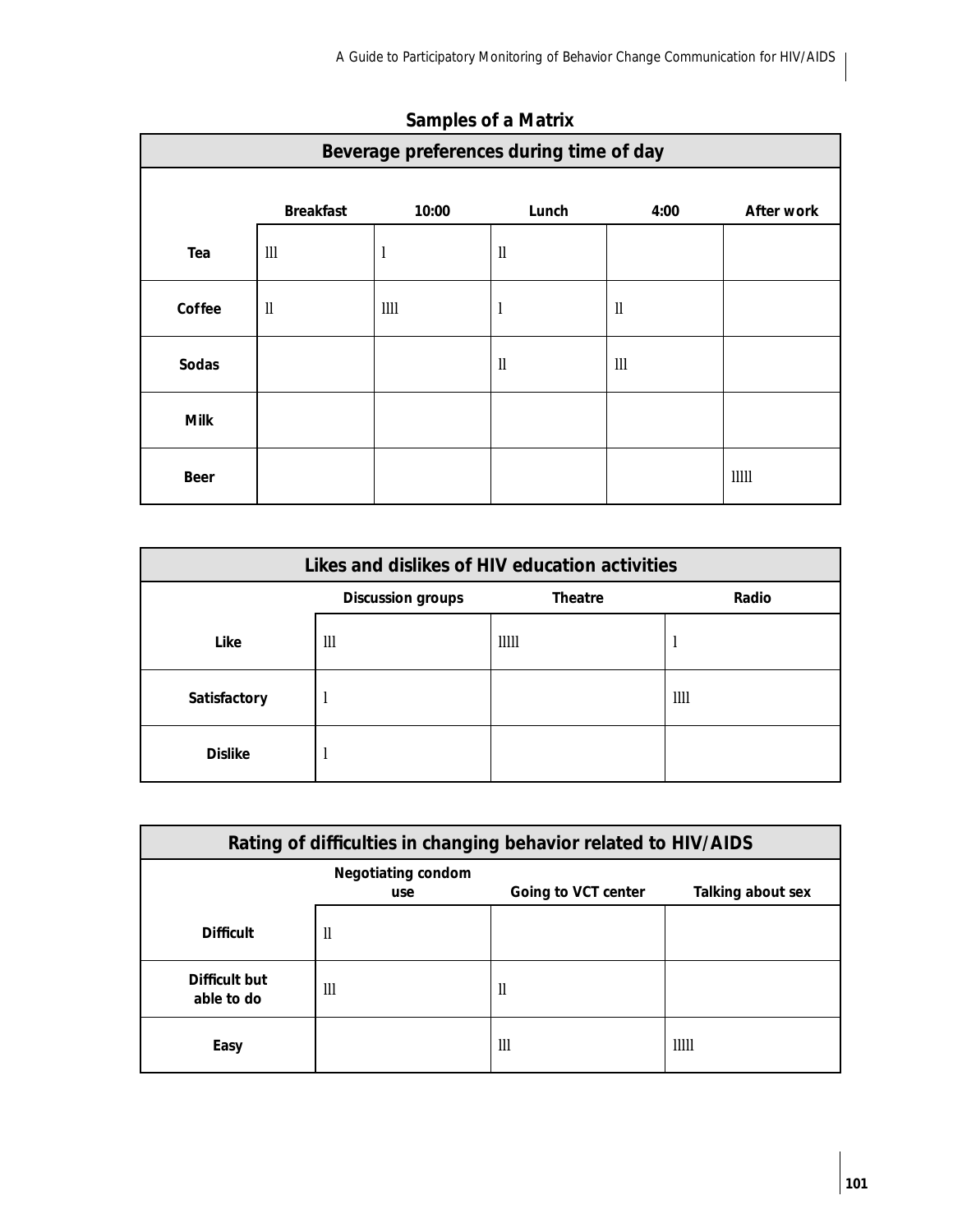A Guide to Participatory Monitoring of Behavior Change Communication for HIV/AIDS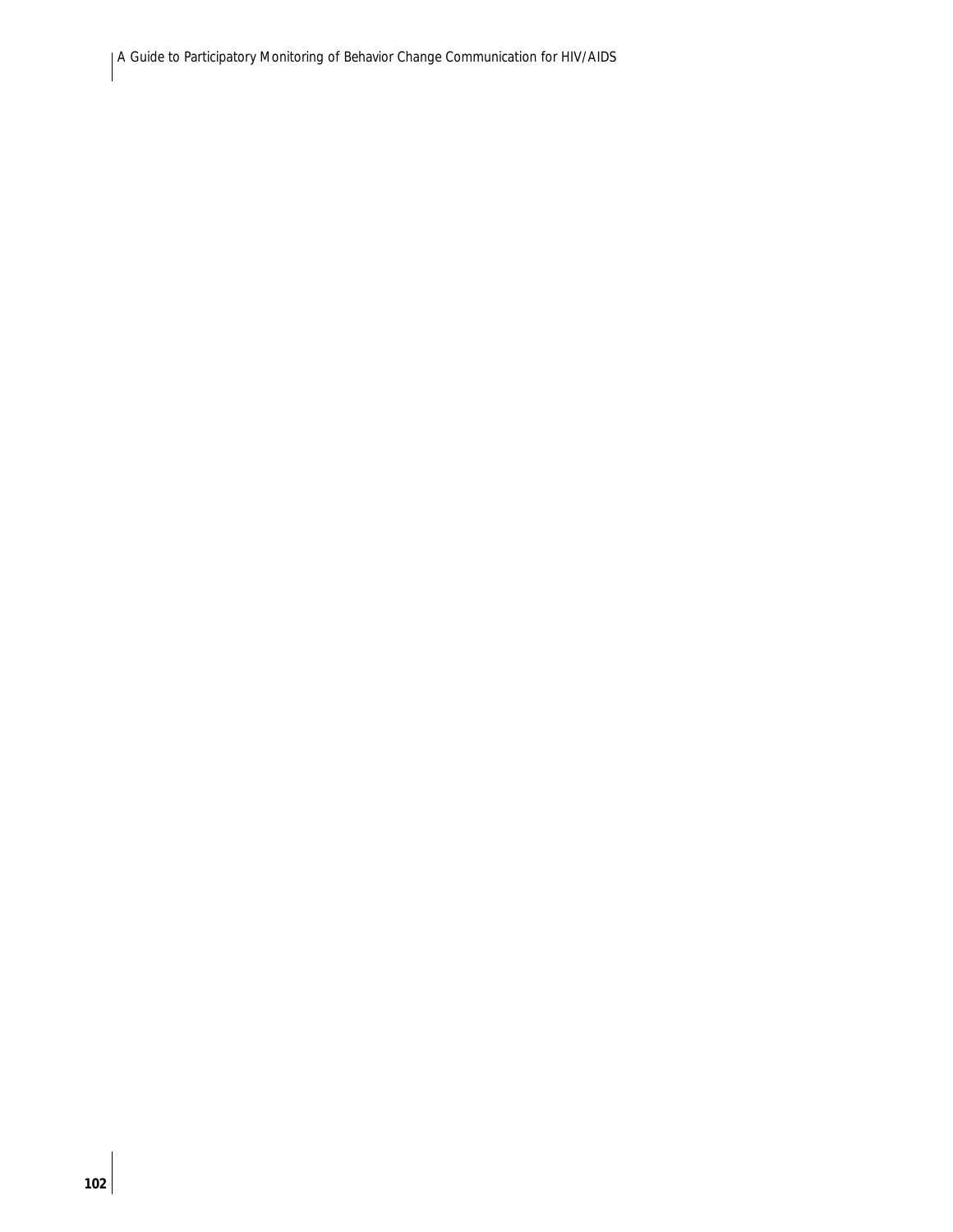# **References**

AIDS Control and Prevention Project (AIDSCAP). *Assessment and Monitoring of BCC Interventions: Reviewing the Effectiveness of BCC Interventions. Arlington, VA: Family Health* International (FHI); **(**no date**).**

Aubel J. *Participatory Monitoring for Hygiene Improvement*. Washington, DC: Environmental Health Project; 2004.

Aubel J. *Participatory Program Evaluation: A Manual for Involving Program Stakeholders in the Evaluation Process*. Calverton, MD: MACRO International; 1999.

Bertrand J, Escudero G. *Compendium of Indicators for Evaluating Reproductive Health Programs.* Measure Evaluation Manual Series, No. 6. Chapel Hill, NC: The Evaluation Project, University of North Carolina at Chapel Hill; 2001.

Bertrand J, Kincaid DL. *Evaluating Information-Education-Communication (IEC) Programs for Family Planning and Reproductive Health: Final Report of the IEC Working Group.* Chapel Hill, NC: The Evaluation Project, University of North Carolina at Chapel Hill; 1996.

Bertrand J, Magnani R, Rutenberg N. *Evaluating Family Planning Programs with a Chapter on*  Adaptations for Reproductive Health. Chapel Hill, NC: The Evaluation Project, University of North Carolina at Chapel Hill; 1996.

Bertrand JT, Kincaid DL. *Evaluating Information-Education-Communication (IEC) Programs for Family Planning and Reproductive Health. Observation Checklist for Evaluating Individual Counseling*. Chapel Hill, NC: Carolina Population Center; 1996.

Blackburn J, Chambers R, Gaventa J. *Mainstreaming Participation in Development.* OED Working Paper Series, No. 10. Washington, DC: World Bank; 2000.

Booth W, et al. *Participatory Monitoring, Evaluation and Reporting: An Organizational Development Perspective for South African NGOs.* Braamfontein, South Africa: PACT; 2001.

Chambers R. *Participatory Workshops: A Sourcebook of 21 Sets of Ideas and Activities.* London: Earthscan Publications; 2002.

Chambers R. *Whose Reality Counts? Putting the Last First.* London: Intermediate Technology Publications; 1997.

Clark J. *The World Bank and Civil Society in East Asia and the Pacific: An Issues Paper.* Unpublished paper. Washington, DC: World Bank; 2000.

Core Initiative. *Participatory Monitoring and Evaluation of Community- and Faith-based Programs: A Step-By-Step Guide for People Who Want to Make HIV and AIDS Services and Activities More Effective in Their Community.* Washington, DC: Core Initiative; 2004.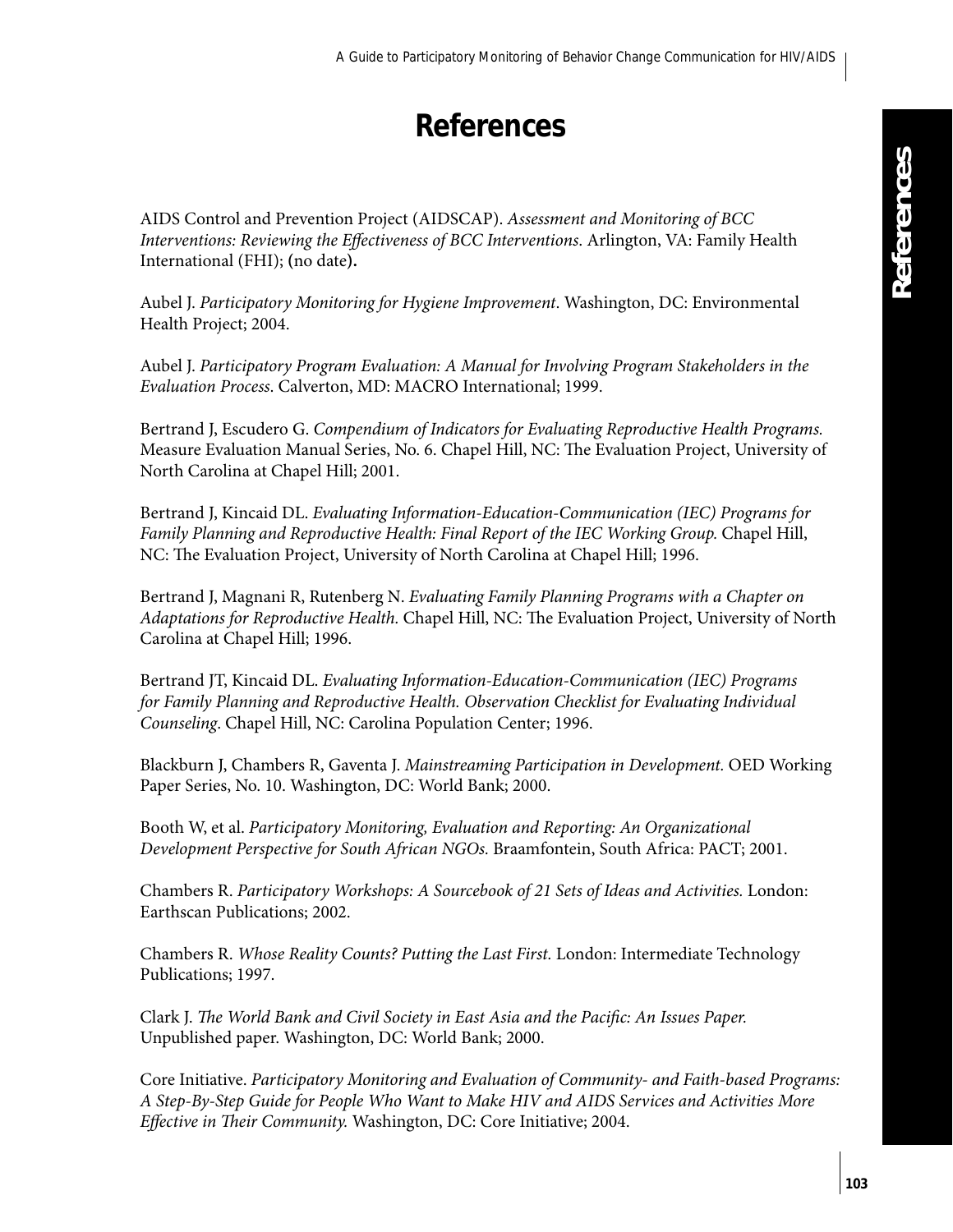Coupal F. *Results-based Participatory Monitoring & Evaluation 1.* Ottawa; 2001. Available at: http://www.mosaic-net-intl.ca/article-PM&E.PDF.

De Koning K. *Participatory Research in Health: Issues and Experiences.* Atlantic Highlands, NJ: Zed Books Ltd.; 1996.

Ellsberg M. *A Practical Guide for Evaluating Projects for Women's Empowerment.* Prepared for Swedish International Development Agency (SIDA); 1998.

EngenderHealth. *COPE Handbook: A Process for Improving Quality in Health Services.* New York: Engender Health; 2003.

Estrella M. *Learning from Change.* London: Intermediate Technology Publications Ltd.; 2000.

Estrella M, Gaventa J. *Who Counts Reality? Participatory Monitoring: A Literature Review.* Brighton,UK: Institute of Development Studies; 1998. Available at: http://www.ids.ac.uk/ids/ bookshop/wp/wp70.pdf.

Family Health International Nigeria. *Community-based Behavior Change Communication Strategy Development Training Manual.* Lagos: FHI; 2002.

Figueroa M, et. al. *Communication for Social Change: An Integrated Model for Measuring the Process and Its Outcomes.* New York: The Rockefeller Foundation; 2002. Available at: http:// 164.109.175.24/Documents/540/socialchange.pdf

Gill K. *If We Walk Together: Communities, NGOs and Government in Partnership for Health--The Hyderabad Experience.* Washington, DC: World Bank; 1999.

Guba E. *Fourth Generation Evaluation*. Thousand Oaks, CA: Sage Publications; 1990.

Guijt I. *Participatory Monitoring: Learning from Change.* IDS Policy Briefings, No. 12. Brighton, UK: Institute of Development Studies; 1998

Harvey E. *Guide for Participatory Appraisal, Monitoring and Evaluation (PAME).* Braamfontein, South Africa: The Mvula Trust; 2005.

Howard-Grabman L, Snetro G. *How to Mobilize Communities for Health and Social Change.*  Washington, DC: Johns Hopkins University Center for Communication Programs and Save the Children Federation; 2003.

Hughes H. *Developing a Participatory Monitoring Plan: Capacity Building Project in Mexico.* Washington, DC: Synergy Project; 2002.

International HIV/AIDS Alliance. *A Facilitators' Guide to Participatory Workshops with NGOs/ CBOs responding to HIV/AIDS.* Brighton, UK: International HIV/AIDS Alliance; 2003.

International Institute for Environment and Development. RRA Notes, No. 16, *Special Issue on Applications for Health.* London: IIED; 1992.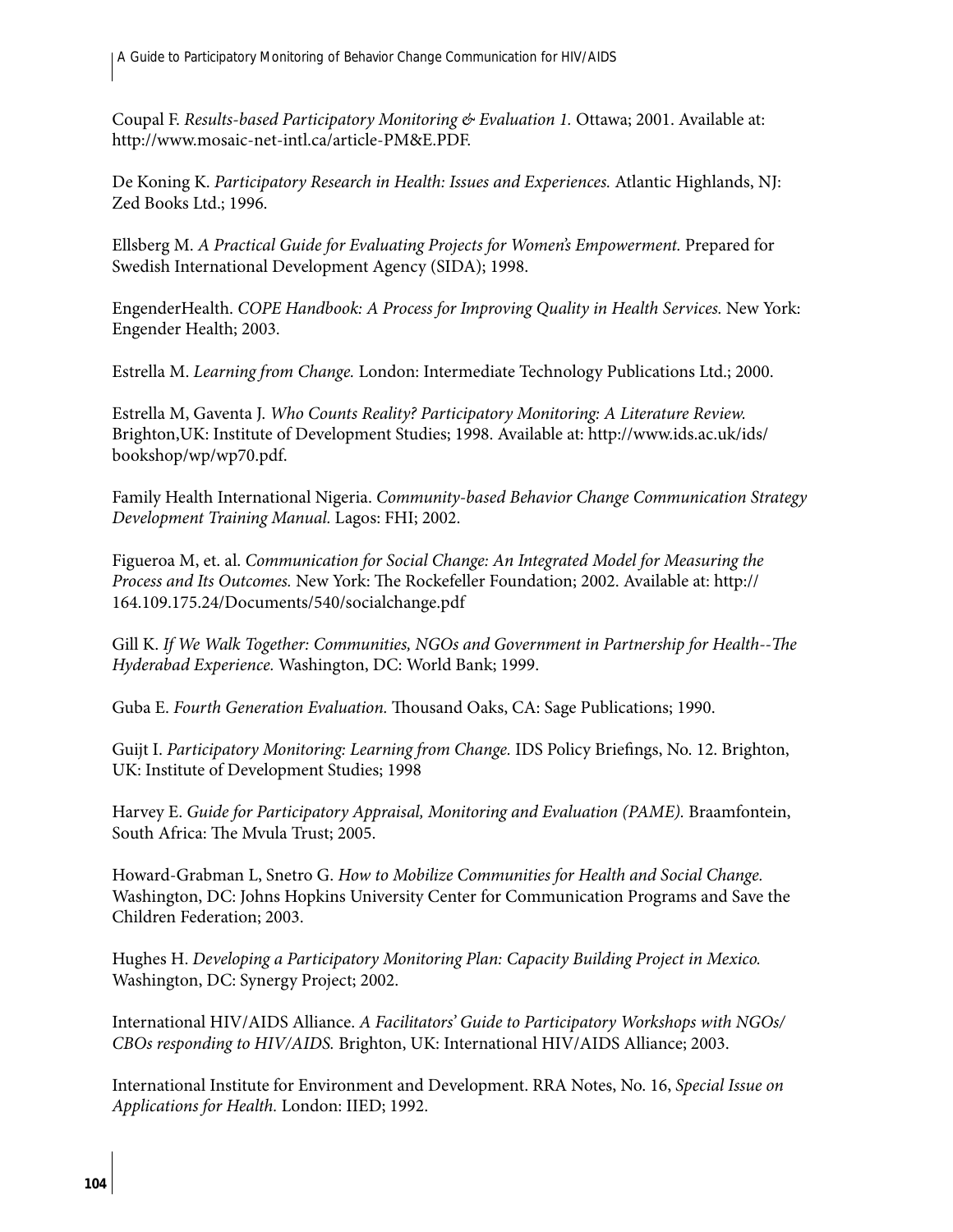International NGO Training and Research Centre (INTRAC). *Training in Participatory Monitoring*. Oxford, UK: INTRAC; 2003.

Joint Planning, Monitoring and Evaluation Project. *Building Bridges in PME*. Zeist, Netherlands: Interchurch Organization for Development Cooperation; 2000.

Kolb DA. *Experiential Learning*. Englewood Cliffs, NJ: Prentice Hall; 1984.

Maternal and Neonatal Health Program. *Igniting Change! Capacity Building Tools for Safe Motherhood Alliances.* Baltimore, MD: JHPIEGO; 2004.

Mathur S, Mehta M, Malhotra M. *Youth Reproductive Health in Nepal: Is Participation the Answer.*  Washington, DC: International Center for Research on Women; 2004.

Mosiac.net International, Inc. *Participatory Monitoring and Evaluation Workshop*. Ottawa: Mosiac.net International, Inc.; 2003.

Narayan D, Petesch P. *Voices of the Poor: From Many Lands.* New York: Oxford University Press; 2002. Available at: http://www.worldbank.org/poverty/voices/reports.htm.

Reitbergen-McCracken J, Narayan D. *Participation and Social Assessment: Tools and Techniques.* Washington, DC: World Bank; 1998. Available at: http://www.worldbank.org/poverty/impact/ resources/toolkit.pdf.

Shah MK. *Listening to Voices: Facilitating Participatory Appraisals on Reproductive Health With*  Adolescents. FOCUS Tool Series 1. New York: Pathfinder International /FOCUS on Young Adults; 1999. Available at: http://www.pathfind.org/pf/pubs/focus/RPPS-Papers/pla1.pdf.

Toffolon-Weiss M, Bertrand J, Terrell S. The results framework—an innovative tool for program planning and evaluation. *Evaluation Review.* 1999; 23(3): 336-359.

Toledano J. *Sleeping on Our Own Mats: An Introductory Guide to Community-Based Monitoring and Evaluation.* Washington, DC: Africa Region, World Bank; 2002.

United Nations Development Programme (UNDP). *Empower People: A Guide to Participation*: New York: UNDP; 1998. Available at: http://www.undp.org/sl/Documents/Manuals/Empowering/ toc.htm.

UNDP. Who Are the Question Makers? A Participatory Evaluation Handbook. New York: Office of Evaluation and Strategic Planning, UNDP; 1997.

United States Agency for International Development (USAID). *Conducting a Participatory Evaluation.* Performance Monitoring and Evaluation TIPS, Number 1. Washington, DC: USAID; 1996. Available at: http://www.dec.org/pdf\_docs/pnabs539.pdf

Webb D, Elliott L. *Learning to Live: Monitoring and Evaluating HIV/AIDS Programmes for Young People.* London: Save the Children Fund; 2002.